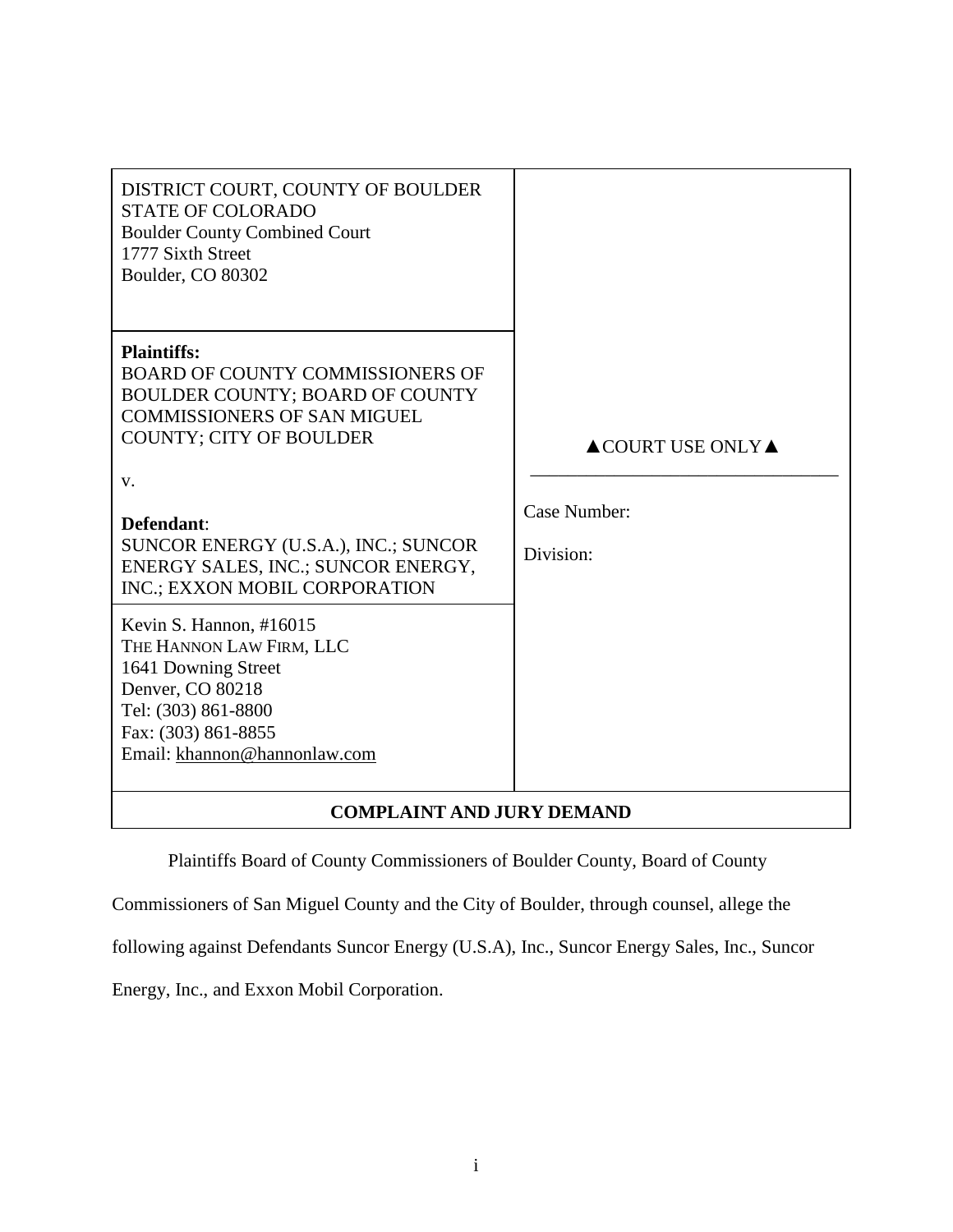# **TABLE OF CONTENTS**

| Ι.                                                                                                                                                                                                               |
|------------------------------------------------------------------------------------------------------------------------------------------------------------------------------------------------------------------|
|                                                                                                                                                                                                                  |
|                                                                                                                                                                                                                  |
| П.                                                                                                                                                                                                               |
|                                                                                                                                                                                                                  |
|                                                                                                                                                                                                                  |
|                                                                                                                                                                                                                  |
| ii. The impacts of a climate altered by Defendants' conduct are being                                                                                                                                            |
| B. Plaintiffs have acted to prevent climate change, but are still being harmed<br>by, and must act to mitigate its impacts on their property and residents 37                                                    |
| i. Plaintiffs have made substantial efforts to reduce their own GHG                                                                                                                                              |
| Plaintiffs and their residents have already been injured because of<br>ii.<br>climate change. They are mitigating current climate impacts, and<br>will be forced to continnue mitigating and adapting to climate |
|                                                                                                                                                                                                                  |
| i. Defendants knew fossil fuel use would result in dangerous changes                                                                                                                                             |
| Defendants substantially contributed to, accelerated, and<br>ii.<br>exacerbated human-caused climate change by promoting and                                                                                     |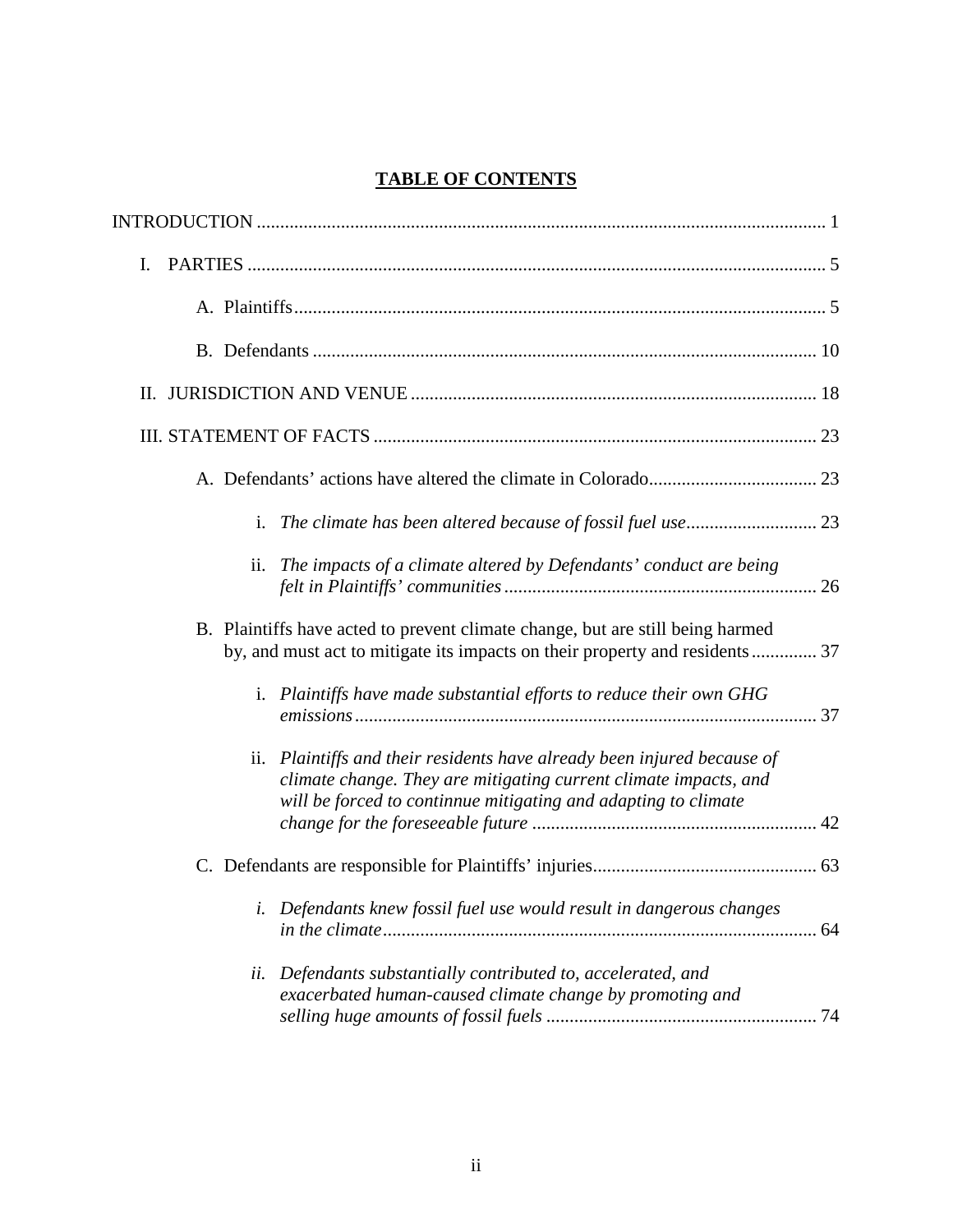| iii. Defendants concealed and misrepresented to the public what they<br>knew about climate change and the dangers of continued and |  |
|------------------------------------------------------------------------------------------------------------------------------------|--|
|                                                                                                                                    |  |
|                                                                                                                                    |  |
|                                                                                                                                    |  |
|                                                                                                                                    |  |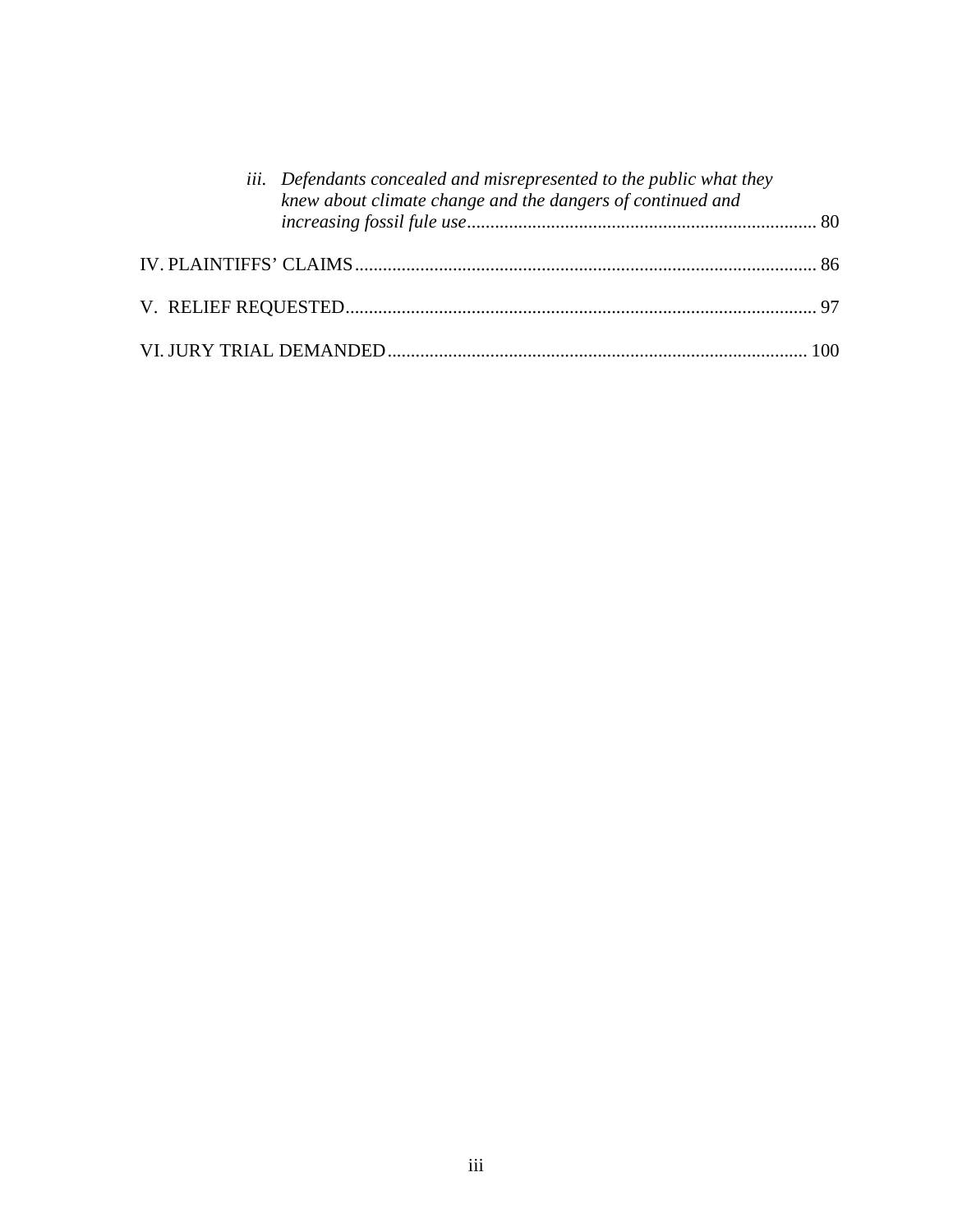#### **INTRODUCTION**

1. The Plaintiffs in this case are three local governmental entities in the State of Colorado that face substantial and rising costs to lessen the impacts of human alteration of the climate ("climate change") on their property and to protect the health, safety and welfare of their residents.

2. They bring this lawsuit against Exxon Mobil Corporation ("Exxon") and companies affiliated with Suncor Energy Inc. (collectively, the "Suncor Defendants," more specifically defined in Paragraphs 45-64 below) for the substantial role they played and continue to play in causing, contributing to and exacerbating climate change.

3. As recognized by both Colorado's Governor and General Assembly, climate change will bring more (and more serious) heat waves, wildfires, droughts, and floods to the State, as well as myriad other consequences caused by rapidly rising temperatures.

4. These impacts have already harmed Plaintiffs' property and impacted the health, safety and welfare their residents. The damages will only multiply as climate change worsens. Plaintiffs are taking reasonable (and necessary) measures to address and abate these impacts within their respective jurisdictions. As the impacts of climate change grow more severe, they will do more harm to Plaintiffs and cause greater expense.

5. Alone, Plaintiffs and their taxpayers cannot pay the full costs of all that is needed, nor should they. The costs should be shared by the Suncor and Exxon Defendants because they *knowingly* and *substantially* contributed to the climate crisis by producing, promoting and selling a substantial portion of the fossil fuels that are causing and exacerbating climate change, while concealing and misrepresenting the dangers associated with their intended use.

6. Plaintiffs are not asking this Court to stop or regulate the production of fossil fuels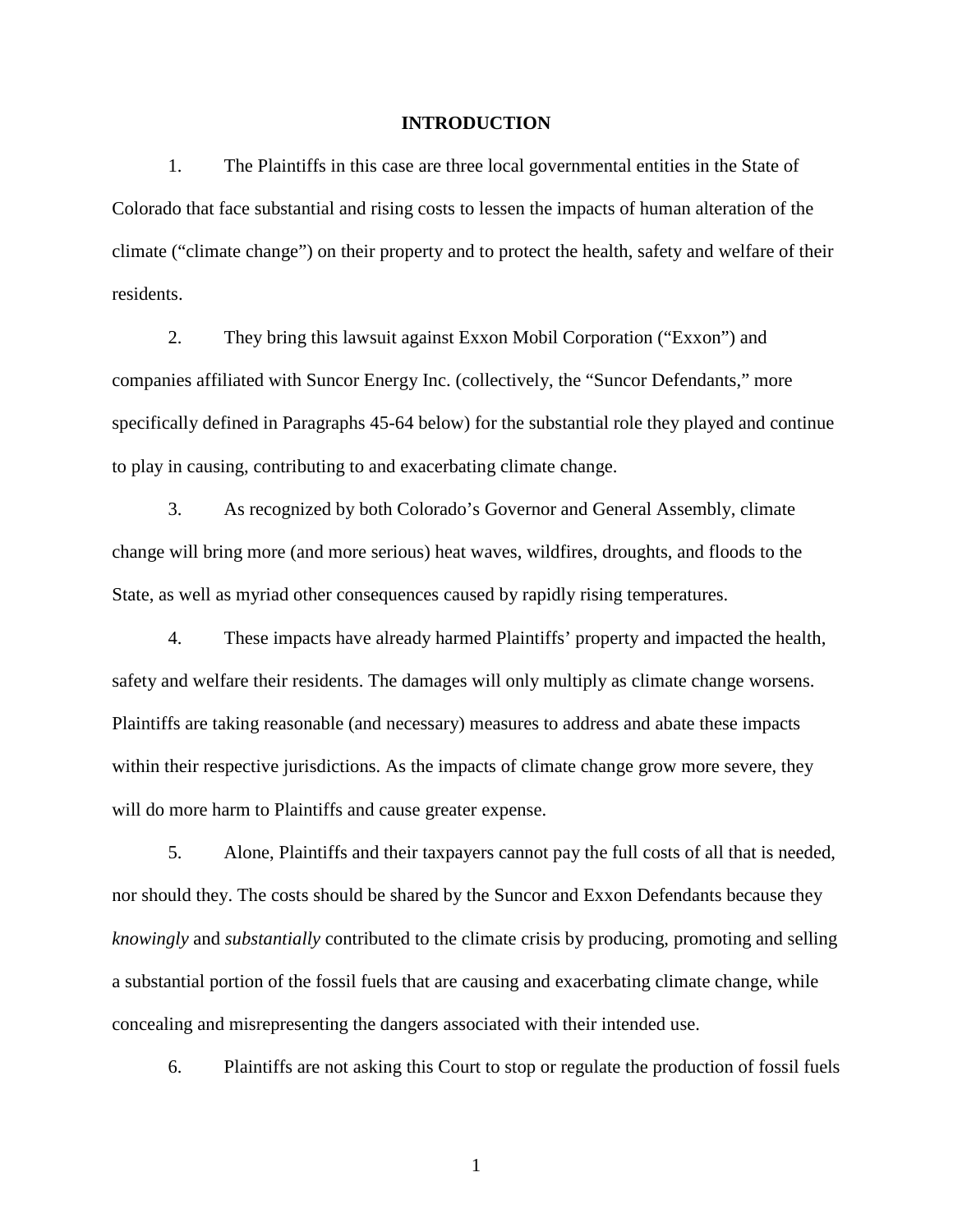in Colorado or elsewhere and they are not asking this Court to stop or regulate emissions in Colorado or elsewhere; they ask only that Defendants help remediate the nuisance caused by their intentional, reckless and negligent conduct, specifically by paying their share of the Plaintiffs' abatement costs.

7. **Changes to the climate were caused by, and continue to be exacerbated by, unabated fossil fuel use**. Since the 1960s, unchecked fossil fuel combustion has caused an unprecedentedly rapid rise in the concentration of greenhouse gases (GHGs) in the atmosphere. Indeed, fossil fuel combustion accounts for nearly 80 percent of all GHG emissions between 1970 and 2010. As a result, more heat has been, is being, and will continue to be trapped by the atmosphere, triggering changes to the climate.

8. **The hazards created by climate change are real, recognized by every level of the government in the United States, and pose a clear and present threat to property and public health in Colorado**. Climate change impacts in Colorado are and will continue to be severe. For example, in 2017, the federal government reported that "[t]he frequency and intensity of extreme high temperature events are *virtually certain* to increase" and "[t]he incidence of large forest fires in the western United States [which has already increased on account of climate change] . . . is projected to further increase in those regions as the climate changes, with profound changes to regional ecosystems." These, and other changes, moreover, "are particularly important for human safety, infrastructure, agriculture, water quality and quantity, and natural ecosystems."

9. **Plaintiffs have taken substantial steps to prevent climate change, but have been harmed, and will continue to suffer harms regardless**. Climate change has already injured people and damaged property. Recognizing this, Plaintiffs have taken substantial steps to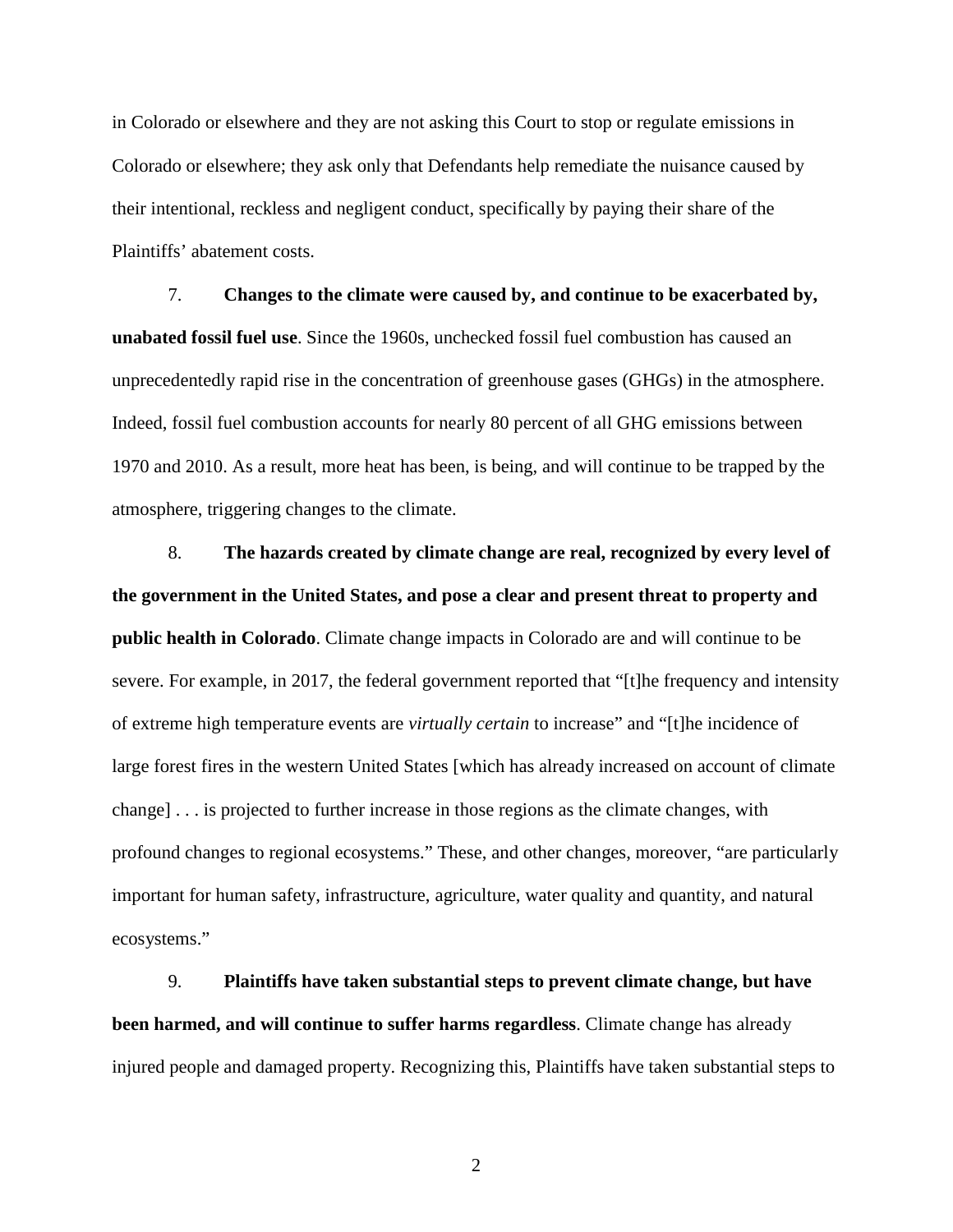reduce their own GHG emissions. They have taxed their residents to fund emission reduction efforts, limited their own fossil fuel use, and tried to prohibit or reduce the environmental impacts of fossil fuel production within their borders.

10. In spite of these efforts, and in light of the hazards that are here and worsening, Plaintiffs are spending, and must continue to spend, millions of dollars to protect their property and residents from the impacts of climate change.

11. **Defendants cannot contest the reasonableness or necessity of Plaintiffs' climate response.** While Defendants publicly fought against climate science – to protect their profits from the impacts of regulation and informed public choice – they privately relied on the same established science to protect their business from climate change impacts. Now that Plaintiffs are also forced to grapple with and respond to climate change, Defendants cannot contest the necessity of a response.

### 12. **While Plaintiffs have acted reasonably, Defendants have acted recklessly.**

Decades ago, Defendants learned: that fossil fuel combustion was causing a dramatic rise in the concentration of GHGs in the atmosphere; that "significant temperature changes" were likely to result, which would, in turn, "bring about climatic changes"; that "there [was] no leeway" time for remedial action; and that "[w]e can either adapt our civilization to a warmer planet or avoid the problem by sharply curtailing the use of fossil fuels." They were specifically warned that inaction would likely cause "dramatic climatic changes," including a temperature rise of 9°F, complete snow loss "in the contiguous states, except on higher mountains," and "major shifts in weather patterns in the northern hemisphere."

13. Despite receiving the warning that "fossil fuel use should not be encouraged," Defendants spent decades selling and promoting fossil fuels without disclosing the dangers that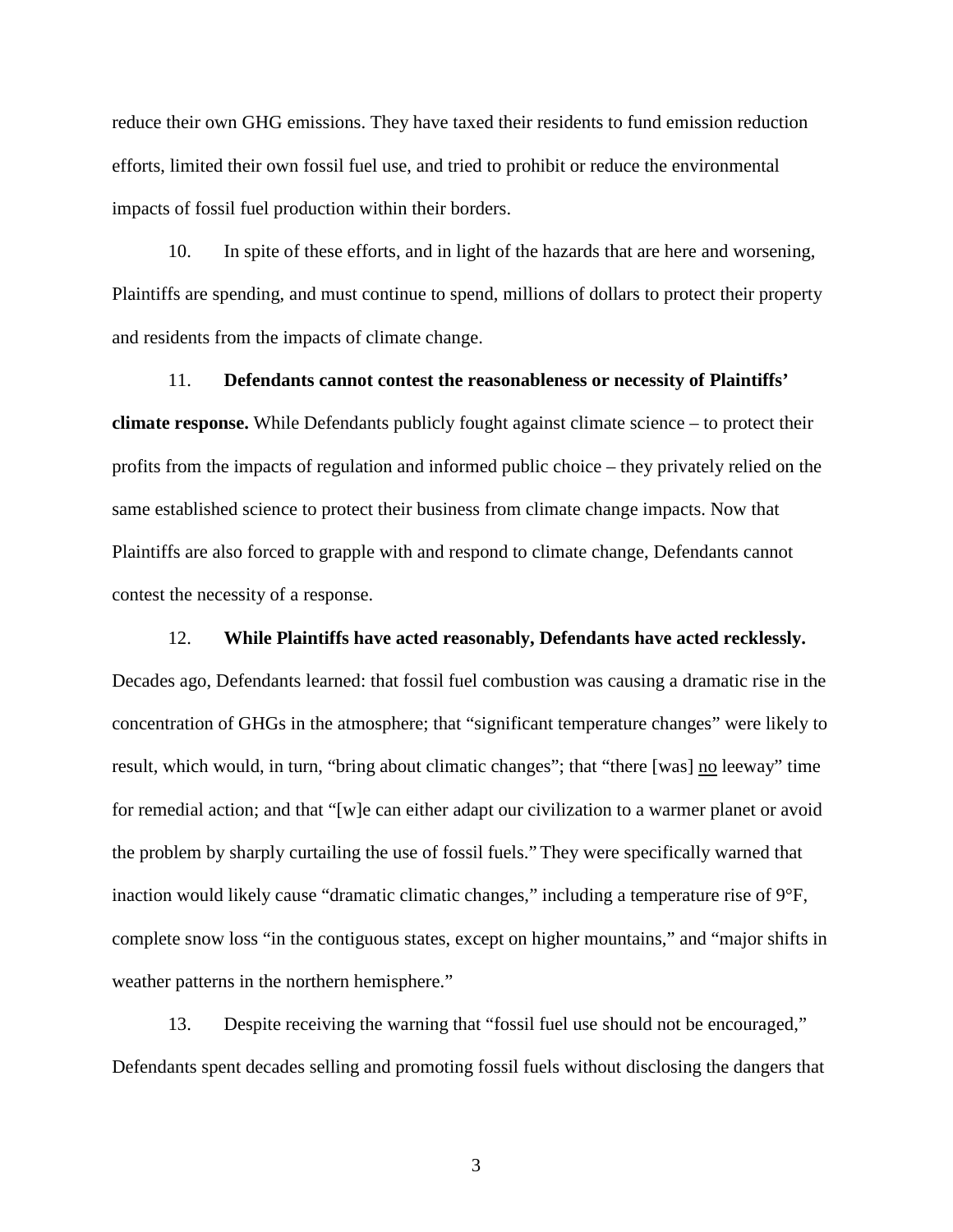continued fossil fuel over-use posed.

14. **Defendants have substantially contributed to and exacerbated the impacts of human-caused climate change, thereby substantially contributing to Plaintiffs' injuries.** Defendants are responsible for billions of tons of the excess greenhouse gas emissions in the atmosphere. They have sold a substantial percentage of all the fossil fuels whose intended and foreseeable use – i.e., combustion – contributed to and exacerbated the impacts of climate change. Moreover, long after they became aware of the dangers of climate change, Defendants chose to develop dirtier fuel sources and sell dirtier fuels that create substantially more GHGs than traditional fossil fuels when burned, notably those developed from the Canadian tar sands<sup>1</sup> and refined in Colorado.

15. **Defendants' present and planned fossil fuel activities will accelerate and exacerbate climate change and its impacts.** Defendants' ongoing actions continue to significantly contribute to climate change. While they may now acknowledge the reality of climate change, they nevertheless plan to produce and sell even more fossil fuels in the future. Plaintiffs' costs of adapting to climate change will only increase if this happens.

16. **Defendants acted to prevent and forestall changes in energy use and supply, which they knew were needed, exacerbating the harms suffered by Plaintiffs and their residents**. By hiding what they knew about, and affirmatively misrepresenting the dangers of unabated fossil fuel use, the Defendants protected fossil fuel demand, and obstructed the changes needed to prevent or at least minimize the impacts of climate change.

<sup>1</sup> Tar sands are also known as oil sands.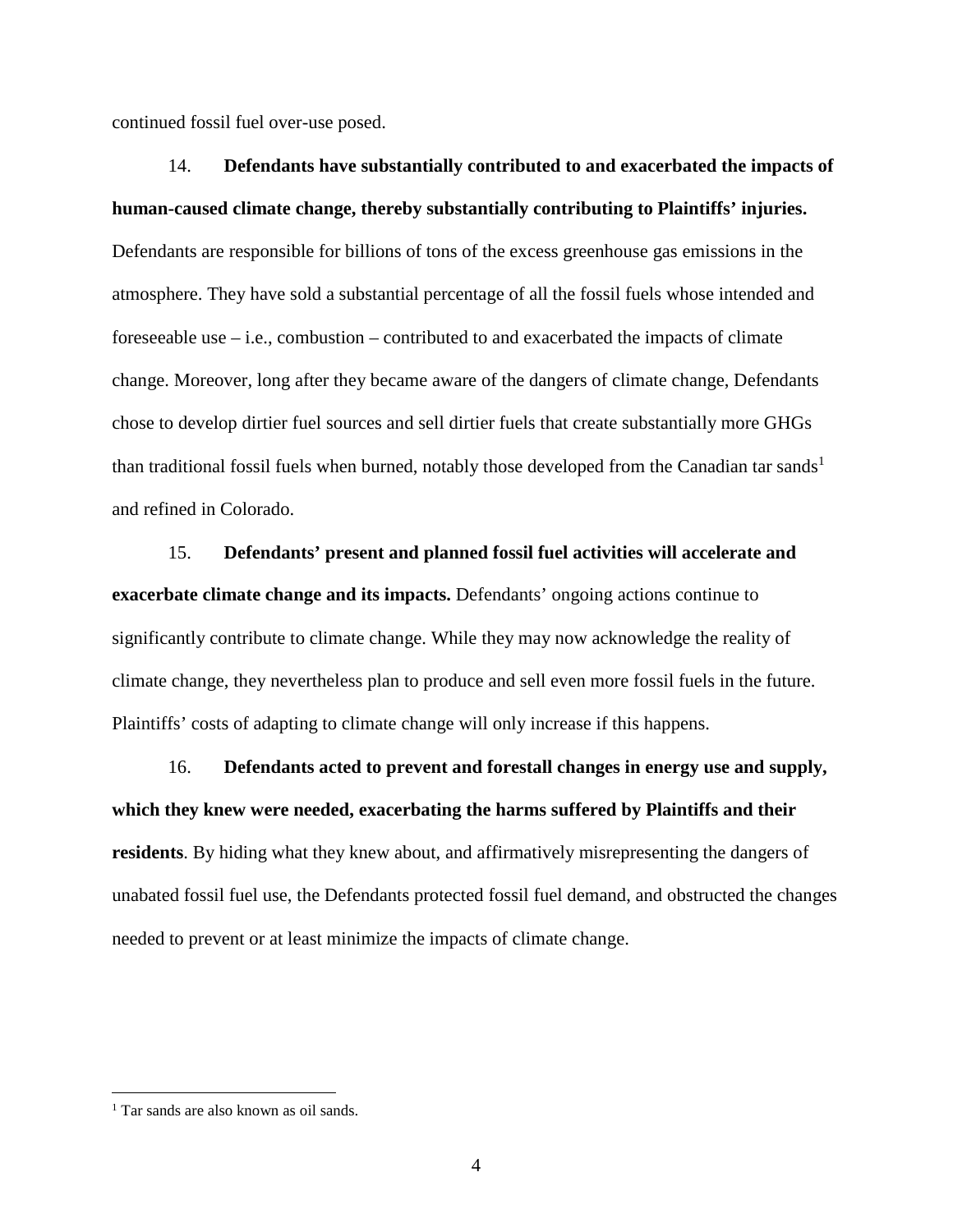### **I. PARTIES**

 $\overline{a}$ 

### **A. Plaintiffs**

17. The Plaintiffs in this case are the Board of County Commissioners of Boulder County ("Boulder County"), the Board of County Commissioners of San Miguel County ("San Miguel County"), and the City of Boulder (occasionally referenced hereafter as the "City").<sup>2</sup>

### **BOULDER COUNTY**

18. Plaintiff Boulder County, a subdivision of the State of Colorado, is a body corporate and politic in the State of Colorado empowered to sue and be sued. It lies in north central Colorado, on the eastern slopes of the Rocky Mountains in the Front Range Urban Corridor, encompassing 753 square miles.

19. Land within the County contains sub-alpine and alpine ecosystems and a shrinking glacier. The County's west contains forests, slopes, mountain communities and canyons, which hold creeks that bring water to the cities, high plains, grasslands and farmlands of the County's east.

20. The County is home to roughly 319,000 people, and includes both unincorporated areas – the rural, mountainous and plains communities – and incorporated towns and cities, including Plaintiff City of Boulder.

21. Boulder County has long held a commitment to stewardship of the land, environment, and community. The eastern plains are rich in agricultural farmland, lakes and rolling pastures filled with distinctly-defined cities and communities, while the foothills and mountains to the west feature prominent rock formations, forests and high-altitude valleys and

<sup>&</sup>lt;sup>2</sup> References in the Complaint to "Boulder," or the "Boulder area," refer to the geographic area of Boulder County, which includes both the incorporated towns and cities, including the City of Boulder, in addition to the unincorporated areas of the County.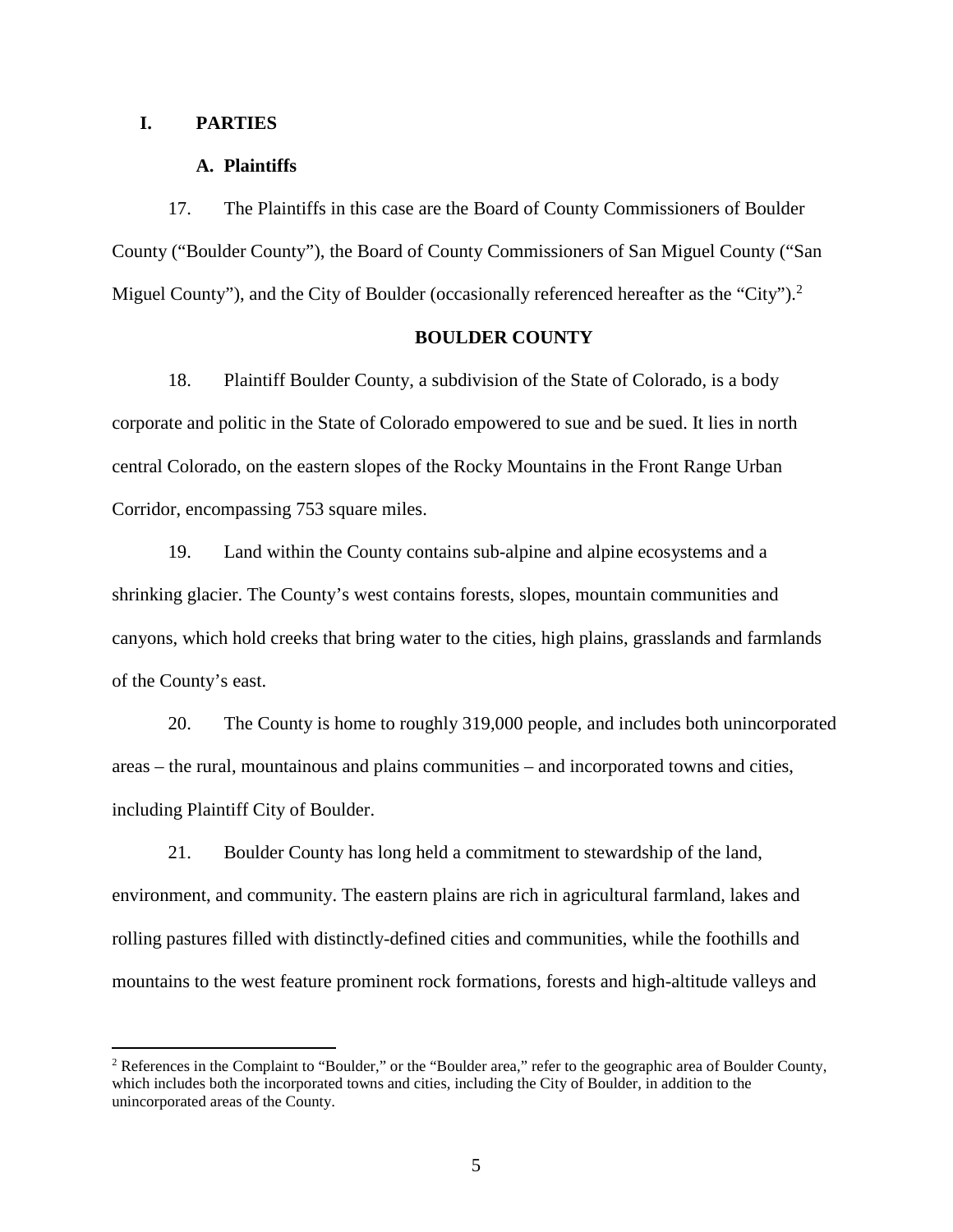sweeping vistas. Preserving the County's future in a way that maintains its agricultural landscape, character and unique way of life is a top priority for County residents.

22. As a governmental entity, Boulder County takes its stewardship responsibilities to heart and works daily to further the County's long-term vision for well-planned urban development, economic vitality and the preservation of its rural and mountain communities.

23. In its unincorporated areas, Boulder County maintains hundreds of miles of paved and unpaved roads, over 80 major bridges, hundreds of large culverts and smaller bridges/access points, as well as thousands of small culverts.

24. The County provides a wide range of services to residents in unincorporated areas, including health and human services, emergency services, wildfire mitigation, and other necessary governmental functions. It also provides services to residents living in the incorporated areas of Boulder County, including housing and human health programs, as well as emergency services.

25. Boulder County owns or holds conservation easements over a substantial amount of real and other property for its own benefit and for that of its residents. This includes 65,316 acres of publicly owned "open space", i.e., County-owned public land preserved for recreation, conservation, and agricultural purposes. The County has a duty to preserve and maintain this open space for future generations. The County also holds conservation easements over roughly 40,000 acres of privately-owned land, which protect agricultural land, wildlife habitat and scenic open space from development.

26. The County leases 25,000 acres of its open space to sixty-seven agricultural tenants, generating approximately \$125,000 in annual net income. In addition, the County also owns, leases, and maintains and/or operates more than 45 public buildings, and the County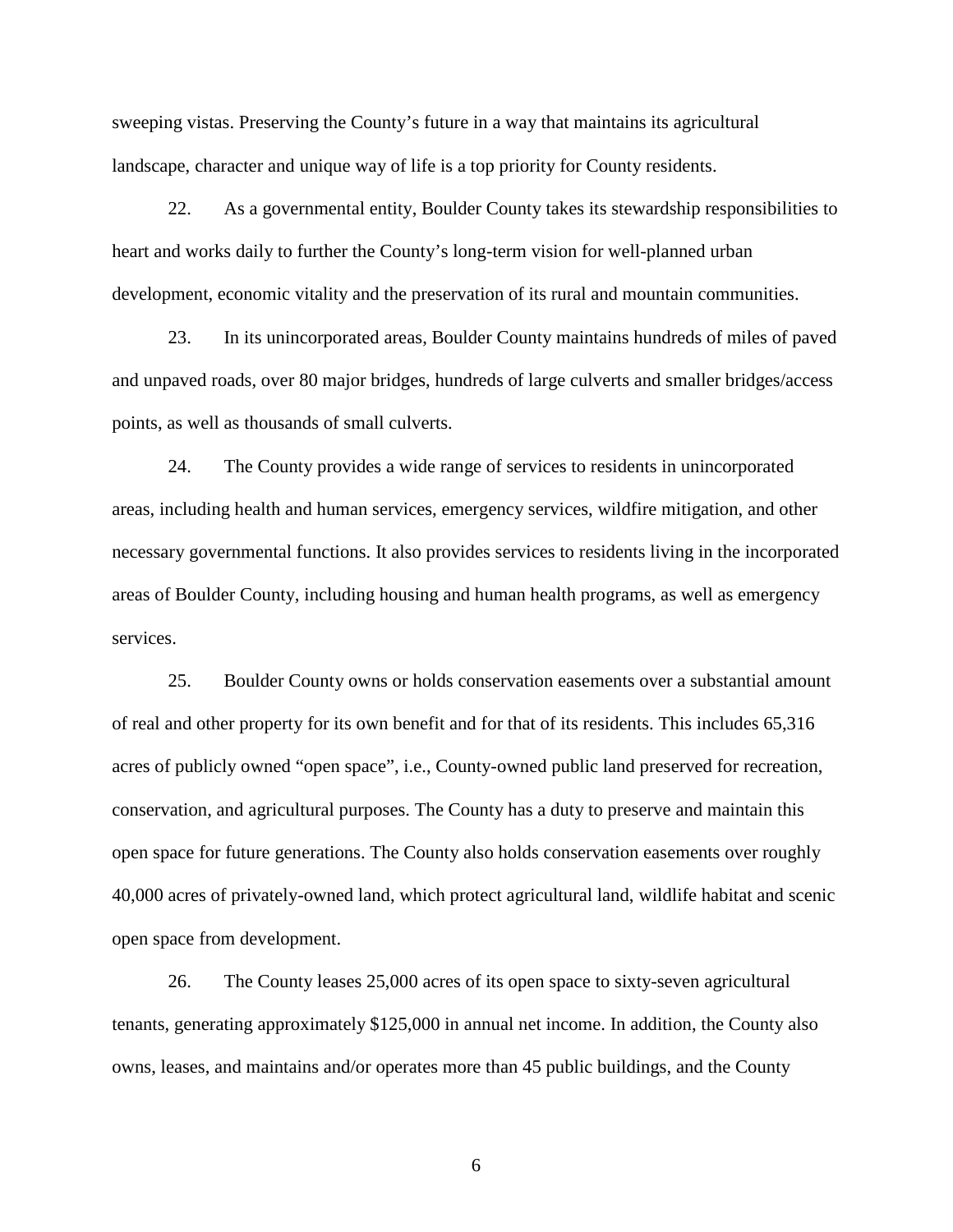housing authority owns more than 800 units of affordable or subsidized housing.

27. People and property (including County-owned property) and infrastructure within Boulder County have been and will continue to be damaged on account of human-caused climate change. Boulder County has taken substantial steps to abate these hazards, and will and must continue to do so.

### **SAN MIGUEL COUNTY**

28. Plaintiff San Miguel County is a body corporate and politic of the State of Colorado empowered to sue and be sued. It lies in southwest Colorado, on the western slopes of the Rocky Mountains, encompassing 1,289 square miles. The County encompasses the high mountain communities of Telluride (the County seat) and Mountain Village at the eastern end of the County and arid ranching communities in the County's western end. In 2017, San Miguel County had an estimated population of 7,967. Telluride, the County's largest town, had an estimated population of approximately 2,500.

29. San Miguel County has historically valued preservation of natural resources and land stewardship, starting with the land ethic of the early ranching pioneers who established the Town of Norwood, and continuing through its commitment to preserving wild lands for recreational opportunities and ecosystem services. The San Miguel River connects the communities of the County from the high alpine headwater towns dependent on consistent snow pack, forested landscapes and a healthy river system to the agricultural communities dependent on healthy spring run-off and summer flows.

30. In 2001, voters approved a mill levy for open space and historic preservation. In 2005, San Miguel County partnered with local governments to establish a regional sustainability program whose mission was to reduce GHG emissions through an inventory and education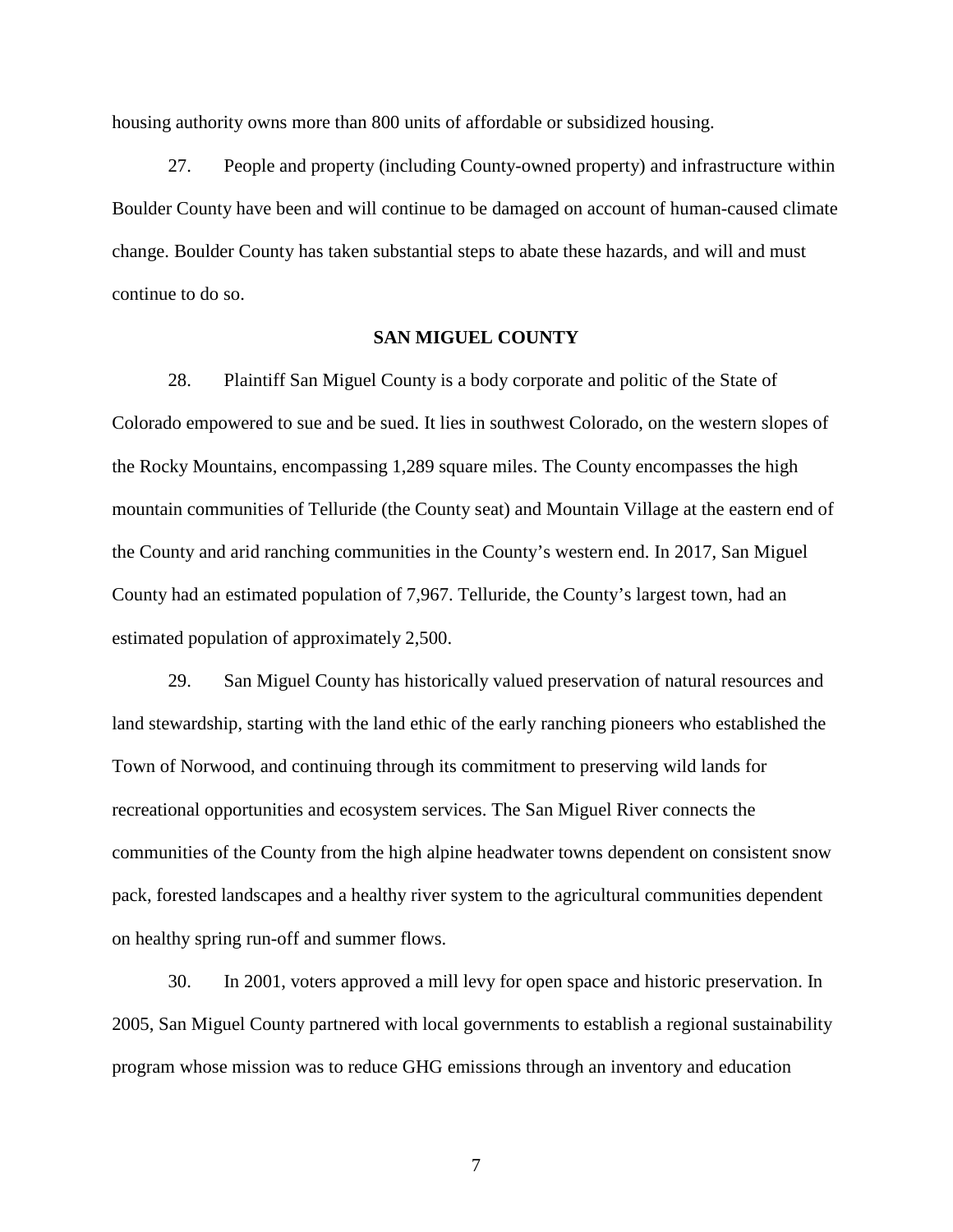program. The mission of the San Miguel County Board of Commissioners is to "ensure our residents are healthy and flourishing and that our communities are safe and vibrant by: providing essential community services, practicing responsible stewardship of our environment, prioritizing long-term fiscal stability, and partnering with others to enhance the quality of life in San Miguel County and the region."

31. San Miguel County provides emergency response services in the event of wildfires, floods, road washouts and other threats to public health and safety. In addition, the County is responsible for maintaining hundreds of miles of roads, including paved and gravel roads, dozens of bridges, numerous culverts, and public buildings.

32. People, property (including County-owned property) and infrastructure within San Miguel County have been and will continue to be damaged on account of human-caused climate change. San Miguel County has taken substantial steps to abate these hazards, and will and must continue to do so.

### **THE CITY OF BOULDER**

33. The City of Boulder is a home rule municipality in the State of Colorado empowered to sue and be sued. It lies in Boulder Valley at the foothills of the Rocky Mountains, 25 miles northwest of Denver. The City's 25.8 square miles is surrounded by over 70 square miles of preserved City public land and parks space. It is bordered on one side by the iconic Flatirons rock formations and on the other side by the Great Plains.

34. The City of Boulder sits 5,430 feet above sea level and is surrounded by a greenbelt of City trails and open spaces. It is known for its natural beauty, outdoor recreation, natural product retailers and restaurants, outstanding alternative transportation options, diverse businesses, and technological and academic resources.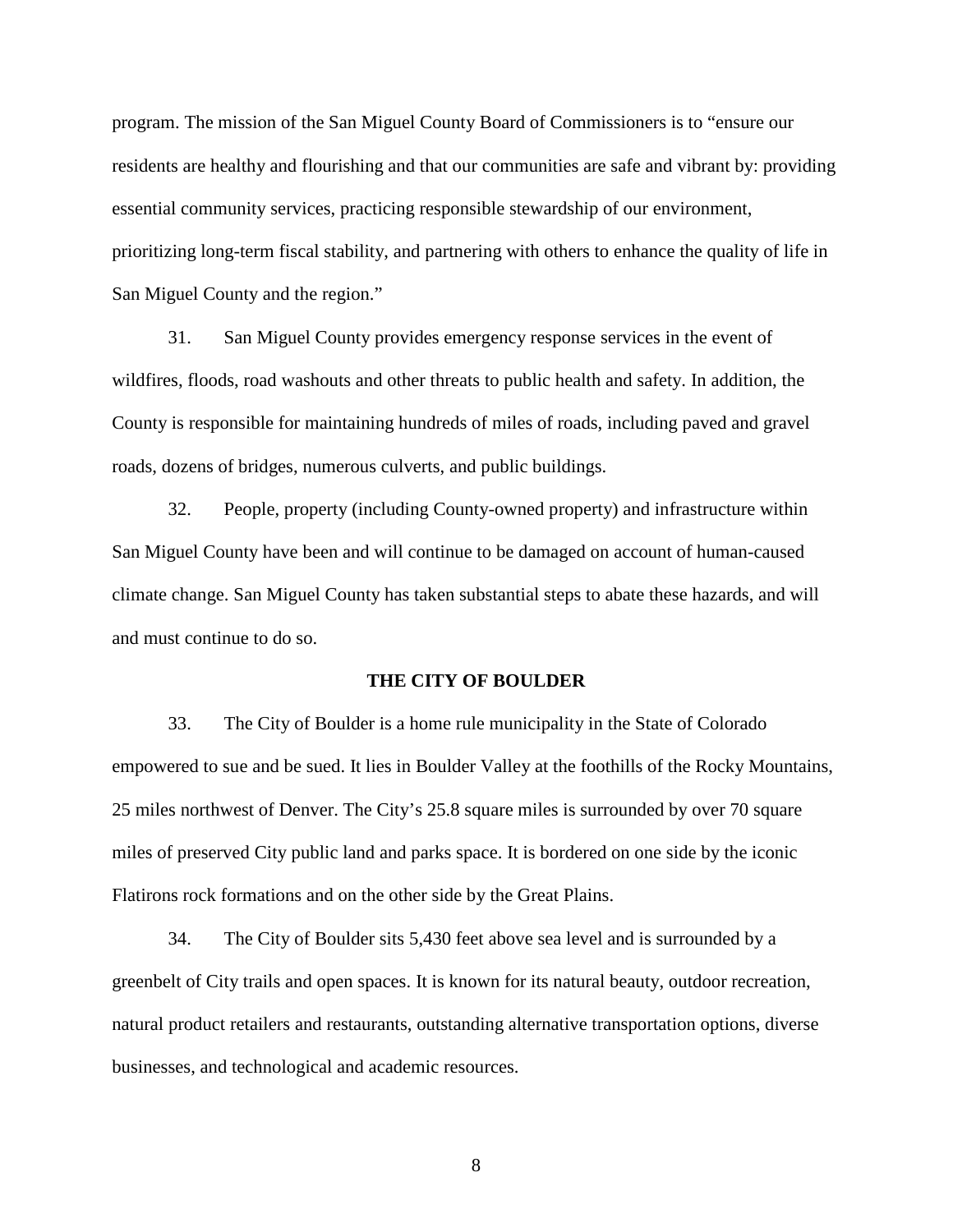35. The City is home to roughly 108,000 people. It serves as both the seat and the most populous municipality in Boulder County and is home to approximately one-third of the County's residents. The City is also home to the main campus of the University of Colorado and boasts a high concentration of employment in STEM fields. In addition to the well-renowned researchers at the University of Colorado Boulder, the City hosts a number of science and environmental organizations, including research facilities for the National Center for Atmospheric Research and the National Oceanic and Atmospheric Administration.

36. The City and its residents have a long history of planning for the challenges of tomorrow and fostering sustainability. For decades, the City has taken, and the community has supported, some of the most progressive sustainability activities in the country, including a 40 plus year legacy of open space preservation and pioneering commitments to climate action goals. Stewardship and sustainability are part of the Boulder community DNA. The City not only protects the health, security and livelihoods of its residents, it is a steward that protects the fabric of the community, its ecosystems and way of life, including for future generations.

37. The City of Boulder owns and/or maintains hundreds of miles of paved roads, over 40 major bridges, fourteen reservoirs, two water treatment plants, sewage and stormwater drainage systems, and other critical infrastructure.

38. The City provides myriad services that are essential to the health, safety and welfare of its residents, including: emergency services; public utilities, such as water supply and treatment; transportation infrastructure; fire protection; flood controls; and parks and public outdoor space.

39. The City also owns a substantial amount of real and other property for its own benefit and for the benefit of its residents. This includes over 45,000 acres of "open space." The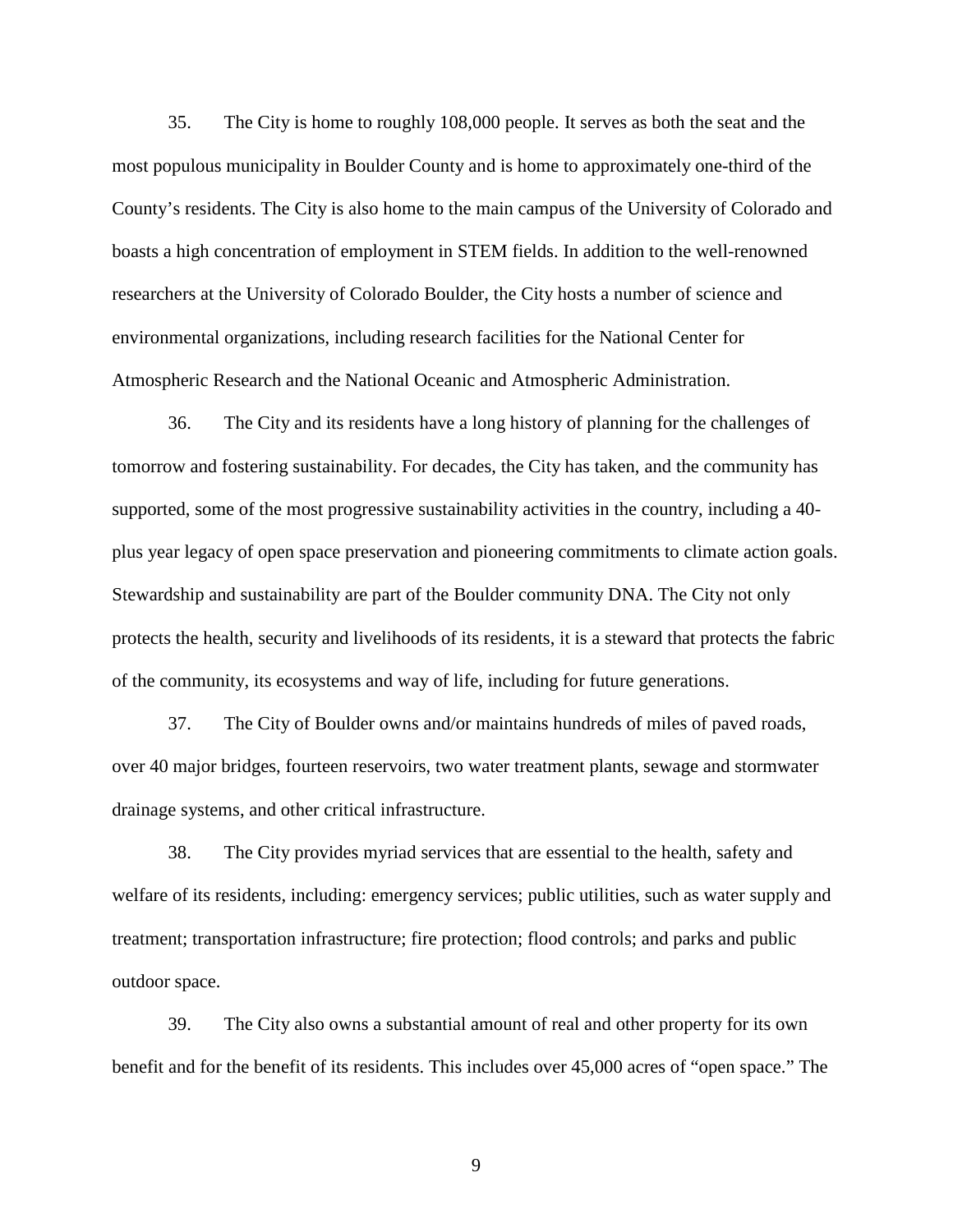City leases 15,000 acres of that open space to 26 agricultural tenants. In addition to its open space holdings, the City owns, leases, maintains, and/or operates many buildings and other structures.

40. Plaintiff City of Boulder also owns substantial and senior water rights, which it uses to supply water to its residents and businesses, as well as to others outside the City limits, from which it derives revenue.<sup>3</sup>

41. The City's water supply comes from both the East and West Slopes of the Continental Divide of the Rocky Mountains. The City's East Slope sources are diverted from North Boulder Creek and Middle Boulder Creek through City infrastructure; its West Slope sources are conveyed from the upper Colorado River and delivered to the City for treatment through Northern Colorado Water Conservancy District facilities.

42. The City stores its water in fourteen different City-owned and operated reservoirs. The City treats its water at two City-owned and maintained facilities and the City transports its water – including, ultimately to residents – through City-owned and operated infrastructure.

43. Populations, property and transportation infrastructure within the City of Boulder (including City owned property) has been and will continue to be damaged on account of climate change. The City of Boulder has taken substantial steps to abate the hazards facing its residents, public property and infrastructure, and will and must continue to do so.

### **B. Defendants**

 $\overline{a}$ 

44. The Defendants in this case are Suncor Energy, Inc. ("Suncor Energy"), Suncor

<sup>&</sup>lt;sup>3</sup> Over the course of a year, the majority of the water supplied by the City goes towards indoor uses, i.e., drinking and sanitation, with a smaller share going towards irrigation. The balance shifts based on seasons and water availability: a greater portion of the water goes towards irrigation in the warmer and drier summer months though water for irrigation purposes is curtailed when water is in shorter supply. The City also leases some of the water for agricultural purposes, when supplies permit.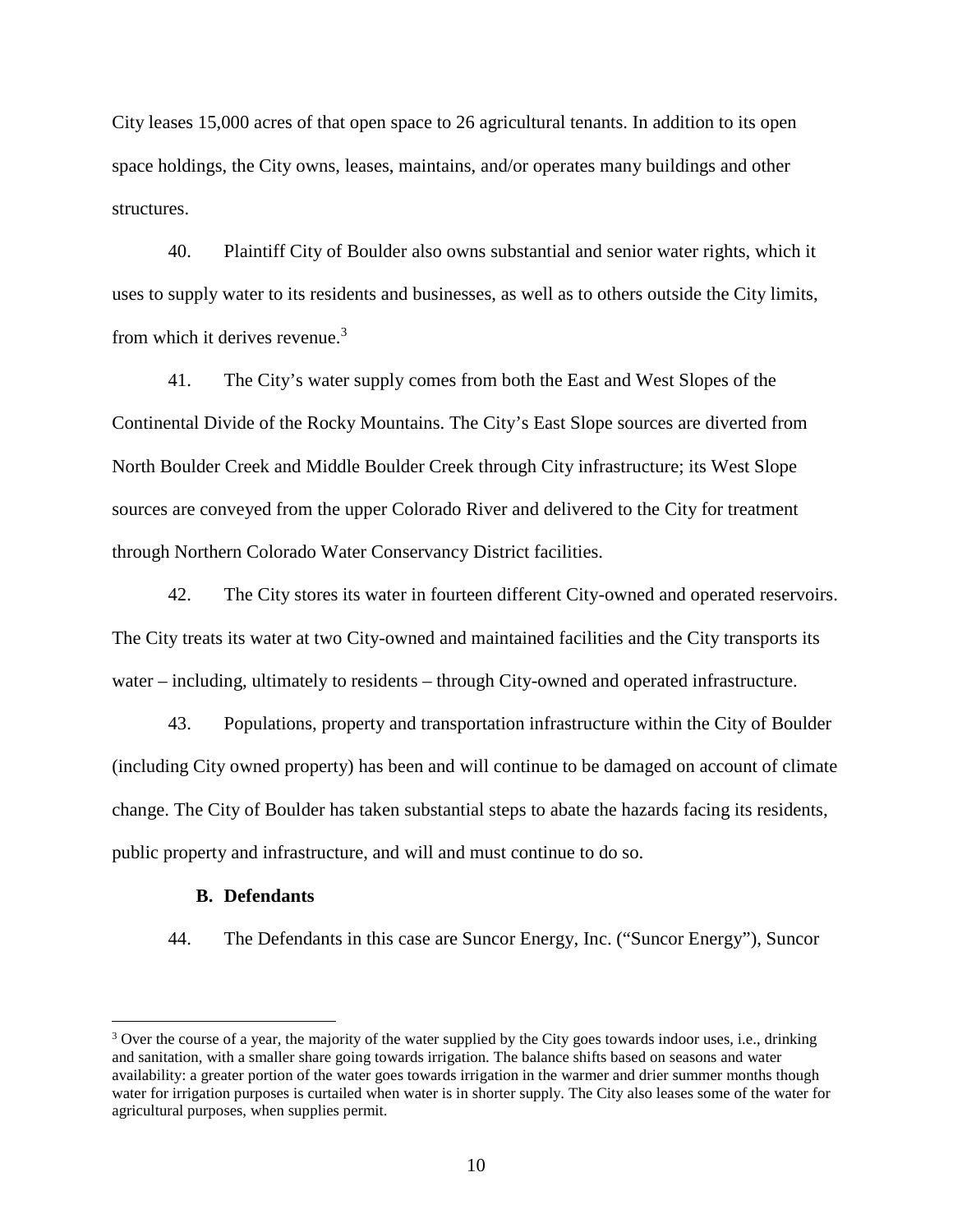Energy (U.S.A.) Inc. ("Suncor USA"), Suncor Energy Sales, Inc. ("Suncor Energy Sales"), and Exxon Mobil Corporation ("Exxon"). Hereafter, Suncor Energy, Suncor USA, and Suncor Energy Sales are referred to collectively the "Suncor Defendants."

#### **SUNCOR**

45. Defendant Suncor Energy is a Canadian corporation with its registered and head office located in Calgary, Alberta. Suncor Energy does business in Colorado through its numerous subsidiaries.

46. Suncor Energy began as the Sun Company of Canada, a subsidiary of Sun Oil, an American company. Suncor Energy was later known as Suncor Inc., an entity formed in 1979 by the amalgamation under the *Canada Business Corporations Act* of Sun Oil Company Limited, incorporated in 1923, and Great Canadian Oil Sands Limited, incorporated in 1953. In 1997, Suncor Energy adopted its current name, Suncor Energy, Inc. In 2009, Suncor Energy amalgamated with Petro-Canada to form a single corporation continuing the same name, which has to date operated as an independent company. Suncor Energy benefited from, continues to benefit from and is responsible for the actions of its predecessor entities.

47. Suncor Energy is the parent company of a multinational, integrated oil and gas enterprise that explores for, produces, refines, markets and sells fossil fuels (including oil, natural gas, petroleum coke and other products). Suncor Energy publicly has stressed the "integrated" nature of its operations stating that "the integration of our business, both financially and physically, creates the conditions for our success." Suncor Energy files a consolidated regulatory filings on behalf of the family, claiming profit and responsibility for the production, refining and fossil fuel sales of its subsidiaries.

48. Suncor Energy controls and directs those fossil fuel activities – including the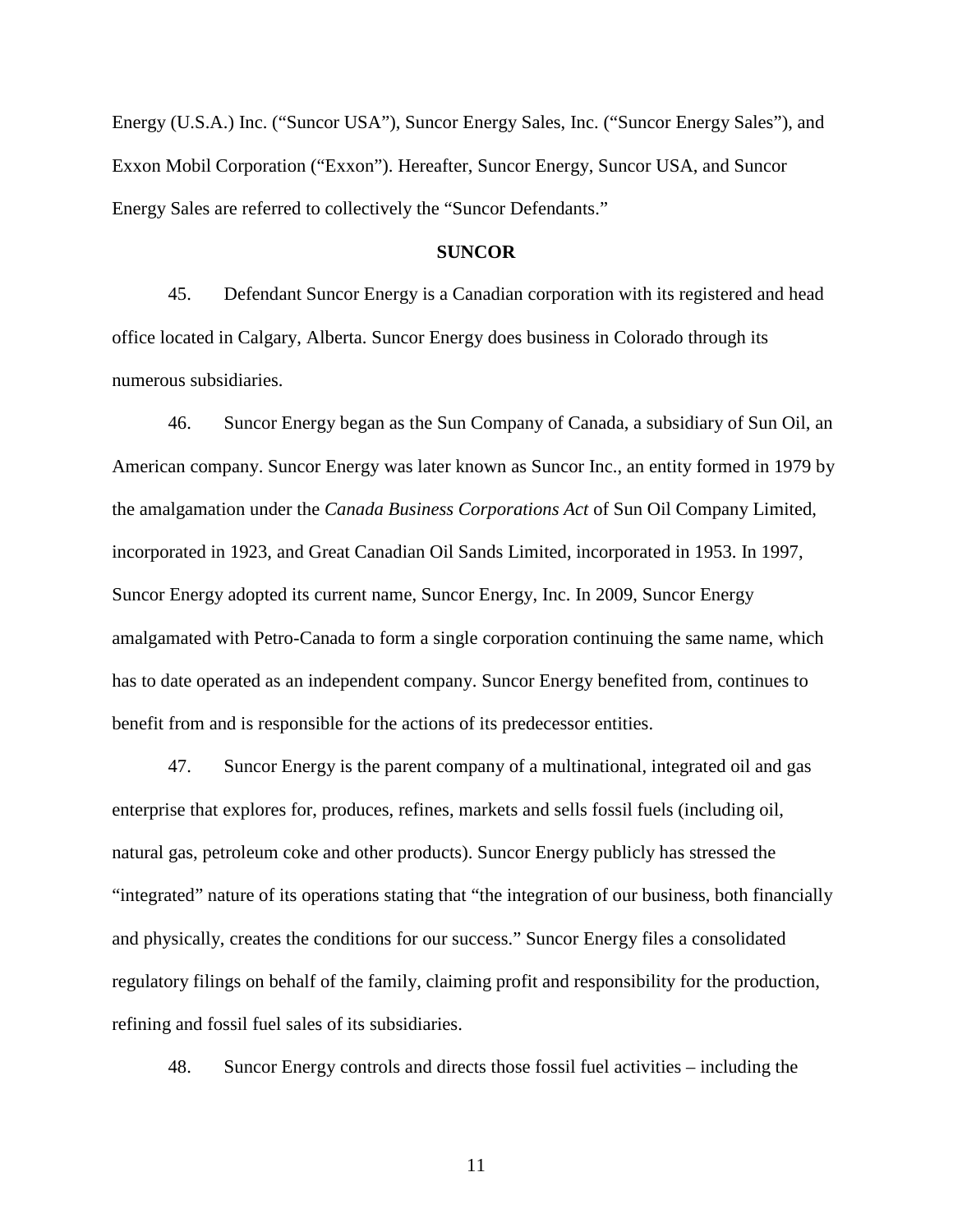production, refining, promotion, marketing and selling of fossil fuels, particularly Canadian tar sands – across its corporate family, which include many other subsidiaries and joint ventures, and which act as its agents.

- 49. Suncor Energy refers to and directs its subsidiaries as a single enterprise:
- Suncor Energy refers to the refinery, operated by Suncor USA in Colorado, as "our Commerce City refinery";
- Suncor's CEO describes the Commerce City, Colorado refinery as "giv[ing] us increased control of our product from production straight through to the consumer";
- Suncor Energy publicly describes its "U.S. businesses" as a "vital link between the company's large scale oil sands resource base and the growing U.S. energy market;"
- Suncor Energy further notes that "[t]he various parts of Suncor's businesses are tightly connected";
- Suncor Energy "100% guarantee[s]" its crude oil marketing and trading business under Suncor Energy Marketing Inc.; and
- Suncor Energy describes its "Supply & Trading" function in a consolidated unified way that is directed by Suncor Energy: "We are Suncor Energy Inc.'s commercial centre excellence for sales and marketing of selected energy products and services. With offices in Calgary, Atla., Denver, Colo., and London, England . . . ."
- 50. Defendant Suncor USA, a subsidiary of Suncor Energy, is a citizen and resident

of Colorado, headquartered in Denver, and incorporated in Delaware. Suncor USA operates a

refinery in Commerce City, Colorado, which produces 98,000 barrels per day of gasoline and

diesel fuel. The Commerce City refinery processes Canadian tar sands crude from Suncor

Energy's mining operations in Canada, and products from fractured oil and gas production in

Colorado.

51. Defendant Suncor Energy Sales, a subsidiary of Suncor Energy, is a Colorado

corporation with its principle place of business in Denver. Suncor Energy Sales operates 47 retail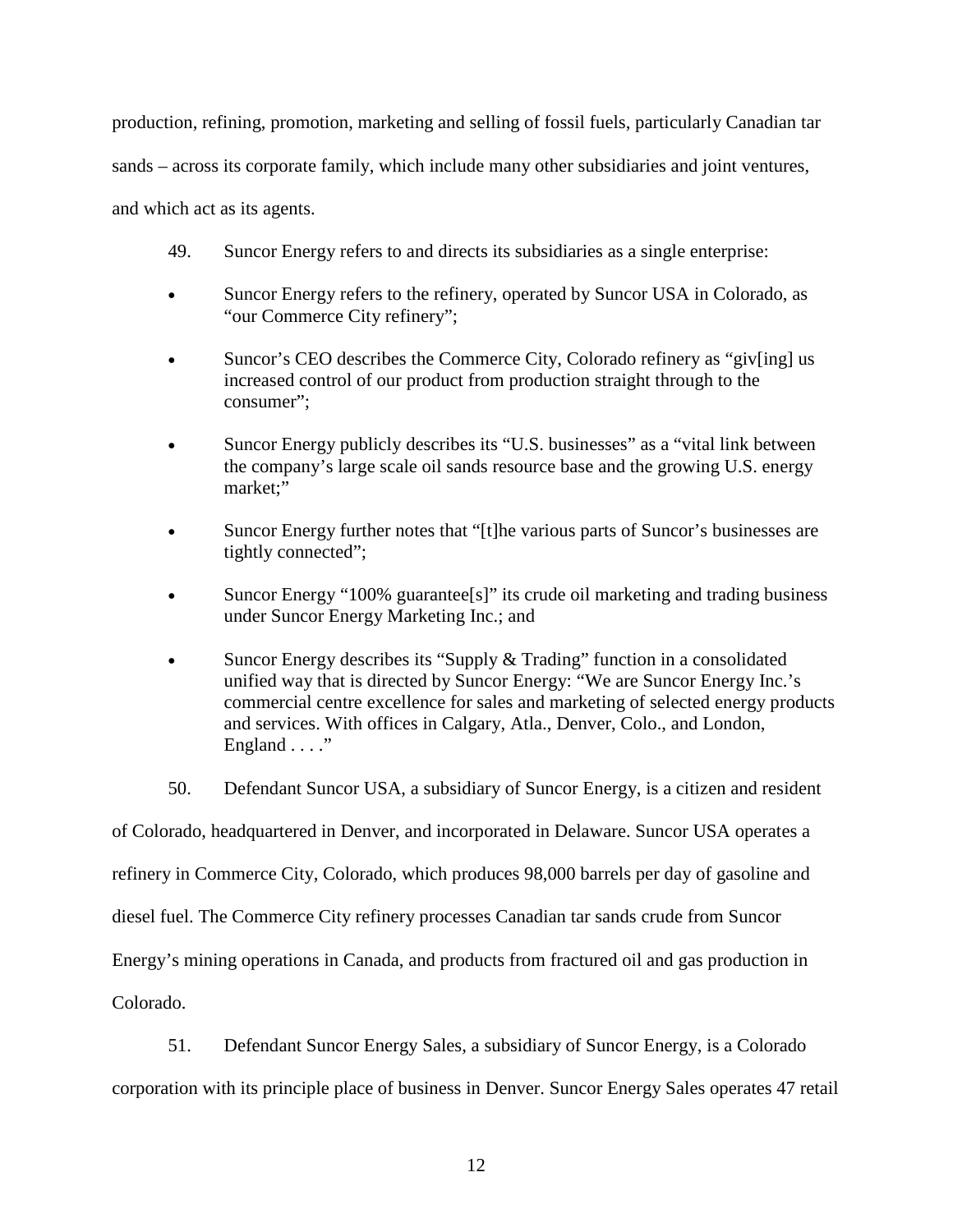gasoline and/or diesel fuel stations in Colorado under the following trade names: Coastal Mart, Exxon and Phillips 66.

52. References to Suncor, unless otherwise specified, will be to the collective Suncor corporate enterprise, including the Suncor Defendants.

53. Suncor conducts activities – including the production, refining, promotion, marketing and selling of fossil fuels, particularly Canadian tar sands – according to a common design across the corporate family, which is set by Suncor Energy. On information and belief, the other members of the Suncor corporate family – subsidiaries, affiliates and other agents – do not have the ability to deviate from the common design and cannot refuse to produce, promote, refine, sell and/or transport Suncor fossil fuels.

54. Suncor claims it is "the fifth largest North American energy company and has a place on the global stage as one of the largest independent energy companies in the world." In 2017, Suncor produced approximately 685,000 barrels of oil per day and refined approximately 441,000.

55. As a result of their fossil fuel activities, the Suncor Defendants are responsible for billions of tons of excess GHG emissions. Based on the GHG emissions that can be traced solely to fossil fuels produced by Suncor and its subsidiaries between 1988 and 2015, the Suncor Defendants are responsible for the emission of approximately 2 billion tons of  $CO<sub>2</sub>$  into the atmosphere. Based on the fossil fuels it has brought to market, Suncor is one of the largest sources of historic and present-day GHG emissions.

56. A substantial amount of Suncor's fossil fuel products are derived from its Canadian tar sands operations. Approximately 20 percent of the products produced at the Commerce City refinery are derived from Suncor's Canadian tar sands operations. Suncor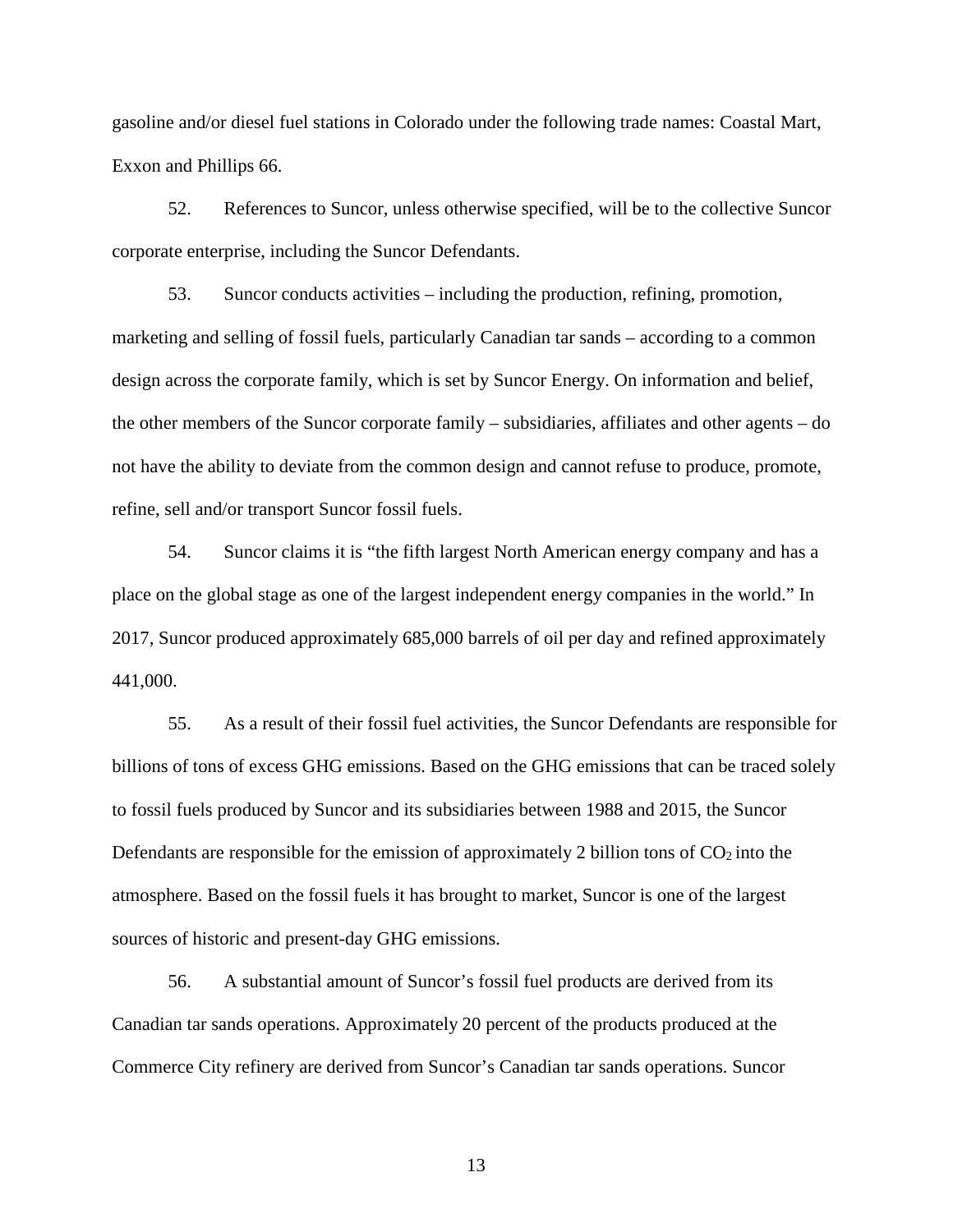trumpets its plans to increase tar sands development over the coming decades.

57. Suncor Energy publicly states that it has around 8 billion barrels of recoverable oil, the majority of which comes from the Canadian tar sands.

58. With its focus on tar sands, Suncor's fossil fuel products produce a proportionally greater amount of GHG emissions than most fossil fuel companies.

59. Tar sands are deposits of a petroleum-like substance known as bitumen. Mining and developing bitumen requires a huge amount of energy and releases enormous amounts of GHGs.<sup>4</sup> Barrels of converted bitumen also have a higher concentration of carbon, as compared to typical petroleum.

60. The chart below, which was produced by the Carnegie Institute as part of a report, "Know Your Oil: Creating a Global Oil-Climate Index," shows the number of downstream emissions – those created by combustion of the fuels – for different companies' oil products.

<sup>&</sup>lt;sup>4</sup> In 2014, Suncor's production and refining operations emitted more than 20 million tons of GHGs, a number which they now expect to increase to more than 25 million tons by 2019, as its tar sands operations continue to grow.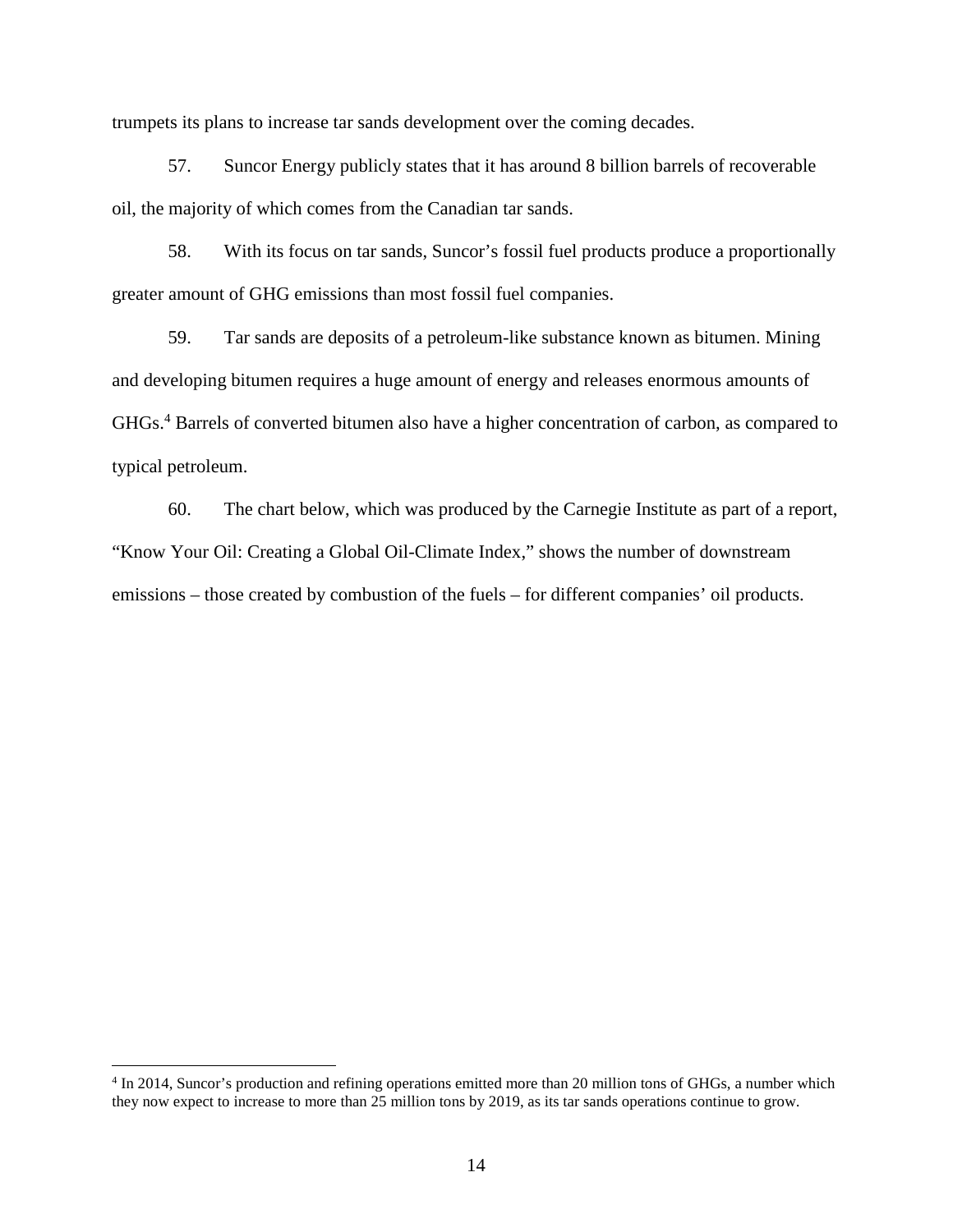

**FIGURE 11** OPEM GHG Emission Results for 30 Phase 1 OCI Test Oils

Note: Unlike the other OCI test oils, Cold Lake dilbit is not composed of a full barrel of oil.

61. Additionally, the process of turning tar sands deposits into useable fuel produces huge amounts of petroleum coke ("petcoke"), a coal-like substance. When combusted, petcoke produces substantially greater GHG emissions per unit of energy produced, as compared to other fossil fuels (including coal). Suncor is one of the largest sources of petcoke and has sold millions of tons of it.

62. Suncor is a very profitable fossil fuel company, deriving profits – in the tens of billions of dollars since the late 1980s – primarily from the production and sale of fossil fuels.

63. From no later than the late 1960s, Suncor knew that its fossil fuel products would, when burned, release  $CO<sub>2</sub>$  and other GHGs into the atmosphere, resulting in and exacerbating changes in the planet's climate.

64. On information and belief, through at least 2016, Suncor was a member of, had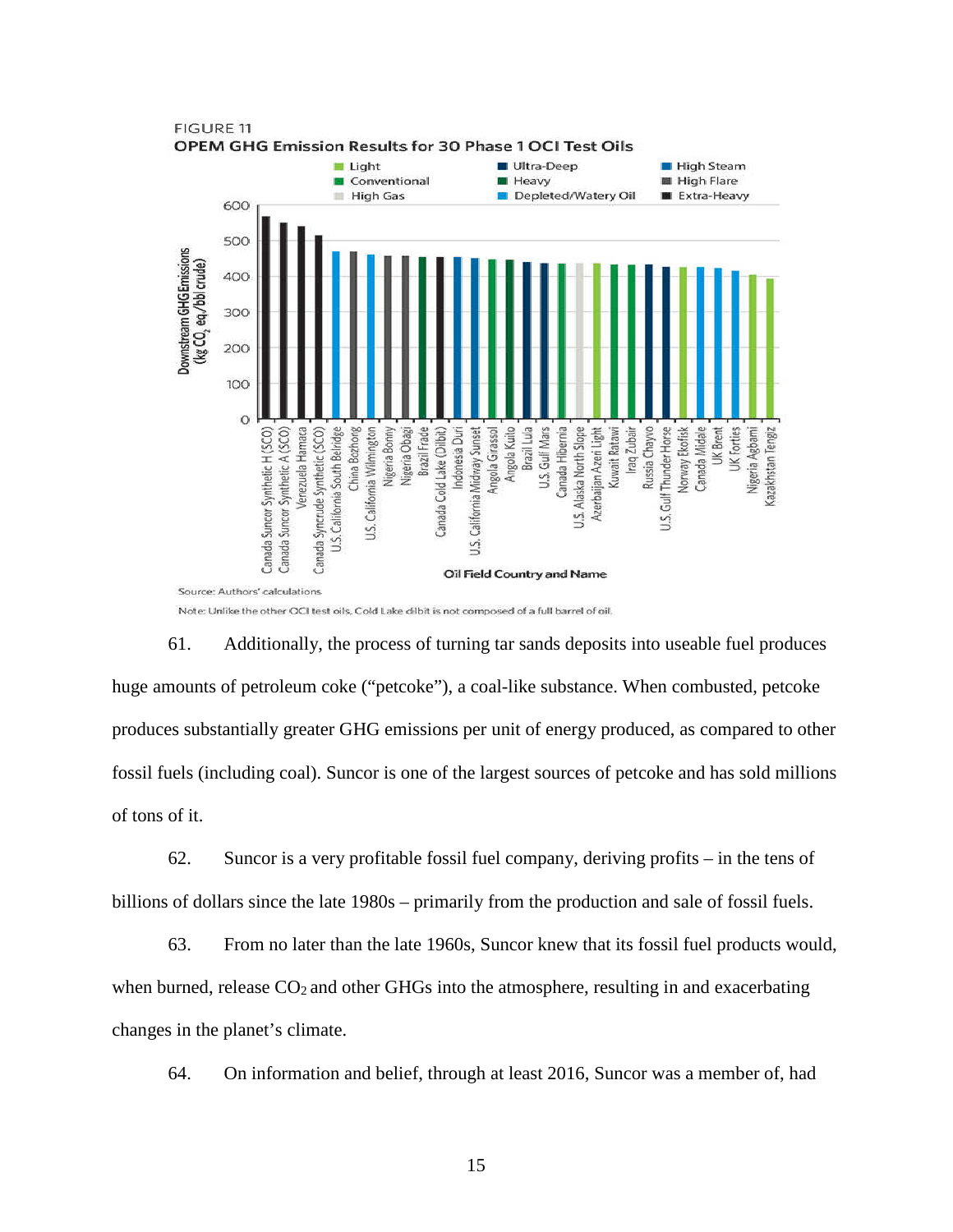access to information held by, participated in, directed, benefited from, agreed with, consented to, and ratified and/or adopted positions and actions taken by the American Petroleum Institute  $(API).$ <sup>5</sup>

### **EXXON**

65. Exxon is a New Jersey corporation headquartered in Texas. Exxon has done business in Colorado since at least the 1930s.

66. Exxon is a multinational, vertically integrated, fossil fuel company. While Exxon has many predecessor companies, its current incarnation was formed in 1999 with the merger of Exxon Corp. (originally the Standard Oil Company of New Jersey) and Mobil Corp. (originally the Standard Oil Company of New York). Exxon has benefited from, and is responsible for, the actions of its many predecessor entities.

67. Exxon controls and profits from fossil fuel activities – including the production, refining, promotion, marketing and selling of fossil fuels – across its corporate family, which includes many subsidiaries and joint ventures.

68. On information and belief, the fossil fuel activities across Exxon's entire corporate family are pursued according to a common design set and controlled by Exxon. According to that common design the members of the corporate family – subsidiaries, affiliates and other agents – do not have the ability to deviate from the common design and cannot refuse to produce, promote, refine, and sell and/or transport Exxon's fossil fuels.

69. Exxon's filings with the U.S. Securities and Exchange Commission and other public statements consolidate production, refining and fossil fuel sales figures across the

<sup>&</sup>lt;sup>5</sup> For example, in its 2016 "Sustainability Report" Defendant Suncor stated that it was "a participant in the development of policy positions and contributes to the outcomes of [API] meetings" and that API's and Suncor's positions on climate change were "consistent."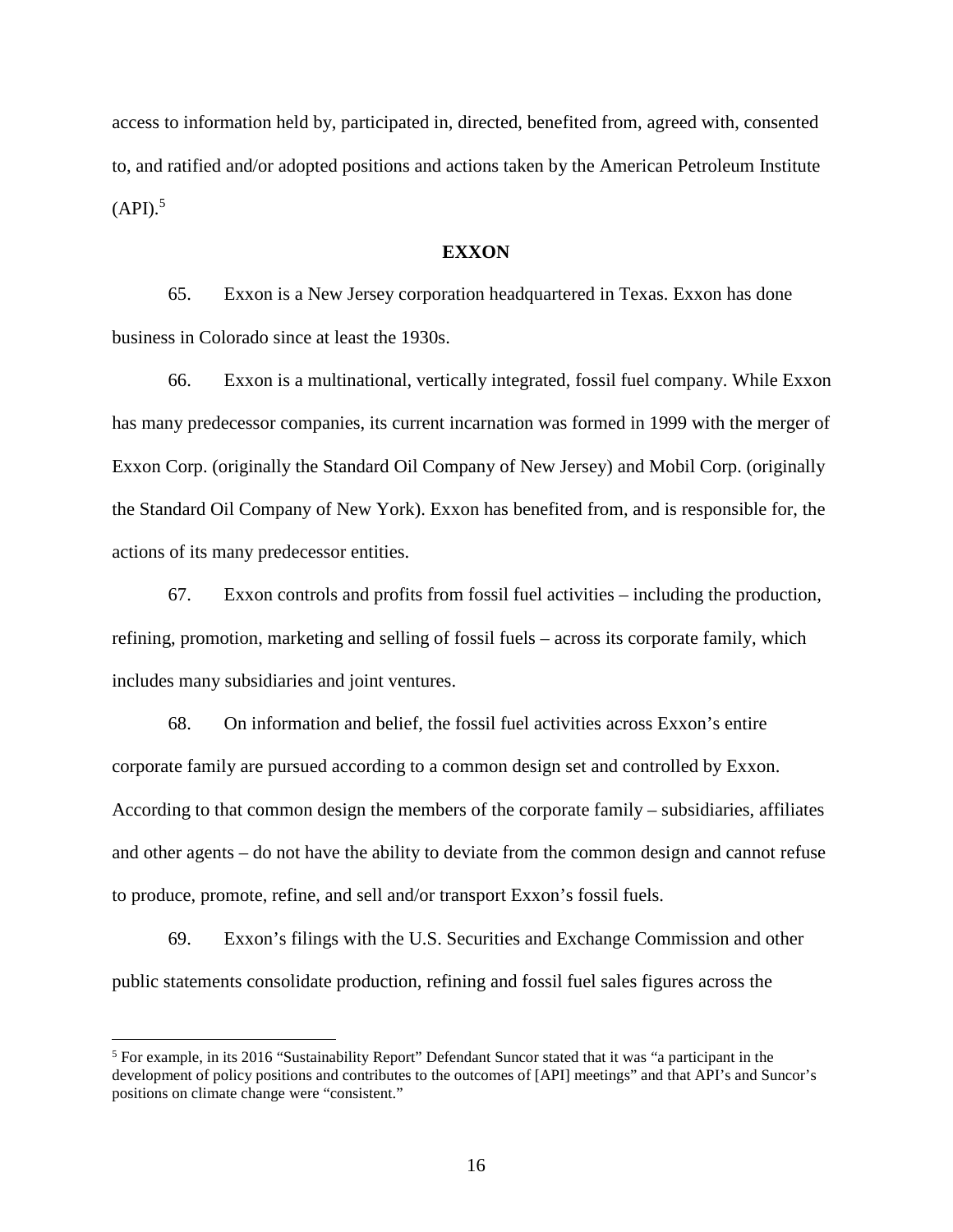corporate family. (Further references to "Exxon" will be references to the entire corporate enterprise, unless otherwise specified).

70. Exxon has provided a substantial portion of all fossil fuels used worldwide. Since the 1960s, it has sold billions of barrels of oil, trillions of cubic feet of natural gas and millions of tons of coal. Historically, Exxon supplied nearly 10 percent of global oil demand.<sup>6</sup>

71. As a result of these activities, Exxon is responsible for billions of tons of GHG emissions. For example, based on the GHG emissions that can be traced solely to fossil fuels *produced* by Exxon *between 1988 and 2015*, it is responsible for nearly 16 billion tons of carbon dioxide  $(CO_2)$ .<sup>7</sup> Based on the fossil fuel products it brought to market, Exxon is one of the largest sources of historic and present-day GHG emissions.

72. Exxon now publicly purports to accept some of the truth of climate change – i.e., that it is largely caused by human activity, primarily fossil fuel use, and that increasing atmospheric temperatures will harm public health and property. Nonetheless, Exxon's business plans include increased sales of fossil fuels and the development of more carbon-intensive fossil fuels, such as shale oil and tar sands. Its reported fossil fuel reserves exceed 20 billion barrels of oil equivalent ("BOE").

73. Exxon is one of the world's most profitable companies, deriving profits – in the hundreds of billions of dollars since the late 1980s – primarily from the production and sale of fossil fuels.

74. From no later than the late 1960s, Exxon knew that its fossil fuel products would,

<sup>&</sup>lt;sup>6</sup> For example, in 2001, Exxon sold nearly 8 million barrels of oil per day, more than 10 percent of the approximately 75-million-barrel global demand.

<sup>&</sup>lt;sup>7</sup> Exxon is responsible for far more than 16 billion tons of  $CO<sub>2</sub>$  because it sells far more than it produces, and because it sold billions more barrels of fossil fuels before 1988. The precise amount will be revealed during discovery and trial.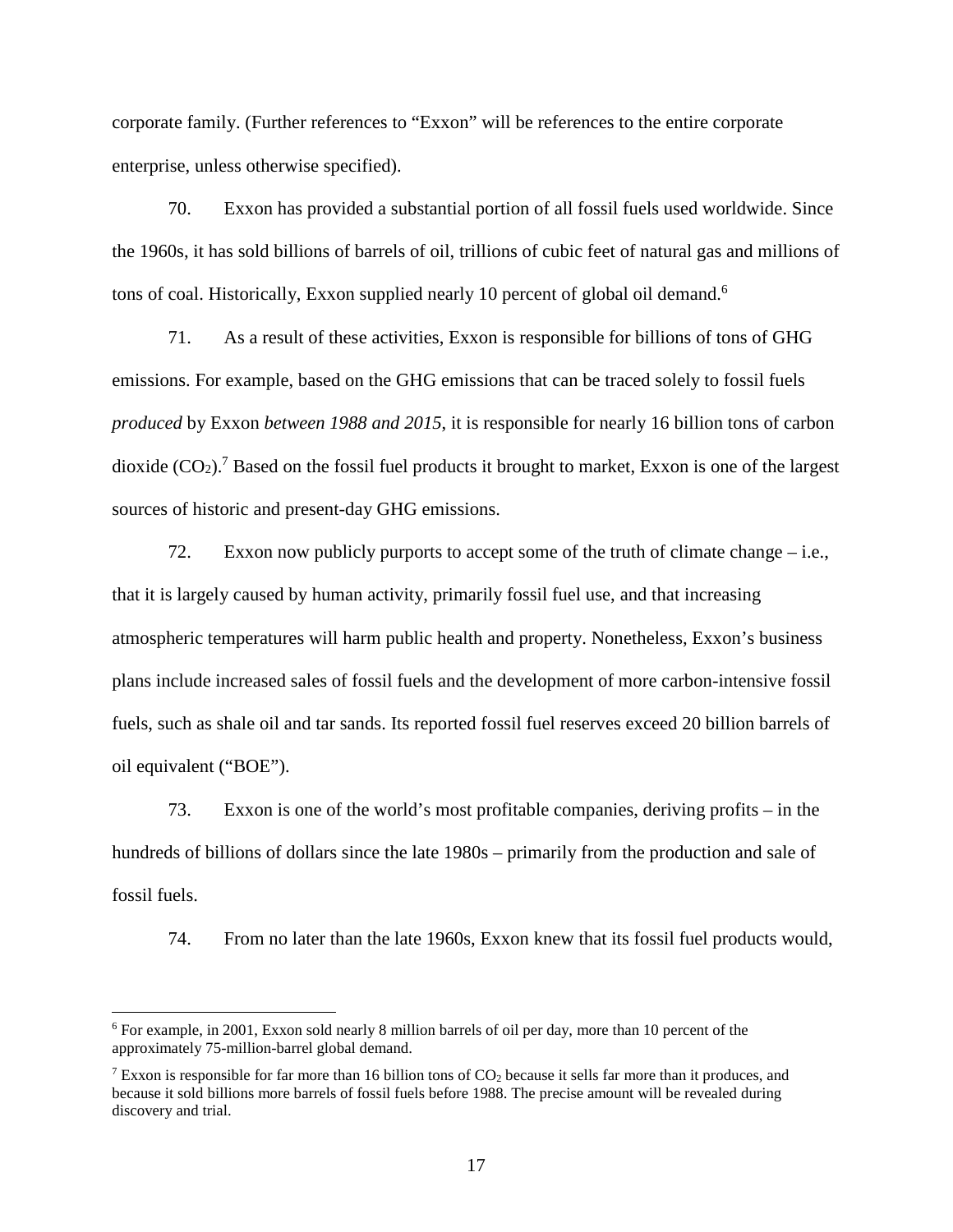when burned, release  $CO<sub>2</sub>$  and other GHGs into the atmosphere, resulting in and exacerbating changes in the planet's climate.

75. On information and belief, at all relevant times, Exxon was a member of, had access to information held by, participated in, directed, benefited from, agreed with, consented to, and ratified and/or adopted positions and actions taken by the American Petroleum Institute.

### **II. JURISDICTION AND VENUE**

76. Venue is proper in this Court pursuant to Colorado Revised Statutes § 16-13- 307(2) and Colorado Rule of Civil Procedure 98 because the nuisance and trespass to which Defendants significantly contributed to exists in Boulder County and because Defendants have committed a tort in Boulder County, including carrying out deceptive practices.

77. Each Defendant is subject to personal jurisdiction in Colorado pursuant to Colorado Revised Statutes § 13-1-124 because it transacts business, committed and continues to commit tortious acts, and has caused substantial injury to Plaintiffs in Colorado.

78. Each ton of  $CO<sub>2</sub>$  that can be traced to the Defendants' fossil fuel operations in and contacts with Colorado, including production, refining, and sale, contributed to bringing about climate change, and exacerbates the impacts of climate change and Plaintiffs' injuries.

#### **SUNCOR ENERGY**

79. Personal jurisdiction is proper over Suncor Energy because it has substantial contacts and affiliations with Colorado, which make it essentially at home in the state. Personal jurisdiction is also proper over Suncor Energy because it has substantial contacts with Colorado by and through its fossil fuel business operations in the state – including through the sale, promotion, transportation, and/or refining of fossil fuels in Colorado – and because Plaintiffs' injuries arose out of, were caused and/or exacerbated in part by, and/or relate to those activities.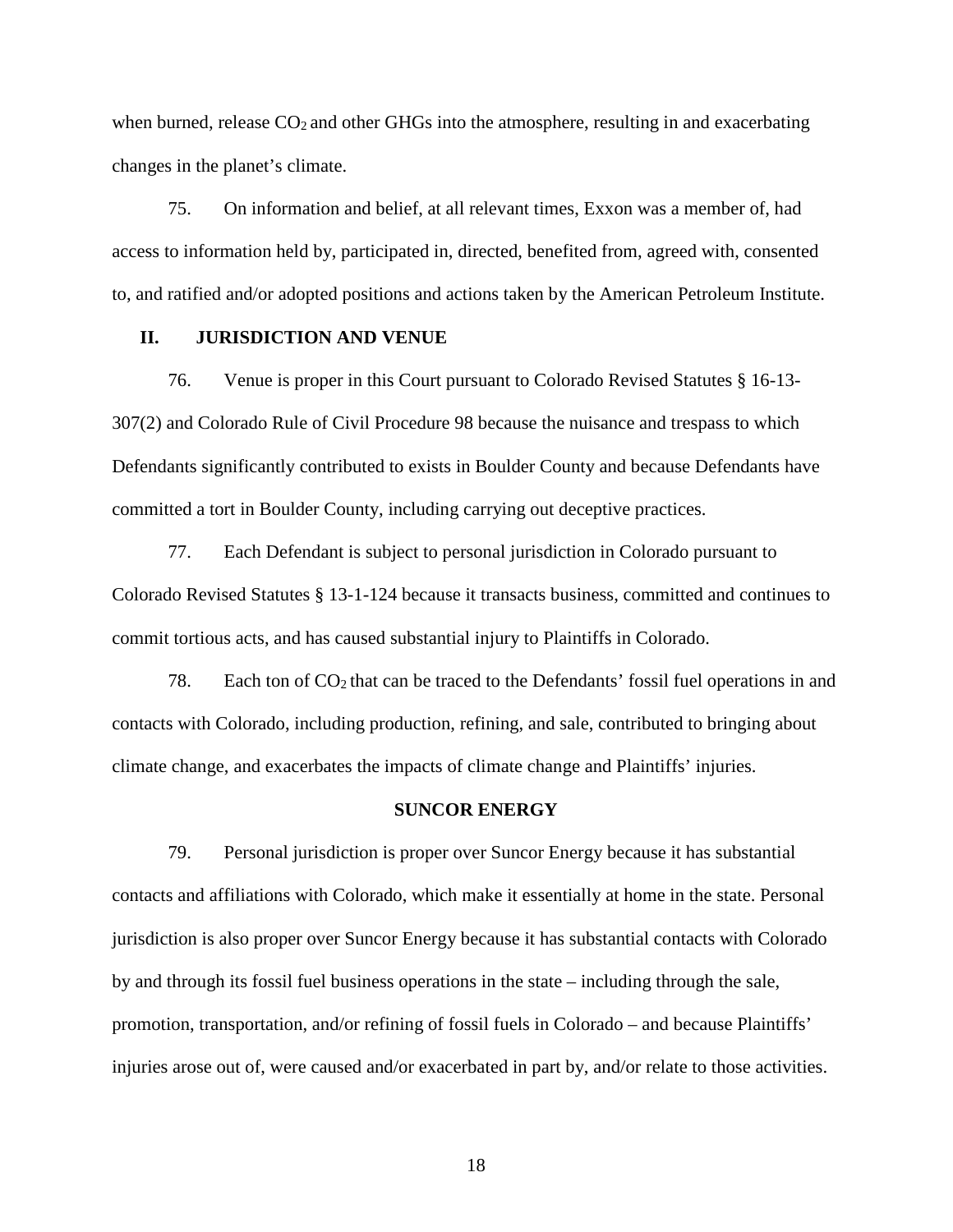80. Throughout the time period relevant to this litigation, Suncor Energy has operated and done business in Colorado through several agents. These agents include, but are not limited to: Defendants Suncor USA, a Delaware corporation headquartered in Colorado, and Suncor Energy Sales, a Colorado corporation with its principal offices in the state; Suncor Energy (U.S.A.) Pipeline Co., a Colorado corporation with its principal offices in the state; Suncor Marketing Inc., a Delaware corporation, headquartered in Colorado; and Suncor Energy Services, a Canadian corporation doing business in Colorado.

81. Suncor Energy does not just do business in Colorado, it is actually at home in the state. Suncor Energy's affiliations with Colorado are more substantial than with any other state in the United States.

82. Suncor Energy – through its own direct actions and through the activities of its subsidiaries and agents acting pursuant to a common design coordinated and directed by Suncor Energy – has substantial contacts with Colorado relating to the claims in this case, including activities that give rise to the claims in this case.

83. With the knowledge that fosil fuel use caused climate change and is exacerbating the impacts of climate change in Colorado, Suncor Energy has engaged in the following activities in Colorado:

- promoted and continues to promote fossil fuel use in Colorado with the intent that its fossil fuels be used and combusted;
- sold, sells and plans to continue selling fossil fuels to customers in Colorado through a network of gas stations and other suppliers – by its own admission, Suncor's products account for "35% of Colorado's gasoline and diesel fuel demand," half of Colorado's diesel, and a third of the jet fuel supplies for Denver International Airport;
- operated, and continues to operate, "Colorado's only petroleum refinery" in Commerce City, Colorado, which produces over 100,000 barrels per day – approximately 20 percent of the products produced at the Commerce City refinery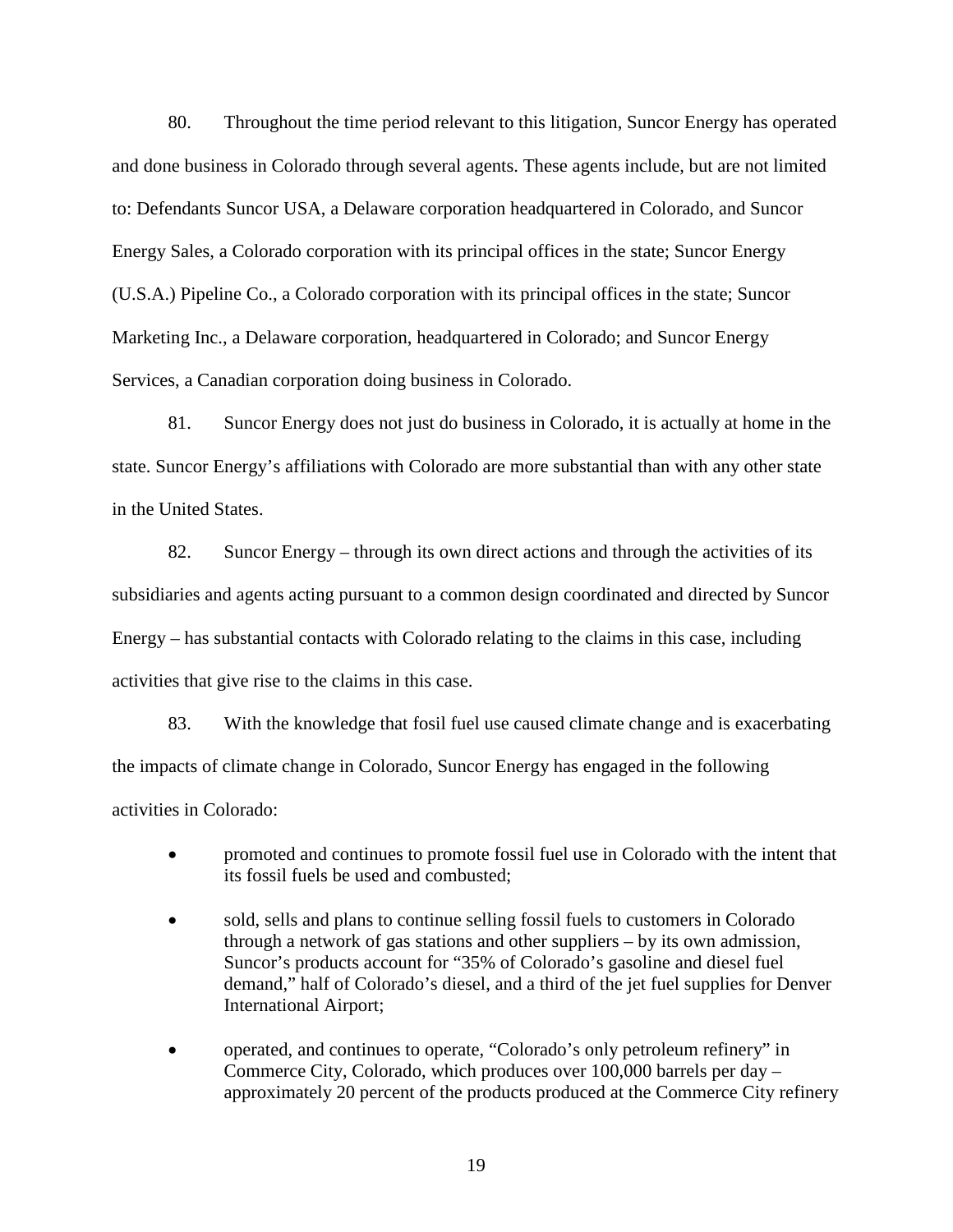are derived from Suncor's Canadian tar sands operations; and

• operates pipeline systems that transport crude oil from Cheyenne, Wyoming, to Commerce City.

84. Suncor has also directly emitted substantial amounts of GHGs in Colorado from its fossil fuel operations, including refining and transportation activities. Suncor's operations in Colorado emitted approximately one million metric tons of GHGs in 2016 alone.

85. On its own, and/or through agents – including API and the company's affiliates – Suncor Energy has conspired to, funded and participated in efforts to mislead people and consumers in Colorado about, among other things, climate change and the risks of fossil fuel use.

### **SUNCOR USA**

86. Defendant Suncor USA, a subsidiary of Suncor Energy, is a citizen and resident of Colorado with its principal place of business located in Denver, and incorporated in Delaware. Suncor USA is registered with the Office of the Colorado Secretary of State and does business in Colorado. As a citizen of the state, Suncor USA is subject to general jurisdiction in Colorado.

### **SUNCOR ENERGY SALES**

87. Defendant Suncor Energy Sales, a subsidiary of Suncor Energy, is a Colorado corporation, with its principle office located in Denver. Suncor Energy Sales is registered with the Office of the Colorado Secretary of State and does business in Colorado. As a citizen of the state, Suncor Energy Sales is subject to general jurisdiction in Colorado.

### **EXXON**

88. Exxon is a New Jersey corporation with its principle place of business in Irving, Texas. Exxon has a registered agent for service of process in Colorado and has done business in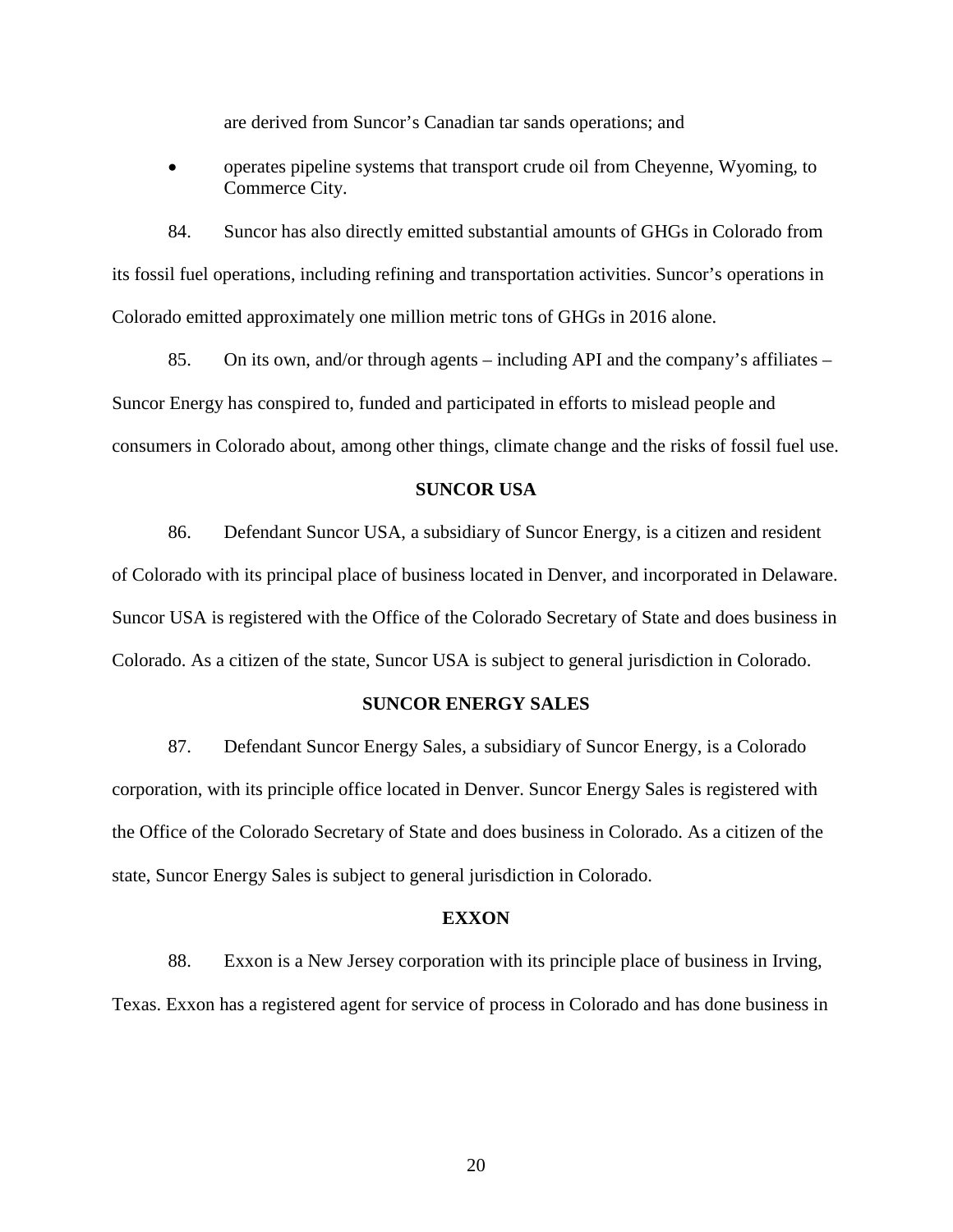Colorado since at least the 1930s.<sup>8</sup>

 $\overline{a}$ 

89. Personal jurisdiction is proper over Exxon because it has substantial contacts with Colorado by and through its fossil fuel business operations in the state – including through the sale, promotion, extraction, and/or refining of fossil fuels in Colorado – and because Plaintiffs' injuries arose out of, were caused and/or exacerbated in part by, and/or relate to those activities.

90. Throughout the time period relevant to this litigation, Exxon has operated and done business in Colorado through several agents. Those agents include, but are not limited to, XTO Energy Inc., an Exxon subsidiary that has developed and continues to develop fossil fuels in Colorado, and which has registered an agent for service of process in Colorado. XTO purports to be an expert "in developing tight gas, shale gas, coal bed methane and unconventional oil resources," and its western division is headquartered in Denver, Colorado.

91. Those agents also include, but are not limited to, ExxonMobil Coal USA Inc., a subsidiary that developed fossil fuels in Colorado between 1979 and 2002, and which registered an agent for service of process in Colorado. The company's purpose was to "acquire, mine, and sell coal; maintain shale, water, oil and gas interests. [And to] [d]evelop [the] capability to produce synthetic liquids and gas, including research and development programs."

92. Exxon has substantial contacts with Colorado relating to the claims in this case, including activities that give rise to the claims in this case. With knowledge that fossil fuel use would cause, has caused, and is exacerbating climate change impacts, including the impacts in Colorado, Exxon has engaged in the following activities:

• promoted, promotes and plans to continue promoting fossil fuel use with the public and customers in Colorado;

<sup>&</sup>lt;sup>8</sup> Its registered agent is Corporation Service Company, 1900 W. Littleton Boulevard, Littleton, Colorado.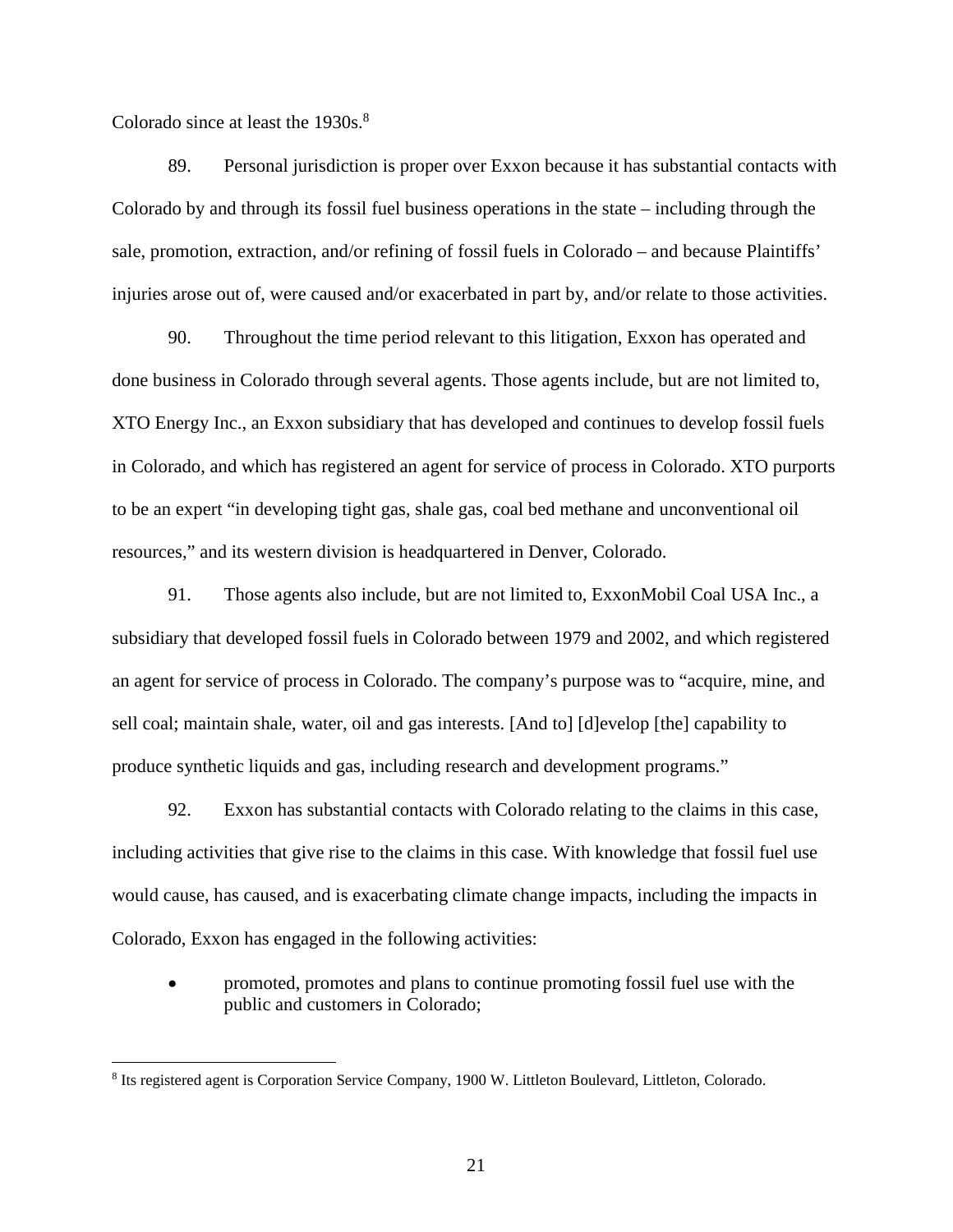- sold, sells and plans to continue selling its fossil fuels in Colorado through its own gas stations, and through agreements with other retail distributors $9$  – there are approximately 50 Exxon-branded gas stations in Colorado;
- produced a substantial amount of natural gas in Colorado through its agent, XTO, in three Colorado counties, which produce 130 million cubic feet of gas per day, making XTO – on information and belief – the state's seventh largest gas producer;
- produced approximately a million barrels of crude oil in Colorado;
- produced a significant amount of coal in Colorado; and
- caused a substantial amount of GHG emissions derived from the use of these fuels produced in Colorado, when burned.

93. Exxon has sought to develop and has continuing plans to develop unconventional fossil fuels in Colorado, such as oil shale (i.e., kerogen), and coal-to-liquid and coal-to-gas synthetics.

94. Exxon has also directly emitted substantial amounts of GHGs in Colorado from its production and transportation activities. The company emitted more than 420,000 metric tons of GHGs in Colorado between 2011 and 2015 alone.

95. On its own, and/or through agents – including API – Exxon has also conspired to, funded and participated in efforts to mislead people and consumers in Colorado about, among other things, the existence of climate change and the risks of fossil fuel use.

# **SHARED CONTACTS WITH COLORADO**

96. Exxon's and Suncor's contacts with Colorado also substantially overlap. Exxon and Suncor jointly own Syncrude Canada Ltd. – a large, if not the largest, tar sands developer in Canada – which promotes and sells in Colorado synthetic crude derived from Canadian tar sands. Suncor Energy Sales also has agreements with Exxon, through which it markets and sells Exxon

<sup>&</sup>lt;sup>9</sup> The quantity of Exxon's product, which is sold in this state is information that is uniquely in Exxon's possession.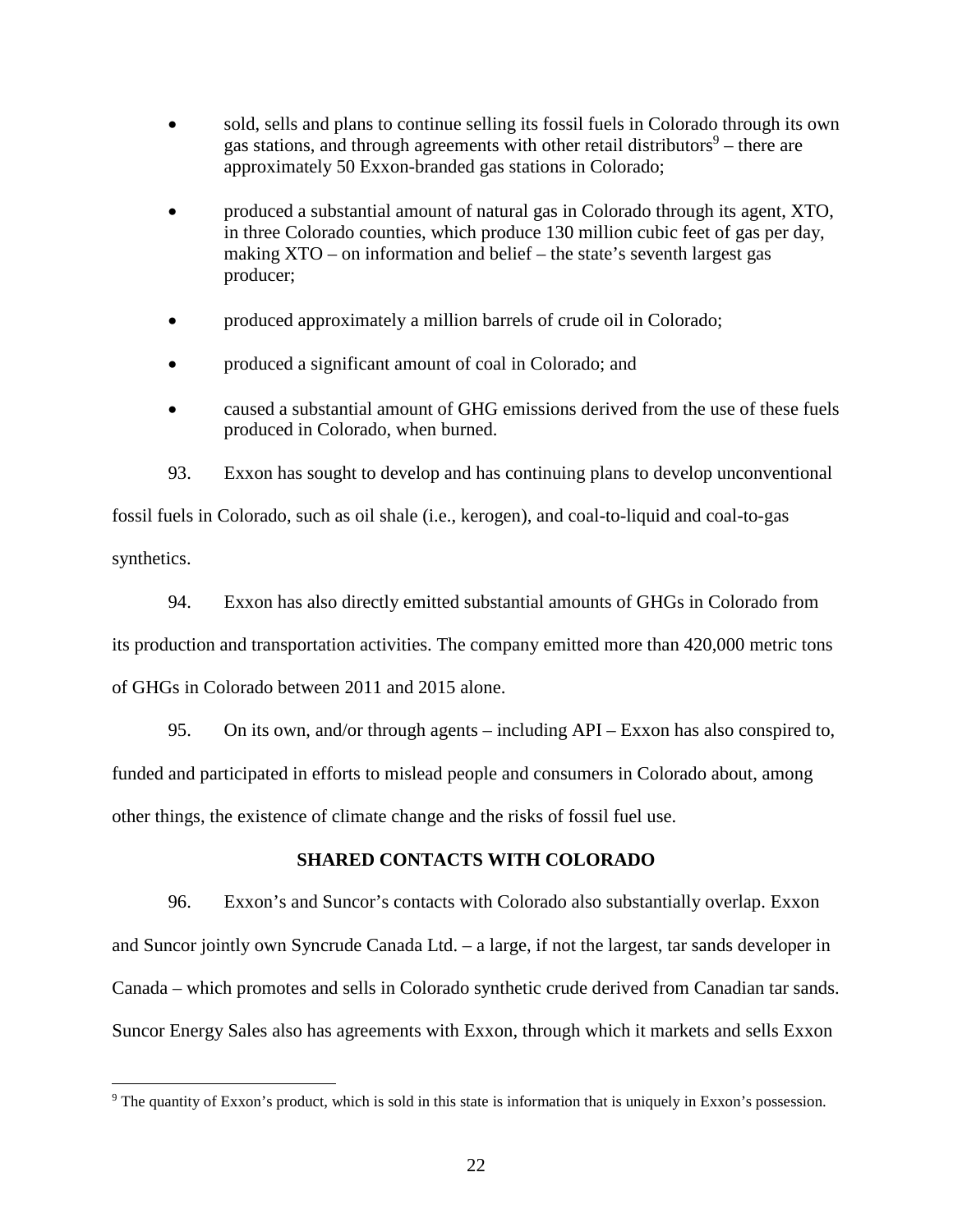fuels at wholesale and retail sites across Colorado.

# **III. STATEMENT OF FACTS**

 $\overline{a}$ 

### **A. Defendants' actions have altered the climate in Colorado.**

97. Climate change is real and its cause is not in doubt: the emission of GHGs into the atmosphere, primarily from the combustion of fossil fuels, has increased the concentration of those gases in the atmosphere, trapping heat in the climate system, and warming the planet.<sup>10</sup> As the U.S. Government reports, "there is no convincing alternative explanation" for the observed warming trends. As a result of climate change – and as evidence of the reality of the climate crisis – all five of the warmest years on record have occurred since 2010; 2016 and 2017 were the warmest.

### *i. The climate has been altered because of fossil fuel use.*

98. Earth has a natural "greenhouse" effect: solar energy, primarily in the form of light, passes through the atmosphere; the Earth re-radiates some of that energy back into space as thermal radiation – essentially, heat; and, GHGs in the atmosphere, like carbon dioxide, trap some of that heat inside the Earth's climate system, thereby warming the atmosphere and oceans.

99. The natural greenhouse effect has been altered and exacerbated by human greenhouse gas emissions. Abnormally high concentrations of atmospheric GHGs, primarily  $CO<sub>2</sub>$ but also methane and other trace gases, are trapping more heat, artificially intensifying the greenhouse effect.

100. GHGs have rapidly accumulated in the atmosphere because of the increasing use and combustion of fossil fuels. Fossil fuels produce GHGs, primarily  $CO<sub>2</sub>$ , when they are

<sup>&</sup>lt;sup>10</sup> According to the U.S. Environmental Protection Agency, "almost all of the increase is due to anthropogenic emissions."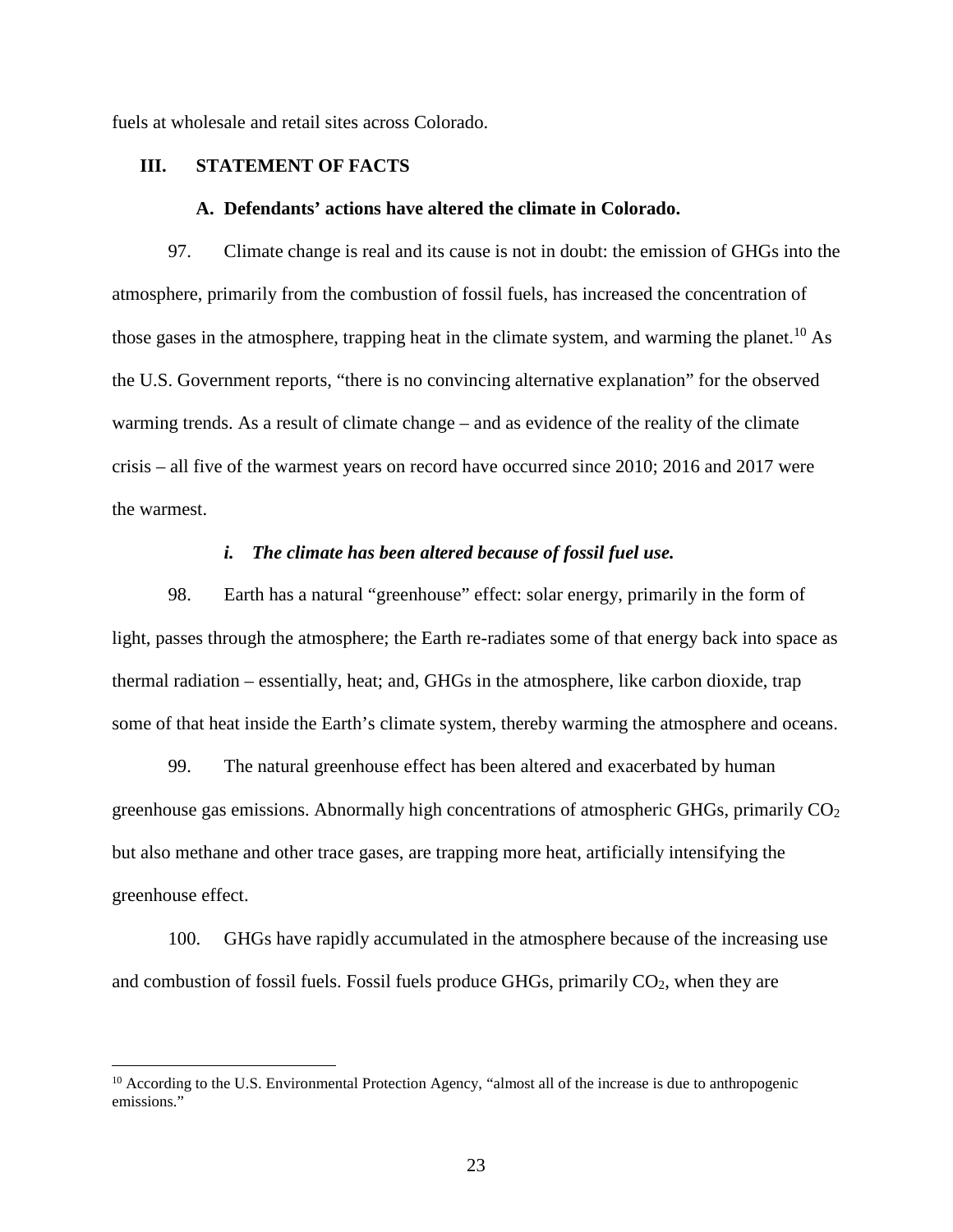combusted. And, as fossil fuel use has grown, GHG emissions have risen at an unparalleled rate. The normal processes by which GHGs are re-absorbed by the Earth's plants, land and oceans cannot keep up with this rapid emission rate, and the concentration of GHGs in the atmosphere has therefore increased.

101. Fossil fuel combustion is responsible for the majority of emissions that have caused GHG concentrations to reach hazardous and unprecedented levels. For example,  $CO<sub>2</sub>$ emissions – by far the most prevalent and problematic GHG because of its long-lived warming impact – have increased roughly 90 percent since 1970, with fossil fuel combustion and industrial processes contributing to roughly 78 percent of total GHG emission increases from 1970 to 2011.

102. As a result of those emissions, atmospheric  $CO<sub>2</sub>$  now stands at 408 parts per million (ppm), a level which is unprecedented in human history. The last time atmospheric  $CO<sub>2</sub>$ reached this level was approximately 3 million years ago, when average temperatures were considerably warmer (3.6 to 6.3°F, or 2 to 3.5°C) than today's temperatures, and sea levels were at least 30 feet higher.

103. Atmospheric CO2 levels continue to rise. Defendants' activities contributed to a rise in energy-related carbon emissions of around 32 billion tons in 2017, as emissions increased by 1.4 percent. Each year more  $CO<sub>2</sub>$  is being pumped into the atmosphere.

104. The graph on the left depicts atmospheric  $CO<sub>2</sub>$  concentrations over the last 800,000 years. The spike on the far right side of the graphs shows the trend in the past few centuries. The graph on the right has the same scale of  $CO<sub>2</sub>$  concentration, but focuses only on atmospheric concentrations from 1750-2015.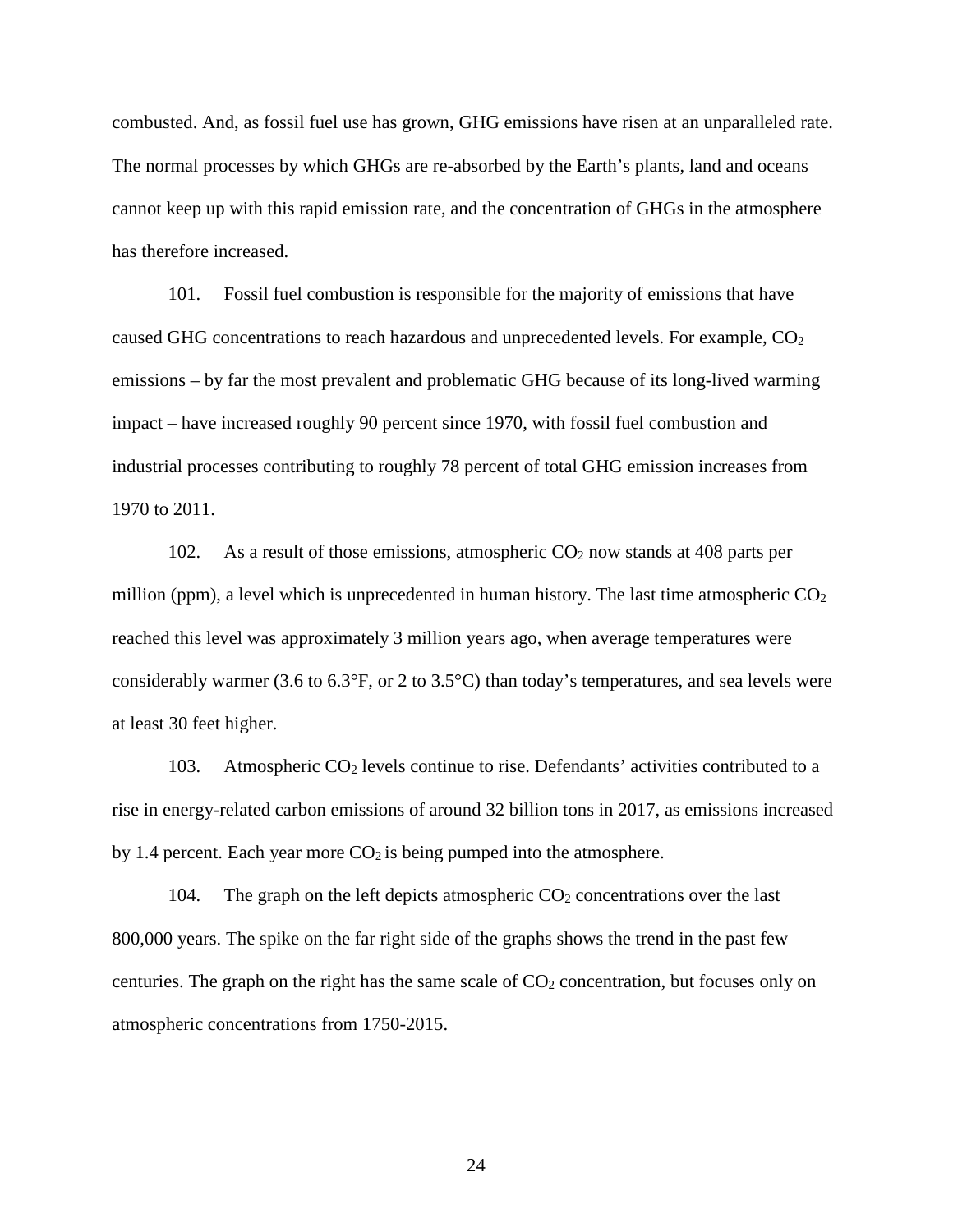

105. The Intergovernmental Panel on Climate Change (IPCC) is widely recognized (including by the Defendants) as a leading scientific authority on climate change. According to the IPCC, as a result of rising  $CO<sub>2</sub>$  and other GHGs, "[w]arming of the climate system is unequivocal." The IPCC also reports that "[t]he atmosphere and oceans have warmed, the amounts of snow and ice have diminished, and sea levels have risen."

106. According to the best available science, annual average temperatures over the contiguous United States have increased by  $1.8^{\circ}F (1.0^{\circ}C)$  since 1895, with the majority of the increase occurring since the 1980s. The western parts of the United States have been harder hit; Colorado has seen average temperatures rise by  $2.5^{\circ}$ F over the last 50 years alone.

107. Not only have temperatures increased, but Defendants' actions have increased the rate of warming. While global average temperatures rose at an average rate of 0.13°F (0.07°C) per decade since 1880, they have risen at an average rate of 0.31°F (0.17°C) per decade since 1970.

108. Once CO2 enters the atmosphere, a significant portion of it remains there, with a warming influence that lasts for hundreds (if not thousands) of years. It also cannot feasibly be removed from the atmosphere with existing technology, "commit[ting] the world to some degree of irreversible warming and associated climate change resulting from emissions to date."

109. According to the most recent report from the U.S. Government, "under all plausible future climate scenarios" – regardless of the trajectory of future fossil fuel emission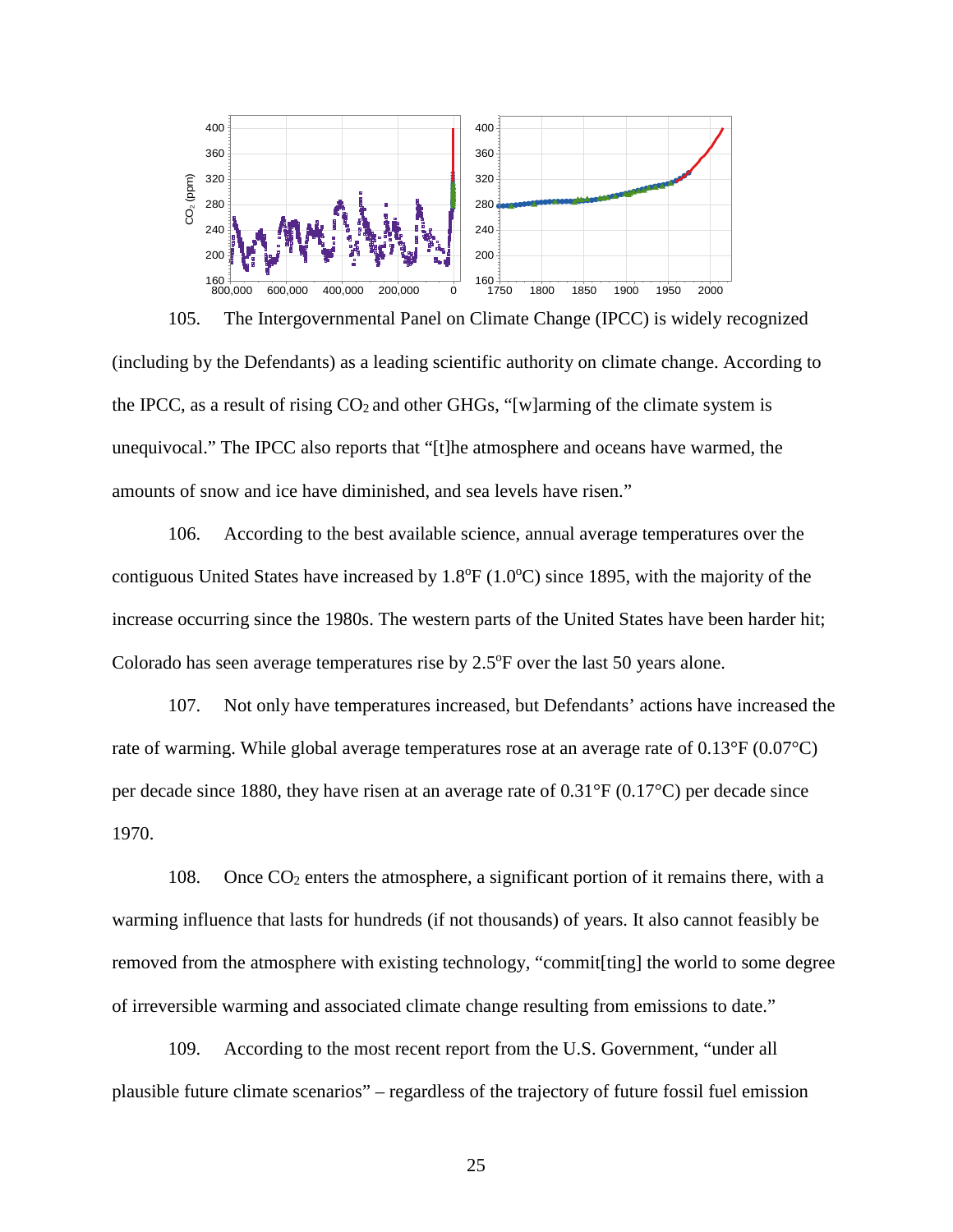rates in the near-term<sup>11</sup> – annual average temperatures are expected to rise by at least an additional 2.5 $\rm{PF}$  (1.4 $\rm{°C}$ ) by 2050. These projections<sup>12</sup> apply to Colorado, where temperatures are expected to rise an additional 2.5° to 5°F by 2050.

110. While the floor for warming has been established, the ceiling – how bad it can get  $-$  will grow depending on future emissions. Under a lower-intermediate emissions scenario,  $13$ global temperatures are projected to rise by approximately  $5.0^{\circ}F(2.8^{\circ}C)$  over pre-industrial averages by the end of the century. Under a high-emissions scenario, temperatures are projected to rise by  $8.7^{\circ}F(4.8^{\circ}C)$  by the end of the century. Defendants' current conduct and planned increases in production of fossil fuels are consistent with at least the higher emission scenario, and may well be outside of any projected scenario.

111. A 5.0 $\degree$ F (2.8 $\degree$ C) warming would have devastating impacts on people, property, the economy and the environment. An  $8.7^{\circ}F(4.8^{\circ}C)$  warming would be catastrophic, leading, according to the IPCC, to "substantial species extinction, global and regional food insecurity, consequential constraints on common human activities and limited potential for adaptation in some cases."

# *ii. The impacts of a climate altered by Defendants' conduct are being felt in Plaintiffs' communities***.**

112. The seriousness of human-caused climate change is not in question. In a 2013 Executive Order, the President of the United States recognized that "[t]he impacts of climate

<sup>&</sup>lt;sup>11</sup> Even if all emissions from human sources suddenly *stopped*, there would still be another 0.5°F increase expected over the next few decades.

<sup>&</sup>lt;sup>12</sup> "Projections" in this Complaint are based on and supported by data generated by General Circulation Models, which are approved by the IPCC, and which are the best available scientific representation of future climate scenarios, including their physical impacts.

<sup>&</sup>lt;sup>13</sup> Emissions scenarios are often categorized into four different types—or Representative Concentration Pathways (RCP)—by the IPCC: RCP2.6, RCP4.5, RCP6, and RCP8.5. The scenarios are used to compute and predict different climate futures based on a possible range of anthropogenic GHG emissions. RCP4.5 represents a lower-intermediate emissions scenario, while RCP8.5 represents a high emissions scenario.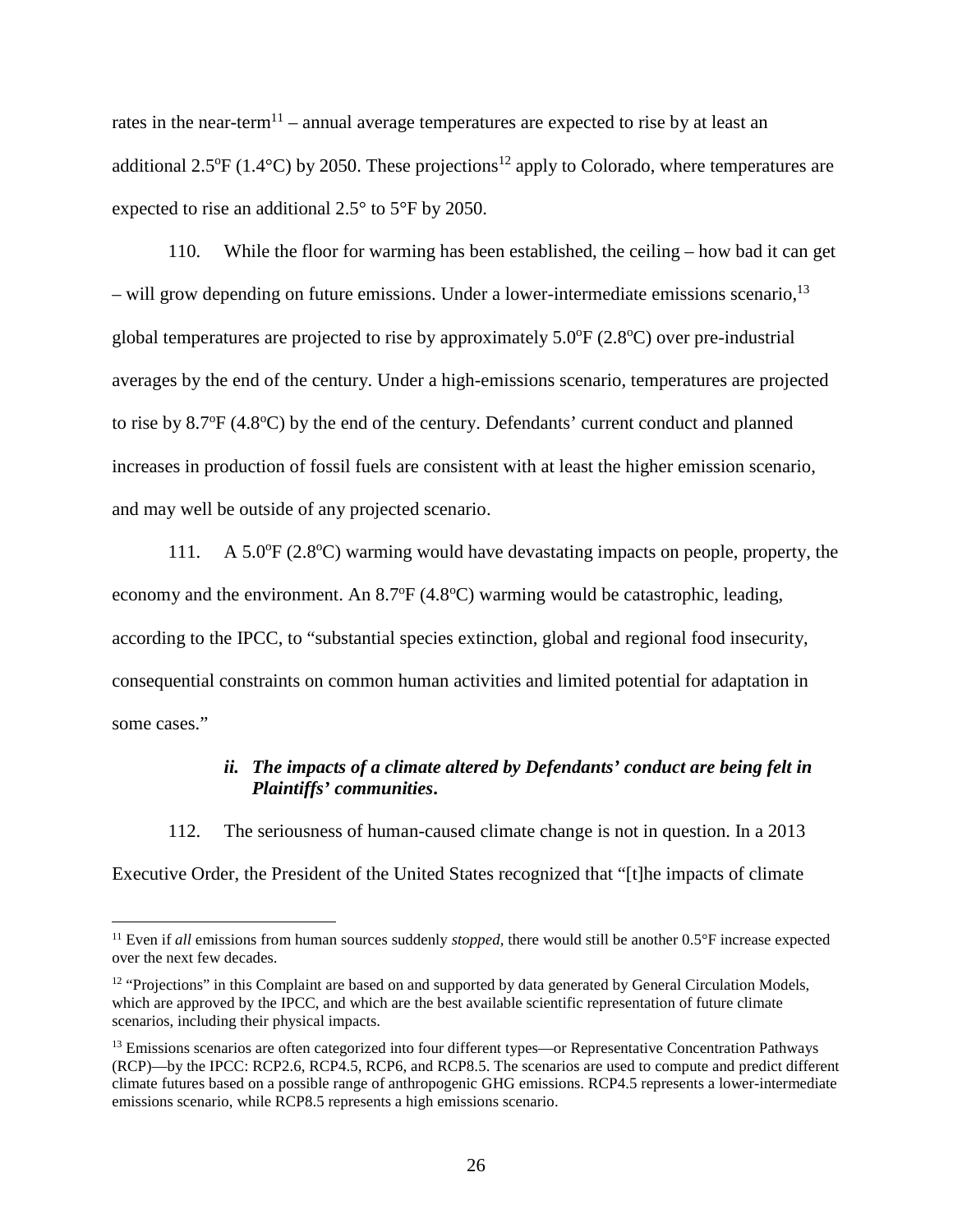change – including an increase in prolonged periods of excessively high temperatures, more heavy downpours, an increase in wildfires, more severe droughts, permafrost thawing, ocean acidification, and sea-level rise – are already affecting communities, natural resources, ecosystems, economies, and public health across the Nation." As the Governor of Colorado recently reaffirmed, "climate change presents a broad range of challenges" that "will affect everyone" in the state.

113. Colorado is experiencing and is extremely vulnerable to the impacts of climate change, including increases in extreme hot summer days and minimum nighttime temperatures, precipitation changes, larger and more frequent wildfires, increased concentrations of groundlevel ozone, higher transmission of viruses and disease from insects, altered stream-flows, bark beetle outbreaks, ecosystem damage, forest die-off, reduced snowpack, and drought.

114. The U.S. Environmental Protection Agency (EPA) has noted "[t]hroughout the western United States heat waves are becoming more common, snow is melting earlier in spring, and less water flows through the Colorado River."

115. The consequences of these changes are enormous. As the EPA found, "[r]ising temperatures and recent droughts in the region have killed many trees by drying out soils, increasing the risk of forest fires, or enabling outbreaks of forest insects. In the coming decades, the changing climate is likely to decrease water availability and agriculture yields in Colorado, and further increase the risk of wildfires." These changes have already begun, and they have injured and will continue to injure people, property and the economy of Colorado, including in the Plaintiffs' jurisdictions.

116. Colorado's economy depends on snow, water, and cool weather. For example, the state's \$41 billion agriculture industry is imperiled by rising temperatures and drought, while the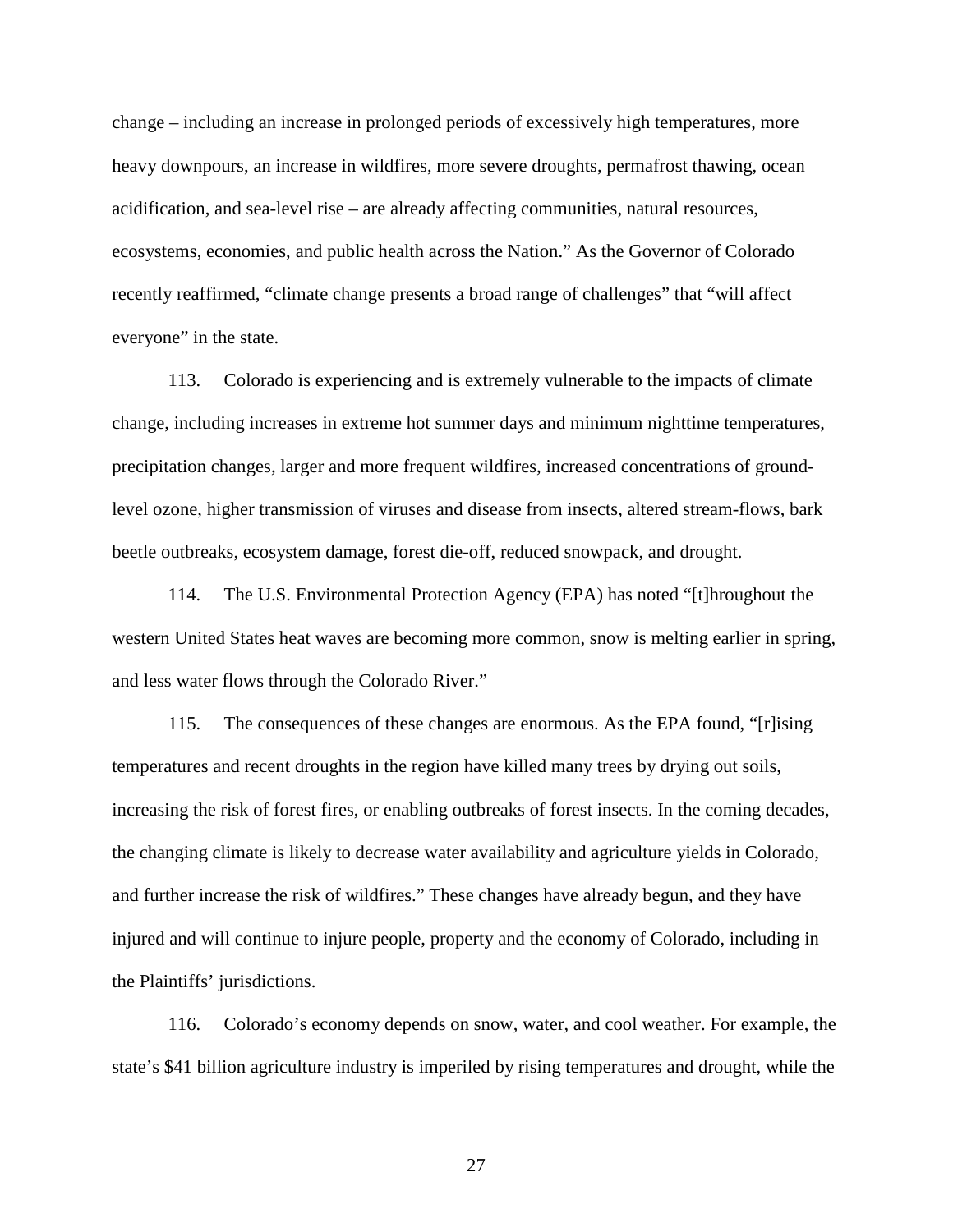\$5 billion ski industry is in jeopardy as a result of "low-snow" winters and shorter seasons.

### *Plaintiffs are experiencing rising temperatures and extreme heat.*

117. Defendants' actions have already caused or contributed to rising temperatures in Colorado. Colorado has seen average temperatures rise by  $2.5^{\circ}$ F over the last 50 years, with over  $a 2^{\circ}$ F rise since 1983. Daily minimum temperatures and nighttime lows have also risen, limiting relief for humans and plant life subjected to heat waves, especially in the summer months.

118. The rise in temperature is occurring across all seasons. Specifically, Colorado is experiencing some of the fastest warming summers in the United States.

119. Temperatures in Colorado are projected to increase substantially by 2050 under all emission scenarios. According to research by the University of Colorado and others, under even an increasingly unlikely lower-intermediate emission scenarios, annual temperatures are projected to rise an additional 2.5 to  $5^{\circ}$  F (above a 1971-2000 baseline) by mid-century; "the typical year by 2050" is projected to be "warmer [than] the very warmest years of the past century."

120. A high emissions scenario is now far more likely, where annual temperatures in Colorado are projected to warm another 3.5 to  $6.5^{\circ}$  F by 2050. A 6<sup>o</sup>F temperature rise would turn future Denver into the temperature equivalent of today's Albuquerque, New Mexico.

121. In addition to increasing average temperatures, there has already been a notable increase in the frequency of heat waves across the U.S. These are projected to become more frequent and more severe. Across the southwestern U.S., and Colorado, *a five- to ten-fold increase in heat waves* is projected by mid-century. All Plaintiff communities will suffer comparable temperature rises.

122. Under an intermediate emissions scenario, average August maximum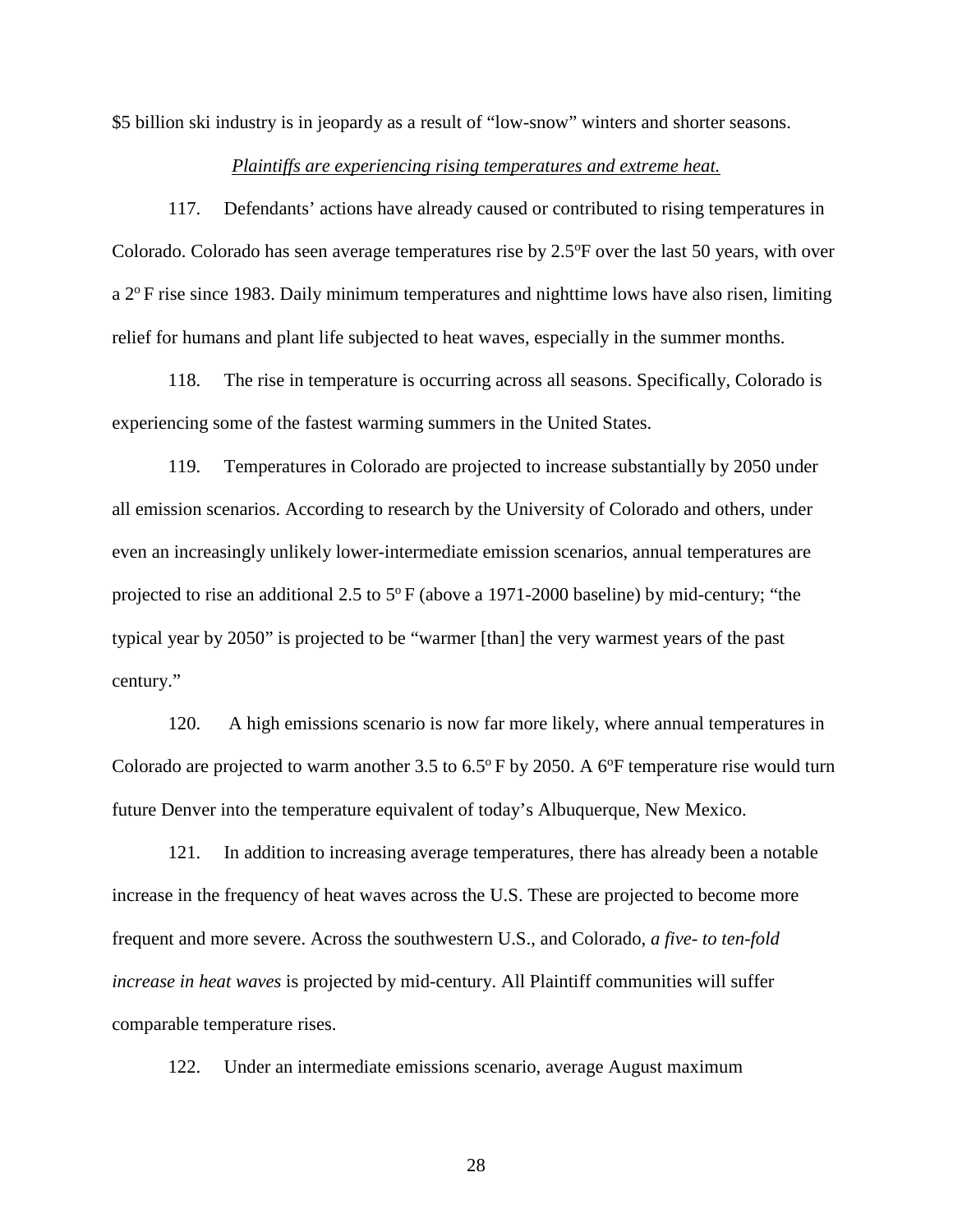temperatures are expected to increase in San Miguel County. The traditional cooling buffer months of March and October are projected to see increases in minimum temperatures, meaning that nighttime lows will offer less relief from heat and less of the cooler temperatures needed to preserve spring snowpack.

123. The remote, western edge of San Miguel County is predicted to see a significant increase in extreme heat days. Climate change is projected to increase average temperatures in southwest Colorado an additional 1.5 to  $2.5^{\circ}$  F by 2025, and 2.5 to  $5.5^{\circ}$  F by 2050. The desert climate of the western portions of the County are projected to migrate up into the valleys.

124. The average temperature in the Boulder area is anticipated to rise an additional 1.5 to  $4^{\circ}$  F by 2040, and 4.3 to 9.6 $^{\circ}$  F by 2100 under intermediate-emissions models. The number of extreme heat days and daily minimum temperatures – which have *already* increased in Boulder – are projected to rise dramatically, particularly and dangerously in summer months. Specifically, while Boulder averaged 5 days per year with temperatures of  $95^{\circ}$  F or above across the 20th century, it is expected to see at least 25 days a year above that mark by the mid-21st century, and 49 days by the end of the 21st century, *even under a lower-intermediate emissions scenario*.

125. Warming temperatures and heat waves are a threat to health, property, and infrastructure.

#### *Plaintiffs are experiencing shifts in precipitation patterns and water availability.*

126. Rising temperatures also leads to changes in precipitation patterns, rainfall intensity and water availability. These changes all have substantial implications for the people, property and infrastructure within Plaintiffs' jurisdictions.

127. Colorado has already started to see a greater proportion of its precipitation falling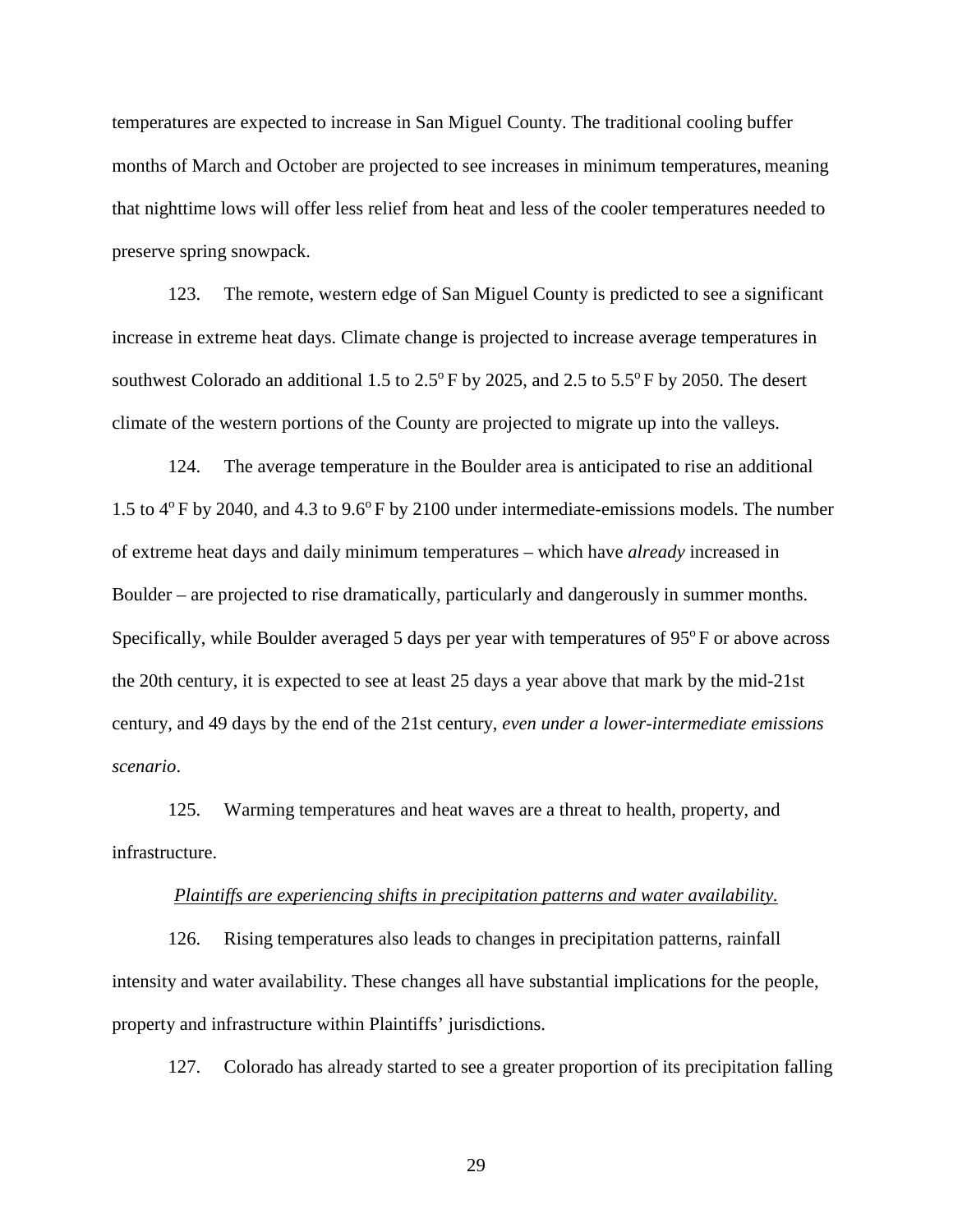as rain rather than snow, a trend that will continue as temperatures rise further. This has caused a decline in snowpack, particularly at lower elevations, and further decline is projected due to warming.

128. Any snowpack loss has significant consequences in Colorado, where snowpack is the largest reservoir and the source of 70 percent of the state's surface water; many areas depend on mountain glaciers and snowpack for their water supply, including for irrigation purposes.

129. Earlier snowpack melt is also a serious concern; as EPA has recognized, "with increased runoff in the winter and early spring," there are "increase[d] flood concerns" and "substantially decreased summer flows." This risk is compounded by projected precipitation changes, including the time of year for peak precipitation, and the intensity with which that precipitation falls.<sup>14</sup>

130. San Miguel County faces increasing intensity of rainfall events. Climate change is projected to increase the rainfall intensity of 5-year storm events, with the greatest intensity increases, in terms of inches of rainfall per hour, predicted for 15-minute storm levels. This means that the County is projected to see increases in the intensity of short-duration rain events.

131. The Boulder area is expected see an increase in winter precipitation and a decrease in spring precipitation. An increase in heavy precipitation events is expected during both seasons. Climate change is projected to increase the rainfall intensity of 5-year storm events and 100-year storm events. While storms under one-quarter inch of rainfall per day are projected to stay the same or decrease in frequency under future scenarios in Boulder, storms of onequarter to one-half inch, and one-half to one inch are projected to increase on average, under all

 $14$  A warmer atmosphere holds more moisture than a cooler one, which can mean heavier precipitation during rainfall events, causing more intense flooding.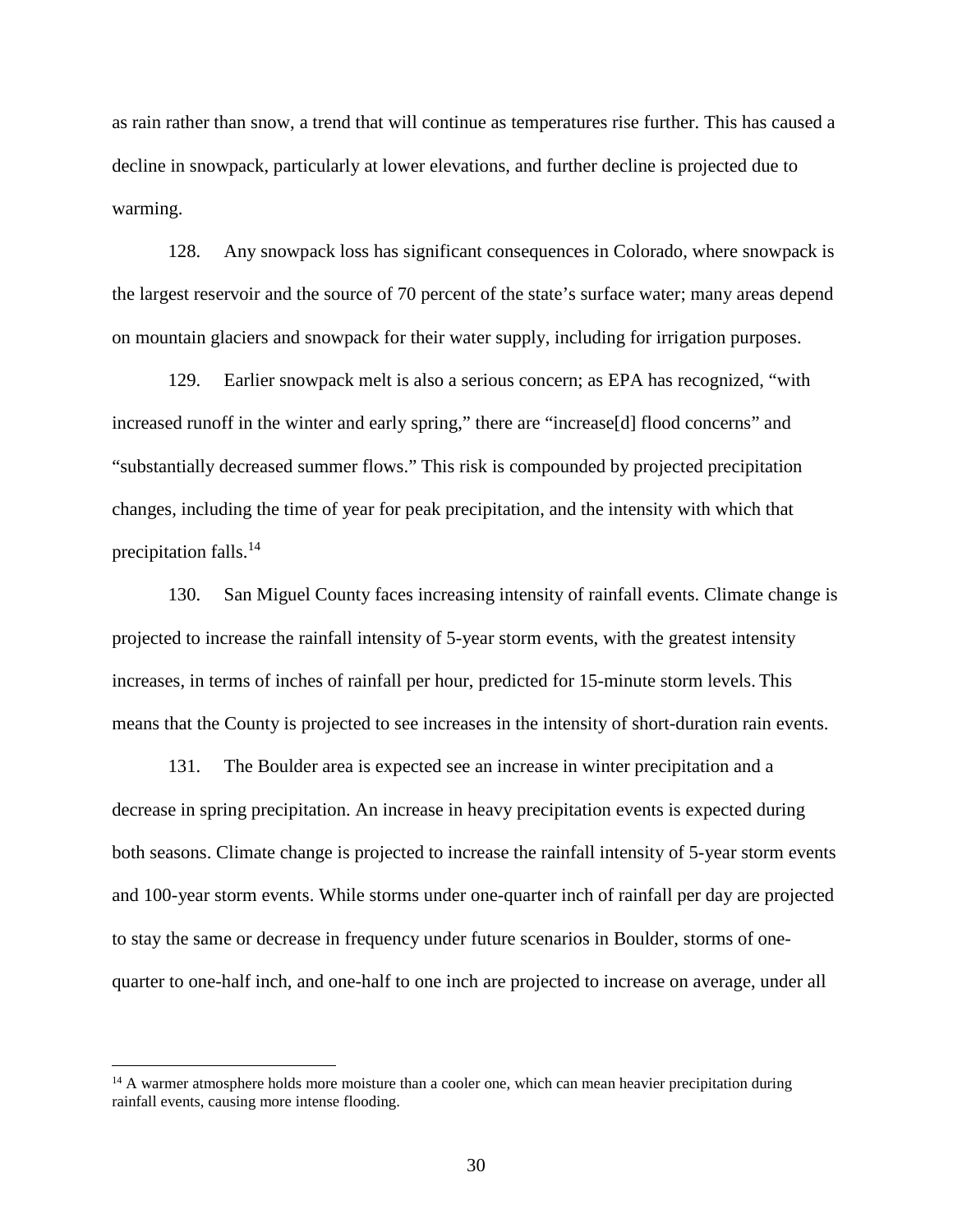future emissions scenarios.

 $\overline{a}$ 

132. The greatest intensity increases in Boulder, in terms of inches of rainfall per hour, are predicted for 15-minute storms. This means that Boulder is projected to see an increase in the intensity of short duration rain events.

133. Increases in high-intensity, short-duration rainfall events in excess of current infrastructure capacity are likely to have substantial impacts on drainage systems and other infrastructure, and creates an increased risk of flooding, which threatens people, property and infrastructure in all Plaintiff communities.<sup>15</sup>

### *Plaintiffs are experiencing an increased risk of drought.*

134. Rising temperatures and shifting precipitation patterns exacerbate the risk of drought.

135. Total summer rainfall is more likely to decrease than increase in Colorado, with longer rain-less periods also expected. The higher temperatures will also lead to more evaporation, intensifying droughts when they occur. The frequency and severity of droughts are projected to increase in many parts of Colorado.

136. Because of climate change, over the next three decades, San Miguel County and the Boulder area are projected to see a significant increase in the expected number of months of drought and a shift away from mild droughts, towards more moderate, severe and extreme droughts. Droughts that were once mild will become more severe.

137. The Plaintiffs are already experiencing these trends. Increasing drought months and drought severity, in turn, has substantial implications for agriculture, wildfires, and water

<sup>&</sup>lt;sup>15</sup> Built in the mouth of canyons, the City of Boulder already rates as the number one flash flood risk community of Colorado's Front Range.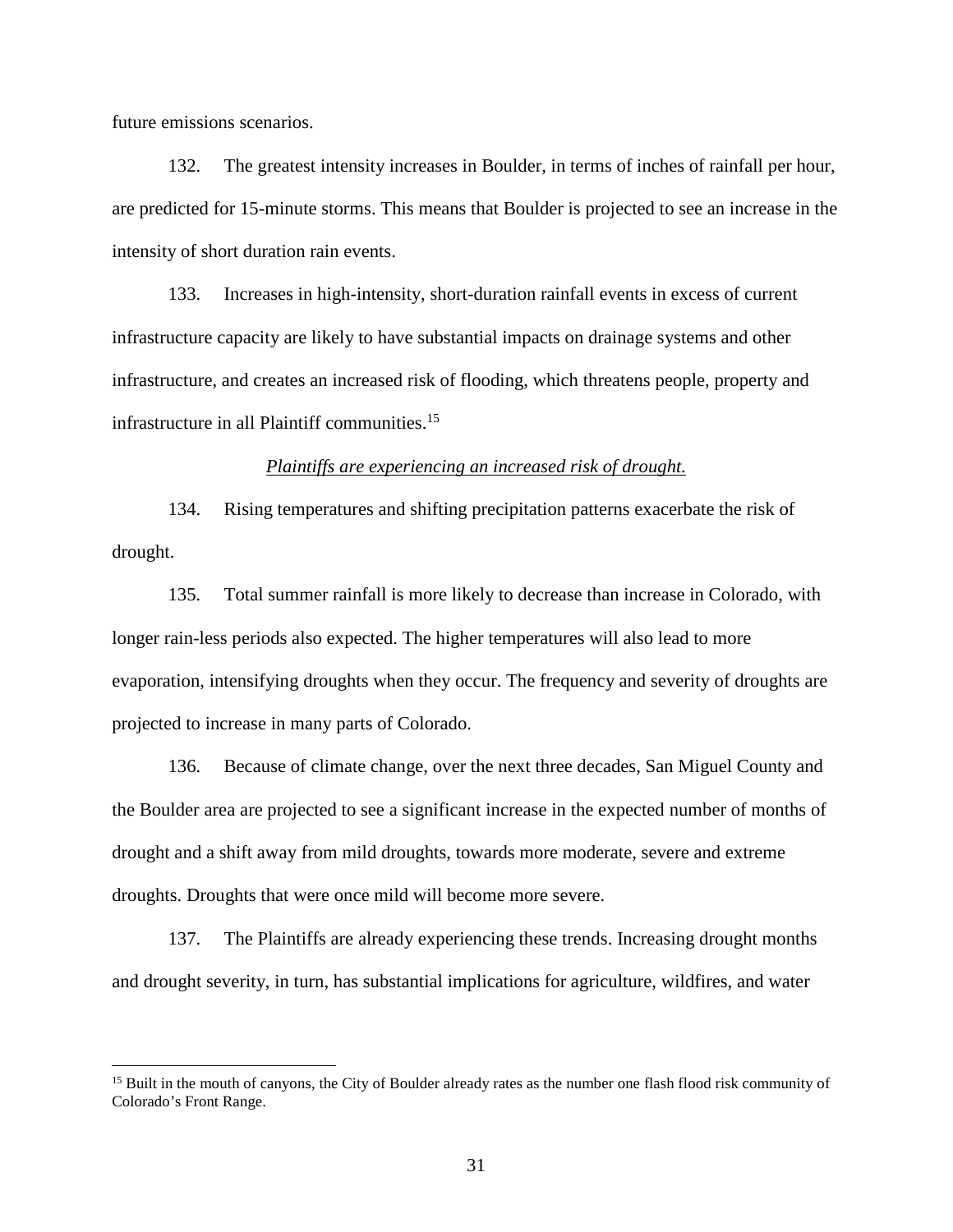availability.

### *Plaintiffs are experiencing an increased risk of wildfires.*

138. More rain in winter, less snowpack, earlier snowmelt, drier spring soils and summers, and increasing occurrence and intensity of drought all increase wildfire risk by setting the table for longer, more severe wildfire seasons and a general increase in wildfire vulnerability.

139. Increasing temperatures and drought have already led to increased wildfires in recent decades. A recent study estimated that climate change has doubled the area of forest burned in the western United States since 1984.

140. There has been a significant rise in the number of large fires in Colorado. While there were only six fires larger than 1,000 acres in the 1970s, there were 35 in the 2000s, and 19 in just the three years between 2010 and 2012 – a five-fold increase over 40 years. This trend is expected to continue, with projections of a substantial increase in wildfire occurrence, duration, and acres burned, as well as a longer fire season.

141. Increased wildfire risk and occurrence is perilous in a state where over 2 million homes exist in the "Wildland-Urban Interface" (WUI) – where homes and other structures exist in and adjacent to wildfire-prone wildland.

142. In San Miguel County, where many communities live in the WUI, the number of wildfire occurrences, as well as the acres of area burned, is expected to increase over the next three decades, and the wildfire threat will extend to higher elevations where historically there was a much lower wildfire risk, and where mitigation has not been as high a priority.

143. Almost 20 years ago, over 170,000 acres of San Miguel qualified as moderate to high hazard for wildfire. Even under an intermediate-low emissions scenario, San Miguel County is projected to see more than 300 additional wildfires (over a historic average) between 2020 and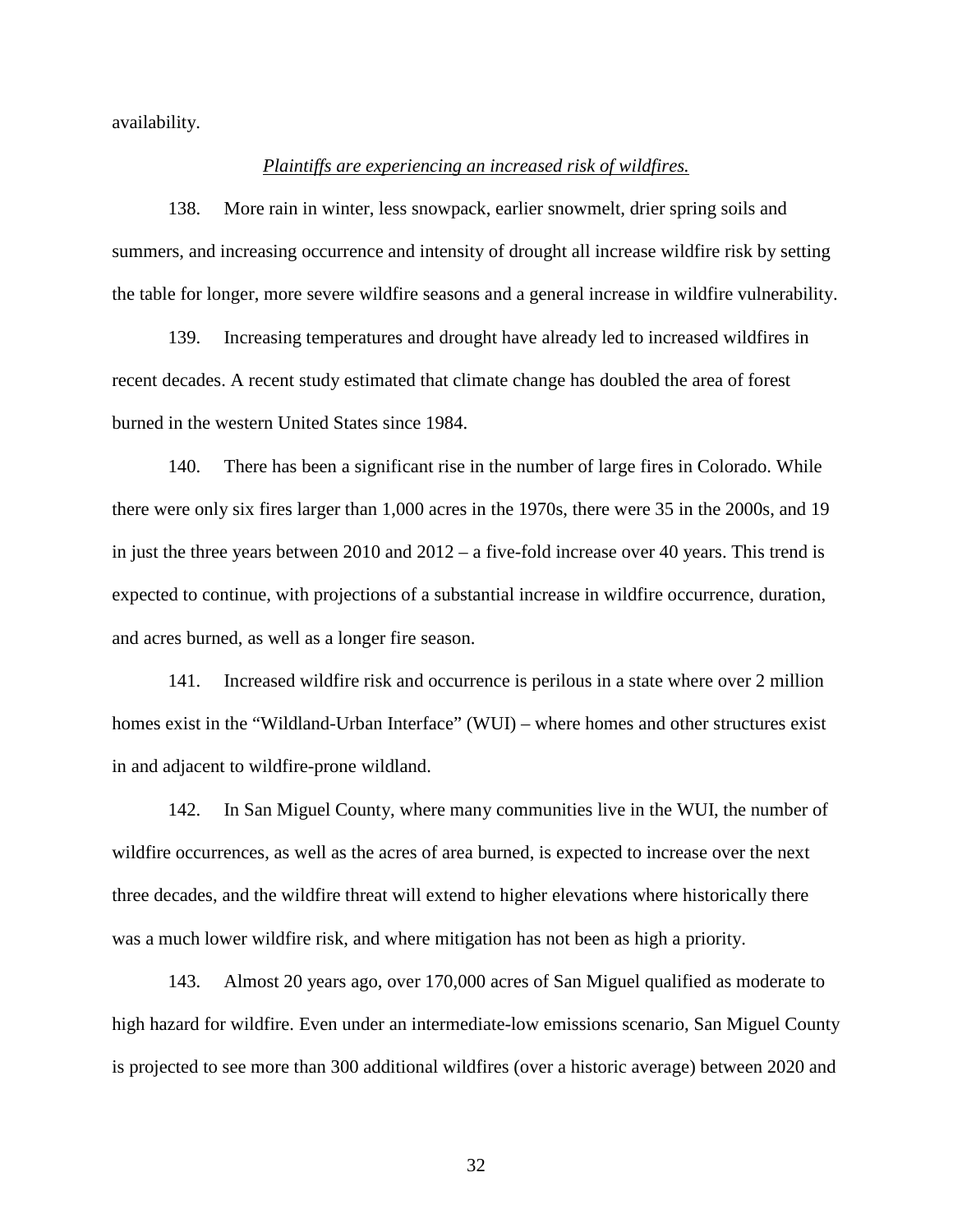2049, with the burn area projected to increase by over 40 percent.

144. In the Boulder area, wildfires over the last three decades have destroyed over 260 structures and burned over 16,000 acres, much of it on public lands that the County and the City manage.

145. Indeed, the majority of Boulder County already qualifies as a high-risk fire area, and is described as an "environment prone to extreme wildfire behavior." Based on some metrics, the Boulder area has the highest wildfire risk in the state, and has the tenth highest risk in the entire West.

146. In recent years the Boulder area has seen trends towards a decrease in shoulder seasons that traditionally provided a buffer from the May-September fire season. Now, major fires are occurring nearly every month of the year.

147. Boulder's wildfire risk is also projected to spread to areas that previously experienced low incidence of wildfire, such as higher elevation areas of the County. Boulder is already seeing trends towards these higher altitude fires, which are particularly worrisome as they present a new threat to water reservoirs that provide water to the City, and runoff that travels into the Boulder watershed.

148. Fires are already occurring dangerously close to Boulder's water supplies, and it is predicted that a wildfire of a large scale could seriously impact higher-elevation water supplies. For example, the Fourmile Fire of 2010 almost forced the closure of a water treatment plant for the City of Boulder that provides a substantial portion of the City's drinking water.

149. The number of wildfire occurrences in the Boulder area, as well as acres of area burned, is expected to increase over the next three decades. Under even the increasingly unlikely intermediate-low emissions scenario, an additional 150 wildfires (over a historic average) on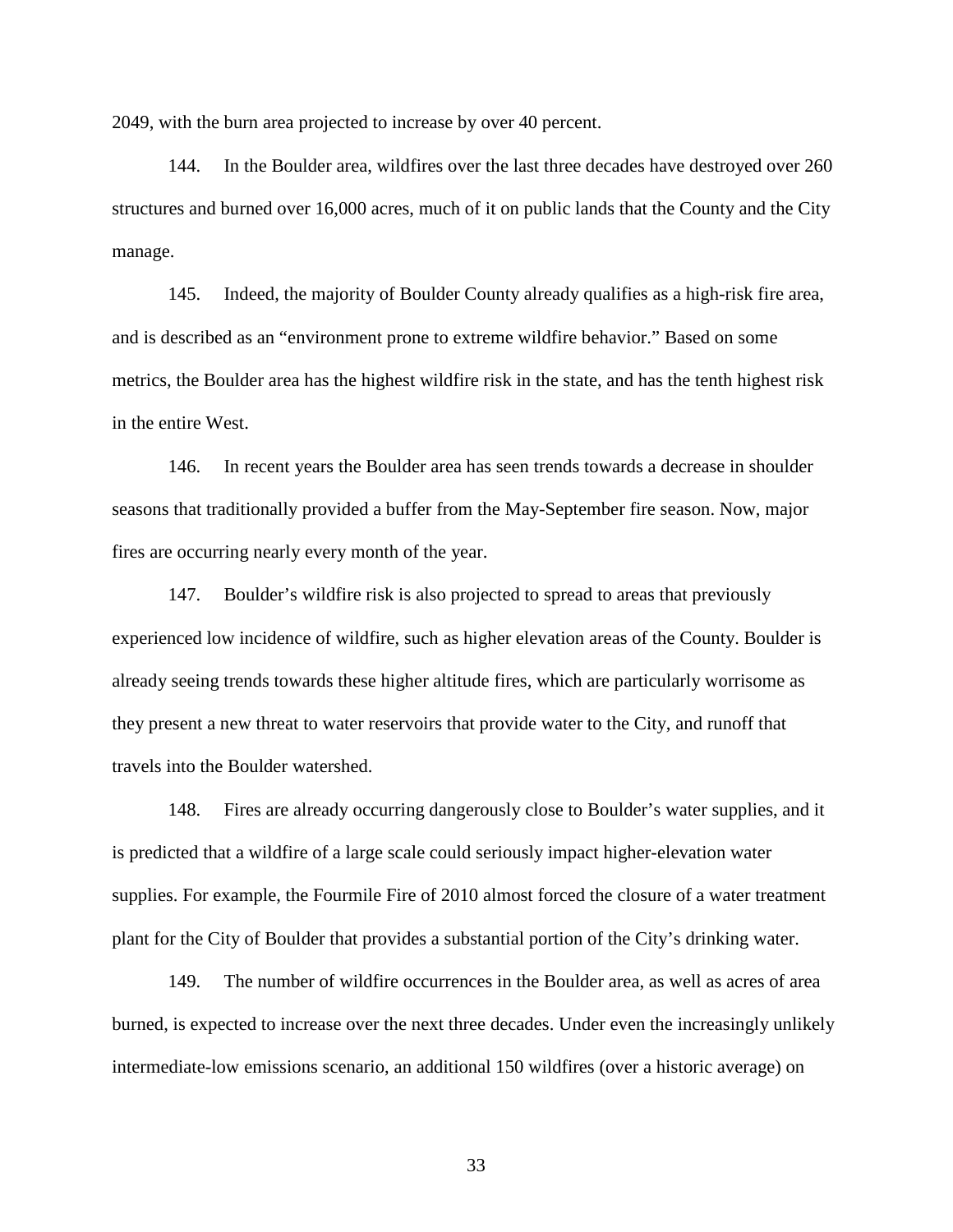average are predicted between 2020 and 2049, with the burn area projected to increase by nearly 40 percent on average in the Boulder area.

#### *Plaintiffs are experiencing increased risks to forest health.*

150. Beyond fire, increasing temperatures and drought conditions pose other risks to forest health. Across the Southwest, trees are dying because of increasing temperatures and drought as a result of climate change. This trend will continue.

151. Trees generally die faster when drought is accompanied by higher temperatures, so short droughts, which occur more frequently than long droughts, can trigger mortality if temperatures are higher. Even without an increase in drought frequency, rising temperatures alone lead to substantially greater tree mortality. This not only affects forested land, but urban tree canopies that serve to improve air quality, promote stormwater management, decrease runoff into watersheds, and reduce the effects of rising temperatures.

152. These conditions can also lead to more severe insect outbreaks, such as the bark beetle epidemics seen across Colorado. As the U.S. Forest Service reports, climate change has *already* led to an increase in bark beetle-induced damaged. In the last two decades, the mountain pine beetle affected trees across 4 million acres of forested watersheds in Colorado. These recent outbreaks "have exceeded the frequencies, impacts, and ranges documented" in the last century, and the most recent outbreak in Colorado's Rocky Mountain National Park was the most severe ever seen.

153. A growth in native beetle populations, and the resulting devastation, is directly linked to climate change, and an increase in both summer and winter temperatures. Warmer temperatures result in higher survival rates and faster development; beetles can now thrive where they were previously constrained by cold temperatures. Under temperature increases of 4 to  $5^{\circ}$ F,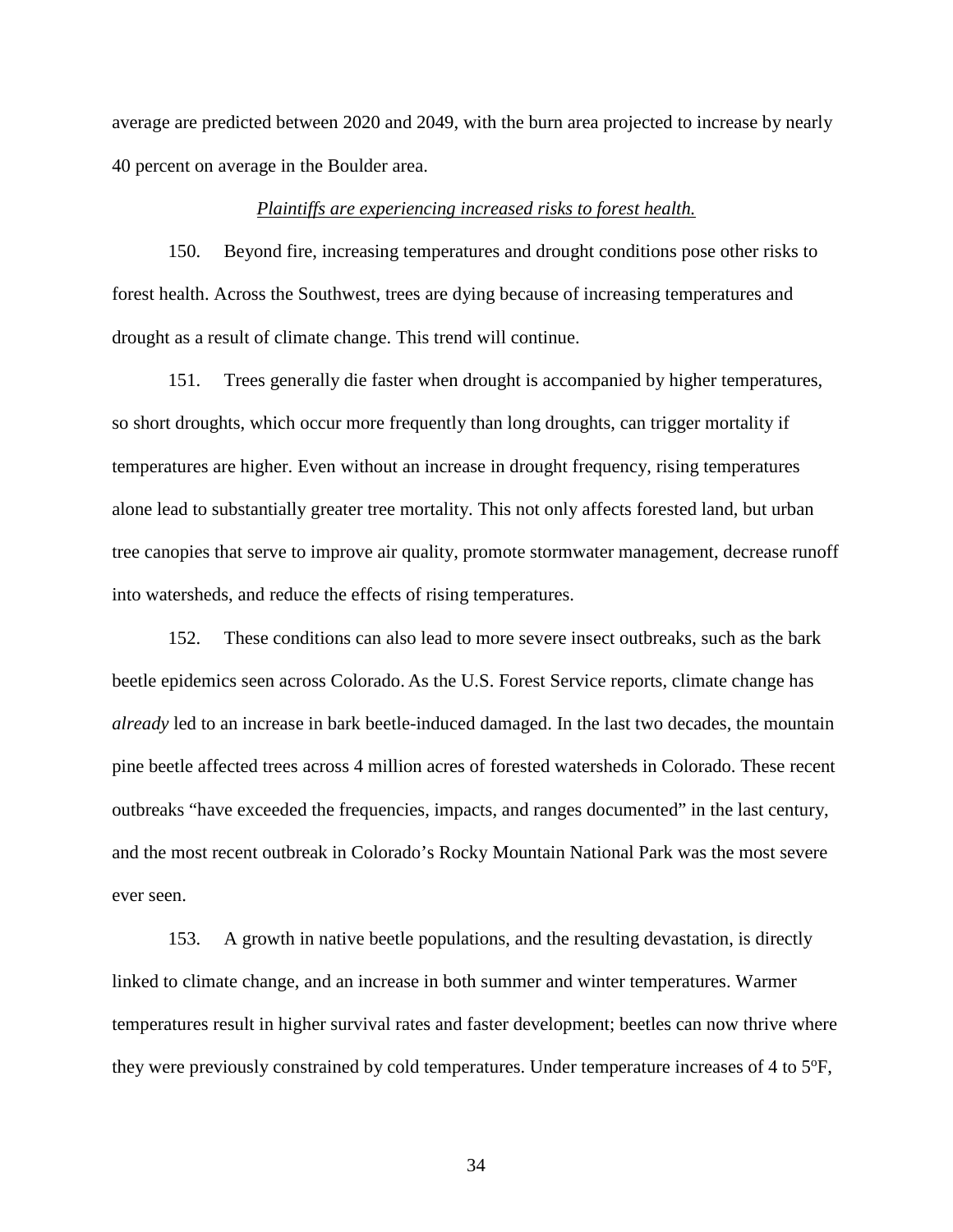certain bark beetle species have doubled both their reproductive and tree consumption rates.

154. With rising temperatures, increased drought predictions, and heavily forested lands, climate conditions in San Miguel County and the Boulder area will increasingly favor larger mountain pine and spruce beetle populations and outbreaks.

155. Boulder has already experienced mountain pine beetle impacts in a recent epidemic linked to a warmer and drier climate. Between 1996 and 2010, 122,455 acres of forest within Boulder County saw some level of damage related to mountain pine beetle.

#### *Plaintiffs are experiencing increased threats to public health.*

156. From an emergency management perspective, climate change impacts threaten human life as a result of the projected increase in extreme weather events, floods and wildfires.

157. The rising temperatures also jeopardize human health in several other ways. For example, according to a 2015 report commissioned by the State of Colorado, there are "[m]ajor public health areas of concern related to the effect of current . . . and future clim[a]te change . . . ," including heat-related illnesses, negative air quality effects, and changes in the occurrence and incidence of infectious and vector-borne diseases.

158. Higher temperatures are problematic in a high-elevation, low-humidity state that is historically accustomed to cool nights, which provide relief during heat waves. Buildings throughout Colorado – including in the San Miguel County and Boulder area – which were built based on historic climate patterns, often lack air-conditioning. As temperatures rise and extreme events increase, operating without air conditioning may no longer be feasible, which would make new cooling systems necessary to protect vulnerable populations, or provide alternative sources of respite, such as central cooling centers where people could go for relief.

159. Higher temperatures and the presence of sunlight are also associated with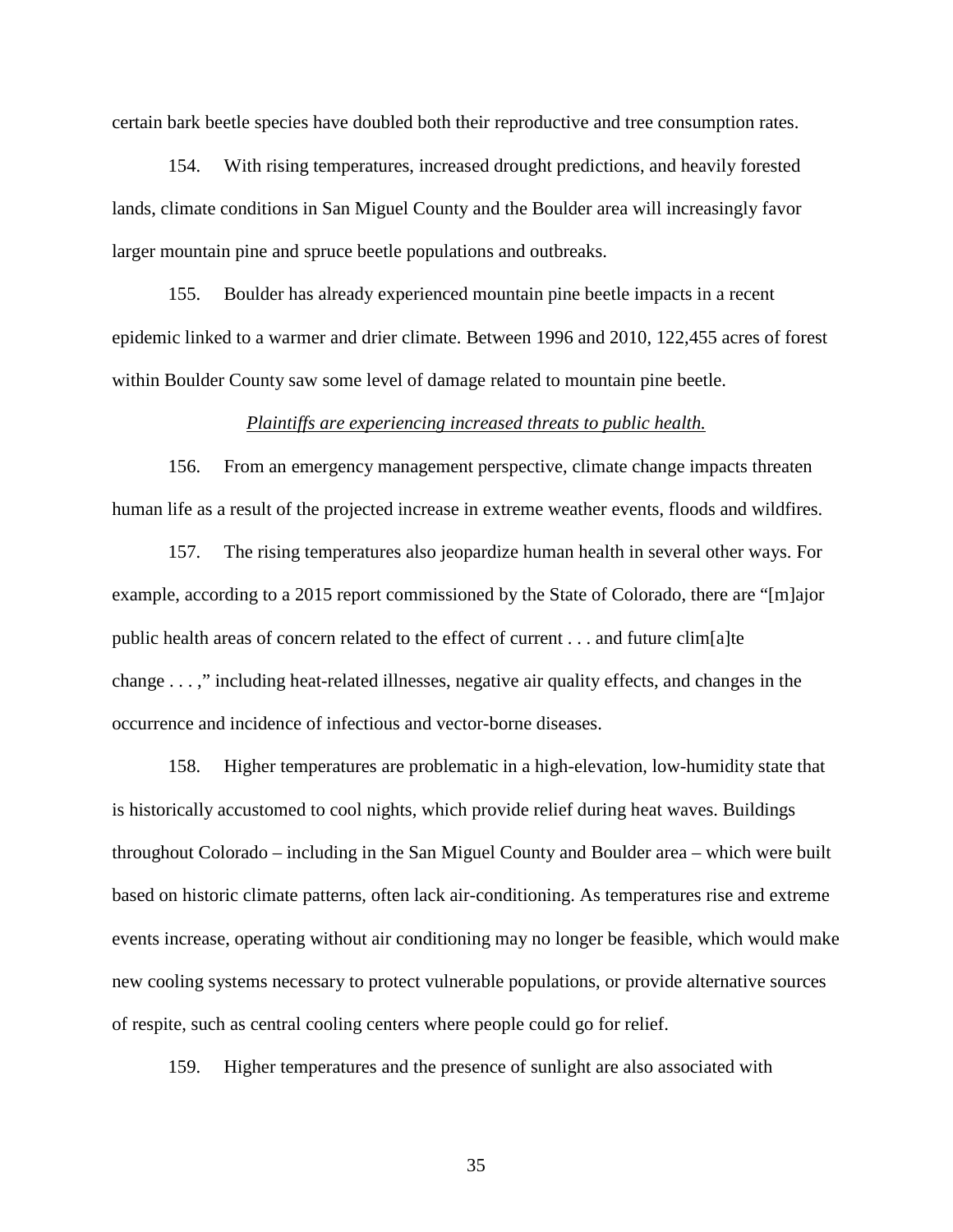increased formation of ozone, which at the ground level is a pollutant that can cause respiratory damage. According to the Colorado Climate Plan, "climate change is likely to result in higher ozone concentrations."

160. Even short-term exposure to ozone is associated with severe health consequences such as respiratory inflammation, pulmonary function decrements, increased emergency department visits, and premature mortality. These consequences are all the more severe for already-vulnerable populations, including children and the elderly.

161. Ground-level ozone is at its highest levels during summer days that reach the upper 80s and mid-90s. More warm summer days, plus warming spring and fall seasons, will extend the ozone season.

162. Ground-level ozone concentrations are already a serious problem in Boulder. Climate change is making the problem worse. Boulder is already within the EPA's ozone nonattainment area. And the ability to come within the necessary federal ozone attainment goals will become more difficult under new climate realities.

163. As stated in a report to the Colorado Energy Office, "[c]limate [also] plays a role in outbreaks of vector-borne and zoonotic infectious diseases and in the transmission of these diseases to humans." For example, warmer weather and drought conditions may lead to animal migrations, an increase in mosquito populations, mosquito-borne illnesses and the need for increased mosquito control. And multiple cases of the mosquito-borne West Nile Virus have occurred in Boulder County. While San Miguel County has not yet seen cases of West Nile Virus, County officials recognize that all areas of the County can be affected by the virus, especially with warmer temperatures.

164. The threat of an increase in such harmful diseases creates the need for additional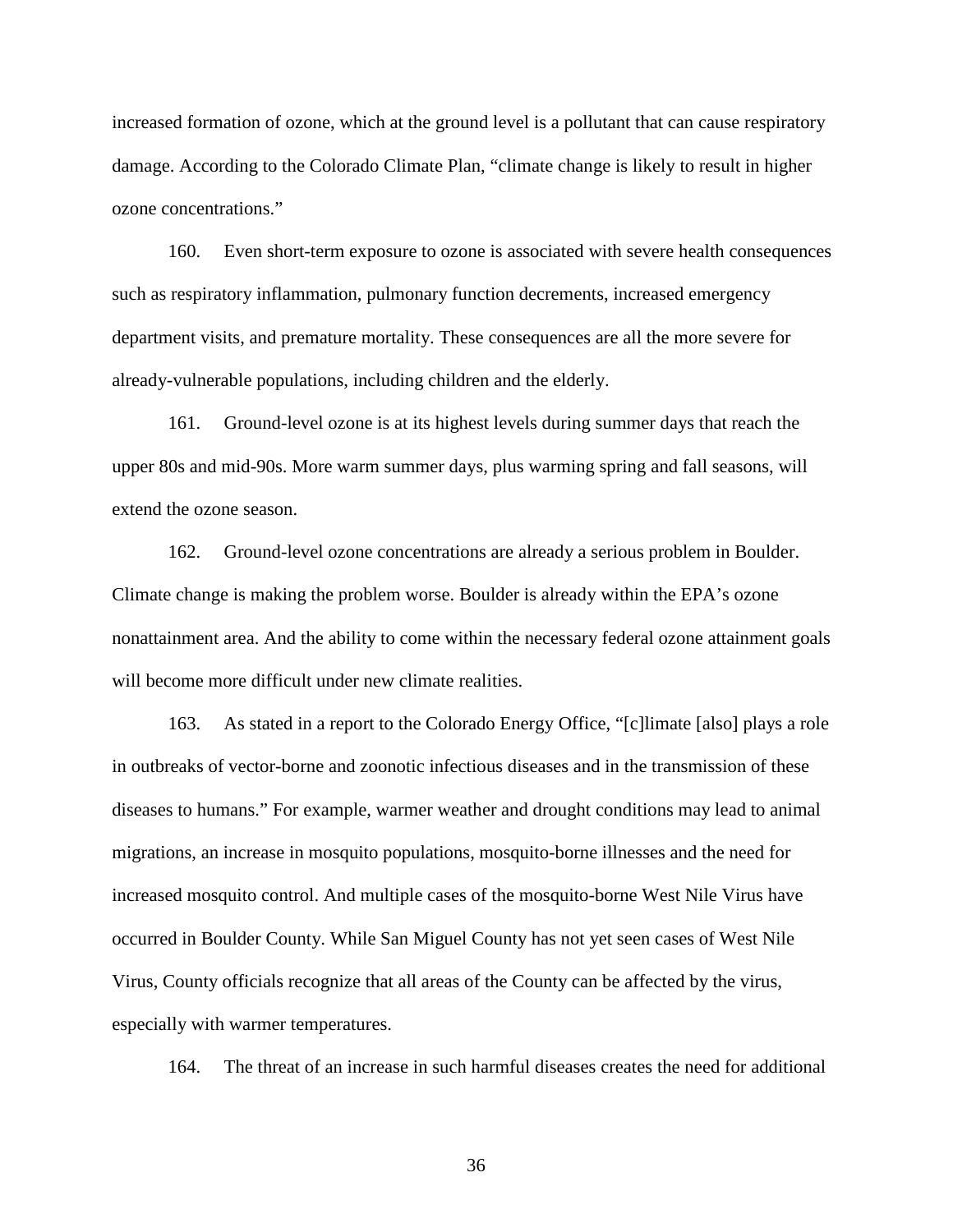monitoring and surveillance. For example, Boulder County public health staff expressed concerns, in the County's Climate Change Preparedness Plan, that increases in plague and tularemia (spread by ticks and deer flies) are expected if winters become warmer and rainier, as projected.

165. Prevention, monitoring, and reporting costs associated with the spread of such illnesses will likely increase due to increased surveillance and treatment of mosquito-infested and other areas where humans have likelihood of contact with infected animals.

# **B. Plaintiffs have acted to prevent climate change, but are still being harmed by, and must act to mitigate, its impacts on their property and residents.**

### *i. Plaintiffs have made substantial efforts to reduce their own GHG emissions.*

166. Plaintiffs have been national leaders in environmental sustainability and mitigating GHG emissions. For example, "[r]ecognizing that local governments are the first responders in the fight against climate change, Boulder County has taken numerous steps to reduce its own heat-trapping emissions and to assist its residents and businesses to do the same."

167. Boulder County, San Miguel County, and the City of Boulder are all members of Colorado Communities for Climate Action, which advocates for state and federal actions to protect Colorado's climate for current and future generations. Sustainability is at the very core of the Plaintiffs' identities, each of which takes seriously its responsibility for stewardship of the natural environment.

### *Boulder County has made efforts to reduce GHG emissions.*

168. Boulder County's guiding values include "sustainability" which includes a commitment to environmental sustainability. "Environmental protection and sustainability" is listed as one of the County's priority areas. General environmental sustainability and management of public lands and natural resources for the future are listed as guiding principles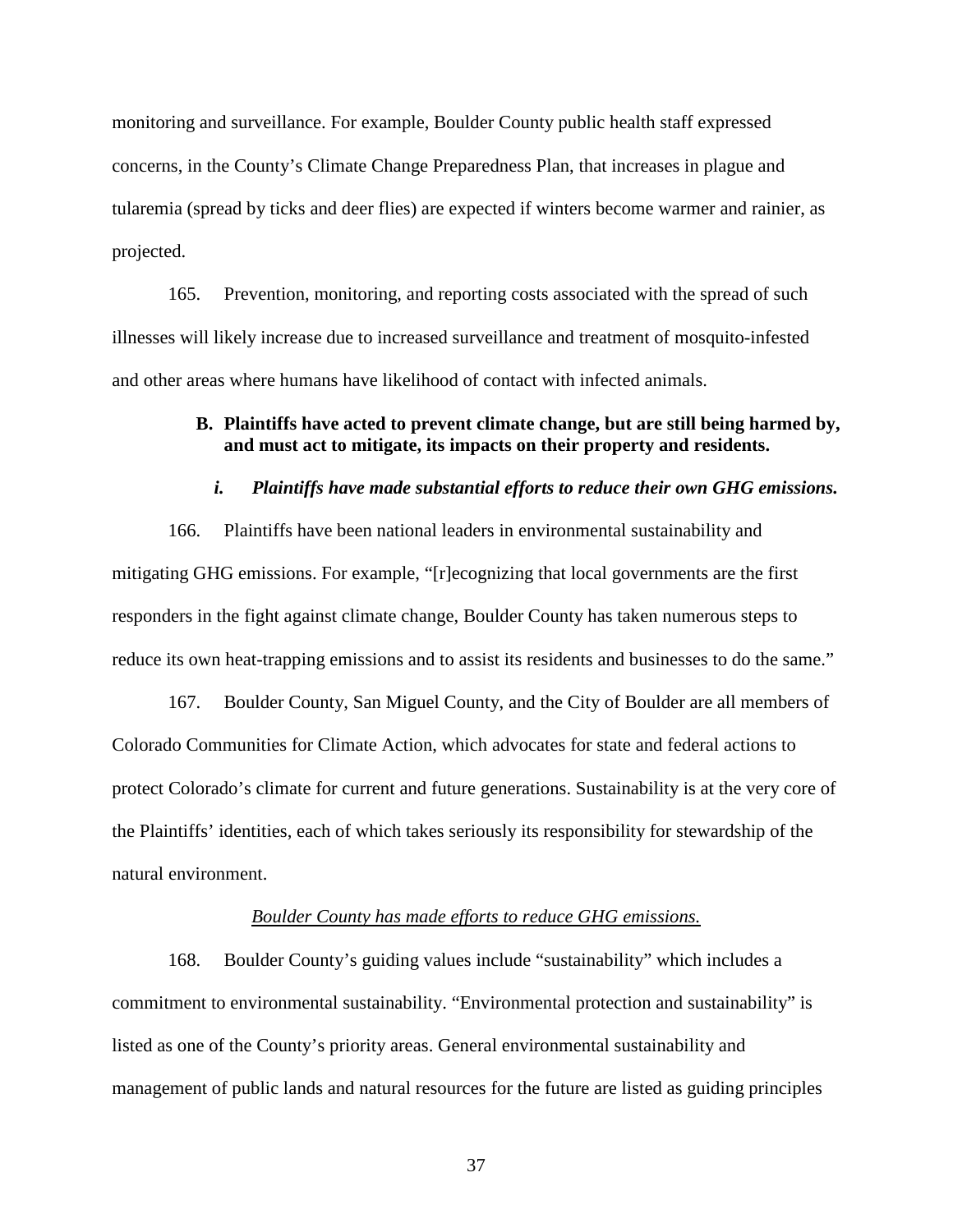of the County's 2017 State Legislative Agenda; supporting climate change preparedness and resiliency efforts, wildfire mitigation, and protection of public lands served as legislative priorities.

169. These are principles and ideals that Boulder County aggressively puts into place financially and through incentive programs.

170. In 2017 the County budgeted for funds such as the Clean Energy Options Local Improvement District Fund, and the Qualified Energy Conservation Bonds Fund, which was earmarked "for the creation of cost-effective programs aimed at reducing energy use and preventing climate change." Conservation and sustainability expenditures under the 2017 adopted budget amounted to \$38,787,781.

171. As part of a larger effort toward achieving Kyoto Protocol targets, the Boulder County Sustainable Energy Plan sets forth recommendations to achieve a reduction of greenhouse gas emissions 40 percent below the County's 2005 levels by the year 2020.

172. In order to meet this goal, Boulder County has carried out numerous programs and initiatives. EnergySmart assists families and businesses in increasing their energy efficiency, offering discounted energy efficiency evaluations to homeowners; over 15,000 homes and over 4,000 businesses have participated. BuildSmart is Boulder County's residential green building code, which promotes the building of energy efficient structures and requires zero net energy for certain new homes. Benefits Boulder County facilitates discounts on rooftop solar installations and electric vehicles.

173. The Transportation Department works to help Boulder County residents and visitors with alternative modes of travel such as biking, walking, and transit, and it is a County objective to "[f]oster a transportation system that reduces demand for and reliance upon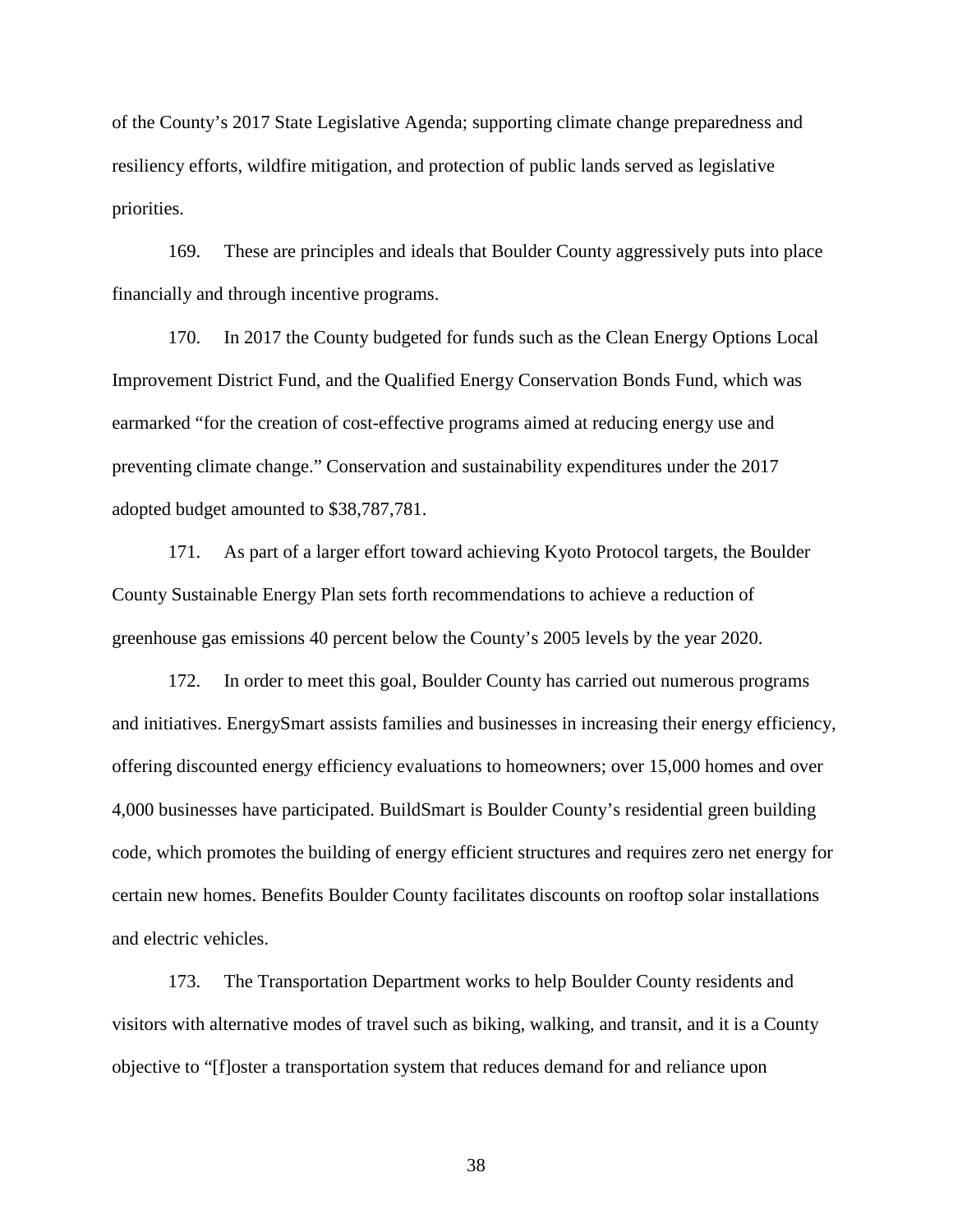petroleum."

### *San Miguel County has made efforts to reduce GHG emissions.*

174. San Miguel County produced its first Sustainability Inventory in 2006, its first Greenhouse Gas Inventory in 2010, and issues an Annual County Energy Report which tracks the County's energy use and  $CO<sub>2</sub>$  emissions.

175. In 2007, San Miguel County joined with its towns and other groups to create the New Community Coalition (TNCC), which developed a 2007 baseline of  $CO<sub>2</sub>$  emissions for San Miguel County. Since 2007, San Miguel County has spent approximately \$560,000 on this effort.

176. In 2012, TNCC changed its name to EcoAction Partners, which continues to be funded by San Miguel County and its towns. It implements several programs to reduce GHG emissions, including providing free energy assessments to low- and middle-income households in order to prioritize and implement cost effective energy efficiency improvements; school programs that teach saving energy and reducing waste by establishing sustainable life habits; and the Greenlights LED lightbulb rebate program to encourage energy efficiency and save businesses and residents money. EcoAction Partners also runs a Green Business Certification program, to help businesses realize the financial benefits of energy efficiency.

177. In 2009, San Miguel County adopted Colorado's Climate Action Plan, setting CO2 emissions reduction targets of 20 percent below 2005 levels by 2020. Also in 2009, San Miguel County signed on to the Cool Counties Initiative, setting a goal to reduce county GHG emissions 80 percent below 2009 levels by 2050.

178. As part of the 2018 Board of County Commissioner goals, San Miguel County "will work towards becoming a carbon neutral organization." In 2015, the Board of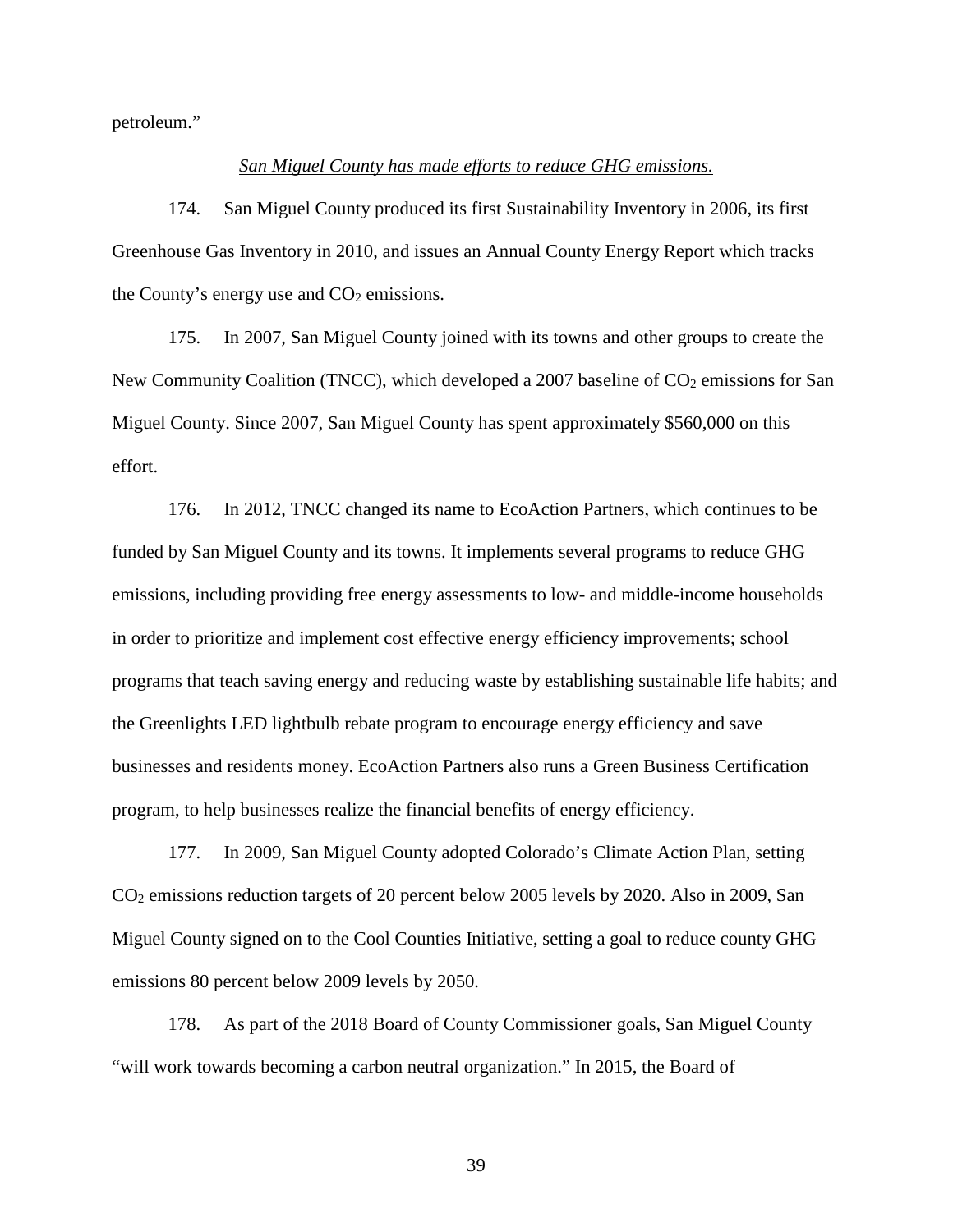Commissioners approved \$10,000 to hire an independent contractor to establish test sites in San Miguel County for a carbon sequestration project.

179. San Miguel County works with numerous partners to reduce private sector energy consumption and  $CO<sub>2</sub>$  emissions as well.

180. San Miguel County is initiating a Payments for Ecosystem Services pilot program that provides incentives to landowners in exchange for managing their land to provide an ecological service, including carbon sequestration to support cleaner air; it participated in the C-PACE program, which provides low-cost financing for renewable energy and energy efficient installations in commercial developments; and it has used County-owned land for a solar power installation.

181. San Miguel County was a partner in the 2017 Upper San Miguel Basin Forest Health Landscape Assessment (which deals with, among other things, the effects of climate change on forest health and wildfire risks), and is a member of the West Region Wildfire Council, a consortium of local, county, state and federal agencies that addresses wildfire risks in six counties in southwestern Colorado.

### *The City of Boulder has made efforts to reduce GHG emissions.*

182. In addition to collaborating with Boulder County on joint climate initiatives, the City of Boulder minimizes its own contributions to global climate change.

183. The City established policies to reduce its GHG emissions to align itself with the goals of Kyoto as early as 2002. The City was the first community in the United States to tax itself to preserve open space, and the first to establish a carbon tax. In 2006, Boulder residents voted to authorize the City Council to level a tax to fund a climate action plan with the goal of GHG reduction.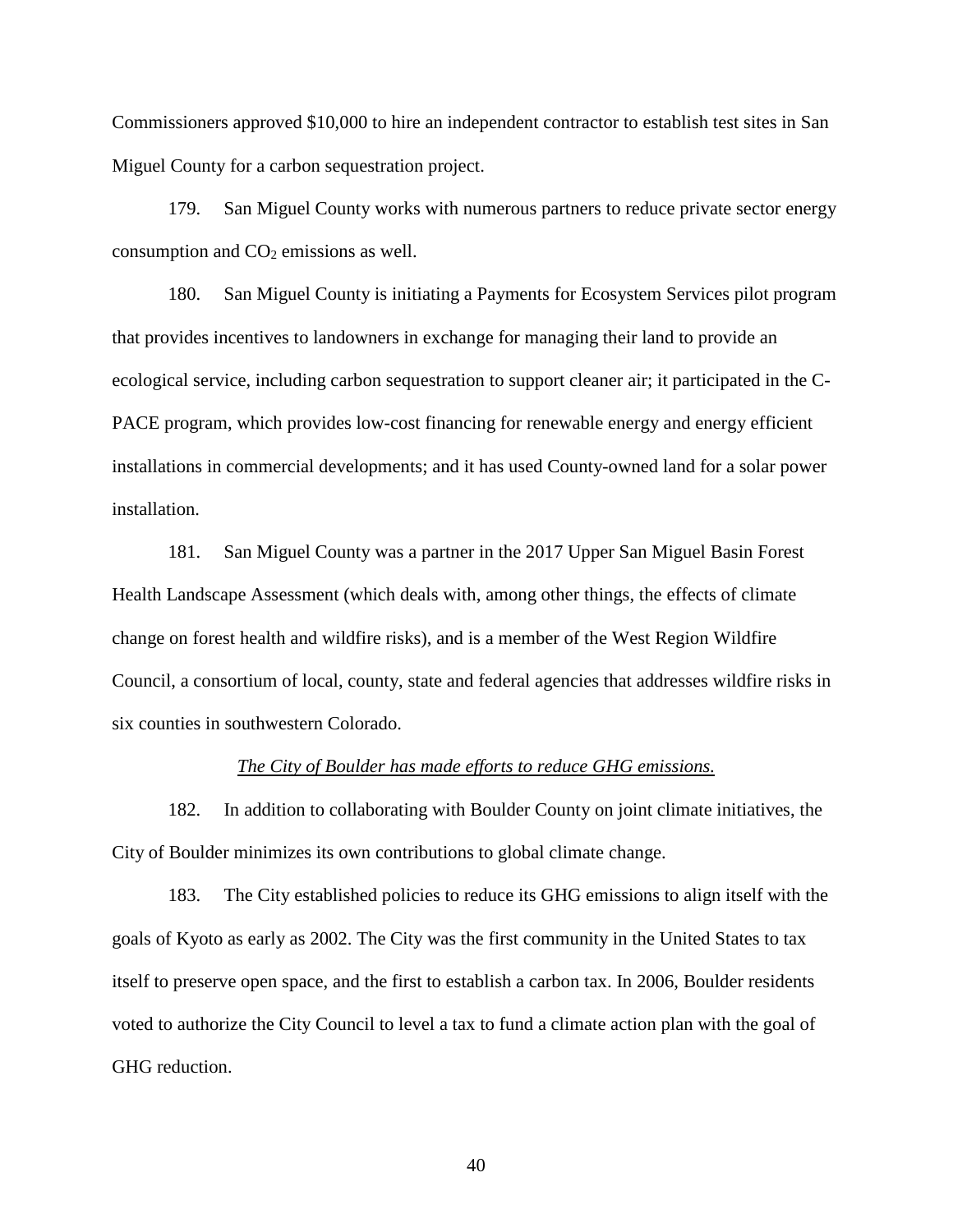184. In 2016, the Boulder City Council adopted the City's Climate Commitment, which includes commitments to transition to 100 percent renewable energy by 2030 and reduce the City's GHG emissions to 80 percent below 2005 levels by 2050.

185. In order to meet its goal, the City is investing in a number of ongoing energy and climate efforts, including the 2017 Energy Conservation Code that guides the effort to achieve net zero energy for the City's residential and commercial buildings, SmartRegs ordinances that require certain housing in Boulder to meet energy efficiency standards by the year's end, and solar rebate and grant programs that support businesses and individuals in financing solar installations.

186. The City's transportation department focuses extensive efforts on reducing singleoccupancy vehicle use and building miles of bikeways and pedestrian-friendly routes. These and other efforts kept over 50,000 metric tons of emissions out of the atmosphere by 2015.

187. The City is also exploring its own locally owned municipal electric utility in an effort to achieve its GHG and clean energy goals.

188. Boulder County and the City of Boulder's Open Space Department have also begun to study the ability of carbon sequestration on agricultural lands and in forests to absorb extra carbon from the atmosphere. In the words of a County Commissioner, "inaction is not an option."

189. Nonetheless, "Boulder County and the City of Boulder have also realized that despite their best efforts to reduce GHG emissions, climate change impacts are inevitable and have the potential to exacerbate many of the challenges faced by Boulder County and its municipalities."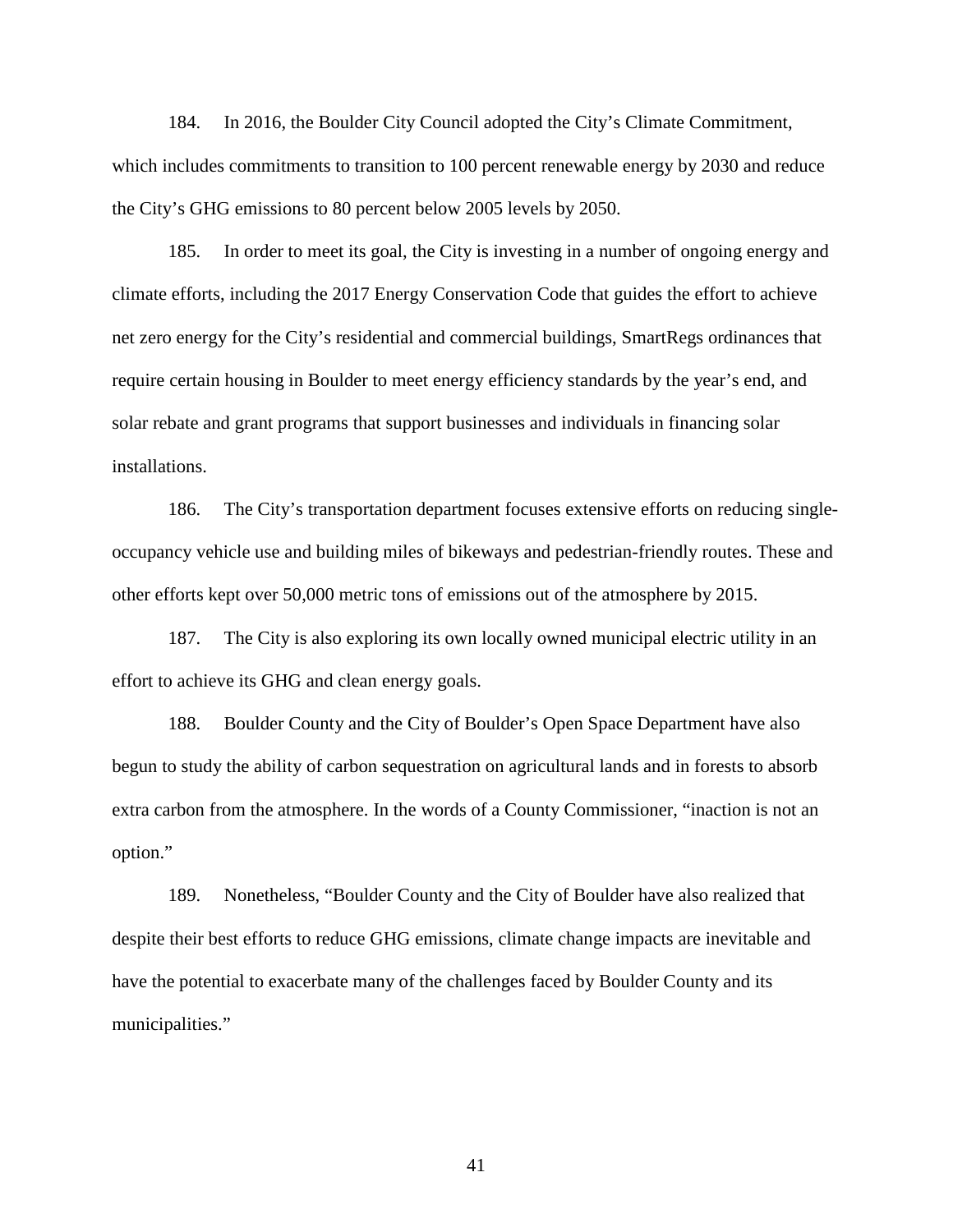*ii. Plaintiffs and their residents have already been injured because of climate change. They are mitigating current climate impacts, and will be forced to continue mitigating and adapting to climate change for the foreseeable future.*

190. Plaintiffs and their communities have already suffered the impacts of Defendants' actions altering their climate. Recent events have highlighted the costs to Plaintiffs of responding to extreme events, which will become more frequent with climate change.

191. For example, in 2010, the Fourmile Canyon Fire swept through parts of Boulder County near Boulder, destroying 162 homes within the first 12 hours, and 6,181 acres in total. Fighting the fire required 900 firefighters and first responders. In spite of those efforts, the losses totaled hundreds of millions of dollars, making it the most expensive fire in Colorado's history at the time. In 2013, Boulder received nearly a year's worth of rain in 8 days, which caused over \$2 billion in property damage across the Front Range, and in Boulder County alone destroyed or damaged more than 150 miles of roads and 30 bridges at a cost well in excess of \$100 million. Municipal property damage in the City of Boulder amounted to \$27 million.

192. In response, the County administered a flood-damaged property buyout program amounting to \$24.6 million to reduce the risk of future flood danger.

193. Boulder County's 2017 State Legislative Agenda summarizes the reality:

Data and forecasting reinforces recent experiences of communities along Colorado's Front Range – we will continue to be burdened by the negative effects of climate change, from drought to wildfires to floods. These ecosystem disruptions deeply affect residents and communities, and demand swift action and response on the part of local governments. With local emergency response agencies in place, county response is typically well-managed and triaged; however, the growing scale of disasters means that more programs and staff are necessary to aid in responding.

194. Similarly, the Mayor of the City of Boulder has told the U.S. EPA that climate change "will affect Boulder's ability to deliver services including fire protection and other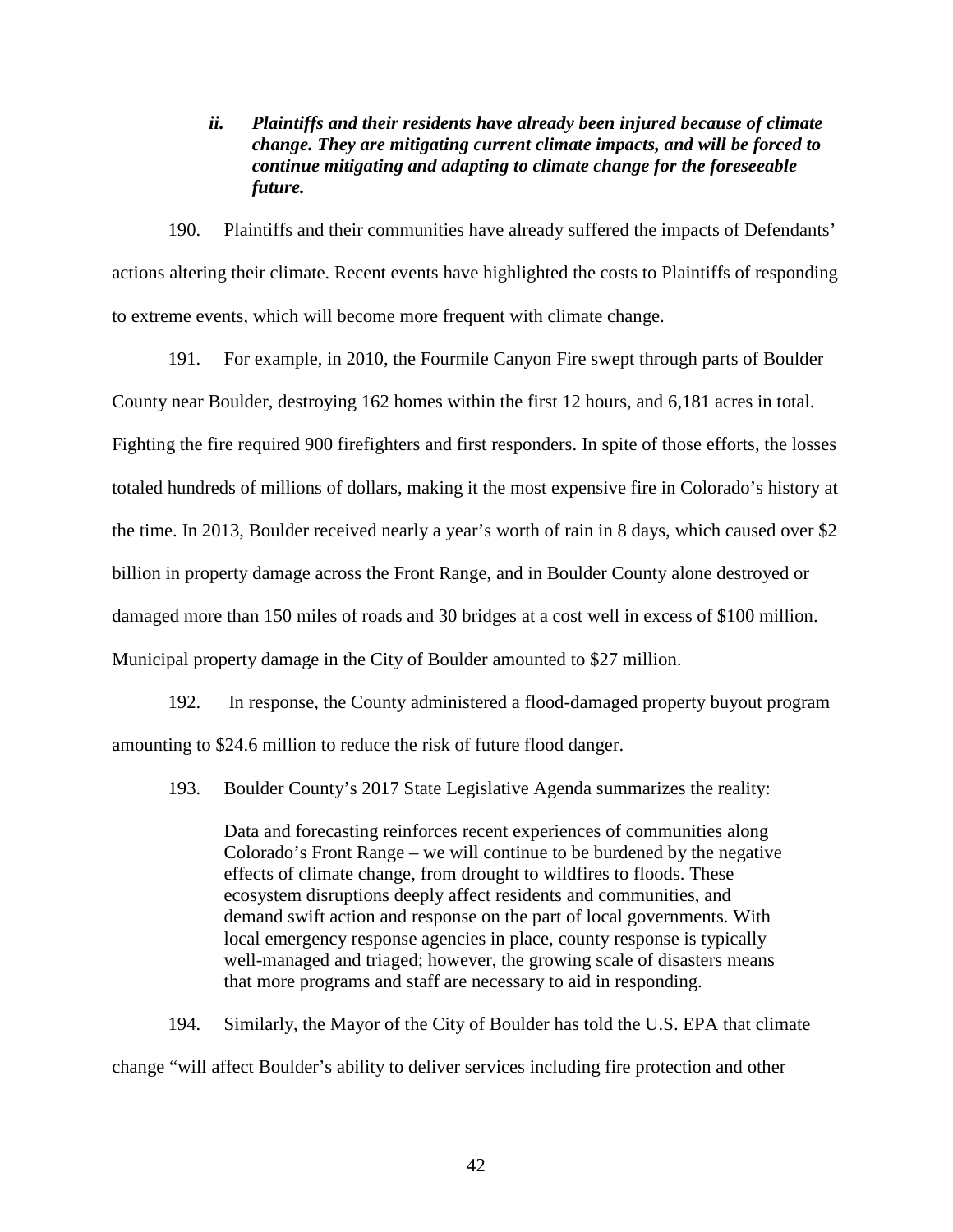emergency services, flood control and public works projects, and health care and social services for vulnerable populations."

195. As the 2012 Boulder County Climate Change Preparedness Plan recognizes, a "sense of urgency" is needed in the implementation of hazard mitigation projects such as wildfire fuels treatments, stormwater infrastructure improvements, and floodplain property acquisitions "to offset the potential impacts of climate change."

196. All the Plaintiffs are expending considerable taxpayer dollars and undertaking adaptation measures to plan for, understand, and protect their land, infrastructure, and residents from current and future anticipated climate impacts.

### *The costs of climate change impacts monitoring and assessment.*

197. Assessing and understanding the severity of current and projected impacts within the Plaintiff communities has been a substantial and expensive undertaking. All Plaintiffs have had to spend staff time to better understand and respond to the impacts of climate change, and this will only increase along with climate change impacts. In addition to taxing their internal resources, all Plaintiffs have also expended money on outside experts to help understand existing and projected vulnerabilities.

198. In 2012, Boulder County and the City of Boulder jointly spent nearly \$75,000 apiece to hire a consultancy group to conduct a climate change preparedness study.

199. Boulder County has also already spent thousands of additional dollars on additional studies and experts, including, but not limited, to:

- \$14,000 in 2017, to study to analyze the economic impacts of climate change on, among other things, County infrastructure;
- a consultant to identify high-risk property acquisitions and develop prospective approaches to reducing public and private risk to river-related hazards; and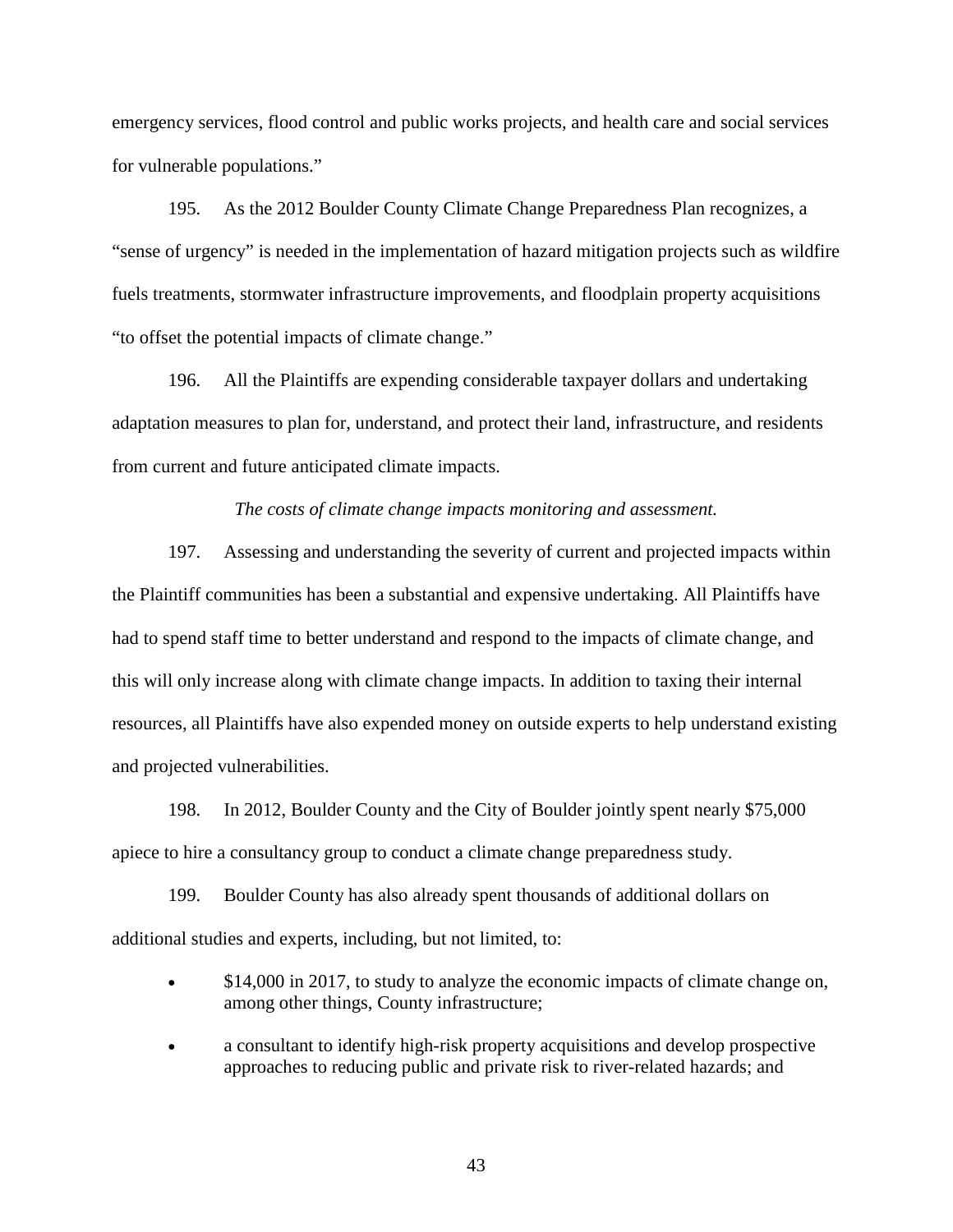- a study of floodplain management and transportation system resiliency.
- 200. Similarly, the City of Boulder has also already spent thousands of additional

dollars on additional studies and experts including, but not limited, to:

- \$45,000 to analyze the impacts of extreme heat;
- approximately \$15,000 to study the impacts of climate change on just two Cityowned facilities;
- thousands of dollars on several studies to analyze the impact of climate change on water issues;
- approximately \$15,000 to study forest vulnerability to disturbances and climate change; and
- approximately \$20,000 to study drought adaptation and sensitivity of plant species.
- 201. And San Miguel County, which operates with a much smaller annual budget, has

likewise spent thousands of dollars on additional studies and experts in order to understand its

risks, including but not limited to:

- approximately \$5,000 for a forest health assessment that involved climate change projections;
- approximately \$32,500 for an analysis of debris flow hazards to the County, which occur after heavy rainfall due to the County's steep topography;
- a watershed study that considered, among other things, the impact of climate trends on the San Miguel Watershed.
- 202. These monitoring and assessment costs will continue to be necessary as the

severity and timing of impacts will change as projected future emissions become actual

emissions.

# *Plaintiffs face damage and added costs to protect residents and drainage systems from flood and precipitation.*

203. All Plaintiffs are susceptible to flooding, and climate change will exacerbate the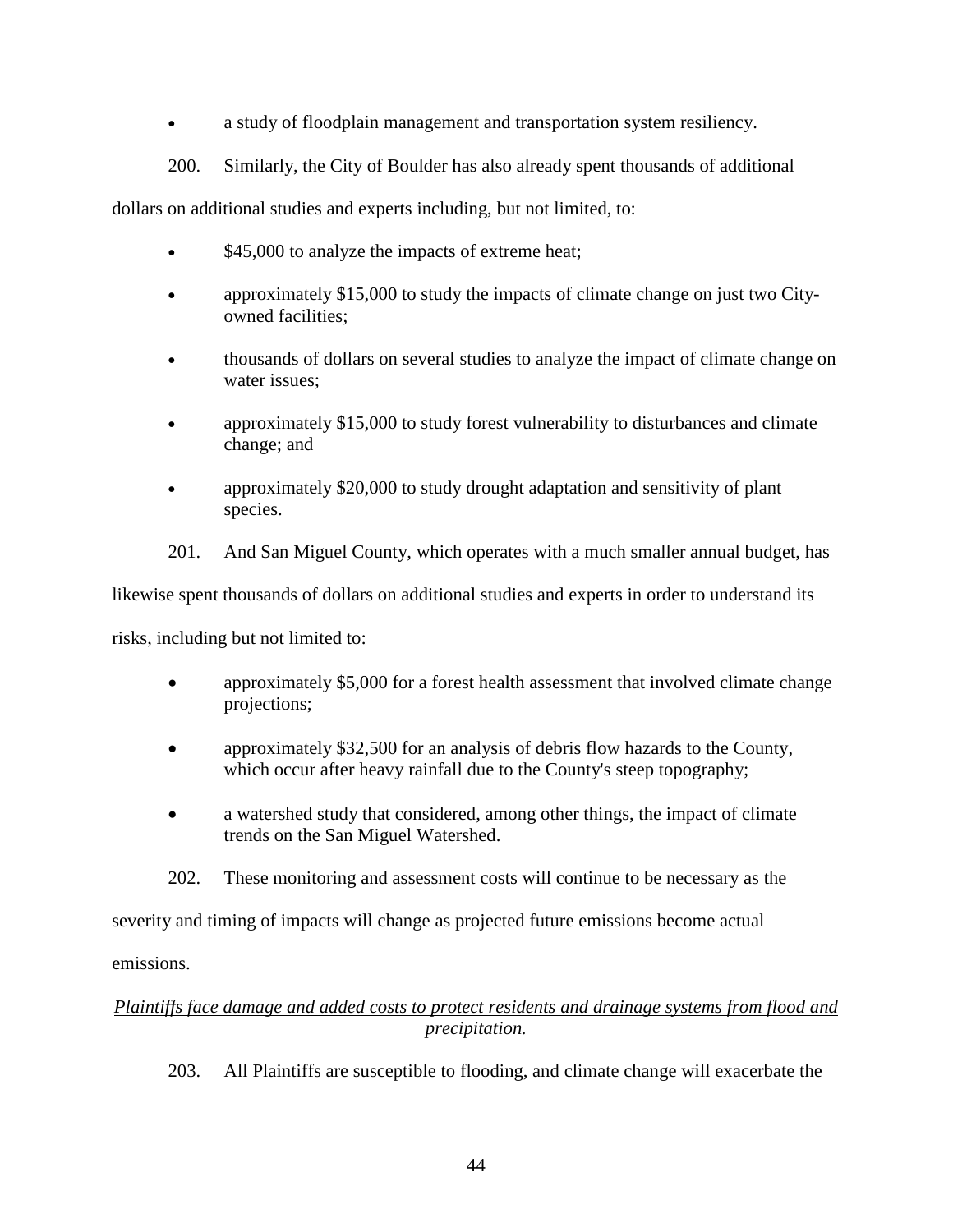risk of such flooding, due to changes in rainfall intensity, storm frequency, the timing of snowpack melt, and other extreme events.

204. Increased temperatures and more extreme events associated with climate change also threaten ecosystems and vegetation that reduces runoff rates and flow velocities.

205. San Miguel County is extremely susceptible to riverine flooding given the steep mountainous terrain and the multitude of creeks and streams that eventually flow into the San Miguel River. The Town of Telluride and unincorporated community of Placerville are especially vulnerable to flooding and debris flows. San Miguel County also experiences flash flooding due to intense cloudburst storms over small and steep watersheds in the summer monsoon season and early fall, and spring snow runoff can also cause riverine flooding with the combination of warmer spring temperatures and spring rain.

206. In light of the increased precipitation projections and enhanced flood risk discussed above, Boulder County may need to upgrade its drainage and stormwater infrastructure or take other precautions to protect its residents from precipitation events.

207. Both Counties will have to spend additional sums to assess the need and cost of future flood mitigation. These assessments will reveal additional costs. Boulder County has already hired a consultant to determine if additional property acquisitions need to be made due to increased flood risk.

208. The City of Boulder has made significant investments in flood conveyance facilities over the last several decades and has identified approximately \$170 million in additional investments – needed to accommodate industry standard one percent probability storms – based on historic data. Projected changes – in storm frequency and intensity, and changes in the timing of peak snowpack melt, and the occurrence of other extreme events – may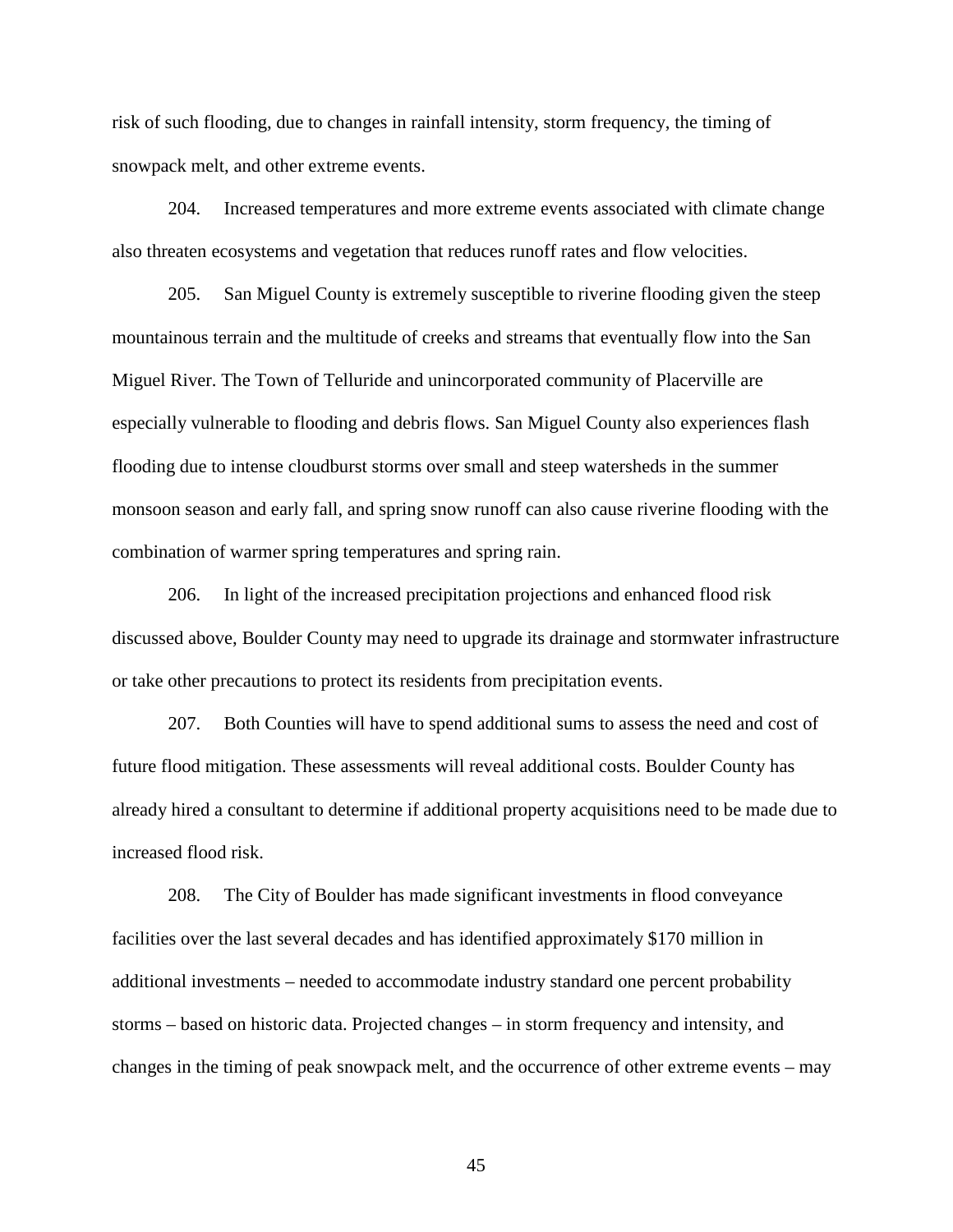impact both the utility of prior investments and feasibility of planned future mitigation. The City will have to spend additional sums to monitor and assess these impacts.

209. The 15 major drainageways that run through the City of Boulder rely heavily on the presence of healthy ecosystems and vegetation to mitigate impacts by encouraging infiltration that reduces peak runoff rates, reducing flow velocities, and providing channel stability that reduces erosion and sediment transport. Increased temperatures and more extreme events associated with climate change increase the risk of degrading the health and stability of these systems, which in turn results in more frequent and severe impacts during major precipitation events. For example, wildfire has the potential to increase the damage associated with even small precipitation events, which would have historically had only small runoff.

210. The City updates the floodplain mapping and mitigation studies on its 15 major drainageways on a periodic basis to reflect changes due to land development, new study technologies and the impacts of major floods that have occurred. Changes in the base hydrology used for flood modeling, due to climate change, result in increased costs to maintain accurate mapping of hazards and require reevaluation of associated mitigation plans.

211. Additionally, the City will likely need to take more proactive steps to respond to the increased flood risk. For example, the City budgeted \$500,000 annually for a program to reduce the dangers of flooding by purchasing and removing structures with the greatest life safety risk. The program further prevents reconstruction in high risk areas after a flood event through the City's purchase of private properties with flood-damaged structures. To adequately mitigate the risks associated with increased flooding on account of climate change, the City will need more money for this program.

*Plaintiffs face damage and added costs to protect transportation infrastructure.*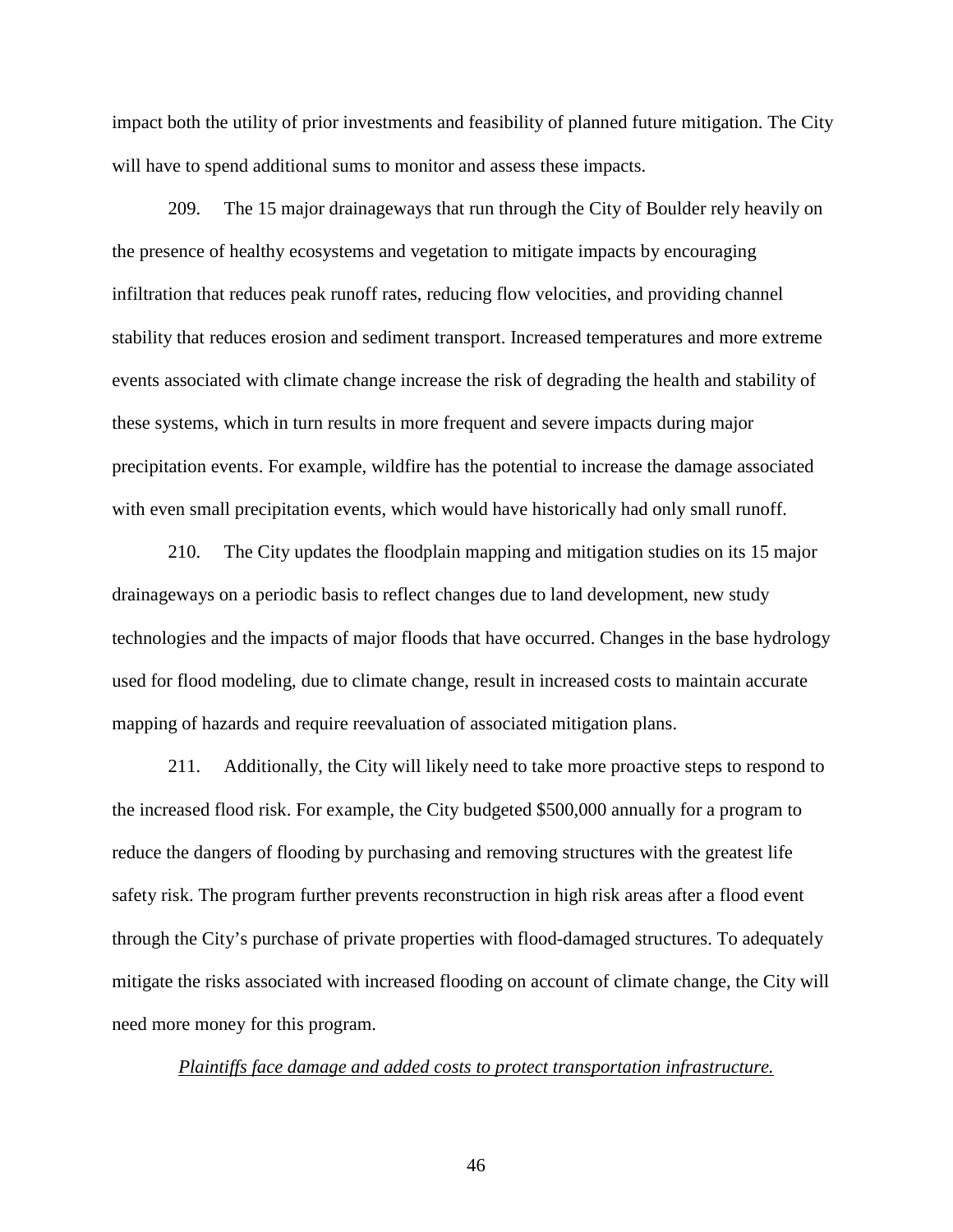212. Transportation infrastructure is critical, and vulnerable to climate change. All Plaintiffs maintain hundreds of miles of roads, and in the face of climate change, they face a choice: they can either spend millions of dollars to upgrade and improve roads, or spend money to maintain and repair roads as they are degraded by the effects of climate change.

213. Expected increases in temperature, rainfall intensity, and flooding can all damage roads, increasing maintenance costs. The precise future maintenance costs are uncertain, but Plaintiffs face the risk of increased expenditures on maintenance and reconstruction, and thus it is entirely reasonable for the Plaintiffs to spend money now and in the immediate future on upgrades and improvements.

214. Increased temperatures and altered precipitation patterns lead to more potholes and general asphalt degradation – intensifying the need for road repairs – because road materials are generally designed for the historic climate.<sup>16</sup> According to a climate vulnerability study commissioned by the Colorado Energy Office, road buckling increases at sustained temperatures over  $90^{\circ}$  F, which also shortens pavement life and causes bridge expansion; "[t]hese changes will necessitate increased maintenance and construction resulting in higher associated costs."

215. With conservative estimates projecting an average temperature rise in Boulder of 4°F by 2040, temperatures are projected to more frequently exceed pavement mix design standards used for asphalt roads. These, as well as cracking and erosion caused by altered precipitation patterns, are projected to cost the City of Boulder and Boulder County tens of millions of dollars, and San Miguel County millions of dollars.

216. Roads may also be damaged by flooding, especially because many roads in

 $\overline{a}$ 

<sup>&</sup>lt;sup>16</sup> As Boulder County's Climate Change Prepared Plan recognizes, altered patterns from climate change have "the potential to alter freeze-thaw cycles and shrink-swell soil cycles."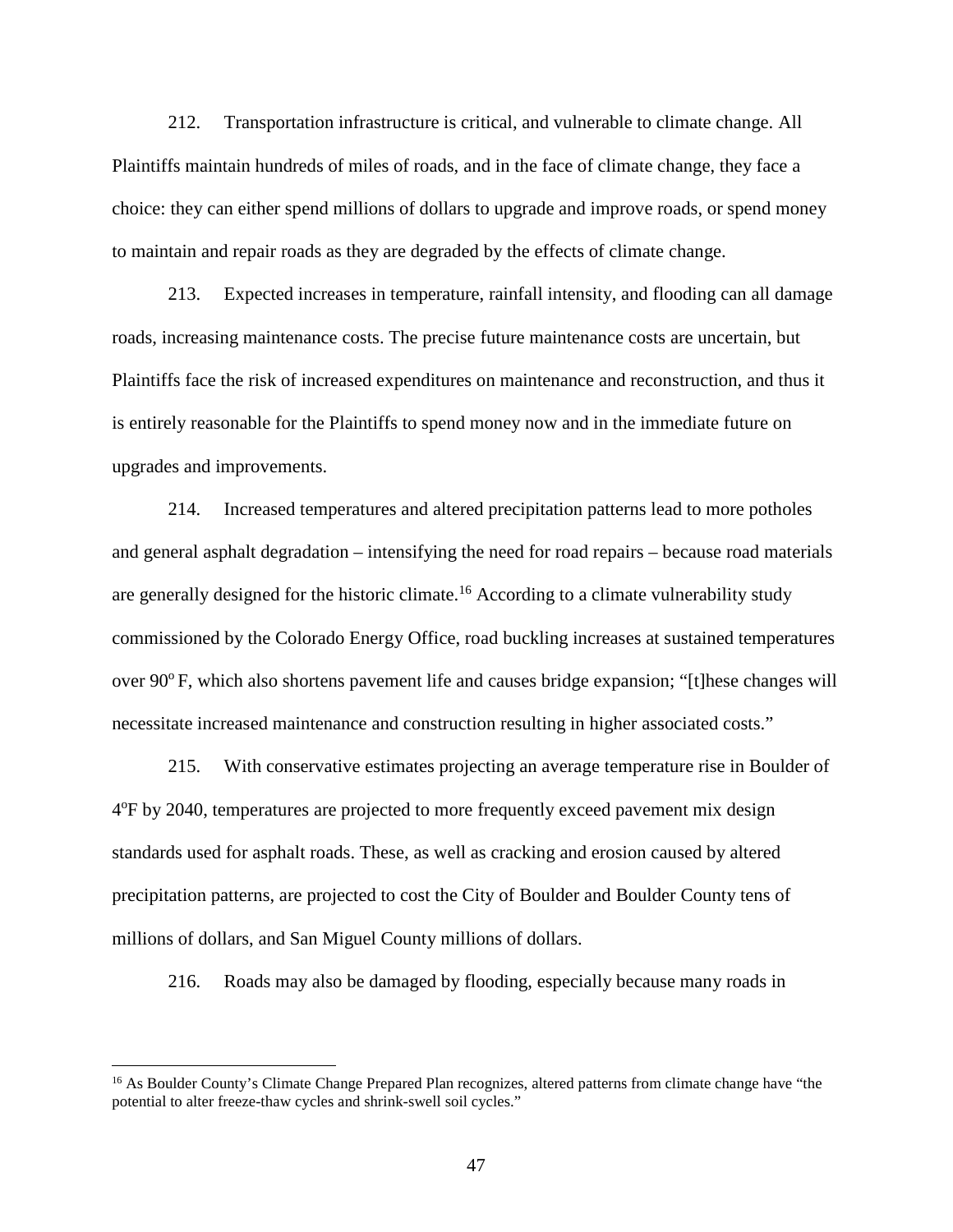western Boulder County tend to run adjacent to creeks, placing them at risk with any increase in flooding potential. Flooding and major storm events also place significant stress on bridges, necessitating more repairs and/or bridge upgrades to prevent bridge failure.

217. Boulder County and the City of Boulder have already spent over \$100 million on repairs to roads and other infrastructure damaged by the 2013 flood, which is an example of the costs that it will increasingly bear in the future as climate change impacts increase.

218. Whether they spend money on adaptation efforts now to upgrade and improve roads and bridges, or wait to bear the increased maintenance costs later, all Plaintiffs are projected to spend millions on their roads and/or bridges due to climate change.

#### *The City of Boulder faces damage and added costs to protect its water supply.*

219. The City of Boulder supplies water to thousands of people, mostly in the City's limits, and it owns substantial and valuable water rights. It has faced and will continue to face to substantial additional costs to provide and to continue to provide water – an essential need – to its residents and other users on account of climate change.

220. Climate change impacts, including rising temperatures, earlier snowmelt runoff, precipitation changes, droughts, and wildfires have affected and are projected to continue to affect water supply and quality, as well as the infrastructure that the City uses to supply water. The City has spent and will be forced to spend substantial additional dollars to account for these impacts in added maintenance, monitoring, and proactive adaptation costs. The costs to the City from not being able to provide water for a single day are estimated to be as high as \$6.2 million.

221. The City has spent, is spending, and will continue to spend substantial staff resources and dollars to study the impacts of climate change on the adequacy and quality of its water supply. In 2008, the City commissioned a report, costing thousands of dollars, on how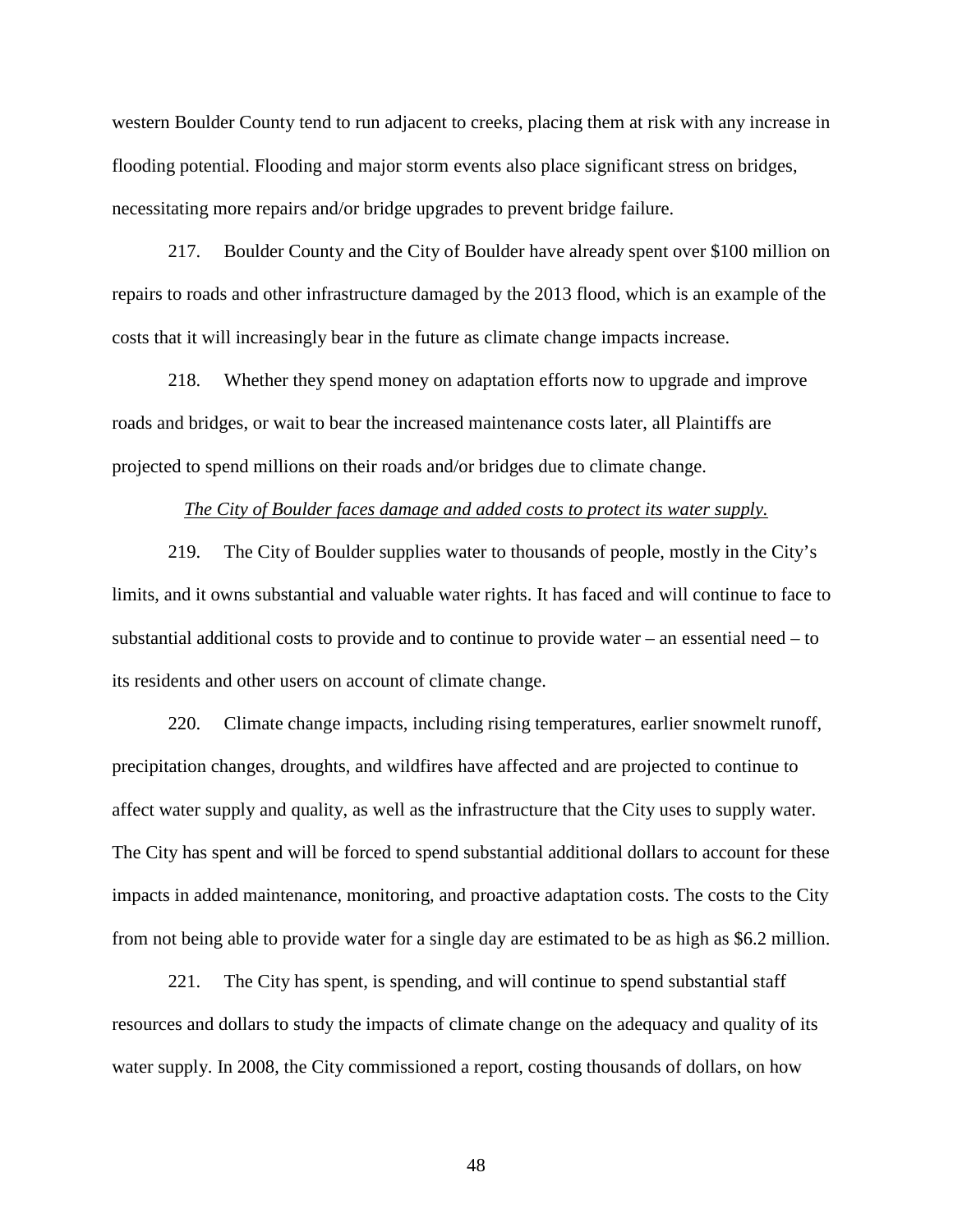climate change will affect its water supply. In 2017, the City commissioned a new report, again looking at how climate change would affect its water supply and quality, costing \$210,000. Since 2016, the City has spent tens of thousands of dollars to study how wildfires would affect the local watersheds.

222. While the City has been historically able to supply water to users, climate change will likely impact its ability to so in the future.<sup>17</sup> The City will have to continue expending money and staff resources to monitor and analyze whether the City will have to expand its water supply and/or storage capacity.

223. The City also faces increased challenges and will face additional costs associated with treating the water it supplies.<sup>18</sup> Warmer water is more expensive to treat and the City will be forced to bear those costs in the future. The debris and ash created from wildfires also poses a substantial risk to the quality of the City's water.<sup>19</sup>

224. The City has already taken substantial steps to proactively protect its ability to treat water, in light of climate change risks. Specifically, the City spent \$40 million to cover a canal that transports West Slope water, in order to preserve water quality. That decision was

 $\overline{a}$ 

<sup>&</sup>lt;sup>17</sup> While projections concerning overall precipitation diverge relative to the location of Boulder's water supply watersheds, there is a strong possibility that precipitation may decline. But even if overall precipitation remains constant, water supply may still be threatened. As peak snowpack melt occurs earlier in the year and summers become hotter and drier, water demand may increase, and stored water may be insufficient and the specific months when Boulder's most senior water rights are legally available may result in reduced water yield due to the change in runoff timing. Similarly, the water the City receives from the West Slope may become scarcer as a result of changes in flows, precipitation and demand in the regions supplied by the Colorado River. The City's water supply, watersheds and infrastructure will also be subject to an increased threat of damage from events such as wildfire and floods that are projected to increase with climate change.

<sup>&</sup>lt;sup>18</sup> The city currently has the ability to manage seasonal variation in source water quality and choose between different sources in order to optimize treatment and reduce associated costs; in the future, climate change may reduce such flexibility.

 $19$  Even minor precipitation events can flood the City's reservoirs, creeks, streams and canals with that ash and debris, leading to additional and sometimes insurmountable treatment costs, which the City will be forced to bear in the future.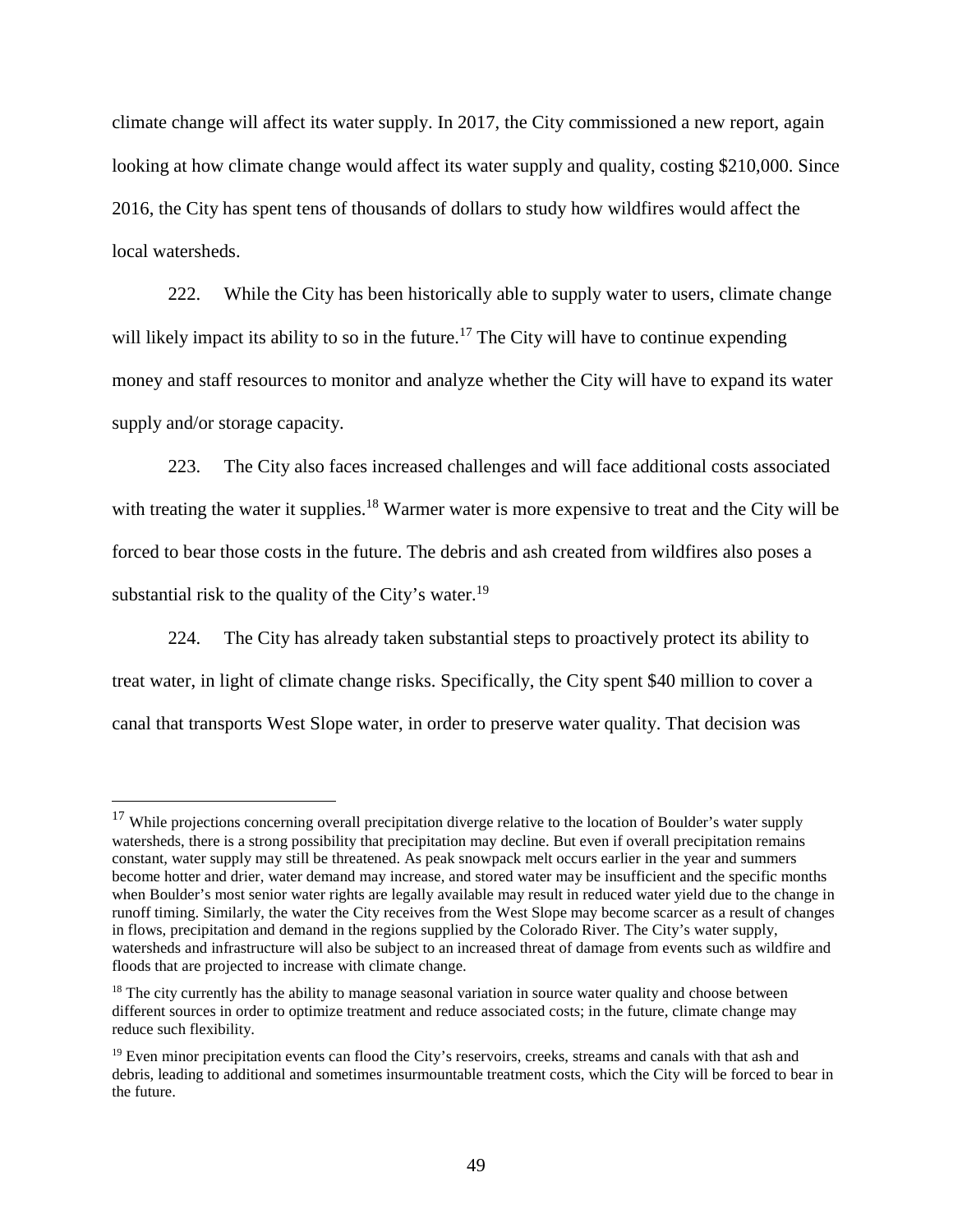driven, in part, by the need to ensure that water supply infrastructure would be more resistant to the impacts of climate change. Similarly, the City has expanded the emergency electrical generators at its critical water treatment facilities, in part, because of increasing extreme events – like floods, fires and storms – associated with climate change.

225. The City will also likely face increased funding challenges due to the rising costs of water treatment and maintaining its water supply infrastructure on account of climate change. The City's water users pay for water based on their use and those funds go towards maintaining the water supply infrastructure. If, as appears likely, the City must limit water supply – for example, on account of projected drought brought on by climate change – it may have less revenue to offset the costs associated with the operation and maintenance of its critical infrastructure.

### *Plaintiffs face damage and added costs to protect residents and property from wildfires.*

226. All Plaintiffs expect increased costs from increased wildfire risk due to climate change. The Plaintiffs' response, prevention, mitigation and/or recovery costs are increasing and will continue to increase.

227. The higher temperatures and extended periods of droughts that San Miguel County will face as a result of climate change will substantially increase its risk of wildfire and its consequential damages. The number of wildfires and the size of the area burned are expected to increase over the next three decades, and the wildfire threat will extend to higher elevations, where historically there was a much lower wildfire risk, which could potentially include areas where mitigation has not been as high a priority.

228. Since San Miguel County is the first responder for wildfires that start on private or state land, and its anticipated response costs for such fires can reach hundreds of thousands of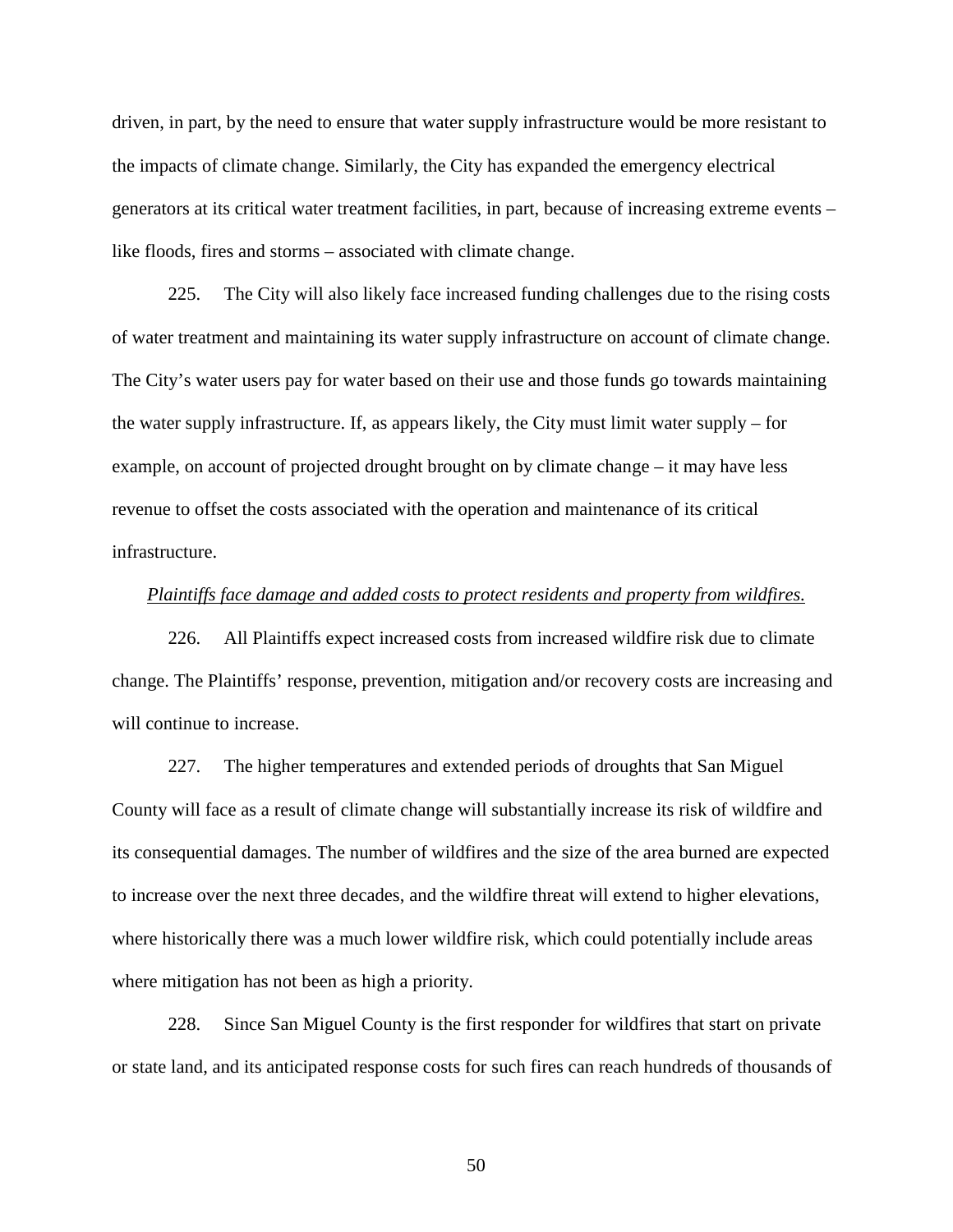dollars *per day*, the County faces enormous financial liabilities from increased wildfire risk.

229. San Miguel County is already seeing a trend of larger, more frequent fires. In 2002, the Burn Canyon fire, started by lightning, consumed a devastating 31,300 acres of forest, costing \$35.3 million to fight. In 2014, the Board of County Commissioners recognized that a "warming climate has accentuated" wildfire occurrence from natural patterns.

230. San Miguel County also faces the likelihood of increased premiums for wildfire insurance it carries for County property as a result of this increased risk.

231. Boulder County has responsibility for wildfire mitigation planning in a County where in just one of its two wildfire management zones, over 8,700 households exist in wildfire prone areas – in homes valued at over \$3 billion. Much of the City's invaluable water supply also comes from high-elevation forested watersheds and reservoirs.

232. The City of Boulder's Fire-Rescue Department is tasked with protecting life and property through fire prevention, education and risk reduction activities, fire suppression, emergency medical and rescue services, and coordination with neighboring fire districts. The Department is responsible for "[p]rotecting more than \$21 billion dollars' worth of property within Boulder." As of 2007, the value of fire-prone structures and estimated contents in the City of Boulder's wildland-urban interface alone was \$2.5 billion.

233. Both Boulder County and the City of Boulder have already suffered substantial and additional costs related to the increasing wildfire risk associated with current trends, including general suppression costs, prevention costs, and rehabilitation costs (of roads, forests, watersheds). These costs are significant, and Plaintiffs face the risk of continuing and increasing costs in the future as wildfires are likely to increase.

234. With current trends and predicted increases in drought and heat combined with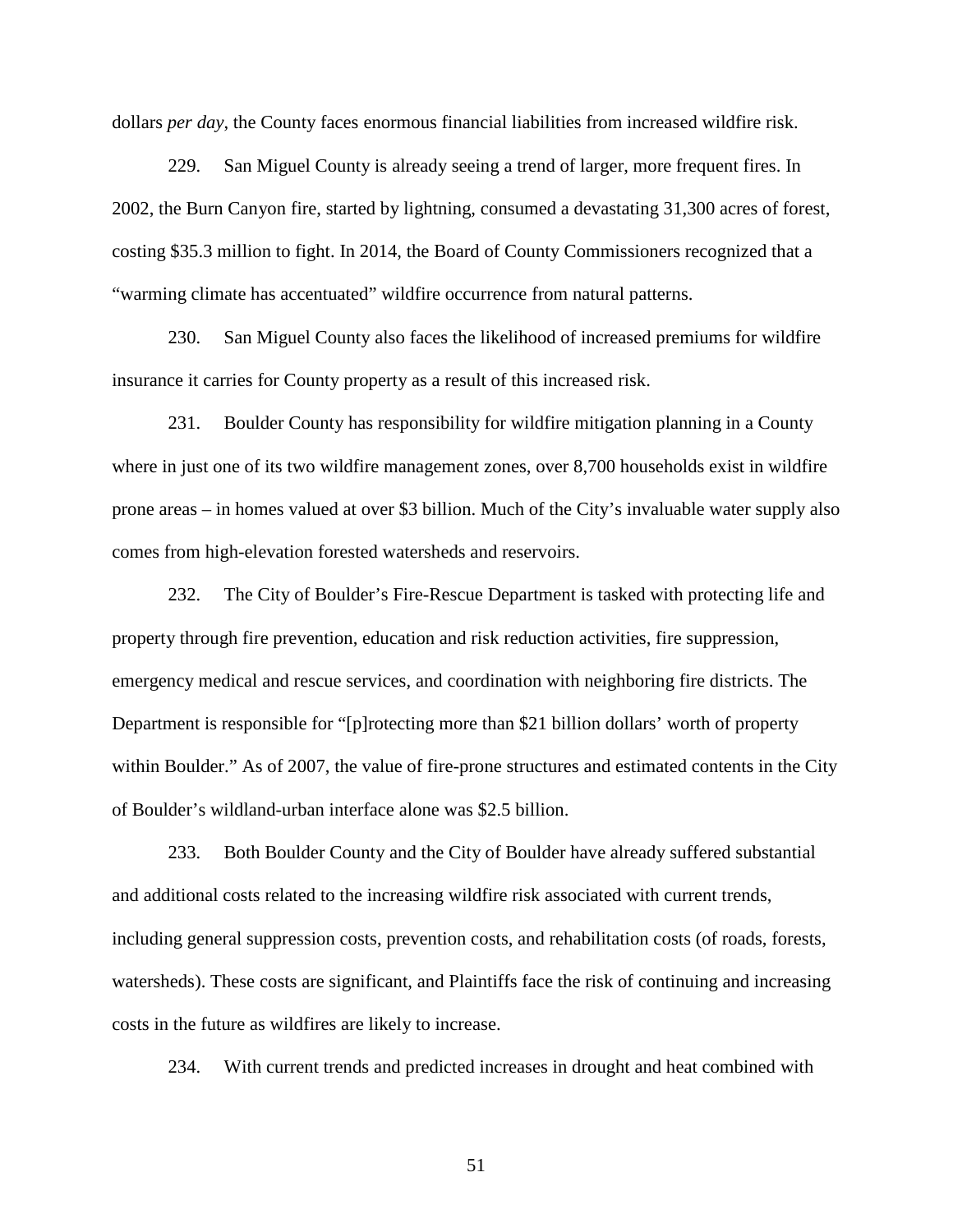earlier snowmelt, the frequency of wildfires is increasing and will continue to do so, further endangering a high-risk area filled with homes, water reservoirs, ecological hotspots, and wildlife.

235. The Plaintiffs have already had to, or will need to, increase their fire mitigation and firefighting response costs due to the increased risk of wildfire caused by climate change. The Boulder County Sheriff's Office has likewise increased staff in recent years.

236. Boulder County is also facing costs to adapt to and reduce wildfire risk, such as through its Wildfire Partners Program, which was created in 2014 in acknowledgment of an increased risk of fire from climate change. This Program assists County homeowners to protect their homes against wildfire.

### *Plaintiffs face damage and added costs to protect and preserve their forests.*

237. Related to but distinct from their responsibility for wildfire, Boulder County and the City of Boulder both own and have responsibility for thousands of acres of forest. As discussed above, Boulder's forests have been damaged and will continue to be threatened in numerous ways by climate change trends. Boulder County and City have expended and will continue to expend substantial additional resources, including staff time, to preserve forest health, and manage the impacts of dead trees and insect outbreaks.

238. For example, between 1996 and 2010, 122,455 acres of forest in Boulder County saw some level of damage related to mountain pine beetle, which forced the County to hire extra staff to manage their forests.

239. Because removal of beetle-killed trees reduces risk of wildfire in areas, Boulder County set up, and will continue to run at increasing cost, "sort yards" to provide a location to dispose of wood, in order to facilitate the removal of dead trees to protect homes and public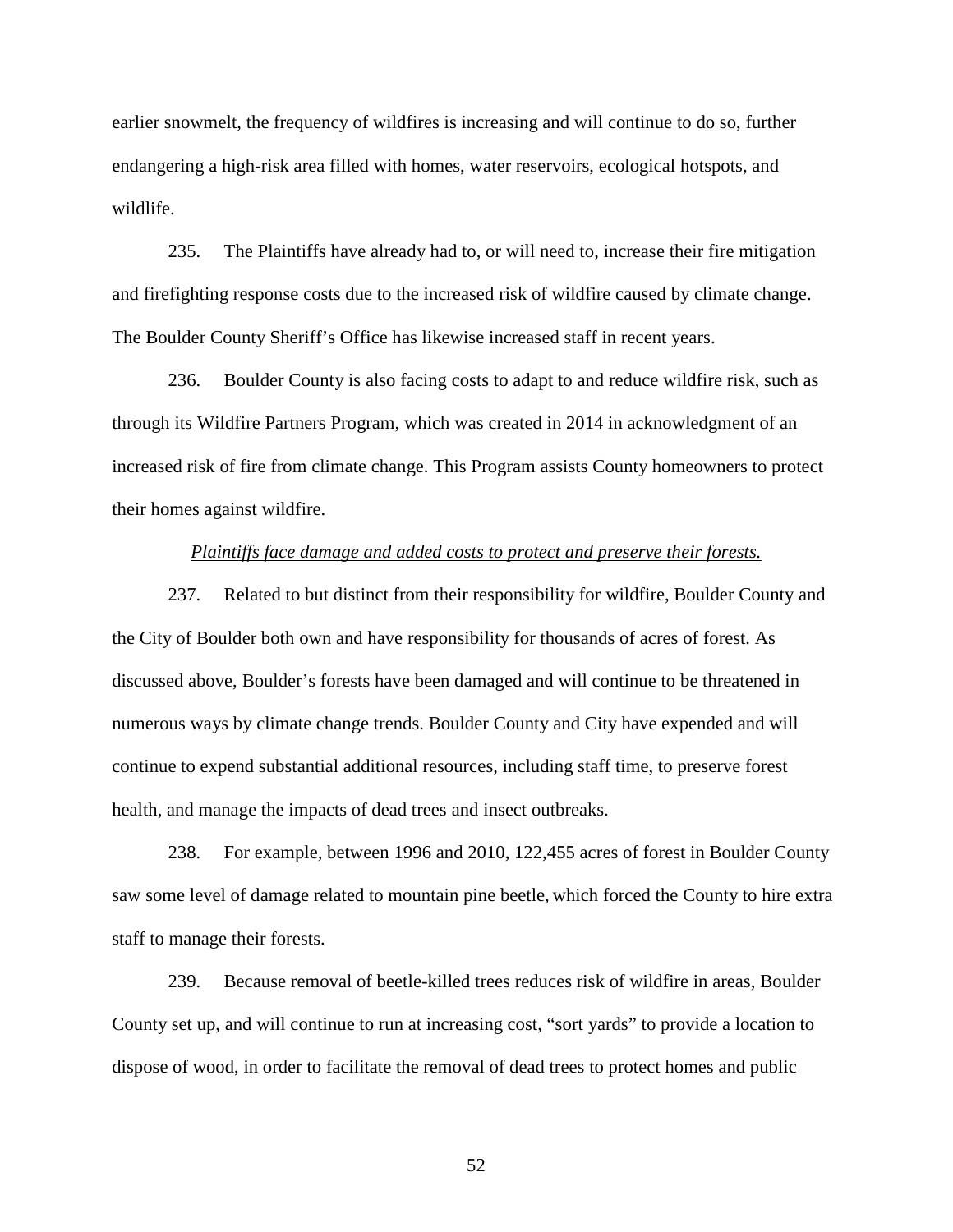infrastructure. Two main reasons that residents bring wood to the yards have been to mitigate wildfire risk and to remove trees killed by mountain pine beetle.

240. Boulder County will see even more severe beetle outbreaks decimating its forests and in turn creating the potential for increased watershed debris due to climate change, necessitating additional forest maintenance and management demands – specifically, removal of beetle-killed trees (which threaten public safety by increasing wildfire risk, damaging utility lines, private property, and public infrastructure), and a potential increase in insecticide spraying. In the face of a significant beetle outbreak, the County and the City will have to expend significant costs to hire contractors to remove beetle-killed trees.

241. San Miguel County has partnered to fund a community-driven mapping effort to understand forest change in response to climate warming and drought trends, and to model potential climate change impacts on forest conditions given the potential for climate change to alter the landscape through beetle kill, disease, and wildfire. The information will be used to inform forest health and fire mitigation decisions. According to the Project, "Douglas-fir in the upper San Miguel basin are experiencing mortality from an outbreak of the Douglas-fir beetle and defoliation from spruce budworm, both climate change-related disturbances."

242. In addition to traditional forest space, the City of Boulder's Urban Forestry Division of the Parks and Recreation Department also directly manages approximately 51,000 public trees – out of an estimated total of 650,000 trees that form the City's "urban tree canopy" – in City parks and street rights-of-way.

243. Climate change has increased both the need for and the costs of maintaining this tree canopy. The tree canopy helps to cope with increasing temperatures due to climate change; trees help to combat the "urban heat island" effect and also serve to slow and manage stormwater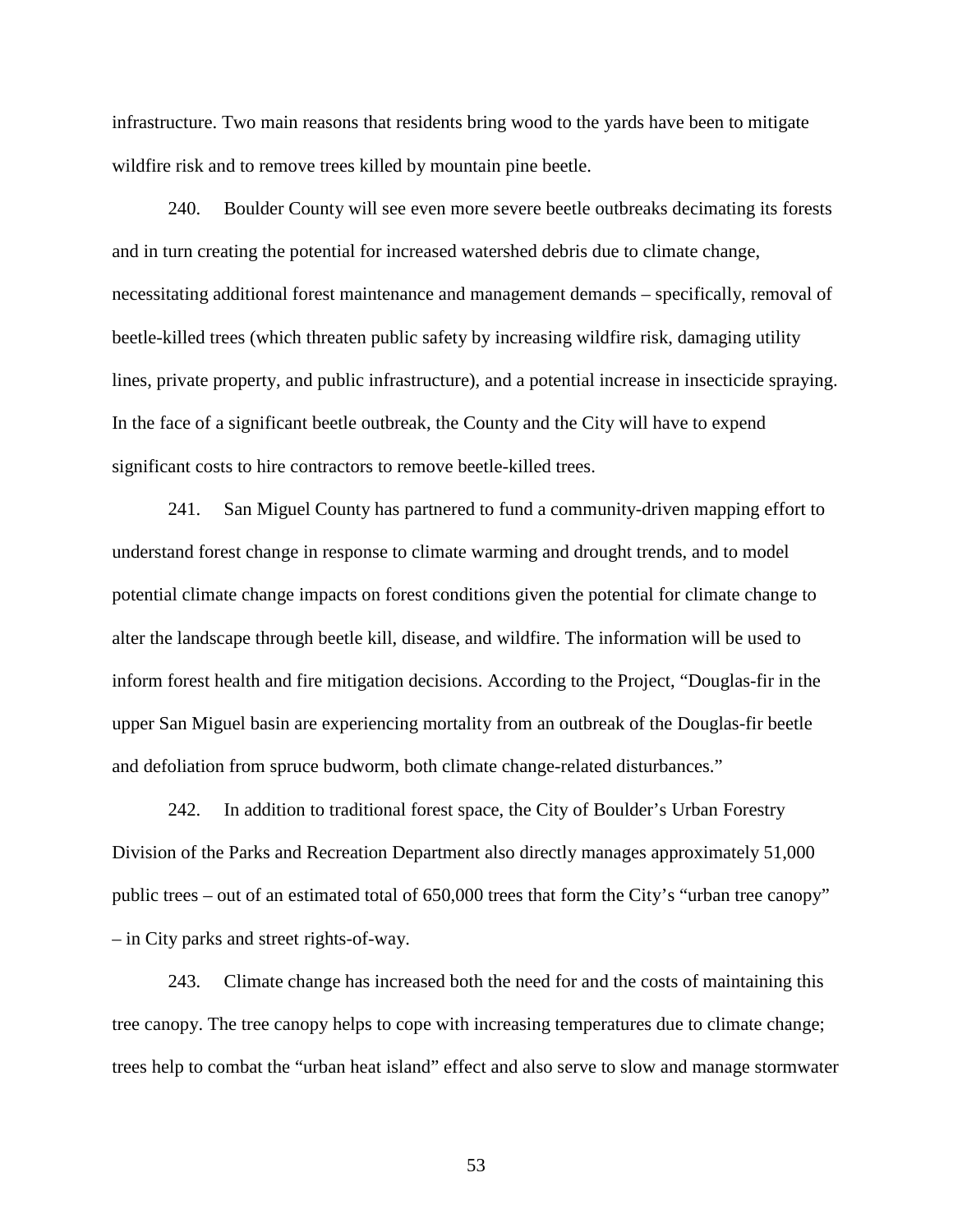runoff.

244. In the face of tree die-off from insect infestation, the City has an overarching goal to maintain the tree canopy in the developed portions of the City that are shaded by trees to moderate extreme temperatures, among other benefits. But extreme weather and other events exacerbated by climate change, including significant temperature swings, insect outbreaks, floods, drought, and late snowstorms, also harm the tree canopy and increase the costs of maintaining it.

245. The costs of maintaining the urban forest can be enormous. For example, during springtime snowstorms in 2016, City urban forestry staff had to hire contractors at a cost of over \$500,000 for pruning, hauling, and chipping. Extreme temperature fluctuations in November 2014 caused the mortality of over 500 elm trees that the City had to remove at the cost of \$150,000.

### *Plaintiffs face damage and added costs to maintain their open space.*

246. All Plaintiffs maintain parks and open space areas which will be damaged by the effects of climate change.

247. Boulder County Parks and Open Space ("Boulder County Open Space") manages over 100 miles of trails, and 30,000 acres of forests – forests that act as carbon sinks and provide a habitat for over ninety species of birds and large mammals, including bears and mountain lions. It also owns water rights valued at approximately \$200 million, and an interest in more than 100,000 acres of land, the geological diversity of which spans alpine tundra, sweeping plains and grasslands, and wooded mountains. Boulder County Open Space is also responsible for weed control on over 30,000 acres of land.

248. San Miguel County Parks and Open Space ("San Miguel Open Space") manages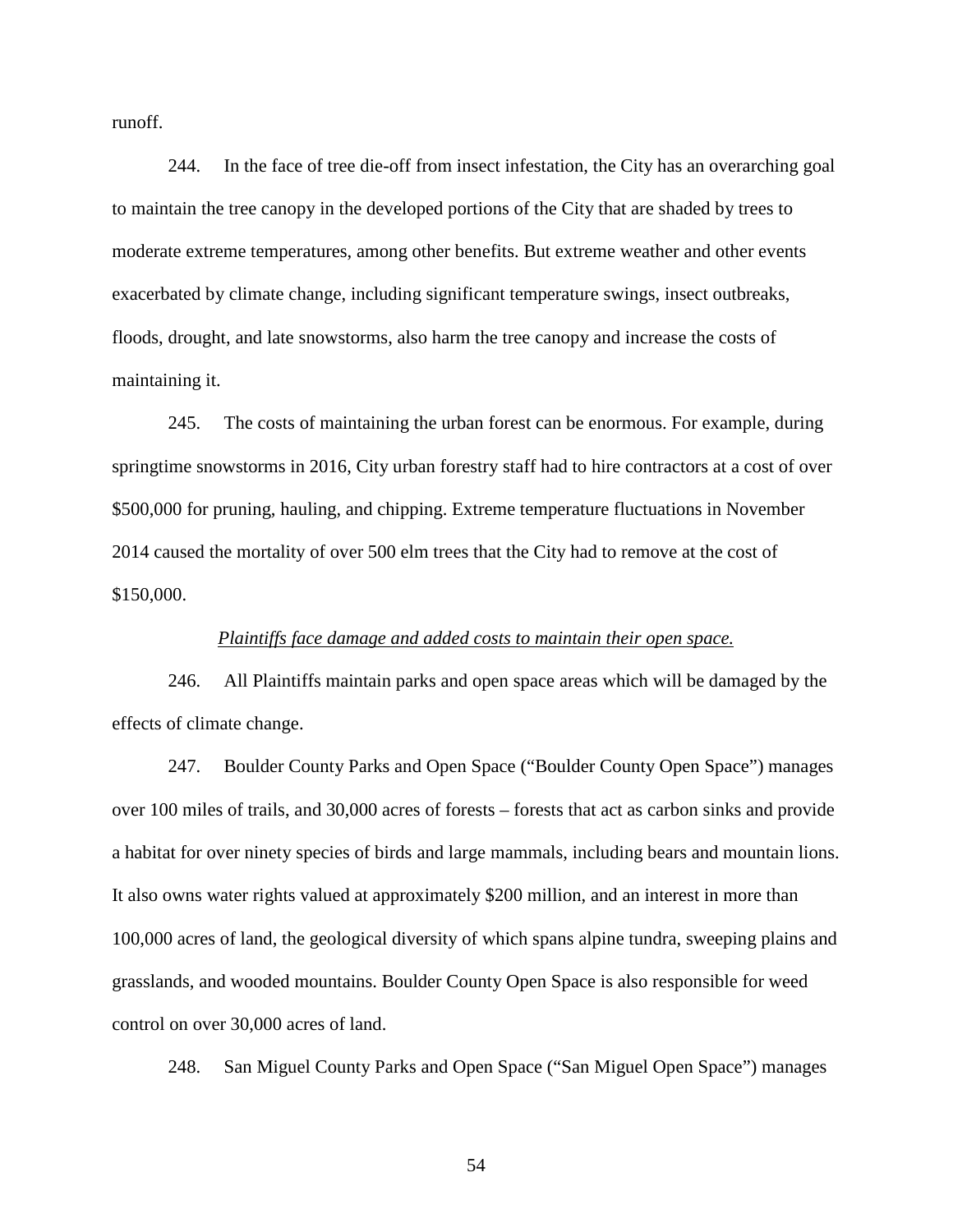hundreds of acres of land, miles of trails, and fairgrounds that are used for rodeos. The Open Space Program also encompasses the Land Heritage Program, which uses County funds to place conservation easements on important lands for preservation purposes.

249. The City of Boulder's Open Space and Mountain Parks Department ("City Open Space") manages over 45,000 acres of protected and preserved land, which includes wildlife habitats, floodplains, farm and ranchland, unique geologic features, cultural sites, greenways, and over 150 miles of trails. The City also owns water rights in the four major creek drainages in the Boulder Valley, including many senior water rights that provide reliable sources of irrigation in most years. Its open space water portfolio is valued at \$60-70 million.

250. These public lands and water resources exists for the use and enjoyment of residents and visitors, and serves as a vital spot for ecosystem protection, agricultural production, tourism, citizen health and wellness, and revenue. Boulder County Open Space has set policy and strategic goals of minimizing "impacts to open space resources . . . from oil and gas . . . and other third-party impacts," and adapting to human-caused climate change. The San Miguel Open Space Commission's mission is "to seek to protect and conserve open space for people, natural habitat for flora and fauna, and agricultural lands for the farming and ranching communities throughout San Miguel County for this and future generations."

251. With temperature rise, increases in precipitation intensity, and increased duration and intensity of wildfires due to climate change, all Plaintiffs are already taking or will need to take substantial and expensive protective and restorative measures on their public lands, including increased staff time to mitigate, repair, remove hazards, and restore open space lands.

252. Addressing climate change hazards to Open Space in Boulder means that Open Space has to adjust the way it designs trails, treats its forests, protects its diverse plant and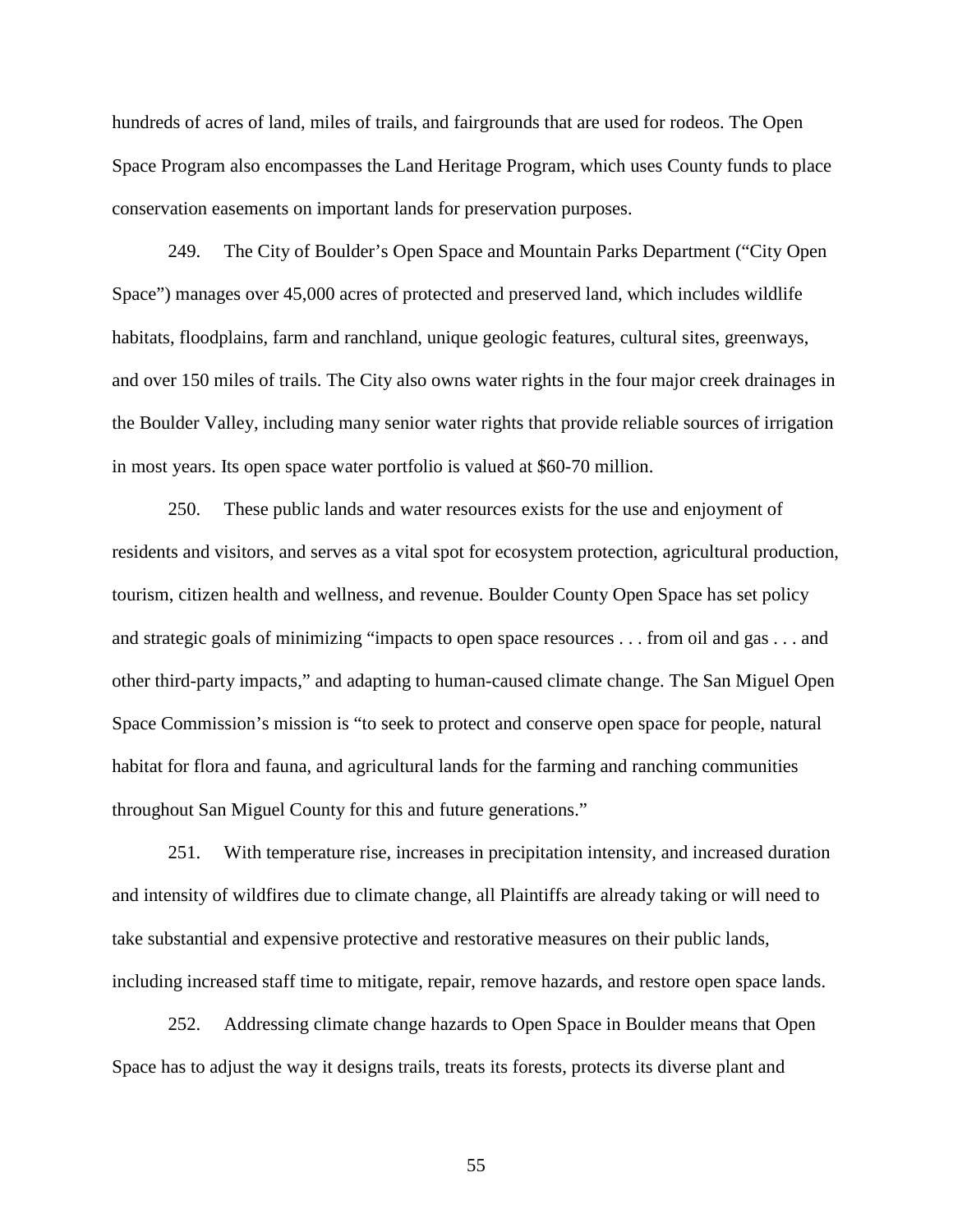animal species, manages invasive plans, and supports its agricultural tenants. Past events illustrate how significant these costs can be. All of the City Open Space trails were damaged in the 2013 flood, with 64 percent of the trails experiencing significant to severe damage. Facilities suffered from damage to fences, ditches, bridges, and water irrigation delivery systems. The estimated cost for all City Open Space infrastructure repair due to the flood was over \$7 million. And 25 percent of Boulder County Open Space trails experienced damage, amounting to a repair cost of over \$2 million.

253. The City of Boulder is already spending large amounts of staff time and money on consultants to understand the impacts of climate change to ecosystems and currently has a climate change vulnerability study for plants underway.

254. San Miguel Open Space is also initiating a Payments for Ecosystem Services program, which is a pilot to help farmers and ranchers improve soil ability to retain water and ease drought effects, and in 2017 committed \$20,000 to study the ability of carbon sequestration on agricultural lands.

#### *Boulder County and City face damage and costs to maintain their agricultural property.*

255. Both Boulder County and the City of Boulder have significant agricultural property that is vulnerable to climate change.

256. Boulder County Open Space owns 25,000 acres of agricultural land, which it manages through its Agricultural Resources Division. That land is divided into 120 leases and 67 agriculture tenants, who grow sugar beets, beans, alfalfa, grains, and more, generating roughly \$125,000 in profits for the County every year.

257. City Open Space owns nearly 15,000 acres of lands that it currently leases to 26 local farmers and ranchers. The land is primarily used for hay and forage production and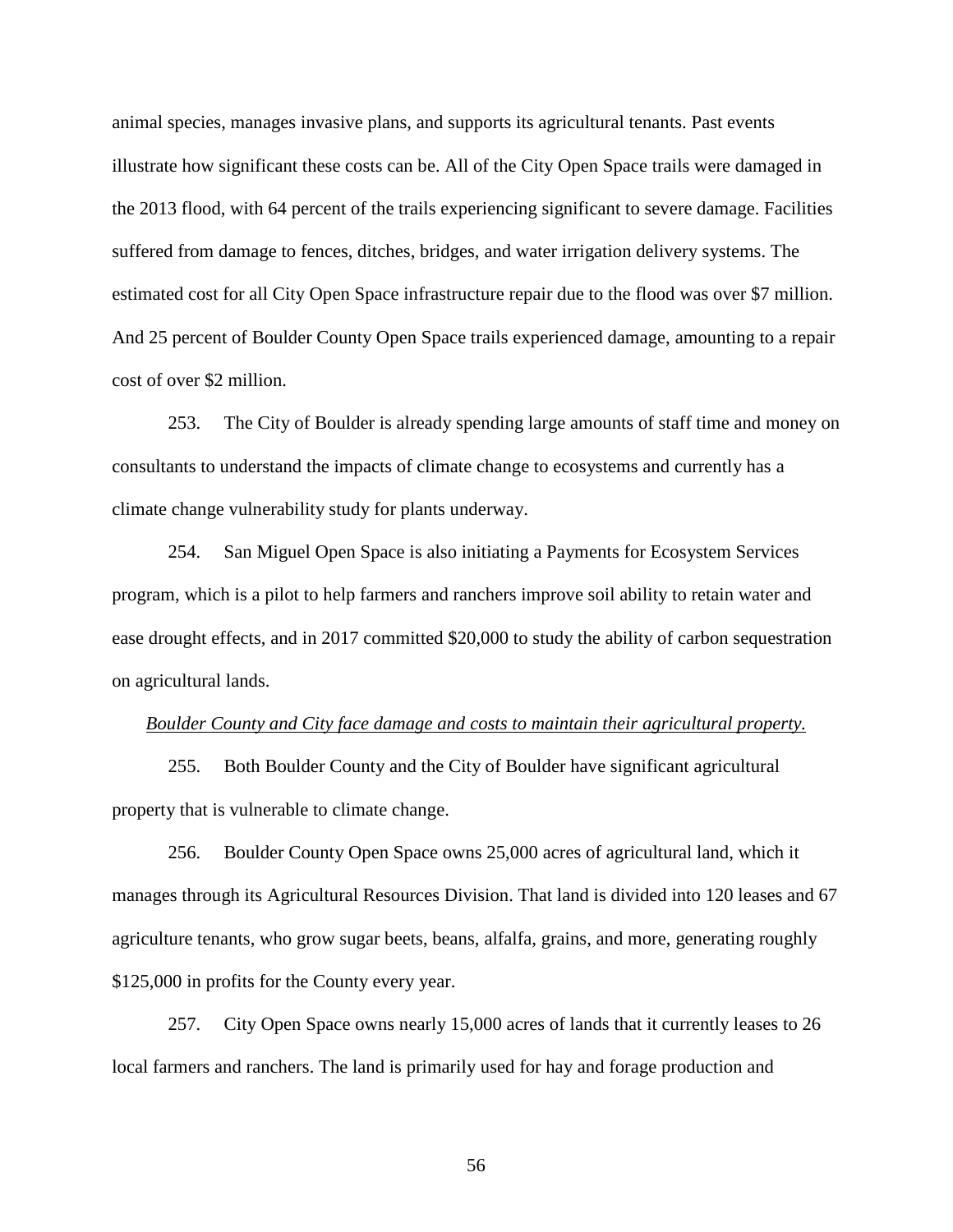livestock grazing. Annual crops grown on 300 to 600 acres of the land currently include wheat, corn and barley.

258. Climate change will increase heat waves, droughts, wildfires, and shifts in spring runoff, all of which negatively affect agricultural lands, including by reducing water availability. Climate change is expected to decrease the nutritional quality of grain crops, increase growth of some weeds, decreased the efficacy of herbicides, decrease the availability of irrigation water, decrease crop yields, and bring higher winter minimum temperatures that could increase pest survival and the number of generations of insects that traditionally reproduced once per growing season.

259. Not only is climate change jeopardizing the existing water supply, but it is also likely to increase future agricultural water demand. Specifically, projected temperature increases, along with other changes in the climate, could increase water consumption by 2 to 26 percent, as soils and plants transpire more of their water. Other climate-related changes to agriculture include that earlier growing seasons could leave crops more susceptible to late frosts, weeds may become more common due to rising  $CO<sub>2</sub>$  levels and temperatures, and crop yields may otherwise decrease due to heat stress and increased drought severity.

260. As early as 2012, in part due to climate change predictions, consultants recommended that Boulder County "continue to emphasize investments in water-efficiency improvements on irrigated agricultural land owned by the county." These improvements are and will continue to be expensive; in 2016, for example, it cost the County nearly \$75,000 to build four center-pivot sprinkler systems, which are expected to cut water usage in half.

261. The City of Boulder has expended resources to develop its Agricultural Resources Management Plan, which recognizes the numerous risks posed by climate change and the need to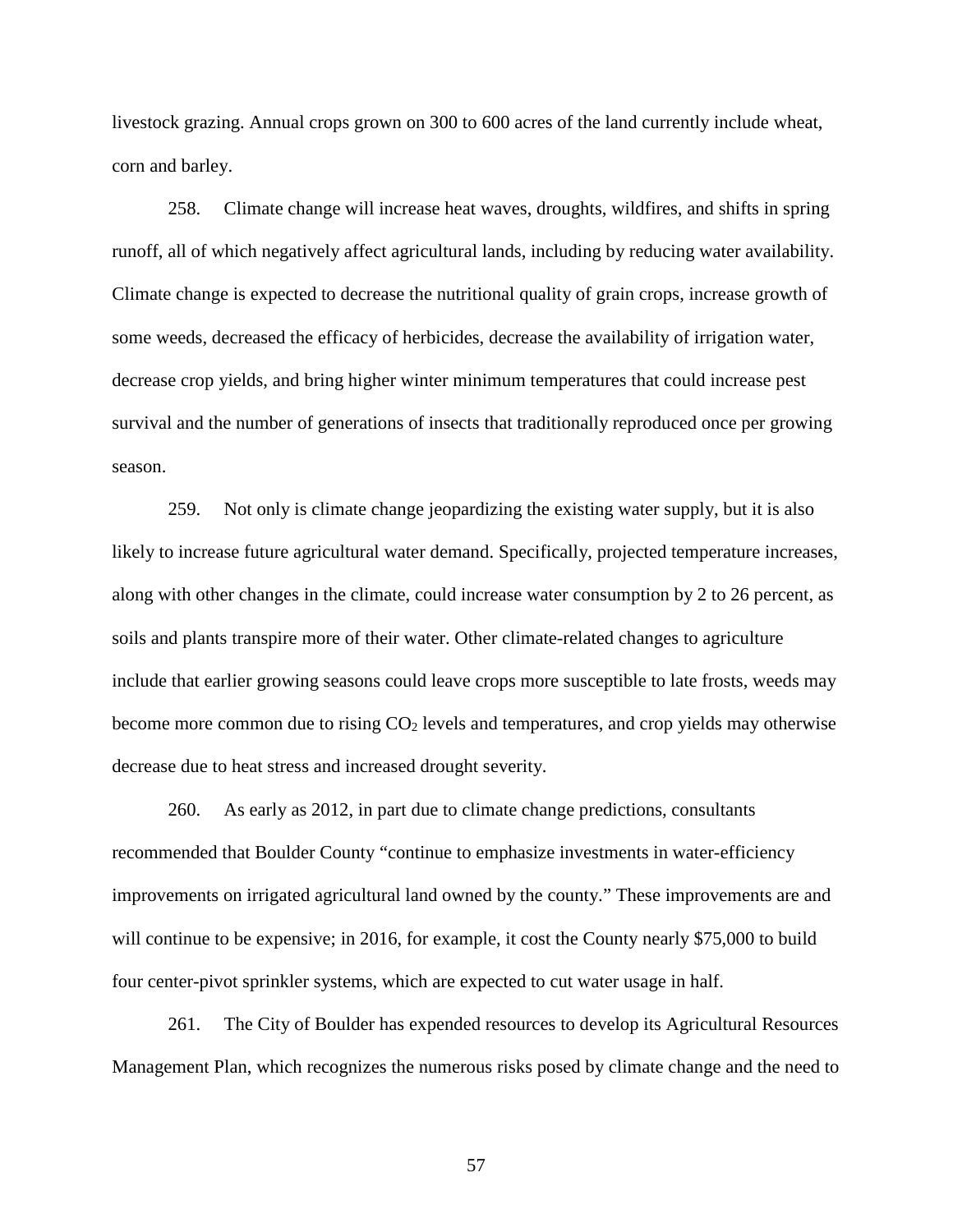"[i]dentify agricultural management practices that help prepare for a more arid future" and to "[r]esearch the potential for agricultural practices to mitigate climate change." This research will likely include costly crop substitution studies and other assessments.

262. Boulder County Open Space has already expended resources in the planting of more water-efficient crops. City Open Space is also planning to increase the efficiency of water distribution, explore storm water retention strategies, and increase use of more water efficient crops.

#### *Plaintiffs face damage and increased costs to provide emergency management services.*

263. The Plaintiff communities face increasing costs to provide emergency management services as a result of climate change, and the impacts discussed above, including increased wildfires, heavy rainfall, and other extreme weather events.

264. The Boulder Office of Emergency Management (OEM) is a joint office that provides emergency management for both the County and the City and exists to create and coordinate a comprehensive emergency management program that enables "effective preparation for, efficient response to, and effective recovery from . . . disasters, in order to save lives . . . protect resources and develop a more resilient community." OEM has recognized climate change as a significant threat.

265. With increasing trends of extreme events such as wildfires, drought, and intense rainfall, more volatility from a warming climate, and the impending threat of an even greater frequency of extreme events in the future, OEM has had to hire more paid staff, needs to hire still more staff to handle future events, and engages in supplemental community preparation efforts.

266. Additionally, climate change contributes to OEM's need to make significant upgrades to its existing emergency management space, or build a new, fully built-out emergency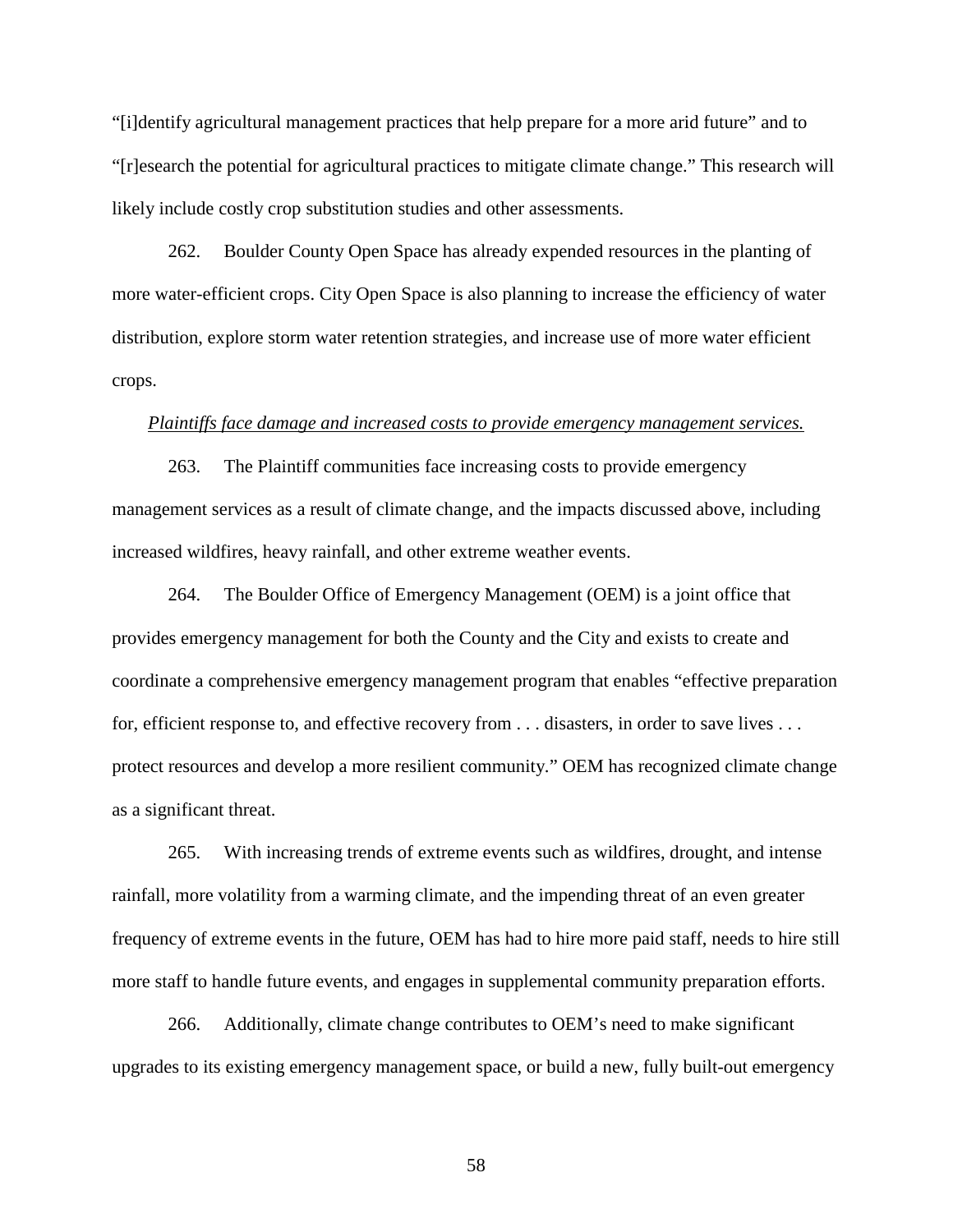operations center. The upgrades or new center will cost in the millions to tens of millions of dollars.

267. The City of Boulder is currently spending money to create sites and resilience centers in various parts of the city for sheltering purposes during severe storms due to an anticipated increase in extreme weather events.

268. San Miguel County Emergency Management's mission is to "support [the] community's disaster preparedness, response, recovery and mitigation needs." During the planning process for the newest version of its Multi-Hazard Mitigation Plan, encouragement of public involvement included educating the community on "potential mitigation and climate adaptation strategies." Among the other natural risks San Miguel deals with, power outages from severe weather is an ongoing concern.

269. San Miguel County Emergency Management does not have the resources to respond to increasingly severe weather events brought on by climate change, and is already expending funds to increase its capacity. In recent years, San Miguel County has added a new full-time staff member, expanded its Emergency Management Operations Center, and expanded its outreach and training programs.

#### *Plaintiffs face increased costs to abate public health hazards in their communities.*

270. All Plaintiffs have faced and will continue to face increased costs to abate climate change related public health hazards in their communities caused by, for example, increases in rainfall intensity, heat, wildfires, smoke, ground-level ozone, exposure to toxic materials, increase in vector-borne disease, and housing displacement.

271. Preparedness for outbreaks of disease and heat or other extreme events is crucial, and the public costs of mitigating and responding to these health hazards are extremely high.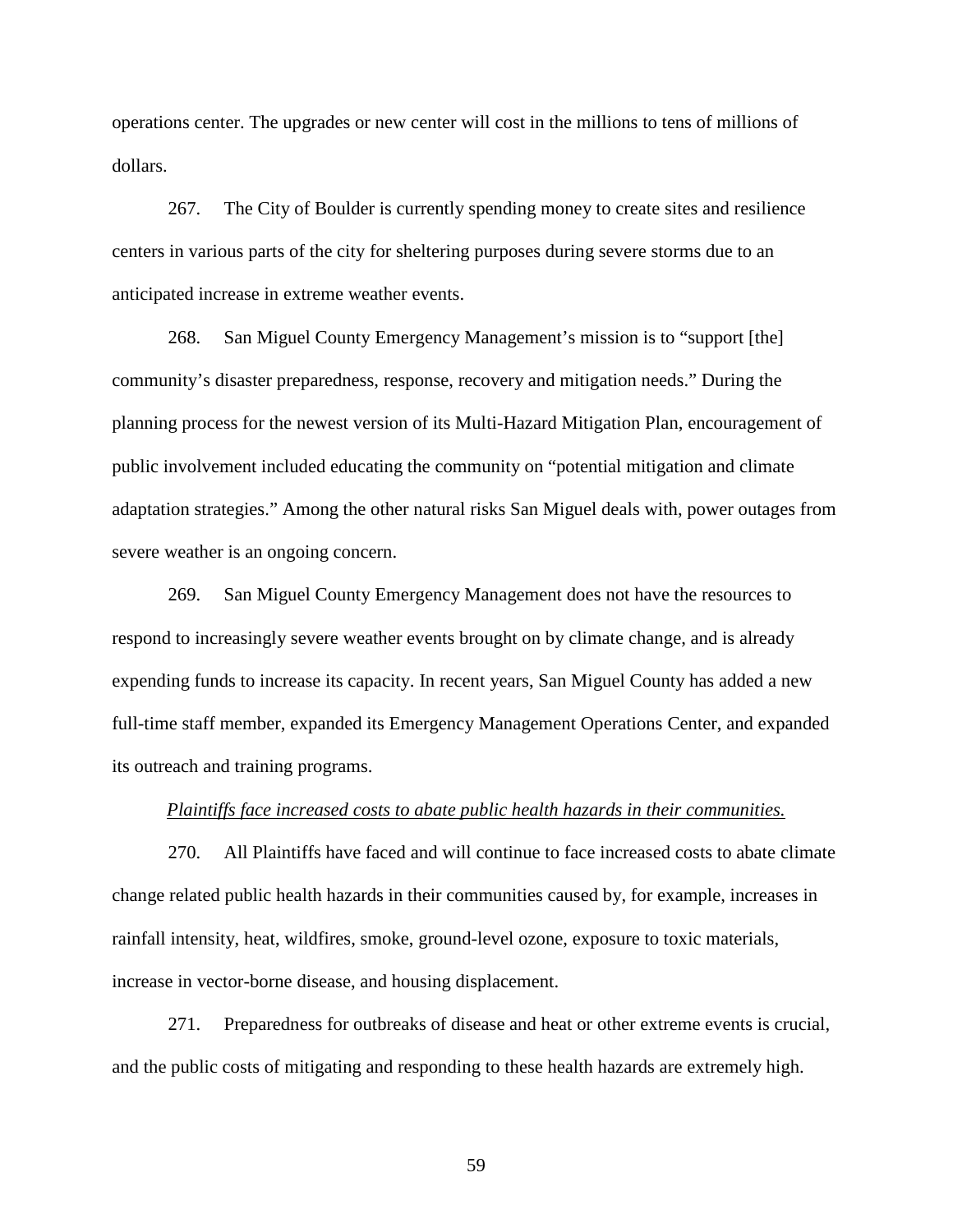272. Due to the expected continued heat rise in Boulder County, a place that historically rarely saw days above 95 degrees, Boulder County and the City of Boulder are expected to see increased public health heat risks, such as heat stroke, and their associated costs.

273. Heat increase will affect everyone, but particularly vulnerable populations such as children, the elderly, and those with existing medical conditions. The number of heat-related mortalities in the Boulder area is expected to increase above the historic average.

274. Plaintiffs Boulder County and the City of Boulder will have increased costs connected with abating this public health hazard. For example, both may need to take steps to ensure that proper cooling systems are in place, especially in areas with vulnerable populations, given that Colorado has a high number of non-air-conditioned buildings due to its moderate temperature history.<sup>20</sup>

275. Cooling centers that are available during heat waves, and/or assisting with home air-conditioning installation, could cost Boulder County and the City of Boulder millions of dollars by mid-century.

276. Ground-level ozone – already a problem for the Boulder area – is also expected to increase with rising temperatures. The risk of increased ground-level ozone from warm temperatures may push San Miguel County, which is on the cusp of EPA non-attainment, into non-compliance.

277. Exposure to ozone is associated with respiratory inflammation and even premature mortality; an increase may alter public health employee workloads and the number of emissions reduction programs the Boulder area requires in order to meet federal requirements for

 $\overline{a}$ 

 $20$  Cooling costs for buildings can be incredibly high, reaching into the millions of dollars. For example, \$37.7 million from a \$575.5 million school construction bond for the Boulder Valley School District is being used to provide air-conditioning and better ventilation. This was done because of rising August temperatures and related health concerns for students. The schools had been built for open air cooling, in light of the area's historic climate.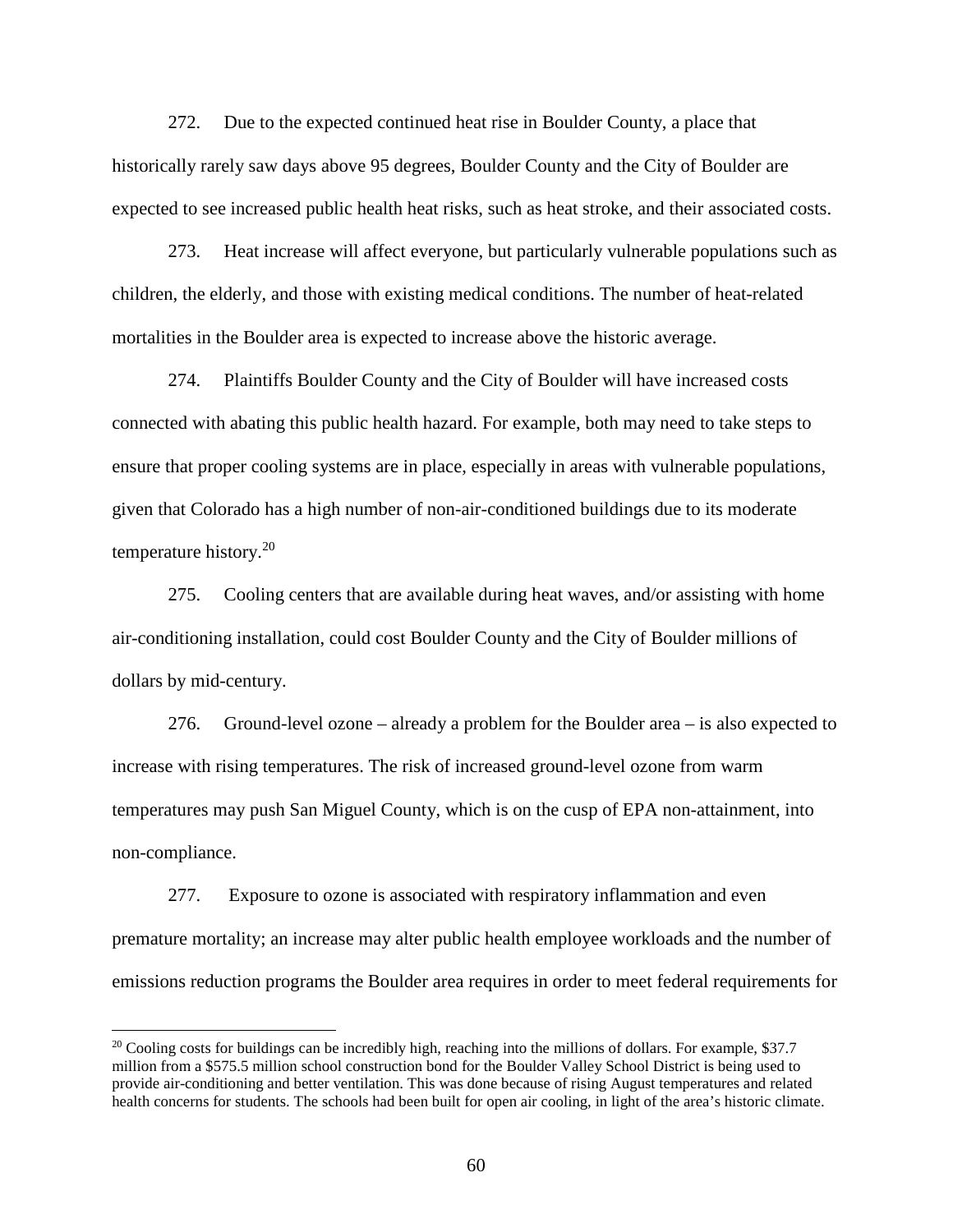ozone attainment.

278. All Plaintiffs will also face increasing costs to monitor and reduce ozone. According to the Climate Change Preparedness Plan, Boulder County "will likely need to expend more time and money in the future to avoid the monetary and health-related costs of being outof-compliance with ozone attainment."

279. Boulder County has already spent resources studying ground-level ozone, including how it is affected by climate change. And, all Plaintiffs have enacted a number of expensive GHG reduction programs, in part, because of the need for cleaner air in a changed/changing climate.

280. Boulder County is also responsible for providing vaccination services and general disease control to residents, including mosquito control; the County needs to prepare for increasing costs to provide these services in light of climate change. The City of Boulder uses ecosystem services to regulate mosquitos – ecosystems that will be damaged by human-caused climate change.

281. Because disease outbreaks are linked to increased temperature, Colorado may see a spread in infectious diseases in the future. For example, a trend towards warmer weather could lead to an increase in mosquito and other species and, thus, mosquito-borne illnesses or other arthropod-borne (e.g., ticks-borne) illnesses, which would in turn lead to the need for increased or adjusted vector control. With warmer weather, mosquito and tick populations have increased in San Miguel County.

282. Due to changing climate patterns such as warmer seasons, and increased drought, there is also the potential for animals to hibernate less, resulting in more human-animal interactions, which can increase incidence or risk of diseases, such as rabies.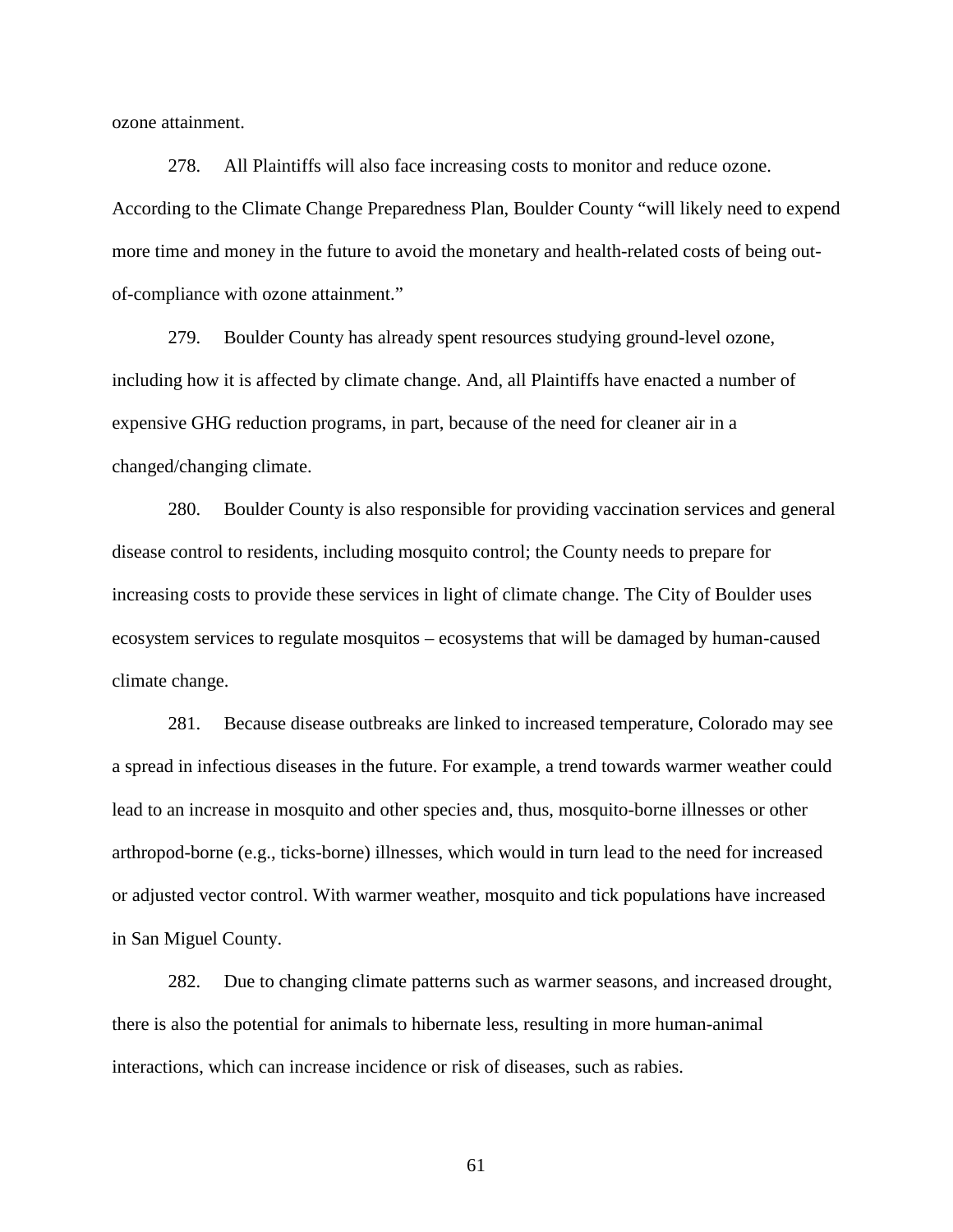283. The costs of responding to and monitoring these health risks can be substantial.

284. The spread of West Nile virus is instructive. West Nile virus first appeared in Colorado in 2002. By 2003, Colorado had the highest number of West Nile virus deaths and cases in the country. Prior to 2002, the City of Boulder did not have a mosquito control program. Now, the City's mosquito management costs are increasing annually, amounting to a budget of roughly \$250,000 for 2018. In 2017, the budget for mosquito control in Boulder County was similarly high: \$397,151.

285. Both Boulder County and the City of Boulder have experienced increased monitoring and costs to educate the public about these public health hazards, as they inspect areas where animals live and collect species (including mosquitos) to test for disease rates.<sup>21</sup> County public health officials in San Miguel have similarly spent time and resources to educate the public about West Nile virus, and work with local agencies to track and test mosquito populations. Last year, San Miguel engaged in Zika outreach and education.

286. The City of Boulder recently hired a consultant to study, among other things, alterations to ecosystems and species migration patterns due to a shifting climate, which will help the City understand public health risks. Warmer weather and shorter hibernation seasons could result in more human-animal exposure, including to species that typically carry rabies, such as skunks.

287. The City is also currently reviewing an adaptive management approach to its mosquito control program to address challenges from climate change, and has acknowledged that "[a] process needs to be developed in the event that a new mosquito-borne disease occurs in

 $\overline{a}$ 

 $21$  Although predictions for vector-borne illness spread are difficult because they are also highly dependent on shifts in human behavior and human levels of immunity, the consequences of increases in such illnesses are dire enough that increases in monitoring and surveilling of the situation may be warranted.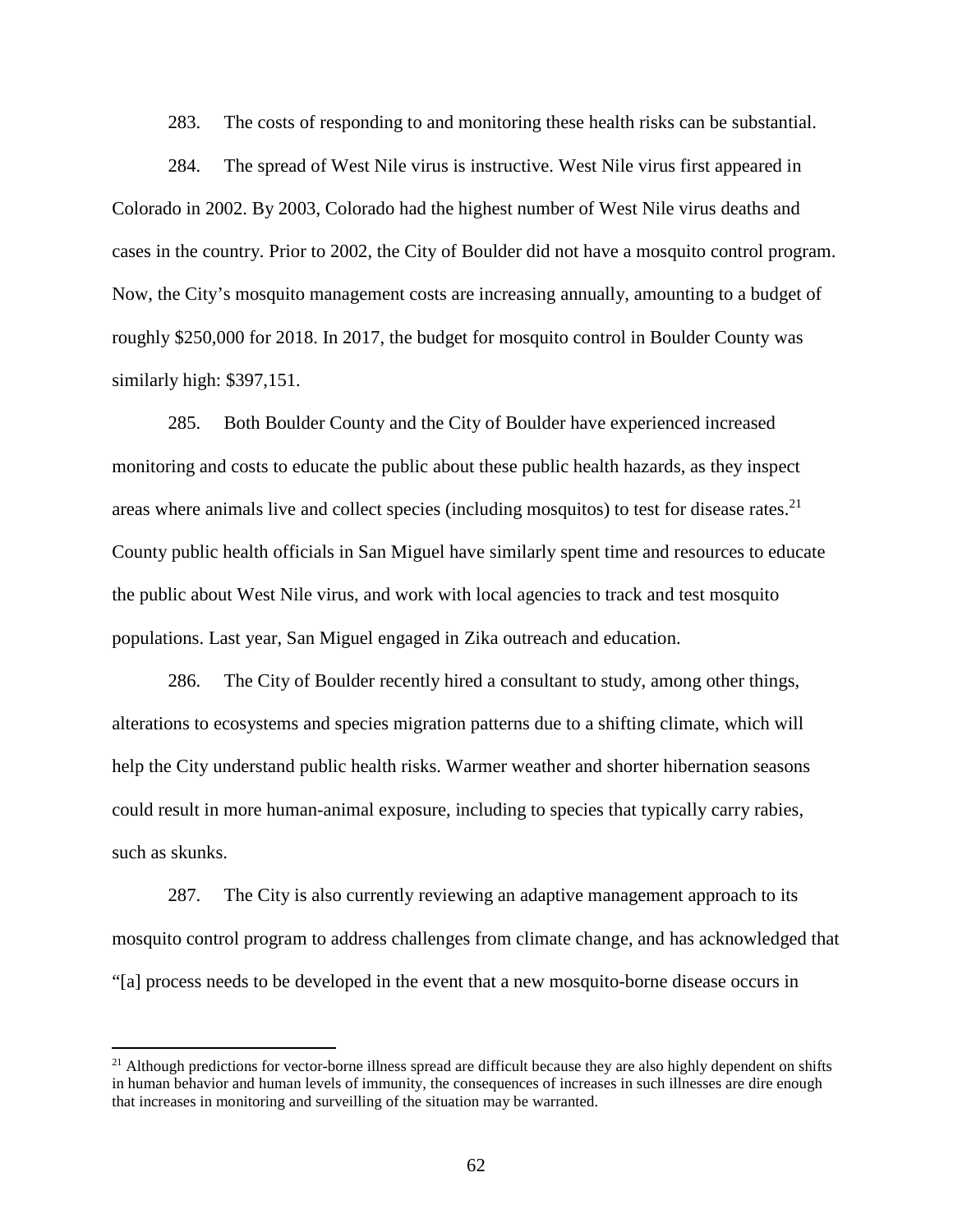Boulder that could impact the community, particularly with the potential of new disease emergence with changing climate."

\* \* \*

288. The programs and adaptation measures that the Plaintiffs have undertaken – such as new irrigation systems and stormwater infrastructure, increased wildfire defensive spaces, and more emergency management staff – are only the beginning of an adequate response to dealing with increased risks from climate change.

289. These costs are occurring now and being borne by taxpayers in order to protect the safety, health, and lives of residents, and the property and infrastructure of the Plaintiffs. The costs will continue to grow for decades to come to adapt to new conditions.

290. As detailed below, each of these costs and risks is a result of the Defendants' actions in causing and contributing to the alteration of the climate.

#### **C. Defendants are responsible for Plaintiffs' injuries.**

291. Exxon and the Suncor Defendants are responsible for causing and increasing the harms from human-caused climate change, which are injuring Plaintiffs.

292. They sold, sell and plan to continue selling an enormous amount of fossil fuels, while actively promoting their use. Those fossil fuels were used, are used and will continue to be used by their consumers in the intended, foreseeable, and natural way: combustion.

293. Since the 1960s, moreover, Defendants sold and promoted fossil fuels knowing that climate impacts were substantially certain to occur if unchecked fossil fuel use continued. They concealed this knowledge from their consumers and the public, contributing to ongoing overreliance on fossil fuels.

294. And, through the 1990s and 2000s – critical decades when fossil fuel use needed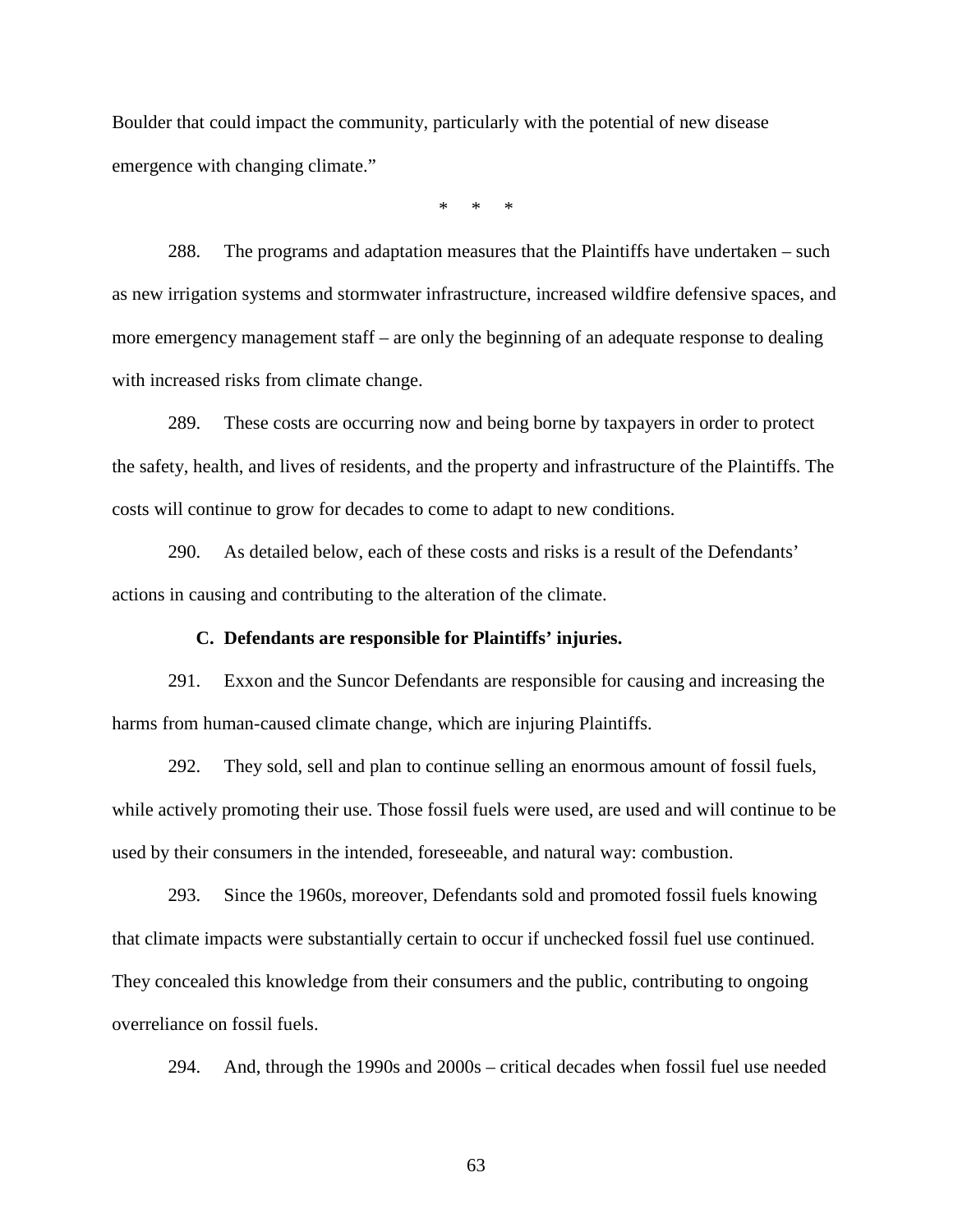to be brought under control and alternatives needed to come into the market – Defendants affirmatively misrepresented what they knew about the causes and consequences of climate change.

295. Defendants continue to produce, refine, promote and sell fossil fuels, and do not plan to stop or substantially reduce those activities. Their plans include selling *more* fossil fuels, including fuels that have an even more significant impact on climate. This is so even though Defendants, at least publicly, profess to acknowledge the dangers of climate change.

296. Defendants' conduct substantially contributed to, and was a substantial factor in bringing about, climate change, and continues to do so. It also accelerated, aggravated, and continues to accelerate and aggravate the impacts of climate change.

# *i. Defendants knew fossil fuel use would result in dangerous changes in the climate.*

297. Decades ago, Exxon and Suncor knew that climate change was real, that it was being caused primarily by the combustion of fossil fuels, that it was irreversible, and that it posed a serious danger to people and property, including in Colorado.

298. Beginning in the 1960s, Defendants spent years studying climate change. Defendants' research *never* suggested that fossil fuel use was safe, that impacts were unlikely, or that those impacts would be insubstantial.

299. Instead, Defendants' research demonstrated that their continued actions would cause significant alteration of the climate. Beginning in the 1960s, and throughout the 1970s and 1980s, their own scientists were telling Defendants that, while modeling may be imperfect, there was a growing consensus that fossil fuel use would result in likely catastrophic changes to the climate.

300. During this time period, Suncor and Exxon also knew what had to be done to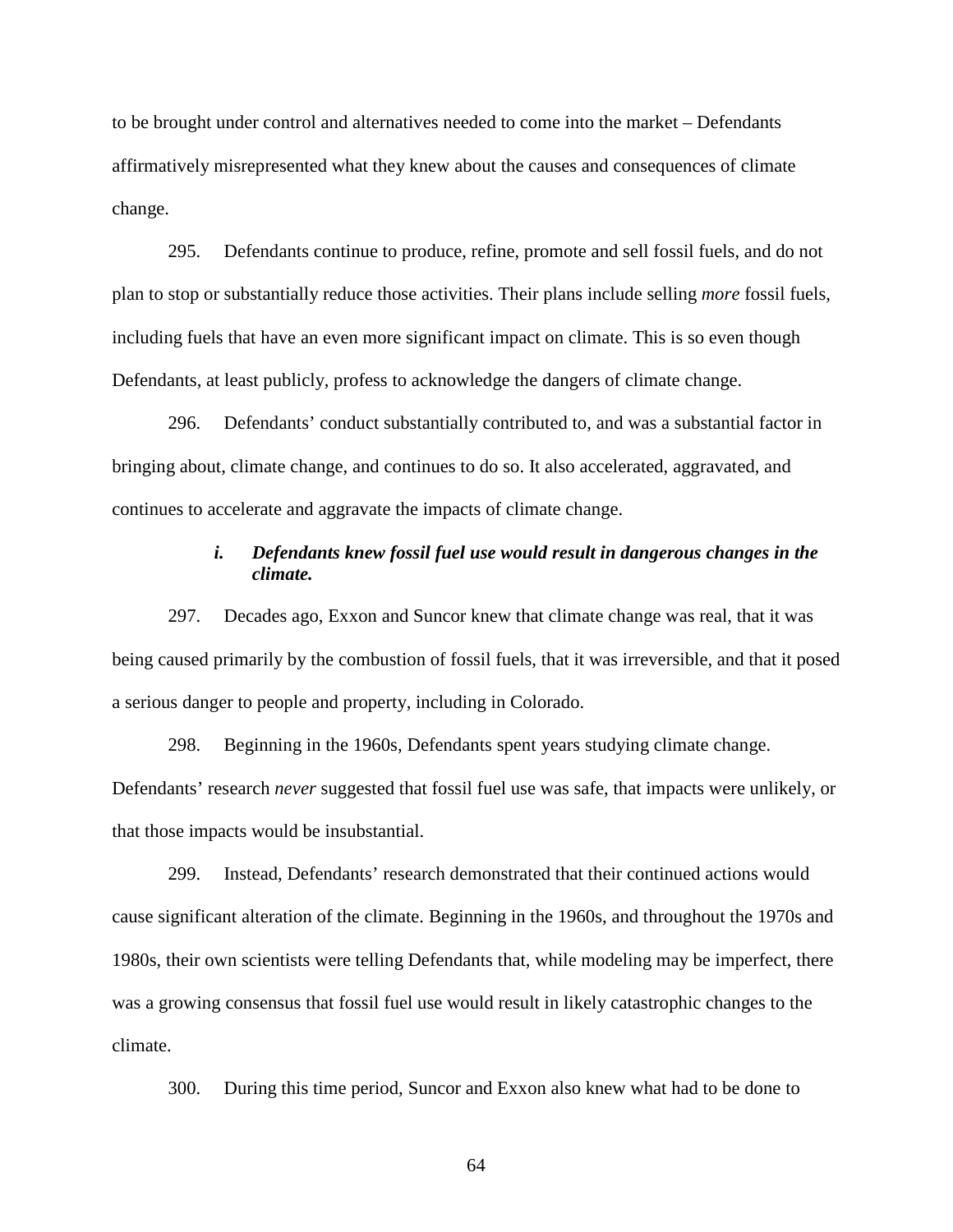prevent and/or lessen the impacts of anthropogenic climate change: that GHG emissions had to be reduced, the growth of fossil fuel use needed to be stopped, and energy needed to be supplied by fossil fuel alternatives. Defendants were warned that these actions needed to be taken imminently and that the transition would be too late if they delayed until the warming effects were significant.

301. In later years, the Defendants would emphasize what they claimed was the "uncertainty" of climate change, and its impacts. This was disingenuous.

302. During the 1970s and 1980s, Defendants were told that one (if not the primary) cause for any "uncertainty" was the extent of future fossil fuel use and growth. In other words, if fossil fuel use were greatly curtailed, then the predicted climate impacts might not happen. But such impacts were substantially certain if fossil fuel use continued to grow – exactly the path that Defendants took. So, Defendants' own plans and conduct were to blame for the problem they would complain about.

303. Defendants also knew that "uncertainty" did not mean human-caused climate change would necessarily be *less* serious than projected; it was simply uncertain whether the impacts of their alteration of the climate would be merely disastrous or truly catastrophic. As an Exxon scientist warned the company in 1978, "there is no guarantee that better knowledge will lessen rather than augment the severity of the predictions."

#### *Defendants knew fossil fuel use was causing CO2 in the atmosphere to rise.*

304. In 1958, the American Petroleum Institute began research on "gaseous compounds in the atmosphere *to determine the amount of carbon of fossil fuel origin*."

305. On information and belief – at that time and all other relevant times – Defendants or their predecessors were members of API, and commissioned, funded, participated in or, at a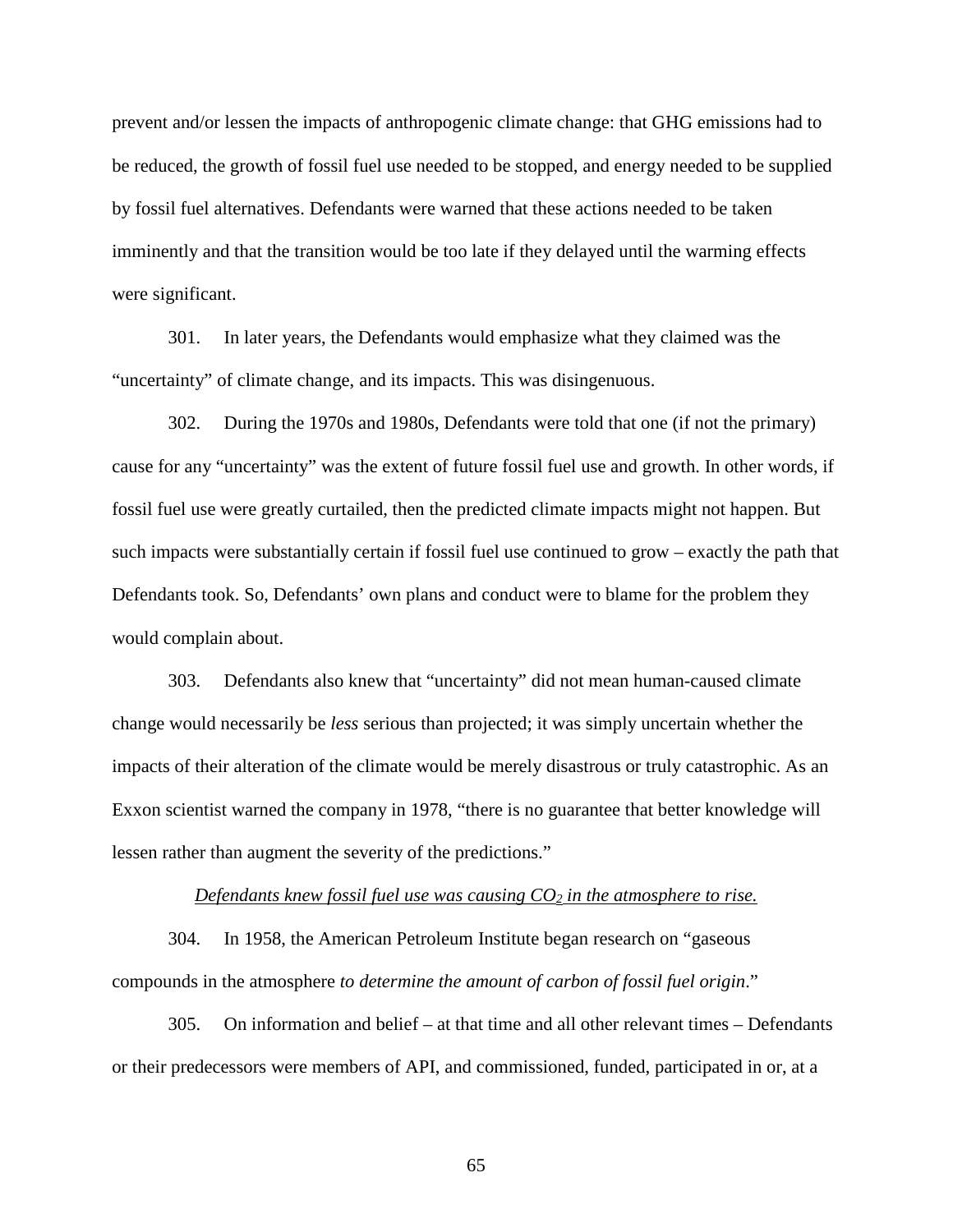minimum, were aware of this and subsequent API research.

306. Defendants' and API's research continued through the 1960s culminating in a 1968 report, commissioned from the Stanford Research Institute (SRI), titled "Sources, Abundance, and Fate of Gaseous Atmospheric Pollutants." One of the report's conclusions was that atmospheric  $CO<sub>2</sub>$  was rising, and that fossil fuel combustion was by far the most likely "source  $\lceil \cdot \rceil$  for the additional CO<sub>2</sub> now being observed in the atmosphere." The authors went on to explain that the increase in the concentration of  $CO<sub>2</sub>$  in the atmosphere was because "[t]*he natural scavenging processes for removing CO<sup>2</sup> from the atmosphere are not sufficient to maintain a stable equilibrium in the atmosphere in the presence of this increase in emissions.*"

307. This point was underscored in a 1969 supplement that confirmed for API that "none of [the carbon sinks, e.g., the oceans and biosphere] [are] capable of counter-balancing" the "extremely large"  $CO<sub>2</sub>$  emissions resulting from fossil fuel combustion.

308. From the early stages, this information – that atmospheric  $CO<sub>2</sub>$  was rising fast, and that fossil fuels were to blame – was shared with and known by top company managers. For example, Wilburn T. Askew, the president of Sun Company of Canada, Suncor's direct predecessor, served on API's technical committees. An internal Exxon memo from 1977 – reporting that "current scientific opinion overwhelmingly favors attributing atmospheric carbon dioxide increase to fossil fuel combustion" – was circulated to the "Corporate Management Committee," which included Exxon's highest-level managers.

309. As the years went on, Defendants' managers were continually reminded that fossil fuel use was causing a rise in atmospheric CO<sub>2</sub>. A 1980 API report confirmed that there was "strong empirical evidence that  $\dots$  fossil fuel burning" was causing the rise in atmospheric  $CO<sub>2</sub>$ and that more than half of emitted  $CO<sub>2</sub>$  was remaining in the atmosphere. On information and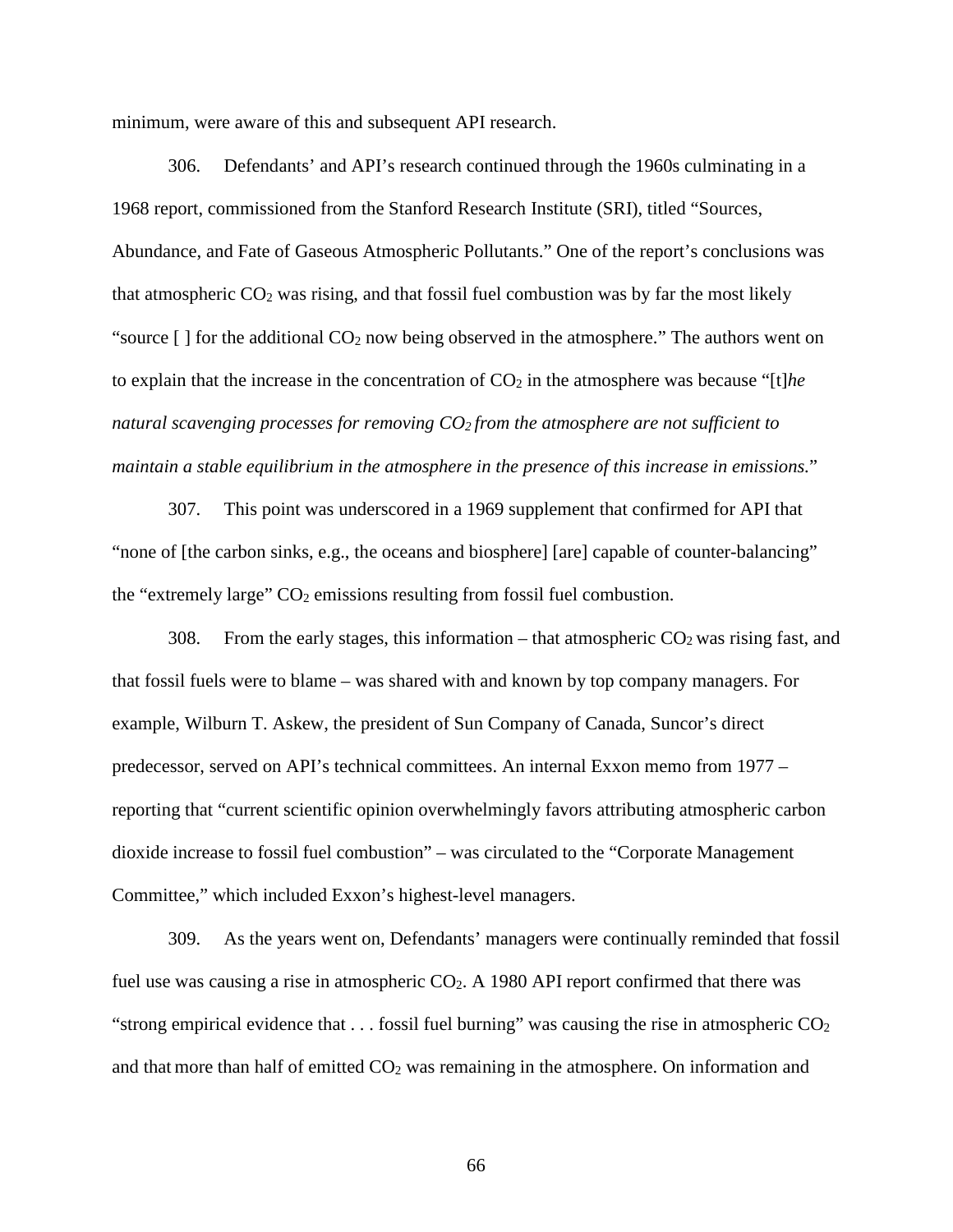belief, this report was shared with API member companies, including Defendants.

310. The implications of the rise in atmospheric  $CO<sub>2</sub>$  were obvious and Defendants were told what was needed next: a reduction of  $CO<sub>2</sub>$  emissions. The 1968 API Report summarized this recommendation: "Past and present studies of CO<sub>2</sub> are detailed and seem to explain adequately the present state of  $CO<sub>2</sub>$  in the atmosphere. *What is lacking, however, is an application of these atmospheric* CO2 *data to air pollution technology and work toward systems in which CO<sup>2</sup> emissions would be brought under control."*

### *Defendants knew climate alteration would likely cause adverse and hazardous impacts.*

311. Defendants' interest in the rise in atmospheric  $CO<sub>2</sub>$  was not academic. Defendants understood that rising  $CO<sub>2</sub>$  would trap heat and energy in the atmosphere, increasing temperature,<sup>22</sup> and bringing about changes in the climate – i.e., drought, heatwaves, flooding, and sea level rise, etc. – that would have a profound effect on human lives, property and livelihoods.

312. In the same 1968 API report, Defendants were told that "there seems to be *no doubt* that the potential damage to our environment could be severe" and that the lack of attention on  $CO<sub>2</sub>$  emissions was "ironic" because they "may be the cause of serious world-wide environmental changes." Based on "[t]he latest available data", Defendants were warned that temperatures might increase by between  $1.1^{\circ}$ F and  $7^{\circ}$ F if the concentration of atmospheric CO<sub>2</sub> increased 25 percent (something they expected in 2000), and that temperature increases would "be three times this figure" if  $CO<sub>2</sub>$  levels doubled. The 1968 report concluded that – even if these projections were somewhat imprecise – "[s]ignificant temperature changes *are almost certain* to occur by the year 2000 and these could bring about climatic changes."

 $\overline{a}$ 

<sup>&</sup>lt;sup>22</sup> For example, SRI's 1968 paper for API reported that the "concern[] with the possible changes in atmospheric  $CO<sub>2</sub>$  content [is] because  $CO<sub>2</sub>$  plays a significant role in establishing the thermal balance of the earth."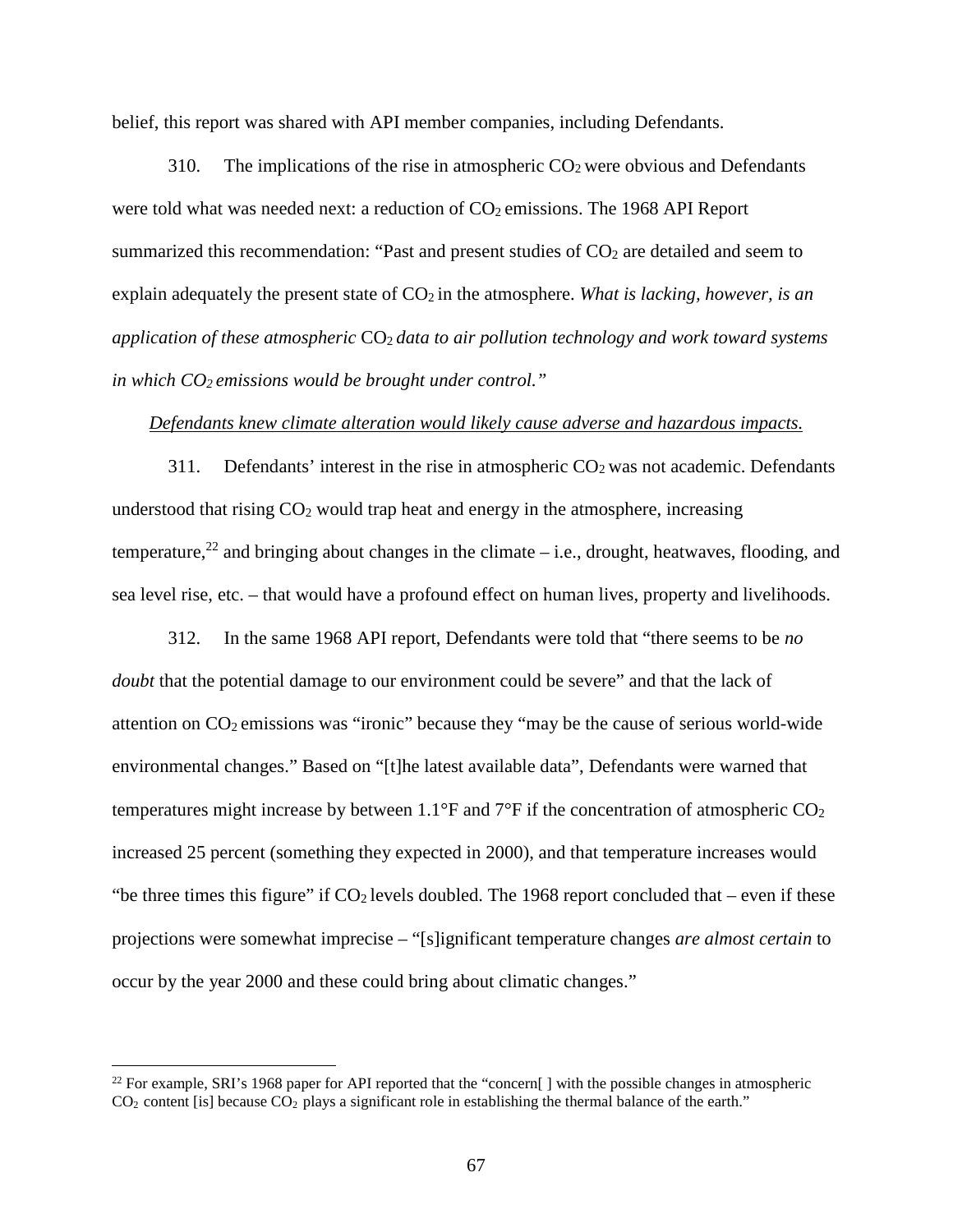313. Defendants spent the next two decades enhancing their understanding of the likely effects of continued fossil fuel. At no point during that time were Defendants told that unchecked fossil fuel use would result in insignificant changes.

314. To the contrary, throughout this time period Defendants recognized that – as one 1980 document notes – even if there is some uncertainty, "[t]he physical facts agree on the probability of large effects 50 years away." Thirty-eight years after that statement, the Plaintiffs, and others, are experiencing those effects.

315. In 1979, API formed a task force to analyze climate impacts.

316. As was the case during API's research efforts during the 1960s and 1970s, both Suncor and Exxon (or their predecessor companies) were members of the task force, and participated in the creation of or had access to the information produced by or available to the task force.

317. The task force circulated a commissioned report in 1980, on "The CO2 Problem," which added alarming projections to those contained in the 1968 report. The 1980 report predicted a 4.5°F (2.5°C) temperature rise by 2038, which would have "major economic consequences." Indeed, the rise would effectively "halt" "world economic growth" by 2025. By 2067, the report predicted a  $9^{\circ}F(5^{\circ}C)$  temperature rise – bringing "globally catastrophic effects."

318. The report warned that uncertainty might mean the impacts would happen even *faster* than initially recognized: there was a "1 in 10 chance [of a 4.5°F temperature rise] by 2005," not 2038.

319. The 1980 report recognized that the severity of the climate problem would be measured, at least in part, on the ability of society to withstand and adapt to the impacts, what the API task force dubbed "building in resilience." So, the costs of adaptation were thus a foreseen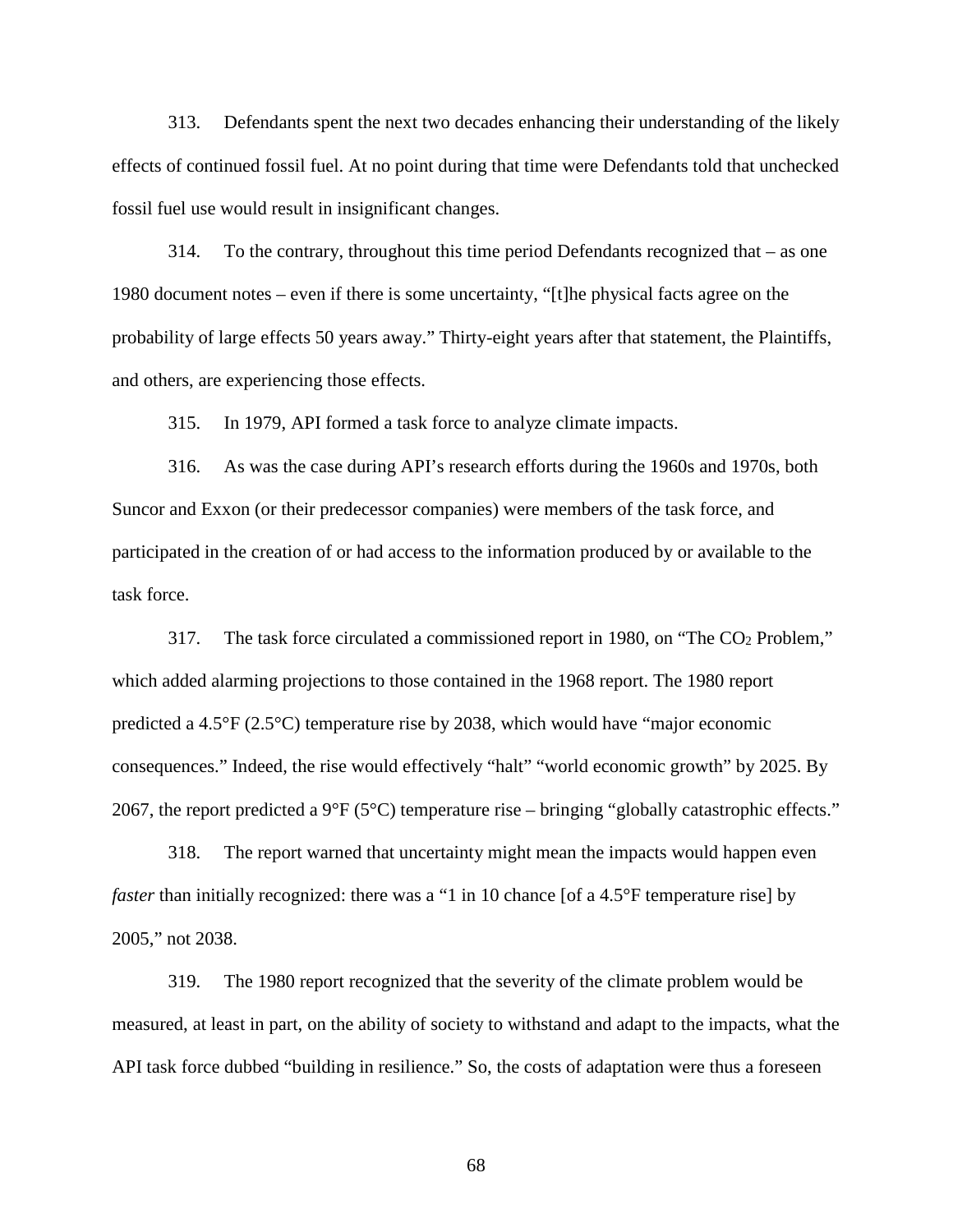response to human-caused climate change.

 $\overline{a}$ 

320. The API taskforce appeared, at least internally, to take these warnings seriously.

321. As reflected in task force meeting minutes, additional research was suggested to "investigate the market penetration requirements of introducing a new energy source into world wide use" and one of the suggested "overall goal[s]" of the task force was to "develop ground rules for energy release of fuels and the cleanup of fuels as they relate to  $CO<sub>2</sub>$  creation."

322. In 1982, API commissioned another report, this time from Columbia University, on the matter of climate modeling. The Columbia report noted that despite some variation among climate models, the various models "*all* predict some kind of increase in temperature within a global mean range of 4C [7.2°F]." The report also recognized that "[s]uch a warming can have serious consequences for man's comfort and survival since patterns of aridity and rainfall can change, the height of the sea level can increase considerably, and the world food supply can be affected."

323. In addition to its participation in API's work, Exxon conducted its own climate research (some of which has been made public).<sup>23</sup> Much of this confirmed the research conducted for API and its members, but it also adds more detail.

324. Exxon scientists warned in 1982 that a "*clear scientific consensus* ha[d] emerged" that the "well-documented increase in  $CO<sub>2</sub>$ " would result in "global temperature rise" and there was "*unanimous* agreement in the scientific community that [the projected] temperature increase [] would bring about significant changes in the earth's climate, including rainfall distribution and alterations in the biosphere."

<sup>&</sup>lt;sup>23</sup> Over the last few years, information about Exxon's awareness of and research into climate change has become public. Suncor may have also undertaken independent research into climate and its impacts, which will assumedly be revealed during the course of this litigation.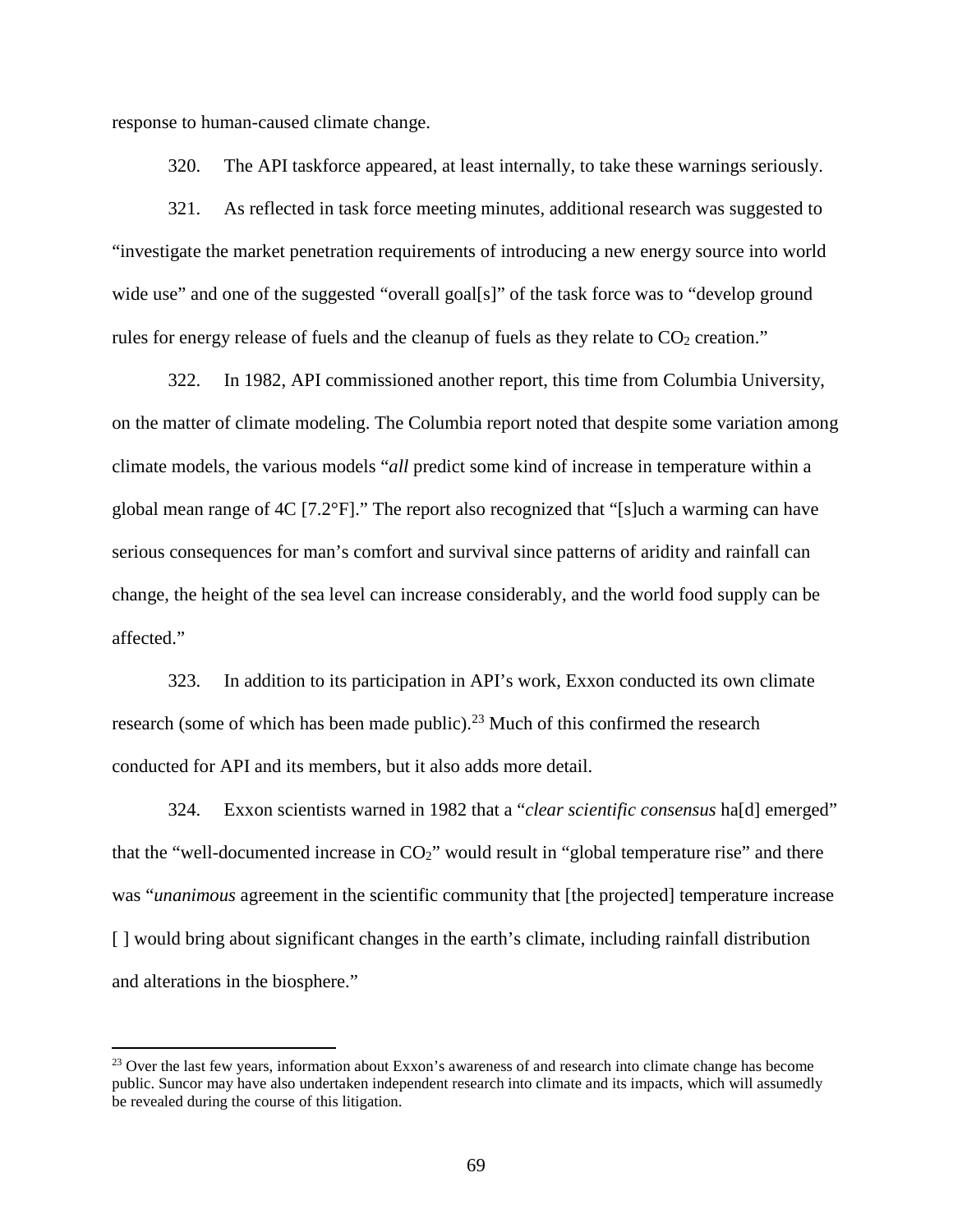325. Two years earlier, Exxon was warned that those changes would "have a dramatic impact on soil moisture, and, in turn, on agriculture." Specifically, the "American Midwest" was projected to "become drier should there be a temperature increase of the magnitude postulated for a doubling of atmospheric  $CO<sub>2</sub>$ ," with "weeds and pests" also projected "to thrive with increasing average global temperature."

326. Exxon was separately warned that climate change could bring about "a northward migration of the desert areas of the United States" with "corn and wheat belts . . . migrat[ing] to Canada." At CO<sub>2</sub> levels of 500 ppm, Exxon projected that "[t]he flow of the Colorado River would diminish" making water shortages in the southwest "much more acute," and "[t]here would be less of a winter snow pack in the . . . Rockies, necessitating a major increase in storage reservoirs."

327. Privately, Exxon also clearly recognized that society would have to adapt to climate change, and that it would cost billions of dollars. While an internal Exxon memo describes the threat of climate change as less "significant . . . [than] a nuclear holocaust or world famine," the required adaptation would be measured in percentage points "of the gross national product estimated in the middle of the next century."

328. Two other revelations from the internal Exxon statements from the 1970s and 1980s are particularly relevant in light of their later contrary and misleading statements. First, it was clear to Exxon that low range temperature change projections were not credible. For example, in 1980, Exxon employees noted – with seeming agreement – that projections of a temperature increase "on the order of 0.25C [.45°F] for a doubling of CO2" were "not held in high regard by the scientific community."

329. Second, Exxon employees noted that there might be "time lags" which would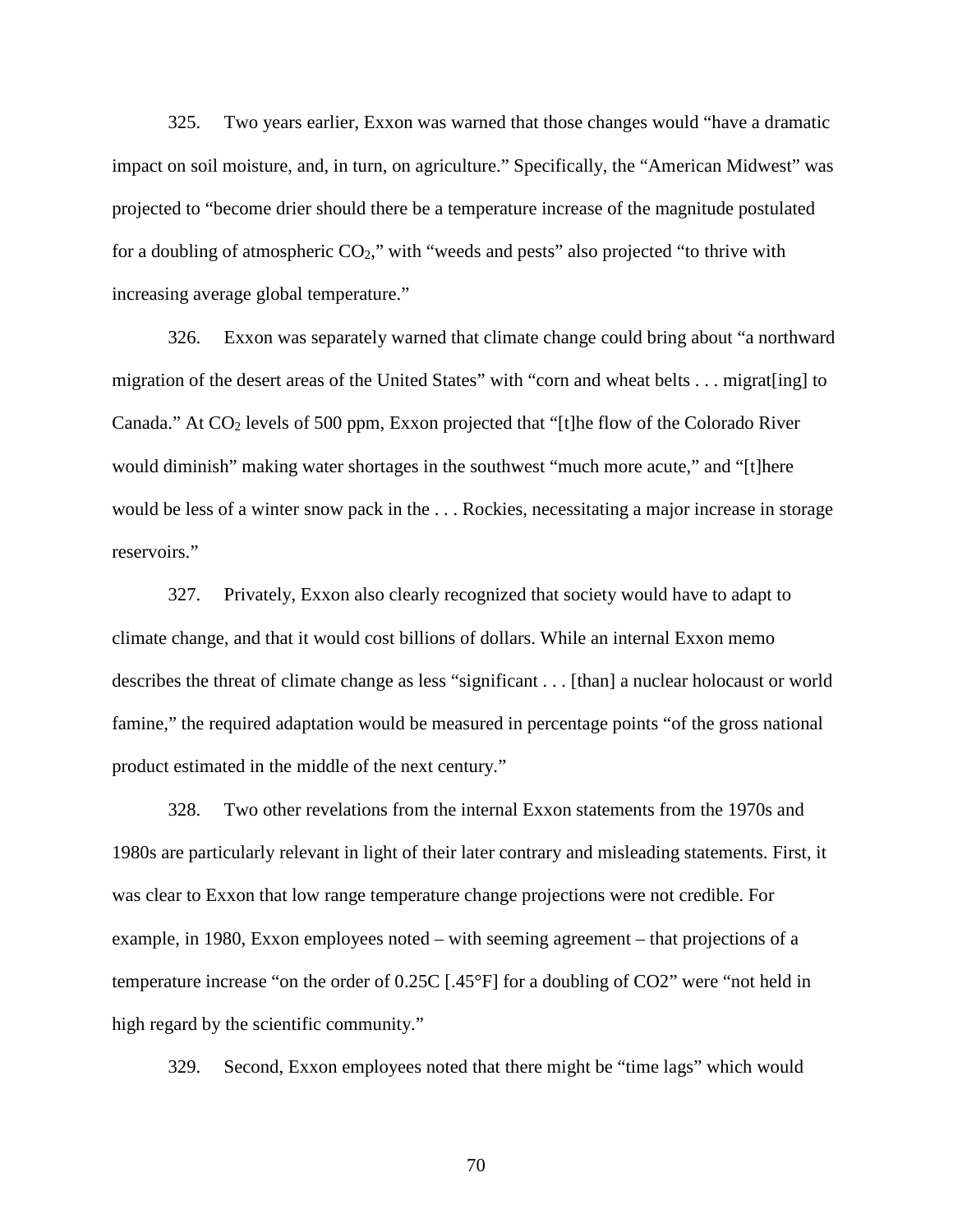mask "much more significant effects" in the future. In other words, the temperature increases due to CO2 buildup might occur substantially later than the emission themselves, such that once they were felt, it would be too late to stop or reverse the impacts.

330. In August 1981, an Exxon scientist gave comments on a planning department document that had indicated that the "observable effects [of rising CO<sub>2</sub>] in the year 2030" would likely not be catastrophic (without defining that term). The reviewing scientist, concerned that this language would lull company officers into a false sense of confidence, suggested edits, warning that "it is distinctly possible" that Exxon's projections of fossil fuel use "will later produce effects which will indeed be catastrophic (at least for a substantial fraction of the earth's population)," because of "time lags" and natural climate variability, which might hide the effects of an enhanced greenhouse effect.

#### *Defendants knew fossil fuel use reduction was needed.*

331. Exxon and the Suncor Defendants have known for years that if fossil fuel use continued at the same rate (or grew), the impacts of climate change would come faster and harder. Specifically, the Defendants were told that the transition away from fossil fuels had to begin, that substantial shares of recoverable fossil fuels could not be exploited, and that more carbon-intensive fuels should not be promoted or sold, at least not if the impacts of climate change were to be prevented or kept manageable.

332. As early as 1968, API's members, including Exxon and Suncor, were warned that a substantial percentage of the known recoverable fossil fuels could not be burned because, if they were, atmospheric  $CO_2$  concentrations would to rise to 830 ppm – a catastrophic level. And, although this was obvious, API members were told that *use* rates would affect how fast climate change happened, and how severe it might be.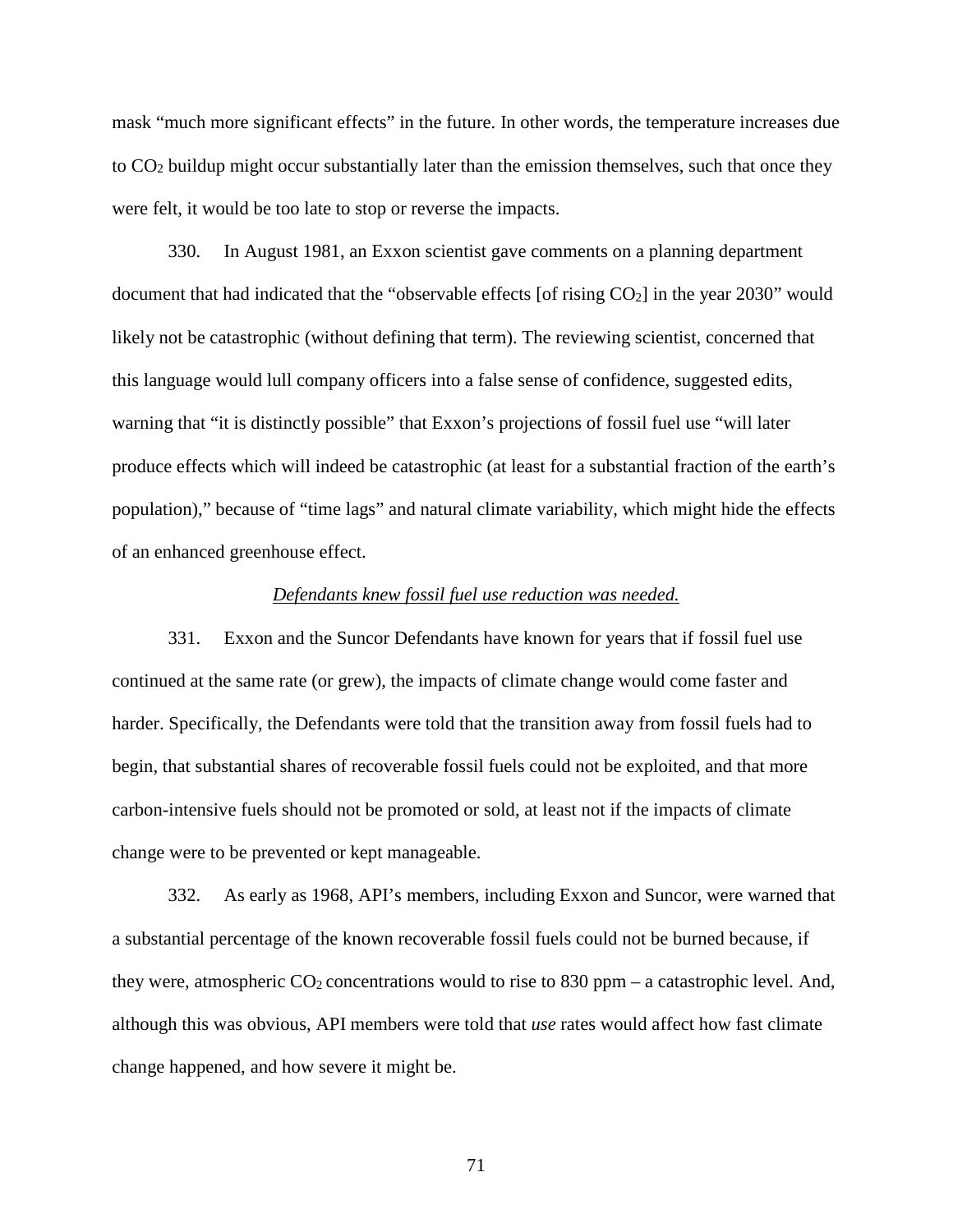333. Specifically, the Defendants were told that if the "use of fuel continues to expand at about the 5% rate experienced more recently" then  $CO<sub>2</sub>$  concentrations would be "30% higher than in 1950 by the year 2000" and that "a 25% increase in  $CO_2$  concentrations [was] realistic."

334. Similarly, in 1980, API's climate task force recognized "the probability of large [climate] effects 50 years away," but that the "immediate problem [would be] considerably eased" "[i]f fossil fuel rates are reduced." This they understood implicated "the 50-year future of fossil fuel use" and the "roles" that "different categories of fossil or synthetic fuel play in future projections."

335. The 1980 report made an additional and important point about the need for immediate action: because replacing fossil fuels with energy sources that did not emit such high amounts of GHGs would take time, "there [was] no leeway" in the "time for action."

336. Throughout the 1980s, Exxon (including top company managers) continued to recognize and be told that "[m]itigation of the 'greenhouse effect' would require major reductions in fossil fuel combustion."

337. Additionally, Exxon knew that waiting to act would exacerbate the problem – and indeed that, by the time the effects were felt, it would be too late. In 1980, Exxon scientist Henry Shaw told the company that "there [would be] no likely technological 'fixes' (e.g., emission control devices or techniques) that will provide practical means of controlling  $CO<sub>2</sub>$  emissions resulting from combustion," and if "policy actions to control the increased CO2 loading of the atmosphere are delayed until climate changes resulting from such an increase are discernible, then it is likely that they will occur too late to be effective."

# *Nothing changed Defendants' minds about the causes and consequences of climate change, in spite of the uncertainty they professed publicly.*

338. While Defendants have often – at least for the last 25 years or so – publicly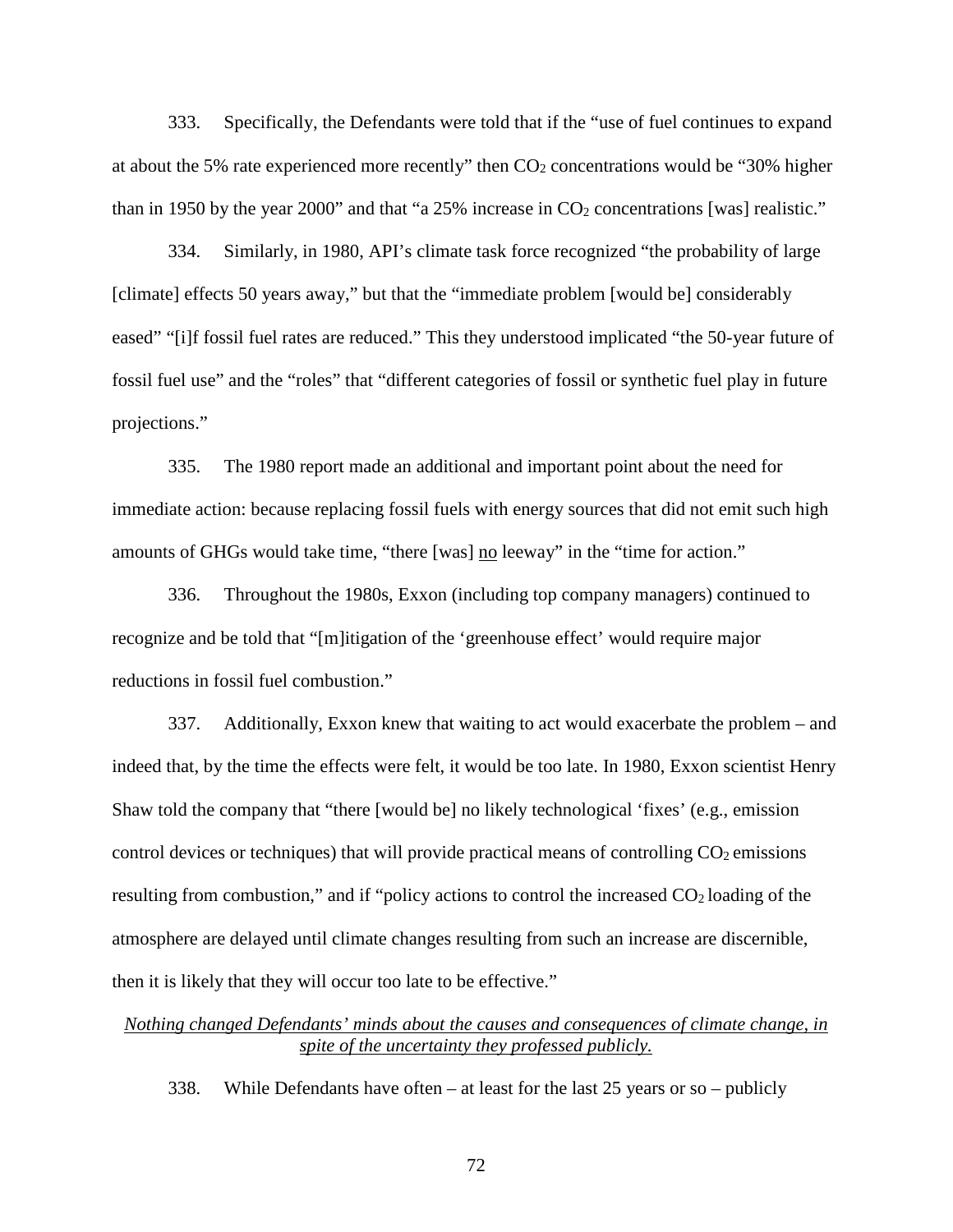claimed that the causes and consequences of human-caused climate change are uncertain, they never abandoned or doubted what research had uncovered and what they had been told by their own experts throughout the 1960s, 1970s and 1980s.

339. An internal industry memo from 1995 – drafted by a former Mobil employee and shared with API – said clearly that "[t]he scientific basis for the Greenhouse Effect and the potential impact of human emissions of greenhouse gases such as CO2 on climate is well established and cannot be denied." Moreover, "contrarian theories" – which the Defendants present to the public – for global warming were not considered credible and did "not offer convincing arguments against the conventional model of greenhouse gas emissions-induced climate change."

340. Defendants' own business operations also took into account the very climate hazards that they told the rest of the world not to worry about. In 1996, while building offshore exploration facilities in Canada, Mobil Oil "made structural allowances for rising temperatures and sea levels." The engineering consultant hired for the project admitted he "used the engineering standards of the day to incorporate potential impacts of Global warming on sea-level rise."

341. Defendants also used climate change as a means of planning future fossil fuel development. Exxon and its affiliates, for example, saw disappearing sea ice in the Arctic as a boon for oil production because it would substantially reduce the costs of development.

342. Between 1986 and 1992, Exxon's research team was looking "at both the positive and negative effects that a warming Arctic would have on oil operations." Those findings showed that warming would "only help lower exploration and development costs" in Arctic waters. The basis for those findings was the same global climate change models that Exxon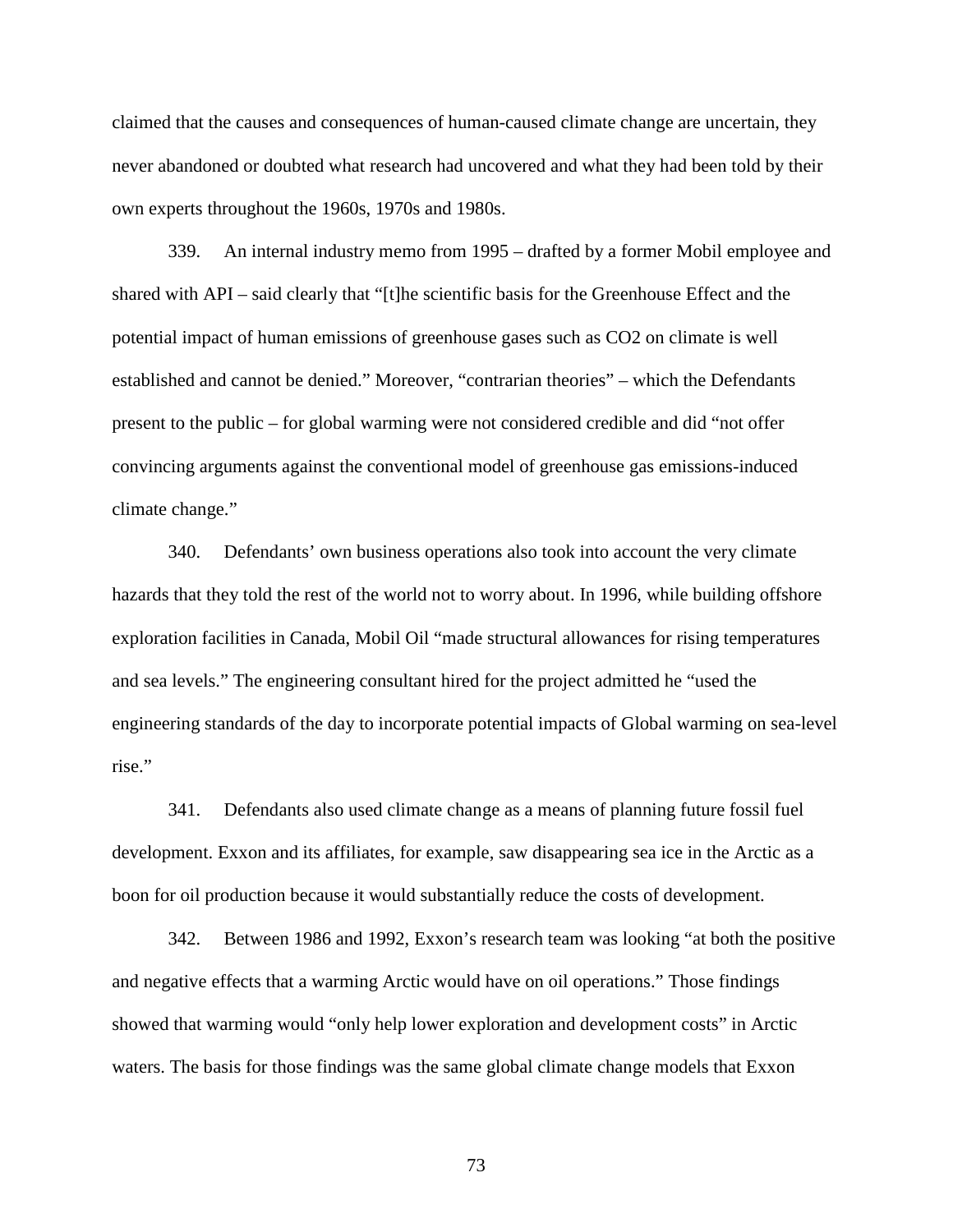publicly claimed were unreliable.

343. Defendants knew that the existence and likely consequences of anthropogenic climate change were certain enough for Defendants to plan their business operations around them.

## *ii. Defendants substantially contributed to, accelerated, and exacerbated climate change by promoting and selling huge amounts of fossil fuels.*

344. In spite of their knowledge, Suncor and Exxon produced, refined, promoted and sold massive amounts of fossil fuels. In addition, despite recognizing the severity and imminence of climate change, both Defendants developed and sold fossil fuels that contribute even more significantly to climate change than fuels refined from traditional crude oil. Through this course of intentional conduct, Defendants caused billions of tons of excess  $CO<sub>2</sub>$  emissions and substantially contributed to the dangerous and inexorable rise in atmospheric CO2.

345. While Defendants likely knew about the consequences of fossil fuel use even before the 1960s, the vast majority of  $CO<sub>2</sub>$  emissions have taken place since the 1960s, after they unquestionably knew about the dangers. Indeed, nearly 75 percent of all industrial emissions were released since the 1960s, with more than half since the late 1980s, causing atmospheric  $CO<sub>2</sub>$  to rise. And the growth rate of  $CO<sub>2</sub>$  emissions and  $CO<sub>2</sub>$  concentrations in the atmosphere is still rising. While  $CO_2$  concentration rose by 1 ppm per year between 1965 and 1975, it is now increasing by more than 2 ppm per year.

346. The Defendants' actions that have most substantially contributed to climate change and Plaintiffs' injuries were taken with full knowledge of, or reckless indifference to, their effects.

347. Even now, Exxon and Suncor are continuing their efforts toward massive growth of fossil fuel usage. Both of their business plans – while playing lip service to the reality of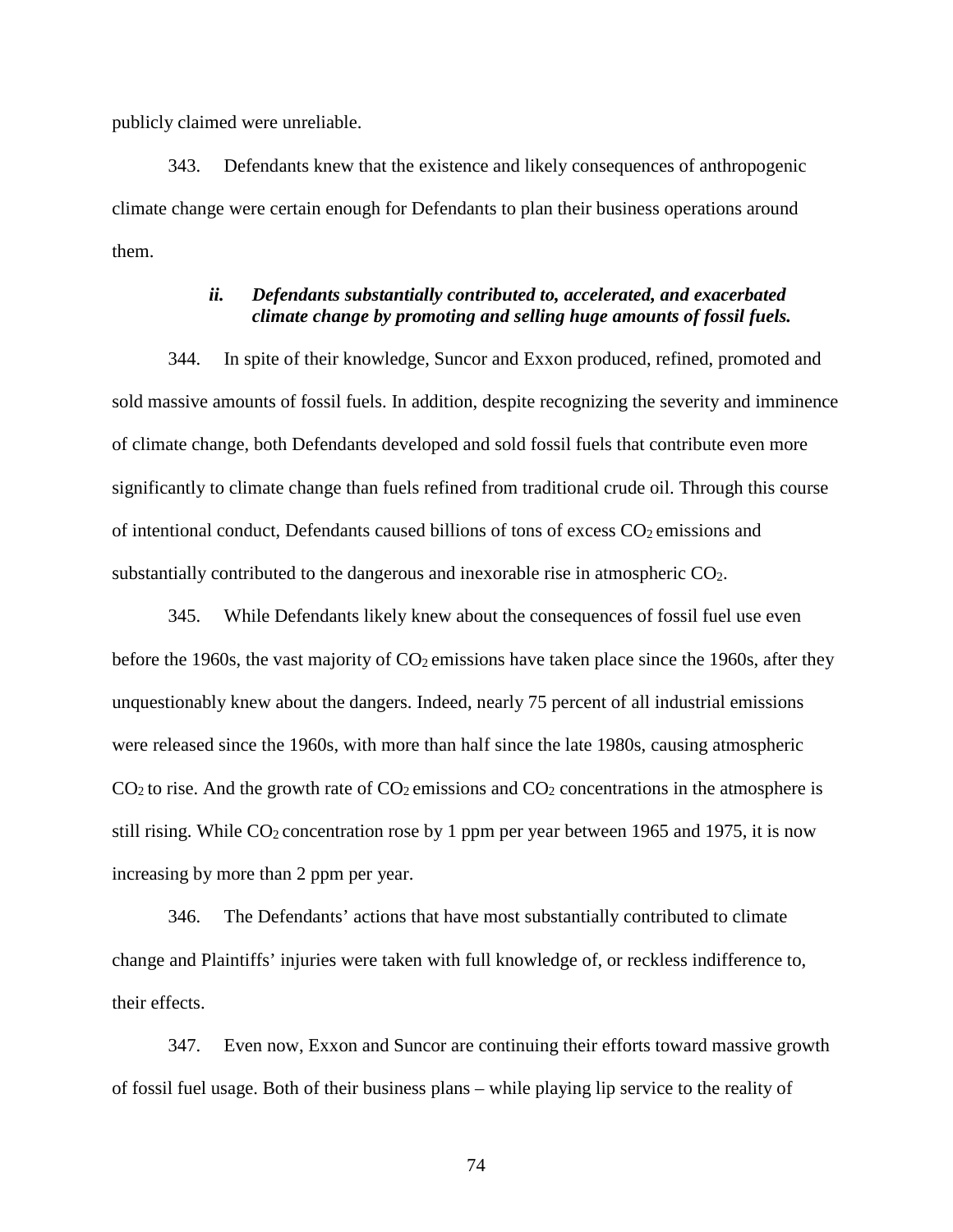climate change – include providing more fossil fuels through the middle of the century, including from more carbon-intensive sources. Far from bringing emissions under control, and helping to mitigate the impacts of climate change, this conduct will ensure and exacerbate the severity of impacts.

# *Since the 1960s, Exxon has knowingly provided a substantial portion of the fossil fuels causing and aggravating climate change, and it plans to continue doing so – causing continuing harm to Plaintiffs.*

348. Since the 1960s, Exxon has sold trillions of cubic feet of natural gas, billions of barrels of oil, and millions of tons of coal and petroleum coke.

349. On information and belief, its share of the fossil fuel market has been substantially the same or has increased over time, which means that it has sold greater absolute amounts of fossil fuels over time as overall consumption has increased.<sup>24</sup>

350. Exxon intended its consumers to burn these fossil fuels, which it knew would, and did in fact, result in the release of billions of tons of  $CO<sub>2</sub>$  and other GHGs into the atmosphere. The emissions traceable to Exxon's products substantially contributed to the overall rise in atmospheric CO2, were a substantial factor in bringing about and aggravating the resulting climate change impacts and will continue to contribute to warming and climate change impacts for the foreseeable future.

351. Exxon is one of the largest sources of GHG emissions both globally and historically.

352. Moreover, and despite its knowledge of the grave threats fossil fuels pose to the climate as far back as the 1950s, Exxon increased the development of dirtier fuels that contributed even more substantially to the concentration of atmospheric  $CO<sub>2</sub>$ . Since the 1970s,

 $\overline{a}$ 

<sup>&</sup>lt;sup>24</sup> For example, in 2016, Exxon's petroleum product sales were around 5.5 million barrels of oil equivalent per day.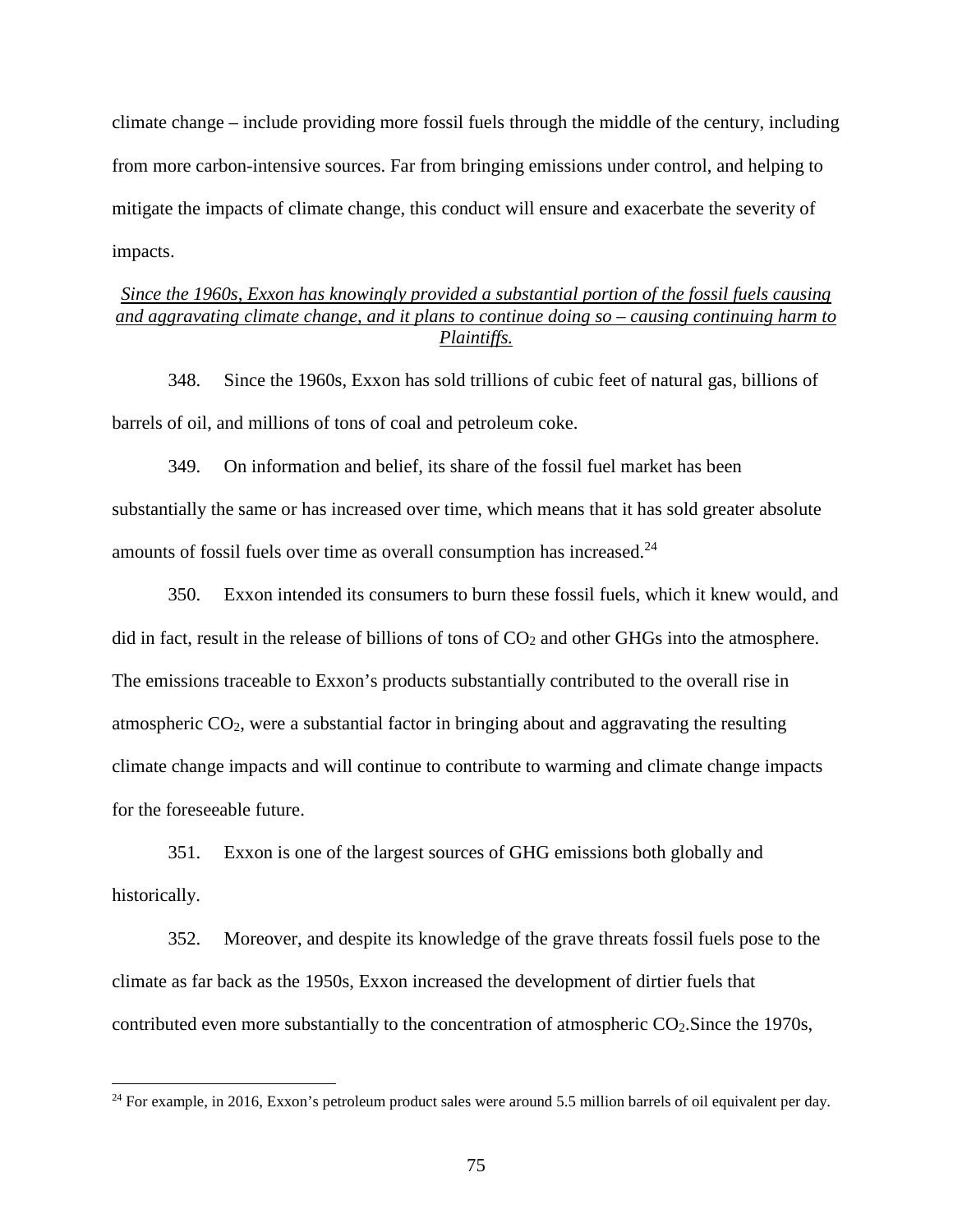Exxon has been a player in developing the Canadian tar sands. Canada's tar sands do not contain traditional crude oil. Instead they are made up of bitumen.

353. Bitumen is extracted, typically by mining, before it can be refined into useable fuel products. The process of turning bitumen into useable fuel creates enormous  $CO<sub>2</sub>$  emissions – around 3.2 to 4.5 times the emissions generated from conventional oil produced in North America.

354. Moreover, the bitumen itself contains substantially more carbon than a comparable and conventional oil.

355. Much of that carbon is found in petroleum coke, a byproduct of the refining process, around 80 percent of which is sold for fuel. When it is burned, petroleum coke produces even more  $CO_2$  than coal – 5-10 percent more  $CO_2$  than coal relative to the energy provided – and is one of the dirtiest fuels around in terms of air quality. By 1999, Exxon was one of the world's largest petroleum coke producers, making thousands of tons a day.

356. Since the 1970s, Exxon's tar sands reserves have ballooned from under 1 billion barrels to 5.14 billion in 2015. In the last decade, tar sands as a percentage of Exxon's liquid holdings have increased from 17 percent to 35 percent.

357. Beginning in the late 1960s Exxon also moved to acquire coal assets, and by the mid-1970s, it started coal mining in Latin America. By the early 1990s, Exxon was producing around 37 million metric tons of coal a year. Exxon maintained operational coal mines in the United States until 2009, and it continues to report profits from "coal and power" operations in its filings to the U.S. Securities and Exchange Commission.

358. Exxon has also helped breathe new life into coal-fired power generation. Because petroleum coke is often cheaper than conventional coal and can be burned in coal-fired power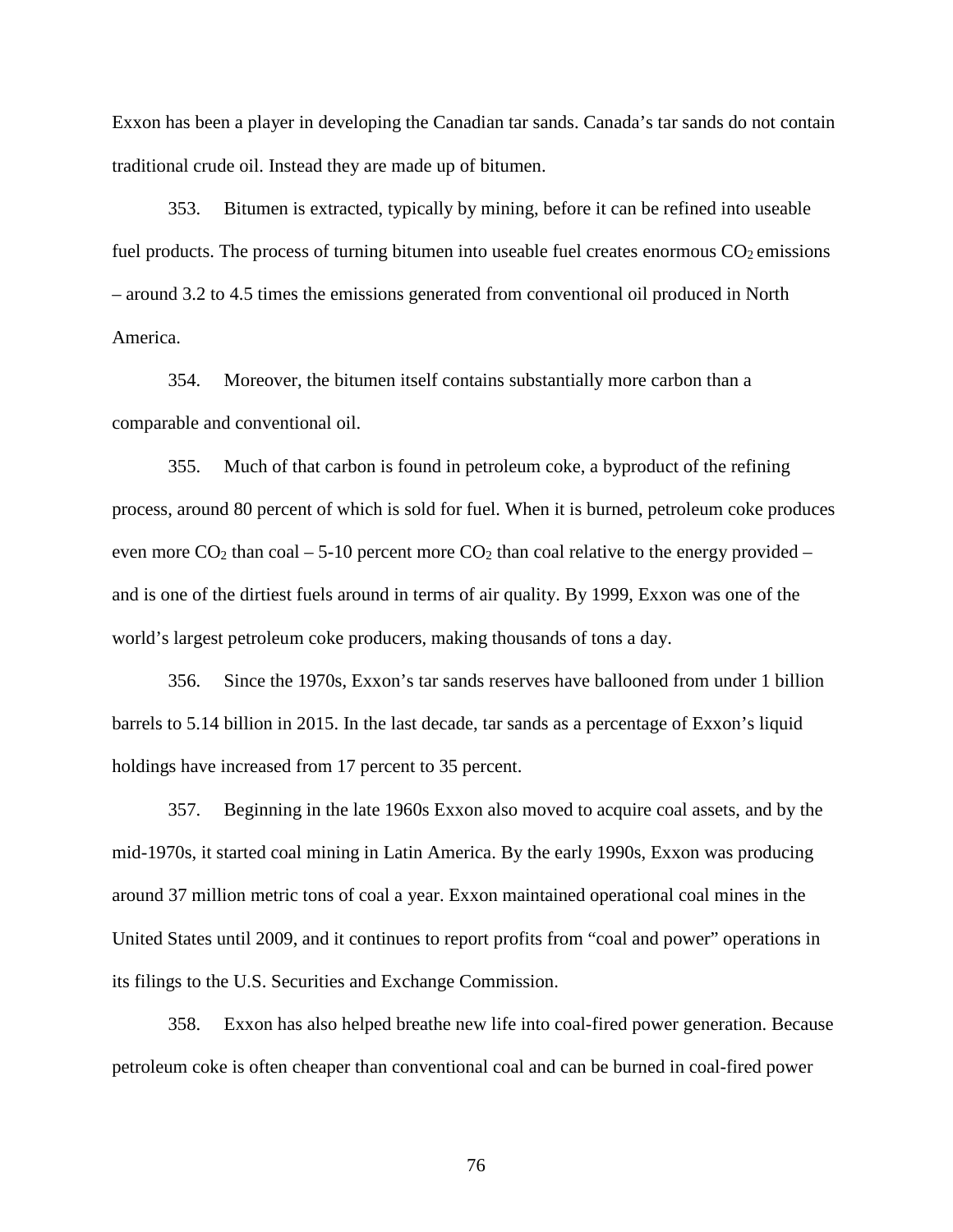plants, Exxon's petroleum coke production has helped to make coal-fired power generation dirtier and cheaper globally.

359. Exxon has also been a leader in efforts to produce commercially viable liquid fuels from coal since the 1960s, and it has continued this effort despite its recognition, in internal documents, that "liquid fuels from coal produce substantially more  $CO<sub>2</sub>$  than gasoline from petroleum."

360. Exxon plans to continue its reckless and tortious conduct. Exxon predicts that oil and gas will account for an even larger share of the world's energy supply in 2040, a figure it has a direct role in determining. Even under its rosy projections, which assume substantial emissions reductions through "efficiency," Exxon projects rising emissions through 2040 (see chart below).



361. Exxon is planning accordingly, hoping to supply a quarter of the Americas' oil by then.

362. Exxon confidently states in its most recent company-wide review that five major start-ups will contribute to an additional 250,000 BOE per day of working interest production, and that "several long-cycle project start-ups are anticipated in 2018 in Angola, Canada, Qatar, Russia and the United Arab Emirates, contributing about 340 thousand oil-equivalent barrels per day of working interest."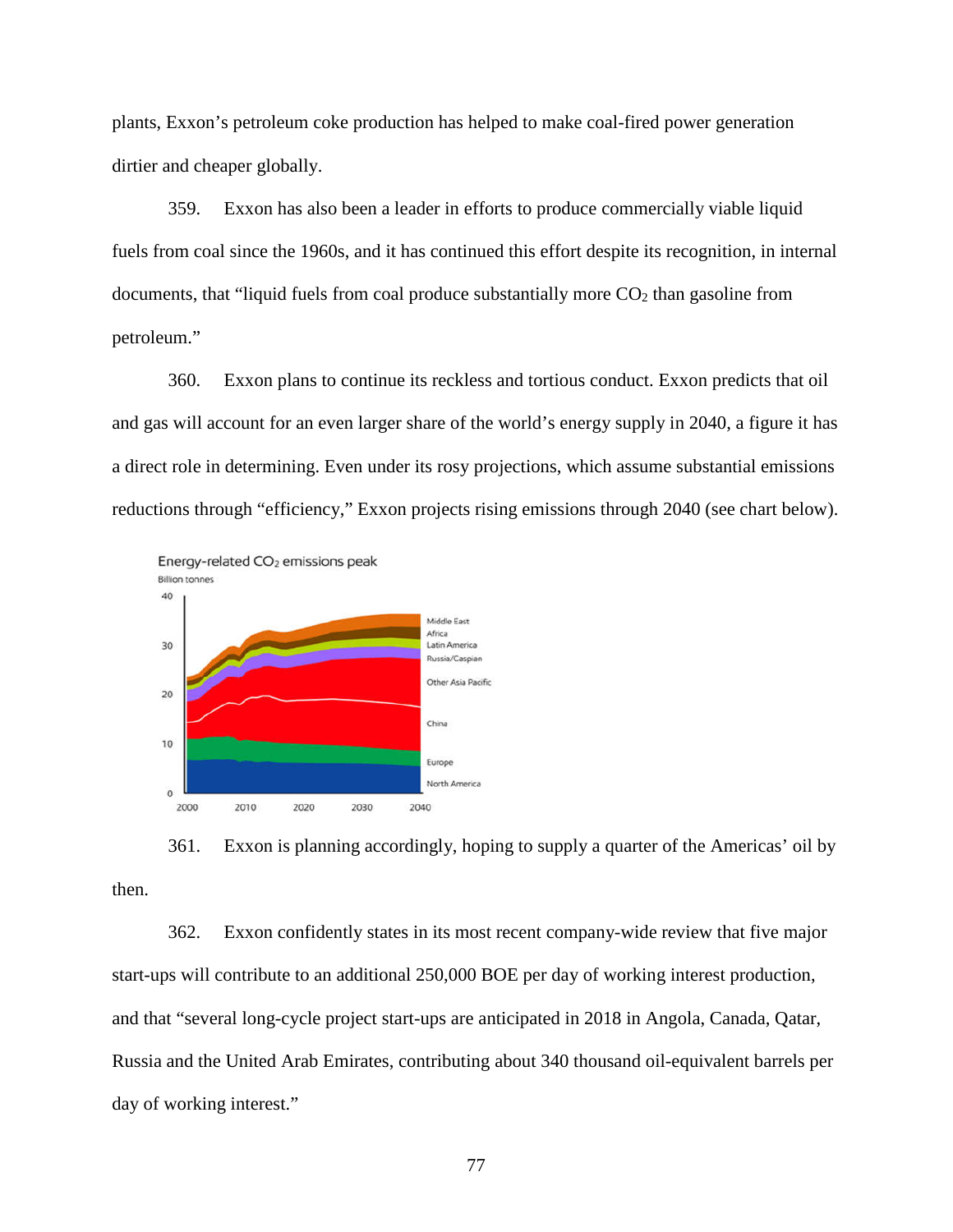363. Exxon also plans to continue increasing production of even dirtier fuels. Exxon states on its website that "oil sands production offers a unique opportunity to increase North American oil supplies," and is currently expanding its tar sands operations there, aiming to access around 4.6 billion barrels of tar sands oil for more than 40 years with the expansion of its Kearl project. Exxon's related petroleum coke business will likewise continue apace.

# *Since the 1960s, the Suncor Defendants have knowingly provided a substantial portion of the fossil fuels causing and aggravating climate change; and Suncor plans to continue doing so, causing harm to Plaintiffs.*

364. Since the 1960s, Suncor has sold trillions of cubic feet of natural gas, more than a billion barrels of oil, and millions of tons of petroleum coke.

365. In 2016, Suncor was one of the world's largest oil producers, supplying more than 600,000 barrels of oil every day, almost entirely from the Canadian tar sands.

366. On information and belief, Suncor's share of the fossil fuel market has increased since the 1960s. For example, between 2004 and 2016, Suncor's tar sands production increased 120 percent.

367. Suncor intended its consumers to burn these fossil fuels, which it knew would and in fact did result in the release of billions of tons of  $CO<sub>2</sub>$  into the atmosphere. The emissions traceable to Suncor's products substantially contributed to the overall rise in atmospheric  $CO<sub>2</sub>$ , were a substantial factor in bringing about and aggravating the resulting climate change impacts, and will continue to contribute to those impacts for the foreseeable future. Suncor is one of the largest sources of GHG emissions both globally and historically.

368. Moreover, and despite its knowledge of the grave threats fossil fuels pose to the climate as far back as the 1950s, Suncor produced and promoted dirtier fuels that contributed even more substantially to the rise in the concentration of atmospheric  $CO<sub>2</sub>$ .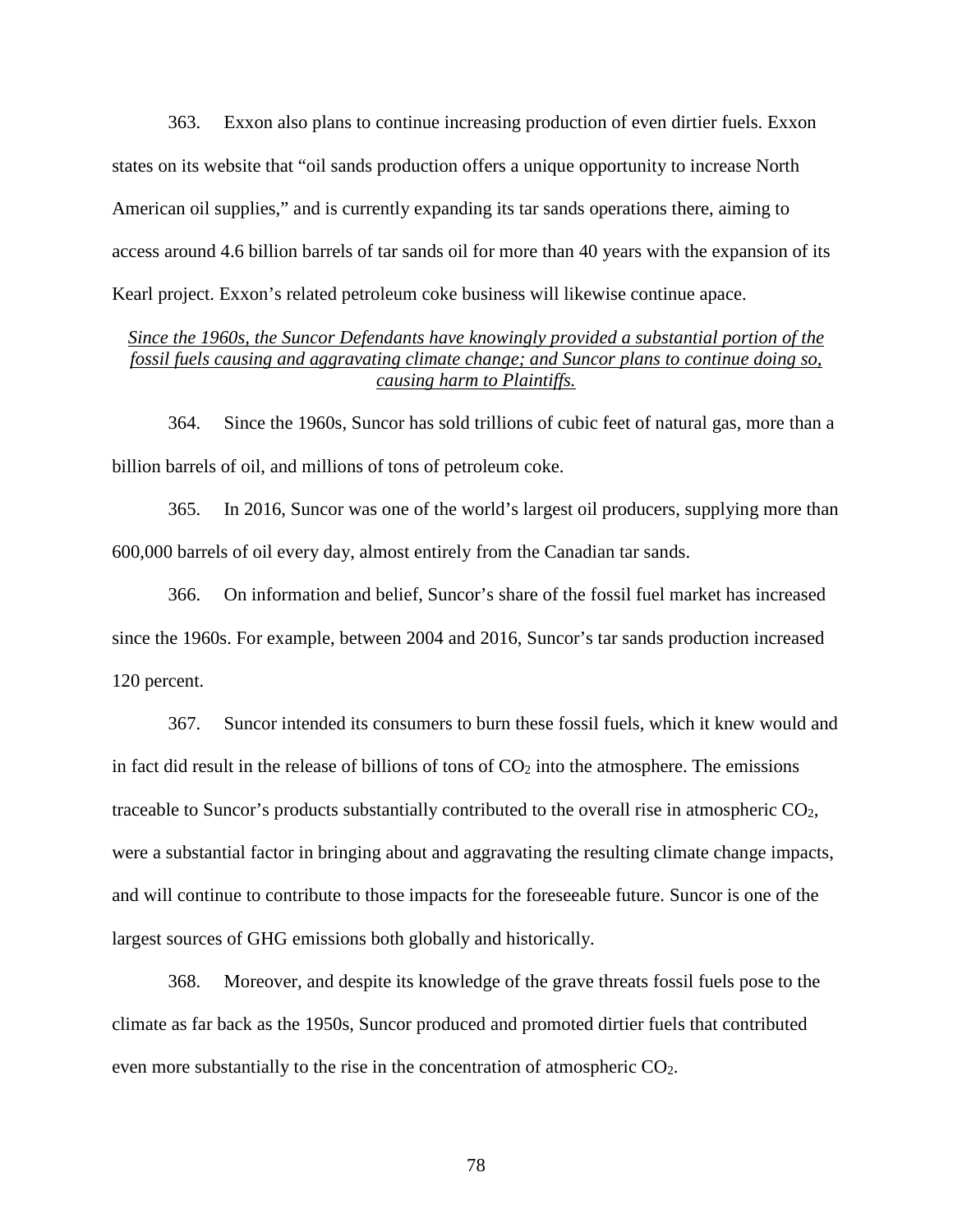369. Indeed, according to an oil index recently established by the Carnegie Institute, Suncor's oil produces *the highest* GHG emissions in the world, whether one looks at the fuel's entire production lifecycle, or at combustion emissions alone.

370. Suncor was substantially responsible for the development of the Canadian tar sands. Despite the enormous costs and climatic risk, Suncor confidently states on its website, "skeptics said Canada's oil sands could never be developed commercially . . . [but] Suncor Energy proved them wrong."

371. Suncor began developing one of the dirtiest fuels on the planet in 1967. At the latest, Suncor was told a year later about the dangers of unchecked fossil fuel use, but plunged forward to this day regardless.

372. Like Exxon, Suncor has taken advantage of its business's dirty by-product – petroleum coke. Indeed, by 2008, Suncor was shipping "a half-million tons a year through Prince Rupert Ridley [Island] to Asian and Mexican ports." By 2016, "[a]pproximately half of all coke produced [from the Canadian tar sands] . . . came from Suncor's operations."

373. Suncor plans to continue producing and promoting more fossil fuels. As its CEO, Steve Williams, recently said, "In 100 years time, the oilsands will still be being developed and still operating."

374. Suncor is doing its best to continue growing its production of this dirty fuel source, which enables it to sell such dirty fuels. Suncor plans to increase tar sands production in 2018 to more than 600,000 barrels a day, up from 505,000 barrels in 2016. And it plans to keep going in the near future: a tar sands project at Fort Hills, Alberta, Canada, will yield an additional 194,000 barrels a day, and 10 smaller projects, set for 2022, would add another 360,000 barrels a day to the company's production.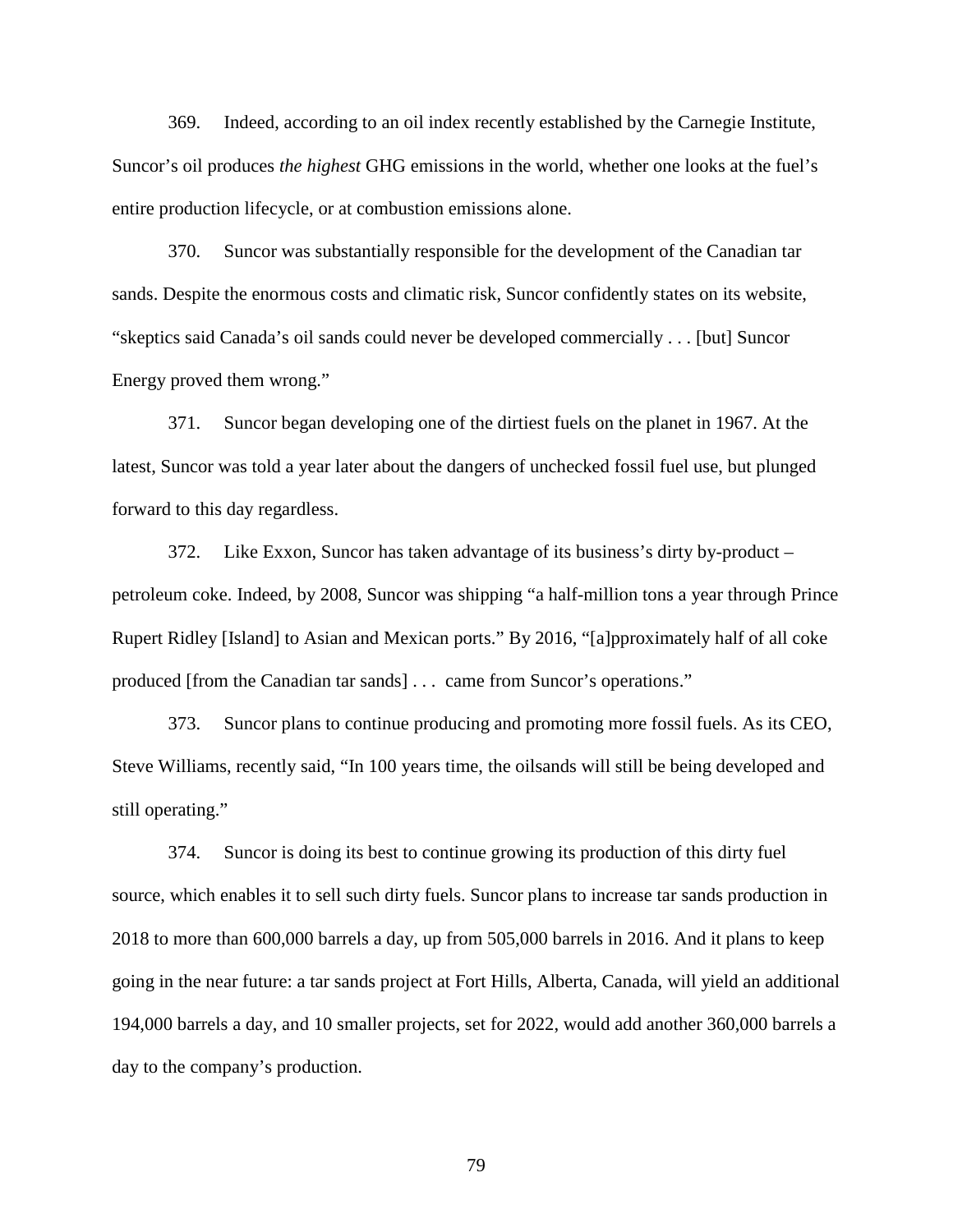# *iii. Defendants concealed and misrepresented to the public what they knew about climate change and the dangers of continued and increasing fossil fuel use.*

375. Defendants promoted, marketed and sold fossil fuel products without disclosing (and in spite of) the climate-altering dangers that they knew – and have long known – were associated with their use.

376. In addition to concealing the known risks, Exxon and Suncor – separately, jointly and in coordination with others, such as API – directed, participated in, and benefited from efforts to misleadingly cast doubt about the causes and consequences of climate change, including: (1) making affirmative and misleading statements suggesting that continued and unabated fossil fuel use was safe (in spite of internal knowledge to the contrary); and (2) attacking climate science and scientists that tried to report truthfully about the dangers of climate change.

377. For example, in 1996, when opposing efforts to cut fossil fuel use, Exxon CEO Lee Raymond wrote that "scientific evidence remains inconclusive as to whether human activities affect global climate."

378. The Defendants undertook this course of conduct to confuse the public and consumers about the risks of alterations to the climate from fossil fuel use, in order to maintain fossil fuel demand and their fossil fuel business. And Defendants succeeded. Through the 1990s, at a critical point when the fossil fuel usage needed to be brought under control, public concern about the risks and causes of climate change waned.<sup>25</sup>

379. The Defendants' actions substantially contributed to the unchecked growth in

 $\overline{a}$ 

<sup>&</sup>lt;sup>25</sup> In 1992, 88 percent of American believed that global warming was a serious problem, but by 1997 that number had fallen to 42 percent (with only 28 percent of Americans thinking immediate action was needed).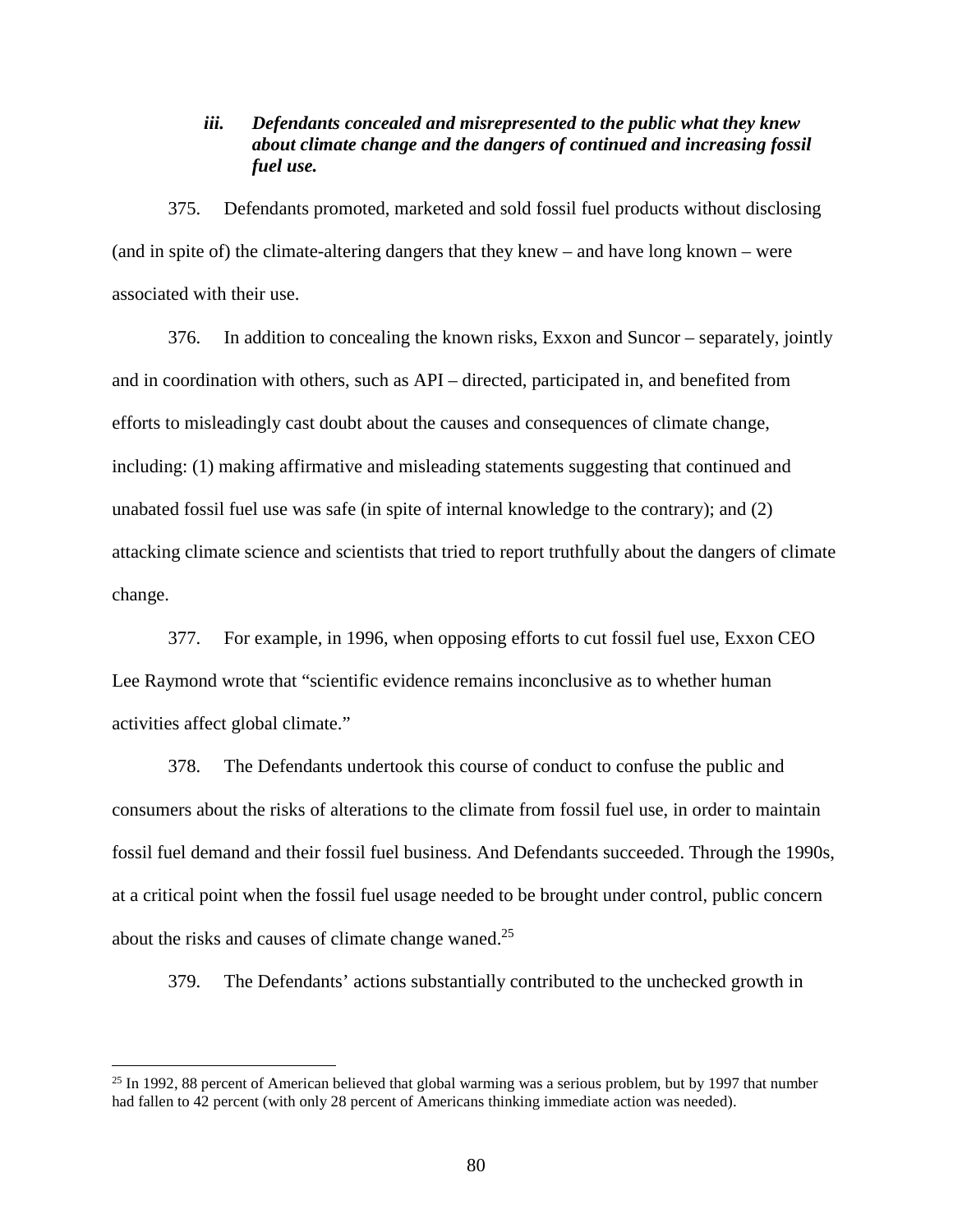fossil fuel use, GHG emissions, and the atmospheric concentration of GHGs that they knew would cause alterations in the climate.

### *Defendants acted in groups that concealed and misrepresented the dangers of fossil fuel use.*

380. Defendants acted with and through groups and industry associations, such as API.

381. Defendants set up, and have funded, directed, and participated in efforts by such groups to mislead the public and fossil fuel consumers about the connection between unchecked fossil fuel use and dangerous climate alteration.

382. Defendants used such groups to spread information that they knew to be false, and to give the impression that there was "independent" science that doubted the causes and consequences of climate change.

### *Defendants promoted fossil fuels as necessary and responsible, while concealing their danger.*

383. Defendants have promoted fossil fuels as safe, environmentally friendly and necessary. They have done this in their own commercial advertisements and marketing materials, and through third-party advertisements and marketing materials designed to encourage fossil fuel use more generally. At no point did the Defendants or their associations disclose that continued reliance on and the unchecked use of fossil fuels was threatening the climate.

384. For years, API has also blanketed the airwaves and print media, including in Colorado and Boulder County, with misleading statements about the safety of, need for and benefits of fossil fuel use. At no point did API disclose that continued reliance on and unchecked use of fossil fuels was threatening the climate.

### *Defendants affirmatively misrepresented the causes and consequences of climate change.*

385. By the late 1980s, the public was taking notice of changes to the climate, as well as the role of fossil fuels in bringing it about. In June 1988, James Hansen – then Director of the Goddard Institute of Space Studies at NASA – testified at a congressional hearing that "the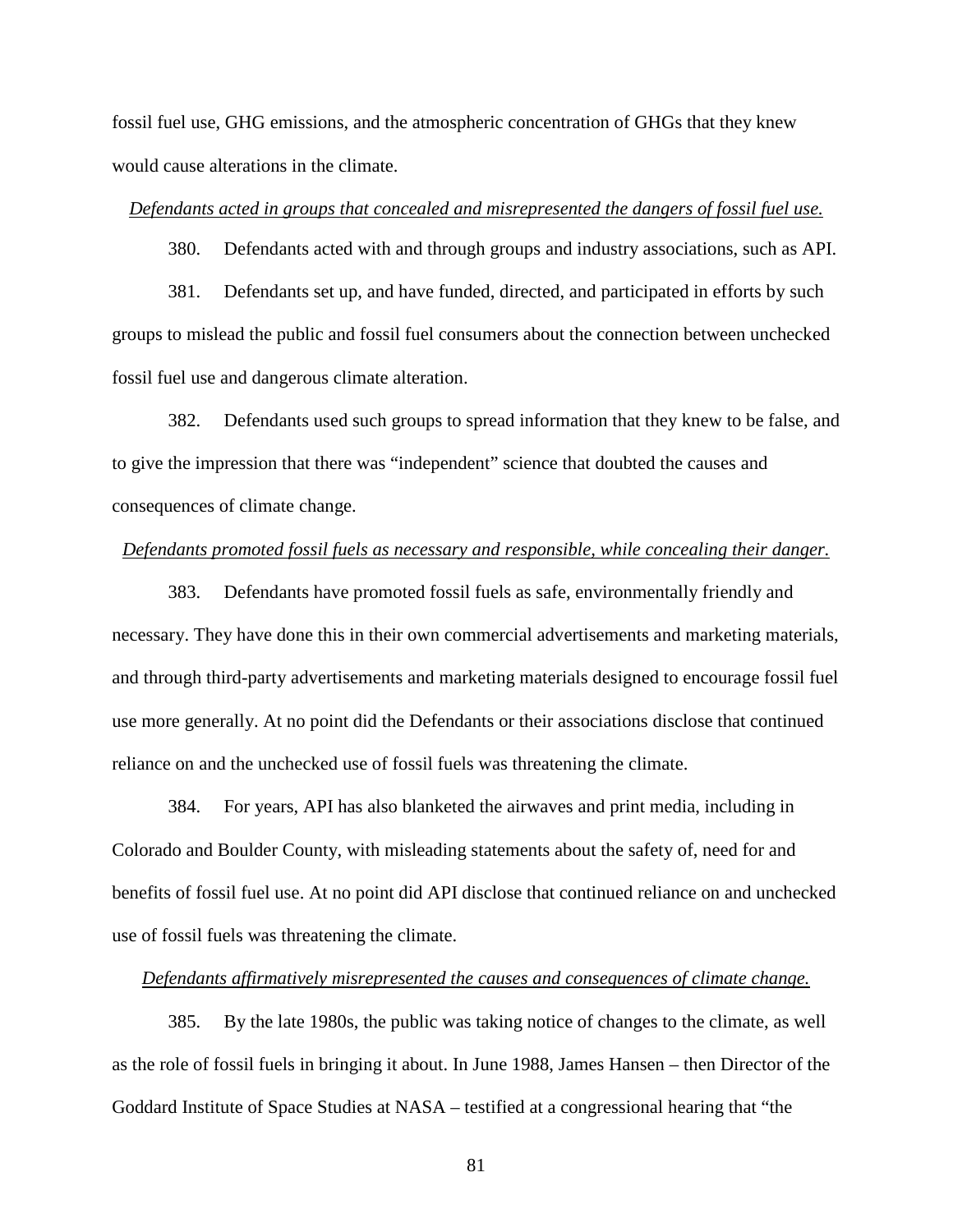greenhouse effect has been detected, and it is changing our climate now."

386. In spite of their recognition that climate change posed a serious threat decades earlier, Defendants saw public awareness of climate change and its causes as a threat to their business and sought to undermine public awareness and understanding through misleading advertising and other communications that cast doubt on the existence, causes and dangers associated with alterations to the climate, in order to preserve and promote fossil fuel use at levels Defendants knew to be dangerous.

387. Exxon and its predecessors directly ran multiple advertisements downplaying the risks of climate change and emphasizing uncertainty, contrary to its own internal documents. For example, in 1997 Mobil ran advertisements in the New York Times claiming, "Scientists cannot predict with certainty if temperatures will increase, by how much and where changes will occur. We still don't know what role man-made greenhouse gases might play in warming the planet."

388. Exxon continued these advertisements after its merger with Mobil.

389. One 2000 Exxon advertisement claimed that climate science was "unsettled." A 2001 Exxon advertisement criticized "the unrealistic and economically damaging Kyoto process." A 2004 Exxon advertisement again emphasized "[s]cientific uncertainties" that "limit our ability to make objective, quantitative determinations regarding the human role in recent climate change, or the degree and consequence of future change."

390. Defendants also communicated through API, and groups that were created, organized or controlled by API.

391. For example, the Global Climate Coalition (GCC) – formed in the late 1980s as the self-described "voice of U.S. businesses and industries that have a stake in the outcome of the global climate change debate" – was largely run and directed by API.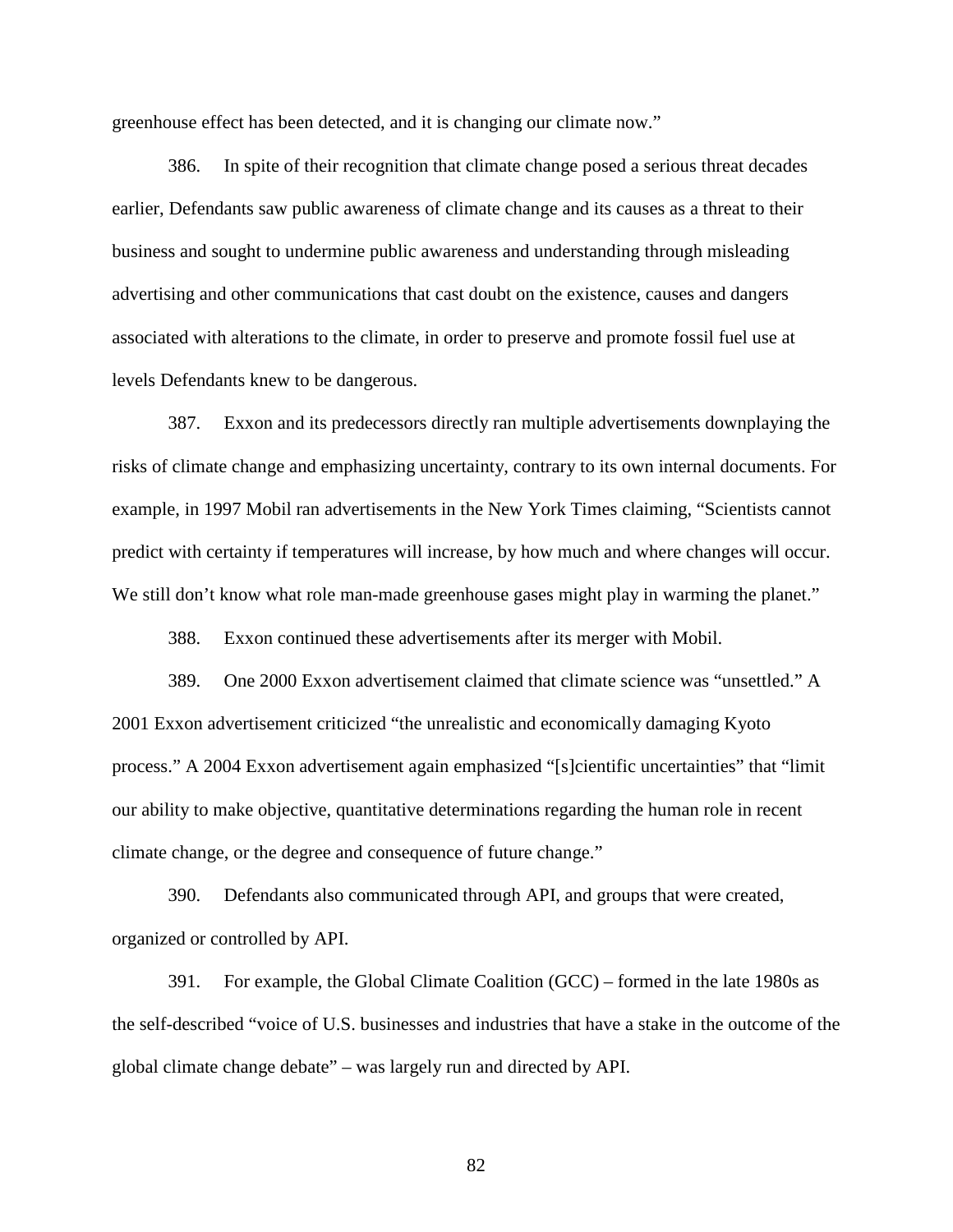392. The GCC spent millions of dollars on advertising that tried to discredit climate science, and cast doubt on the dangerous consequences of climate change. In 1992, when 130 nations came together to sign the U.N. Framework Convention on Climate Change at the Rio de Janeiro "Earth Summit," GCC spent millions in misleading marketing to discredit the science. They distributed videos claiming that climate change would not be a problem, and that more atmospheric carbon dioxide would actually be beneficial for the world. Similarly, throughout the 1990s and early 2000s, GCC and its members spent millions more and distributed similarly deceptive materials designed to undermine support for the Kyoto Protocol, the follow-up to the Framework Convention.

393. These GCC advertisements were intentionally misleading because its members knew that climate change was ongoing, and that its impacts were increasingly posing serious risks to the public. In a 1995 memo (also discussed above), a Mobil (now Exxon) representative told the GCC that "[t]he scientific basis for the Greenhouse Effect and the potential impact of human emissions of greenhouse gases such as CO2 on climate is well established and cannot be denied," and that "contrarian theories" to explain global warming were not credible.

394. Another front group organized by API was the Global Climate Science Communications Team (GCSCT), through which Defendants acted to mislead the public about climate change.

395. The GCSCT was organized in the late 1990s, largely in response to the signing of the Kyoto Protocol, including by the United States. Its stated goal was to get "[a] majority of the American public" to "recognize<sup>[]</sup> that significant uncertainties exist in climate science" and to make climate change "a non-issue, meaning that the Kyoto Protocol is defeated and there are no further initiatives to thwart the threat of climate change."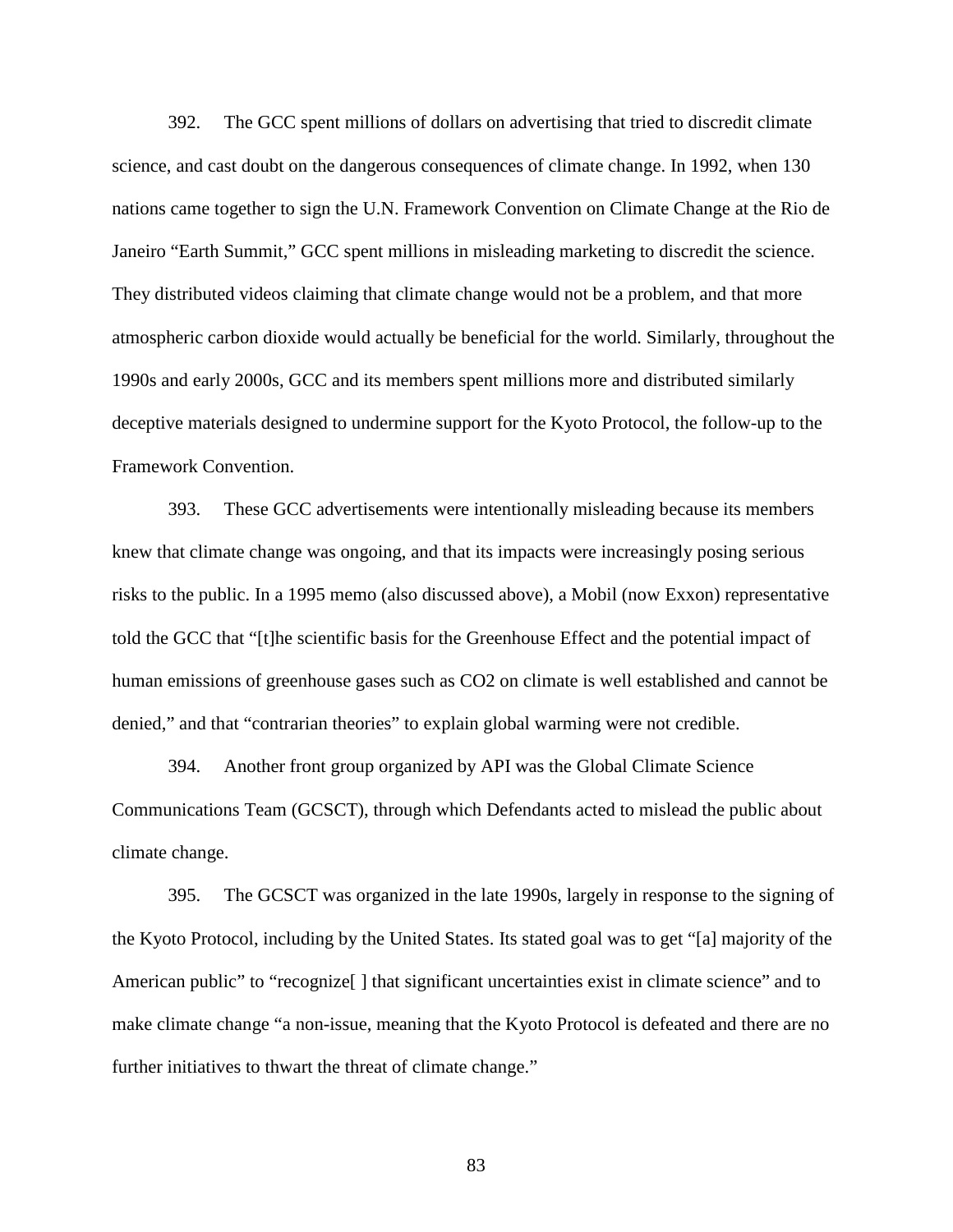396. Defendants, through GCSCT, sought to achieve this by spreading misinformation about human caused climate change and the credibility of climate science – in the media, to their consumers, and in classrooms across the United States. While the Defendants, per the GCSCT's "action plan", suggested that there was uncertainty about "whether (a) climate change actually is occurring, or (b) if it is, whether humans really have any influence on it," they clearly knew otherwise.

397. The Defendants also acted through a cadre of claimed climate scientists, who they paid, directly or indirectly, to cast doubt on climate science.

398. In the early 1990s, both API and Exxon funded and promoted the work of Fred Seitz, Fred Singer, and Singer's Science and Environmental Policy Project (SEPP). Neither Seitz nor Singer was trained in climate science, but both had previously been hired by industry, including tobacco companies, to create doubt in the public mind (where there should have been none).

399. Seitz, Singer, and SEPP were used to attack climate science, and specifically the IPCC conclusions and process. At first, Seitz and Singer claimed there was no climate warming or alteration. When the evidence of warming of the climate became too hard to deny, they claimed the warming was simply natural variation.

400. As just one example of their tactics, in 1998, Seitz helped to organize and distribute a sham petition "refuting" global warming. The petition was formatted to look like it was sanctioned by the National Academy of Scientists and sent to thousands of American scientists. Supposedly signed by 17,000 "scientists," the petition claimed to find "no convincing scientific evidence that human release of greenhouse gases is causing or will, in the foreseeable future, cause catastrophic heating of the Earth's atmosphere and disruption of the Earth's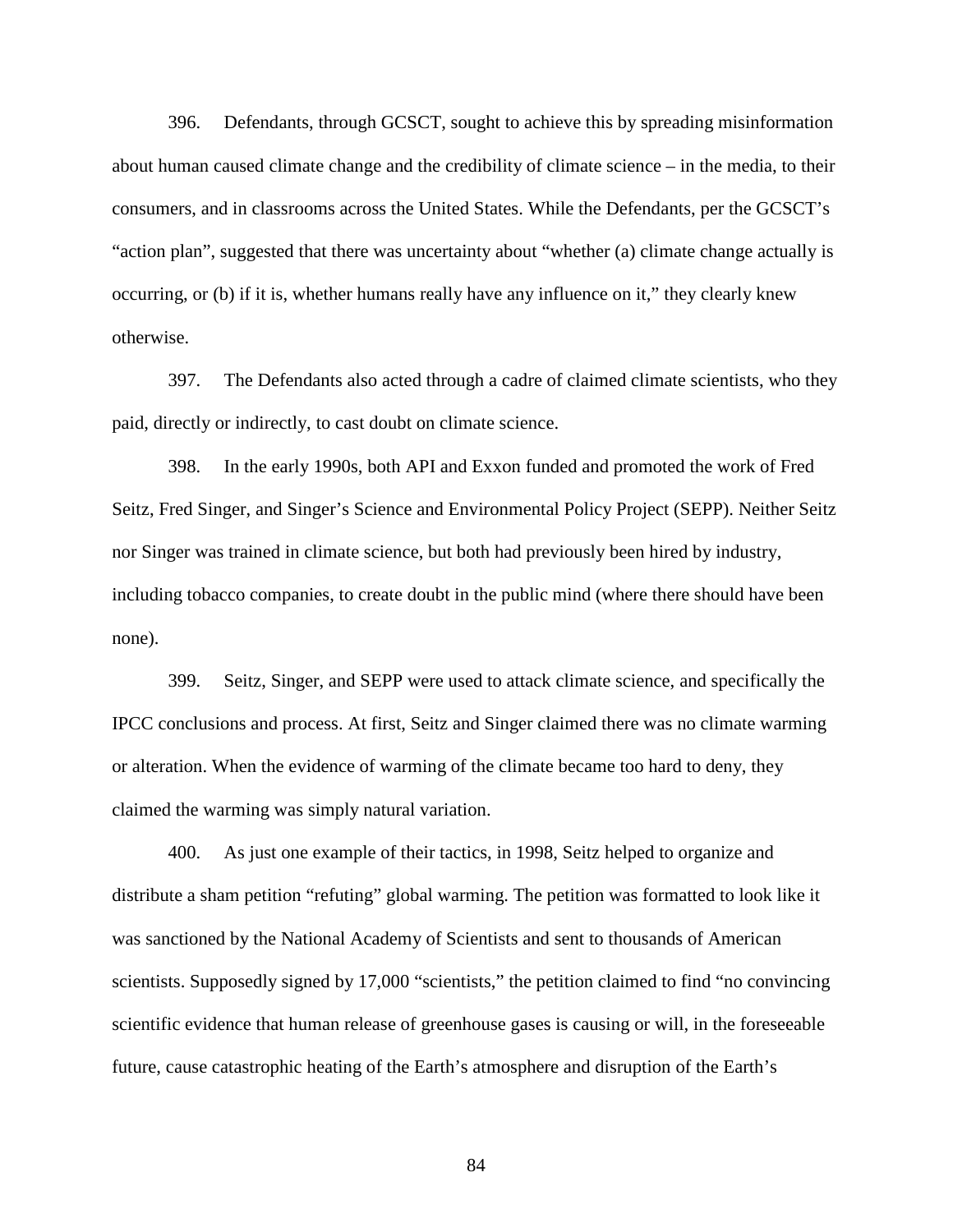climate." The list of signatories was filled not with 17,000 actual scientists, but fictitious names, deceased persons, and celebrities.

401. The industry later turned to Wei-Hock (Willie) Soon, an aerospace engineer at the Harvard-Smithsonian Center for Astrophysics, who received over \$1.2 million from Exxon, API and other fossil fuel interests from 2001-2012. Soon wrote numerous papers suggesting nonfossil fuel causes of climate change, and is best known for promoting the widely discredited idea that solar variability is responsible for climate change. Soon's papers were rejected in the scientific community, for good reason.

402. In 2015, it came to light that Soon was being funded by fossil fuel companies – a fact he had not disclosed – and that those funders were given the right to review his work before it was published. Soon described his supposedly "academic" work for the Smithsonian as a "deliverable" to his funders, i.e. produced in exchange for their funding.

403. Defendants, and their agents, such as API, routinely referenced the work of Singer, Seitz and Soon when casting doubt on and/or trying to undermine public recognition of the scientific consensus around climate change.

### *Doubt won Defendants years of inaction.*

404. Despite the scientific consensus around the existence and causes of climate change, uncertainty in the minds of the American public and Defendants' consumers grew throughout the 1990s and 2000s as a result of Defendants' efforts.

405. A poll reported in Time magazine in 2006 found that only 56 percent of Americans thought that average global temperatures had risen – despite the fact that a clear majority of climate scientists thought it had, and despite the IPCC's unequivocal statement that average temperatures had risen in its 2001 report.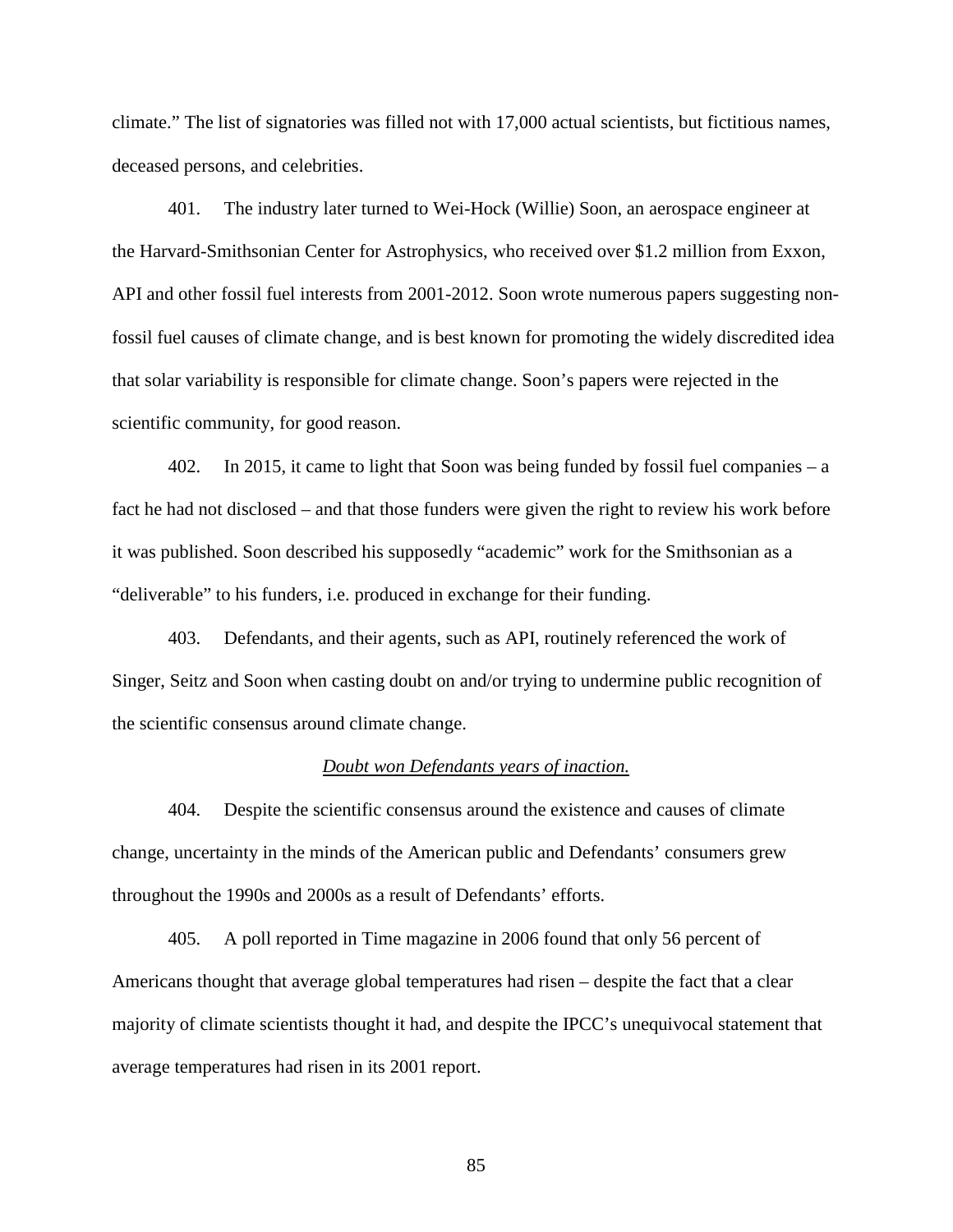406. An ABC poll the same year found that while more than 80 percent of Americans believed that global warming was "probably happening," 64 percent did not believe the science was settled, perceiving "a lot of disagreement among scientists." Defendants concealed the knowledge that would have demonstrated that the science of climate change had been settled since at least the 1960s.

407. The Pew Research Center in 2006 found that only 41 percent of Americans believed human activity such as burning fossil fuels was causing global warming – approximately equal to the number of people who said either that it was caused by natural patterns (21 percent) or that there was no solid evidence of warming (20 percent).

408. By 2009, Pew Research Center found the number of Americans who said there was solid evidence that global temperatures are rising had *declined* to 57 percent, down from 71 percent in 2008. Only 35 percent of people thought the issue was very serious.

409. There was a similar decline in the number of Americans who said temperatures are rising as a result of human activity, such as burning fossil fuels – down from 47 percent in 2008 to just 36 percent in 2009.

410. In 2012, in response to the survey question: Do scientists believe that earth is getting warmer because of human activity? 43 percent replied no, 12 percent did not know, and only 45 percent of the U.S. public accurately reported the scientific community's overwhelming consensus.

### **IV. PLAINTIFFS' CLAIMS**

## **FIRST CAUSE OF ACTION (Public Nuisance)**

411. Plaintiffs reallege and reaffirm each and every allegation set forth in all the preceding paragraphs as is fully stated herein.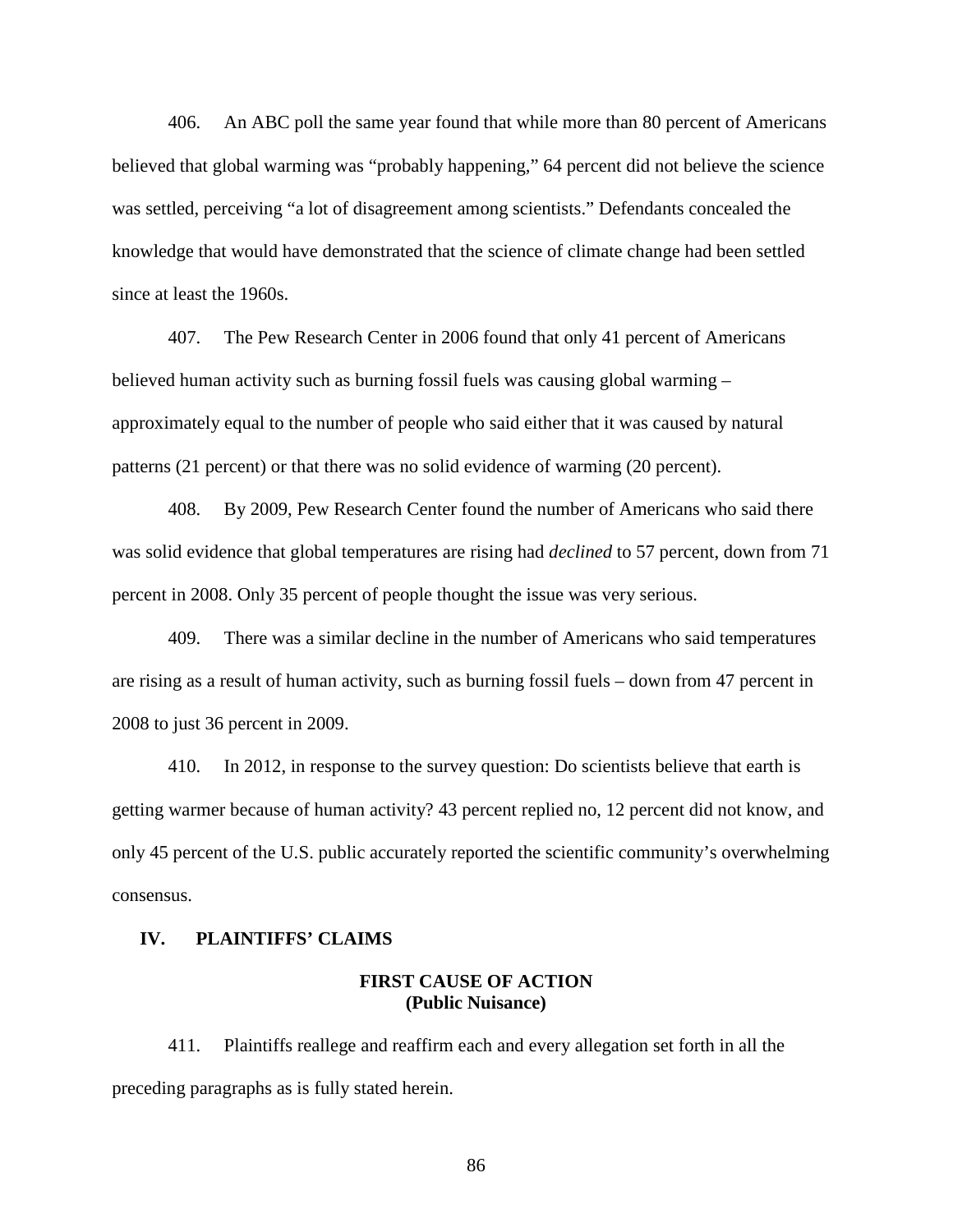412. The Defendants' conduct – i.e., knowingly supplying a substantial portion of all used fossil fuels and misrepresenting the dangers associated with their use – has caused, created, substantially contributed to, and/or exacerbated dangerous alterations in the climate.

413. The alterations in the climate caused and contributed to by Defendants constitute a present and continuing public nuisance in Plaintiffs' communities. Plaintiffs have to mitigate the impacts and severity of the public nuisances within their respective jurisdictions.

414. Plaintiffs are specially injured by the public nuisance brought about Defendants' actions altering the climate because of their special responsibility to respond to and abate its hazards, and because they and their property and assets are especially vulnerable to the impacts of climate change, including, specifically but not exlusively their:

- transportation infrastructure, include roads, bridges, and culverts;
- flood, storm-water and water supply infrastructure;
- agricultural and open space lands; and
- high elevation properties, including reservoirs and park lands.

415. The impacts of climate change caused by the Defendants' actions have interfered and will continue to threaten and interfere with public rights in the Plaintiff communities, including the right to use and enjoy public property, spaces, parks, ecosystems, and the environment; the right to public health, safety, emergency management, comfort and well-being; and the right to safe and unobstructed trasportation and intercourse.

416. The interference with and threat to public rights caued by the Defendants' actions is substantial, and includes, but is not limited to:

- increasing, longer duration, wider burning and more intense wildfires, including in areas where wildfire risk had previously been low or non-existent;
- increasing extreme precipitation events;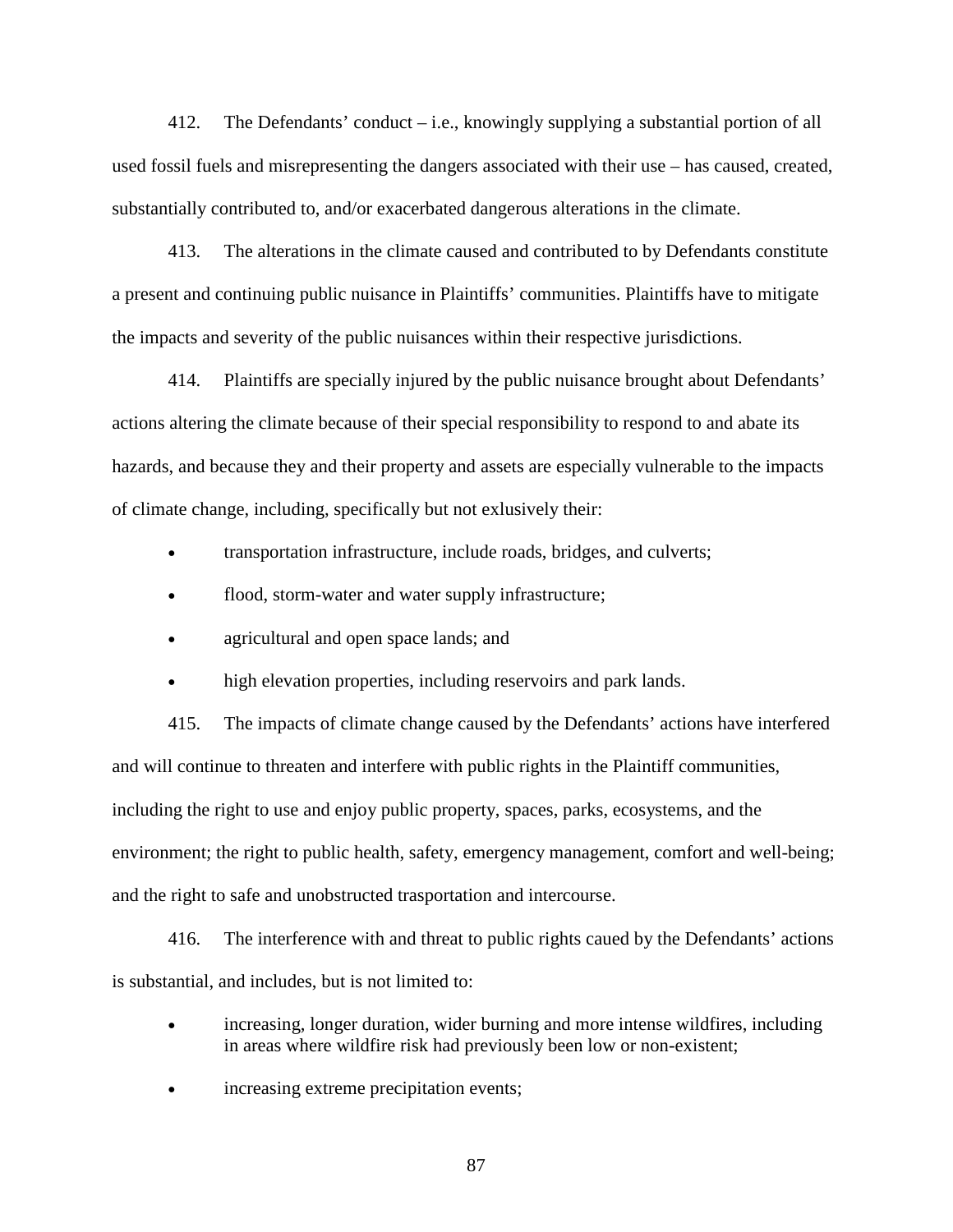- rising temperatures and an increasing numbers of extreme temperature events;
- prolonged and more severe drought conditions;
- the spread of pests, disease, and increasing threats to public health by, among other things, increasing allergens and ozone, as well as diminishing air quality.

417. The harms caused by the Defendants are and will continue to be borne by Plaintiffs and residents of the Plaintiff communities in the form of serious personal injury; damage to property (valued in the billions of dollars); impairment of health; obstructed movement within their communities; the loss of use and enjoyment of public property, the environment and local eco-systems, and infrastructure; as well as added costs to protect, repair, and remediate the harms caused by the Defendants' alteration of the climate.

418. The Defendants have substantially contributed to and continue to substantially contribute to the creation and exacerbation of the nuisance, in that the intended and foreseeable combustion of Defendants' fossil fuels has produced and will continue to produce a substantial amount of GHG emissions, measured in billions of excess tons of  $CO<sub>2</sub>$  and other GHGs. Those excess tons have caused, contributed to, and/or exacerbated the impacts of climate change. Additionally, the Defendants' promotion of fossil fuels and misrepresentation of the risk known to them of the intended use of their product has also resulted in a substantial amount of excess GHG emissions, which caused, contributed to, and/or exacerbated the impacts of climate change.

419. The Defendants intentionally, negligently and/or recklessly created the interference incurred by Plaintiffs and the Plaintiff communities**.** From decades ago, Defendants knew or should have known that climate change impacts – including those affecting the Plaintiff communities – were substantially certain to result when they put their fossil fuel products into the stream of commerce to be combusted by their users. Defendants knew or should have known that climate change impacts – including those affecting the Plaintiff communities – were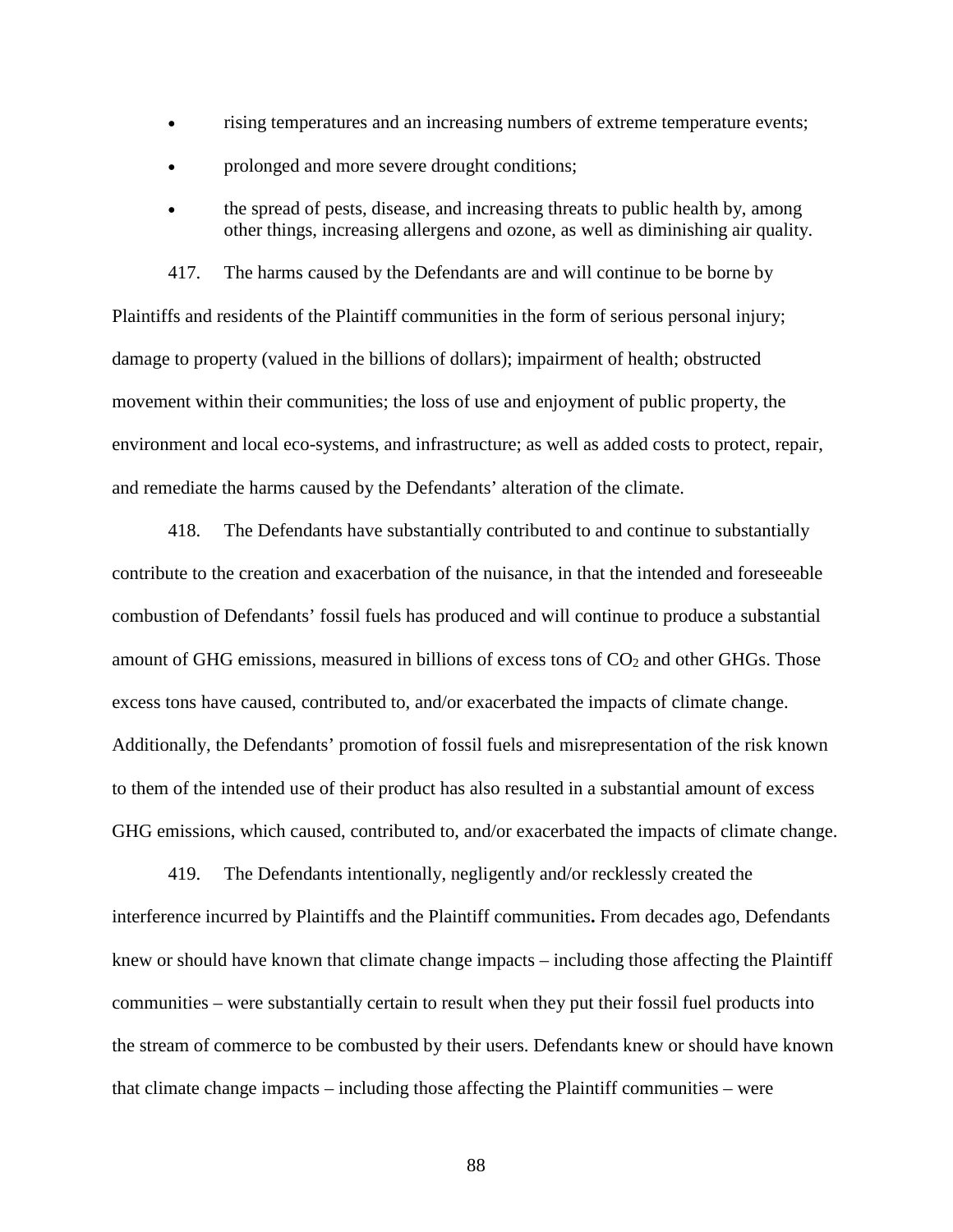substantially certain to result when they concealed and affirmatively misrepresented the truth about climate change and fossil fuel use to the public and their consumers.

420. The inteference with public rights is unreasonable**.** For decades, Defendants have largely internalized the benefits of fossil fuel use, i.e., their profits, and externalized its costs, i.e., the impacts of climate change. Defendants knew or should have known the costs to Plaintiffs and their communities of placing fossil fuel products into the stream of commerce and have not compensated Plaintiffs or their communities for those foreseen harms. Defendants continue to put fossil fuels into the stream of commerce, continue to profit from those sales, and continue to not compensate Plaintiffs or their communities for the continued and added impacts that they suffer and will continue to suffer from as a direct and proximate reuslt of Defendants' nuisance.

421. Plaintiffs and their residents have been damaged, including in their exercise of public and common rights, as a direct and proximate result of the nuisance created by the Defendants. Plaintiffs have spent and will have to spend substantial dollars to mitigate this interference. Plaintiffs' damages and losses include but are not limited to:

- costs to analyze and evaluate the future impacts of climate alteration, the response to such impacts and the costs of mitigating, adapting to, or remediating those impacts;
- costs associated with wildfire response, management, and mitigation;
- costs of responding to, managing, and repairing damage from bark beetle and other pest infestations;
- costs associated with increased drought conditions including alternate planting and increase landscape maintenance costs;
- costs associated with additional medical treatment and hospital visits necessitated by extreme heat vents, increased allergen exposure and exposure to vector-borne disease, mitigation measures and public education programs to reduce the occurrence of such health impacts;
- costs associated with repairing and replacing existing flood control and drainage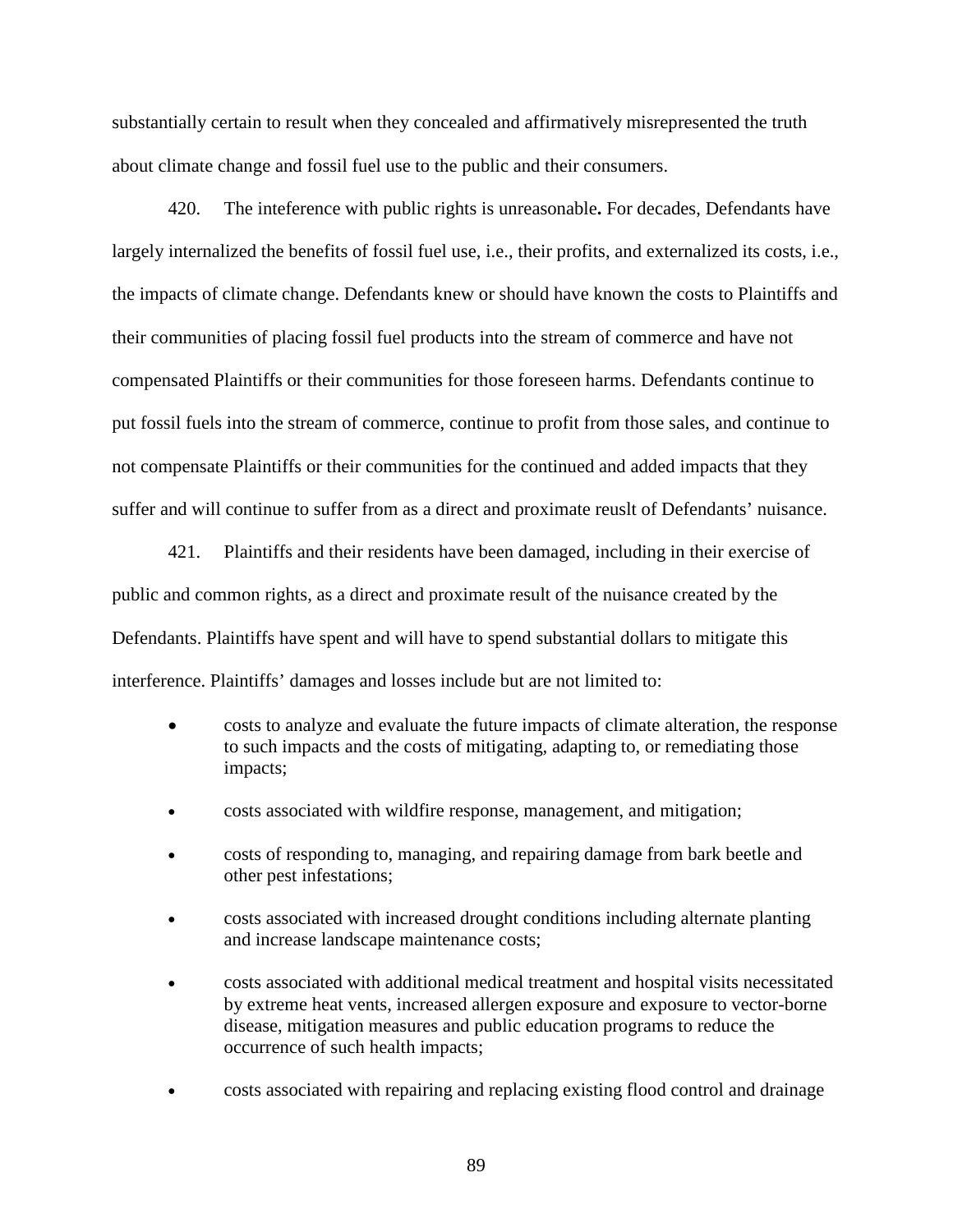measures, and repairing flood damage;

- costs of repair, maintenance, mitigation and rebuilding and replacement of road systems to respond to the impacts of climate alteration;
- costs associated with alteration and repair of bridge structures to retain safety due to increases in stream flow rates;
- costs of repair of physical damage to buildings owned by Plaintiffs;
- costs of analysis of alternative building design and construction and costs to implement such alternative design and construction;
- loss of income from property owned by Plaintiffs due to reduced agricultural productivity or lease or rental income while property is unusable;
- costs of public education programs concerning responses to climate alteration;
- costs of reduced employee productivity.
- 422. These damages and losses are the direct and proximate result of climate alteration

by Defendants in excess of natural trends in climate variation.

423. Wherefore, the Plaintiffs pray for an award of damages, restitution for their costs

of abating the nuisance, and remediation by the Defendants as set forth below.

# **SECOND CAUSE OF ACTION BY ALL PLAINTIFFS AGAINST ALL DEFENDANTS (Private Nuisance)**

424. Plaintiffs reallege and reaffirm each and every allegation set forth in all the

preceding paragraphs as is fully stated herein.

425. The Plaintiffs own, lease, occupy, manage, control and/or are otherwise in lawful possession of extensive real property within their jurisdictions.

426. As a direct and proximate result of Defendants' conduct, as set forth above, the Plaintiffs' property rights and interests, including their rights to the free and unthreatened use and enjoyment of that property, have been and will be unreasonably interfered with.

427. Defendants, and each of them, by causing and/or substantially contributing to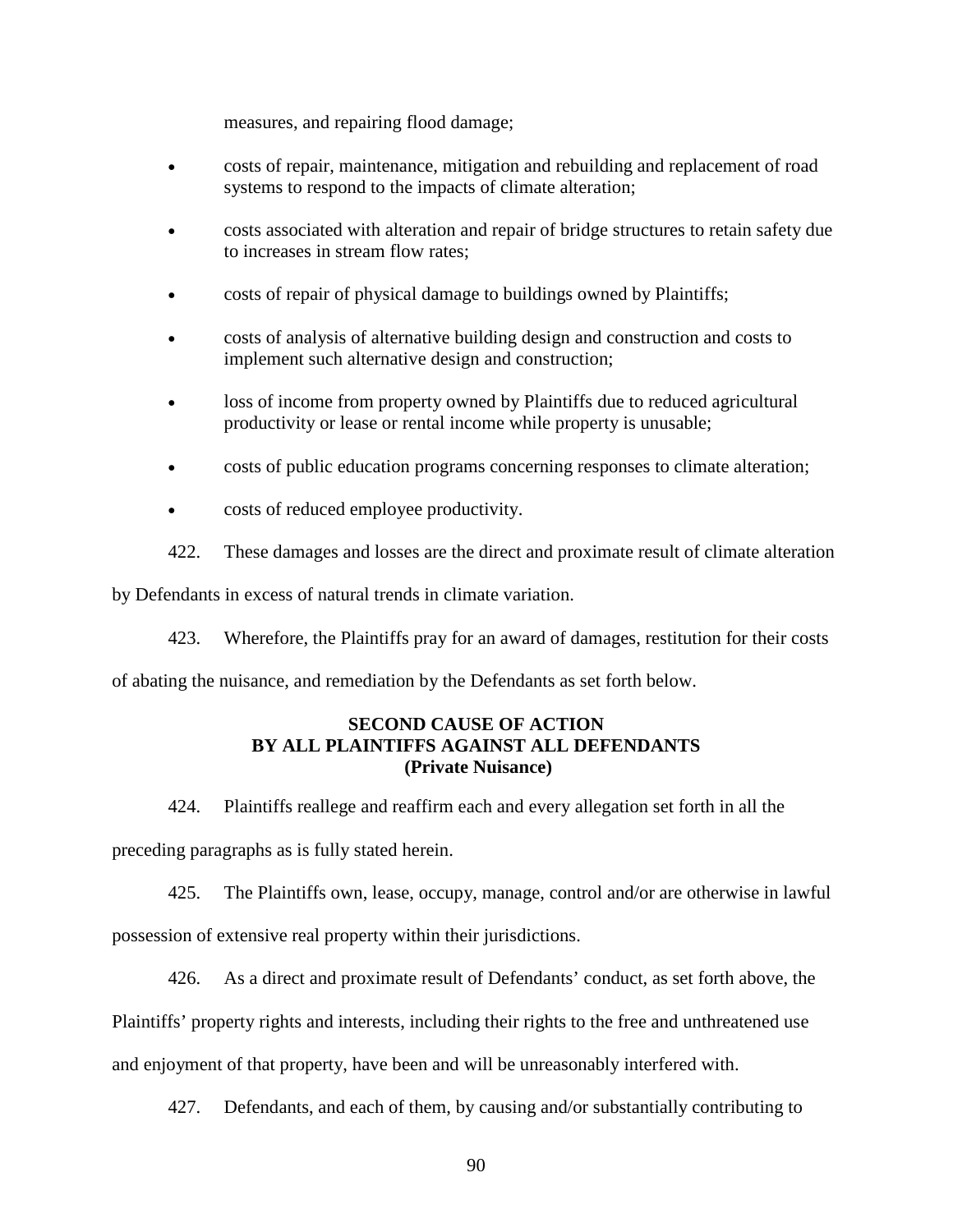climate change through their acts and omissions described above, have created conditions on and/or set in motion forces that cause interference with the Plaintiffs' property, and permitted those conditions and forces to persist, which constitute a nuisance.

428. The Plaintiffs' property has been and/or will be substantially harmed by the effects of climate change. The conditions and forces Defendants created substantially and unreasonably interfere with, and will substantially interfere with, Plaintiffs' use and quiet enjoyment of rights to and interests in their real property, including by increasing the frequency and intensity of flooding, storms, the spread of invasive species, and wildfire.

429. The harms to and interference with Plaintiffs' property have become and/or will continue to be regular and severe.

430. Plaintiffs have not consented to Defendants' conduct in creating the condition that has interfered with Plaintiffs' property.

431. All of their harms will actually be borne by the Plaintiffs as loss of use and enjoyment of public property and infrastructure. The burden on Plaintiffs to mitigate, repair, remediate and prevent further grave interferences with their property is significant and severe.

432. The Defendants' conduct was and is negligent, reckless and intentional because Defendants knew or should have known their actions were substantially certain to interfere with Plaintiffs' property rights and interests. Defendants have known for decades, or reasonably should have known, that their conduct was substantially certain to alter or contribute to alterations in the climate and is exacerbating climate change.

433. Defendants' conduct was and is unreasonable because they have created and are creating the interference with Plaintiffs' property rights without compensating Plaintiffs for the harm they knowingly, recklessly or negligently created or will create.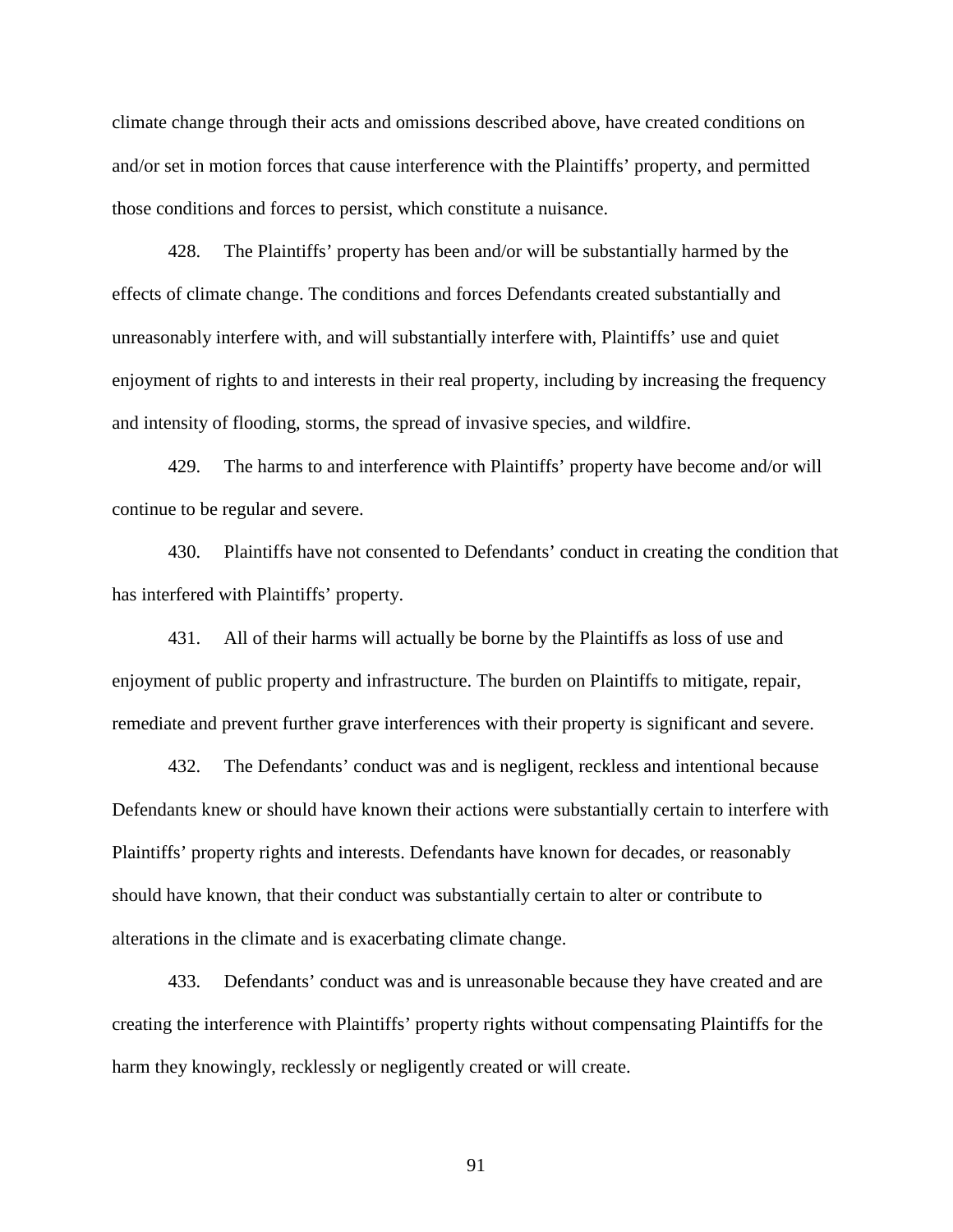434. Defendants' conduct is continuing and has produced and will produce ongoing effects.

435. Defendants' actions are a direct and proximate cause of Plaintiff's damages and losses.

436. Plaintiffs' real property has been damaged and their use and enjoyment of that property has been threatened by the nuisance created by the Defendants; Plaintiffs have spent and will have to spend substantial dollars to mitigate this interference. Plaintiffs' damages and losses include but are not limited to:

- costs to analyze and evaluate the future impacts of climate alteration, the response to such impacts and the costs of mitigating, adapting to, or remediating those impacts;
- costs associated with wildfire response, management, and mitigation;
- costs of responding to, managing, and repairing damage from pine beetle and other pest infestations;
- costs associated with increased drought conditions including alternate planting and increase landscape maintenance costs;
- costs associated with repairing and replacing existing flood control and drainage measures, and repairing flood damage;
- costs of repair, maintenance, mitigation and rebuilding and replacement of road systems to respond to the impacts of climate alteration;
- costs associated with alteration and repair of bridge structures to retain safety due to increases in stream flow rates;
- costs of repair of physical damage to buildings owned by Plaintiffs;
- costs of analysis of alternative building design and construction and costs to implement such alternative design and construction;
- loss of income from property owned by Plaintiffs due to reduced agricultural productivity or lease or rental income while property is unusable.
- 437. These damages and losses are the direct and proximate result of climate alteration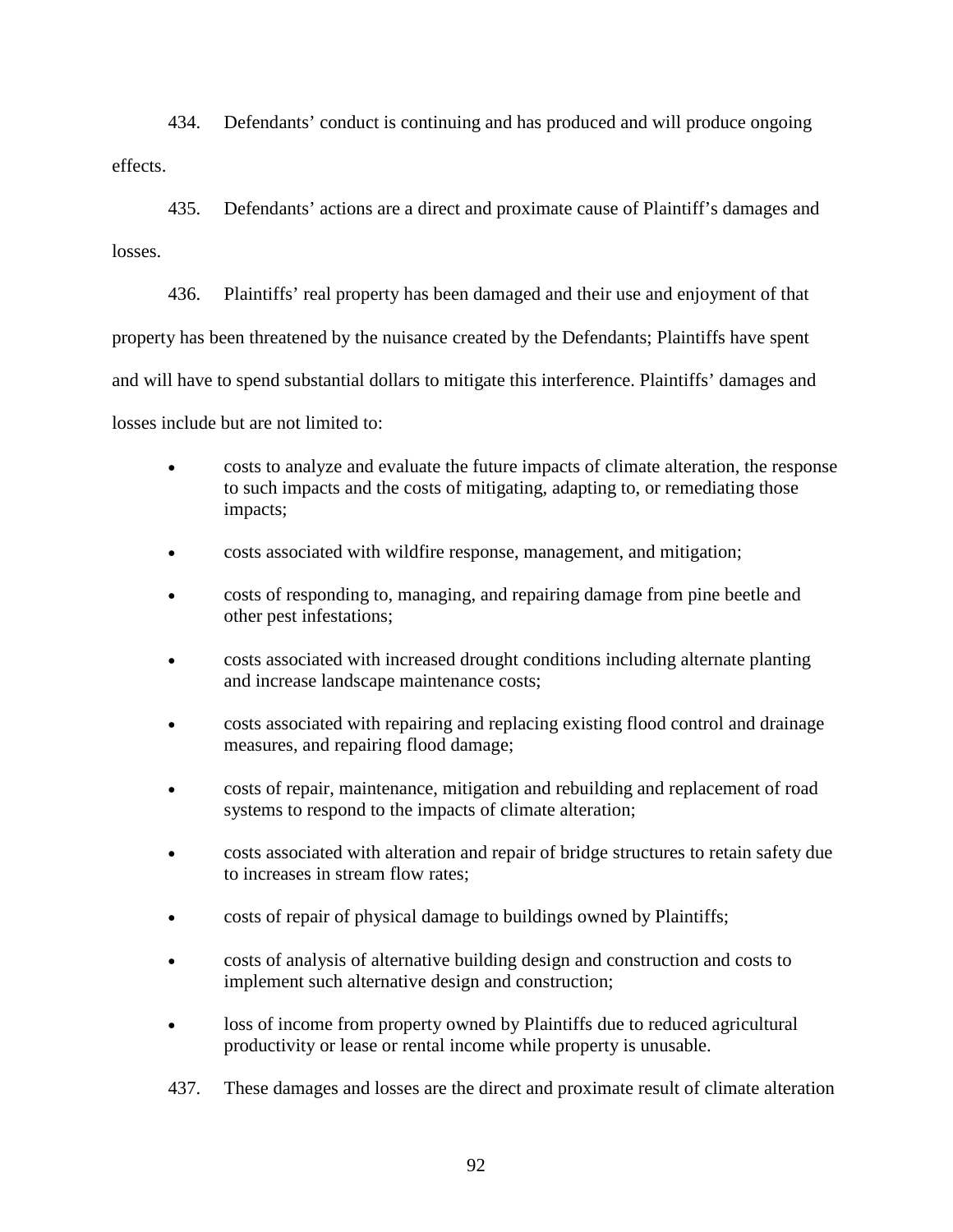by Defendants in excess of historical trends in climate variation.

438. Wherefore, Plaintiffs pray for an award of damages, restitution of their costs to abate the nuisance, and remediation of the nuisance by the Defendants as set forth below.

## **THIRD CAUSE OF ACTION (Trespass)**

439. Plaintiffs reallege and reaffirm each and every allegation set forth in all the preceding paragraphs as is fully stated herein.

440. Plaintiffs are the owners, in lawful possession, of real property.

441. Defendants have each intentionally engaged in conduct that has caused and contributed to climate change, thus causing flood waters, fire, hail, rain, snow, wind and invasive species to enter Plaintiffs' property.

442. Defendants knew, with substantial certainty, that the use of their fossil fuel products would both cause climate change and cause these invasions of Plaintiffs' property.

443. This trespass is recurring, and will continue.

444. Plaintiffs did not give Defendants permission for these invasions of their property.

445. Defendants' trespasses are the direct and proximate cause of damages and losses to the Plaintiffs.

446. Defendant's actions are and have been a substantial factor in causing the injuries and damages to Plaintiffs' property.

447. Plaintiffs' real property has been and will be damaged by Defendants' trespasses and Plaintiffs have spent and will spend substantial dollars to mitigate the damage caused by the trespasses. Such damages and losses include but are not limited to:

• costs to analyze and evaluate the future impacts of climate alteration, the response to such impacts and the costs of mitigating, adapting to, or remediating those impacts;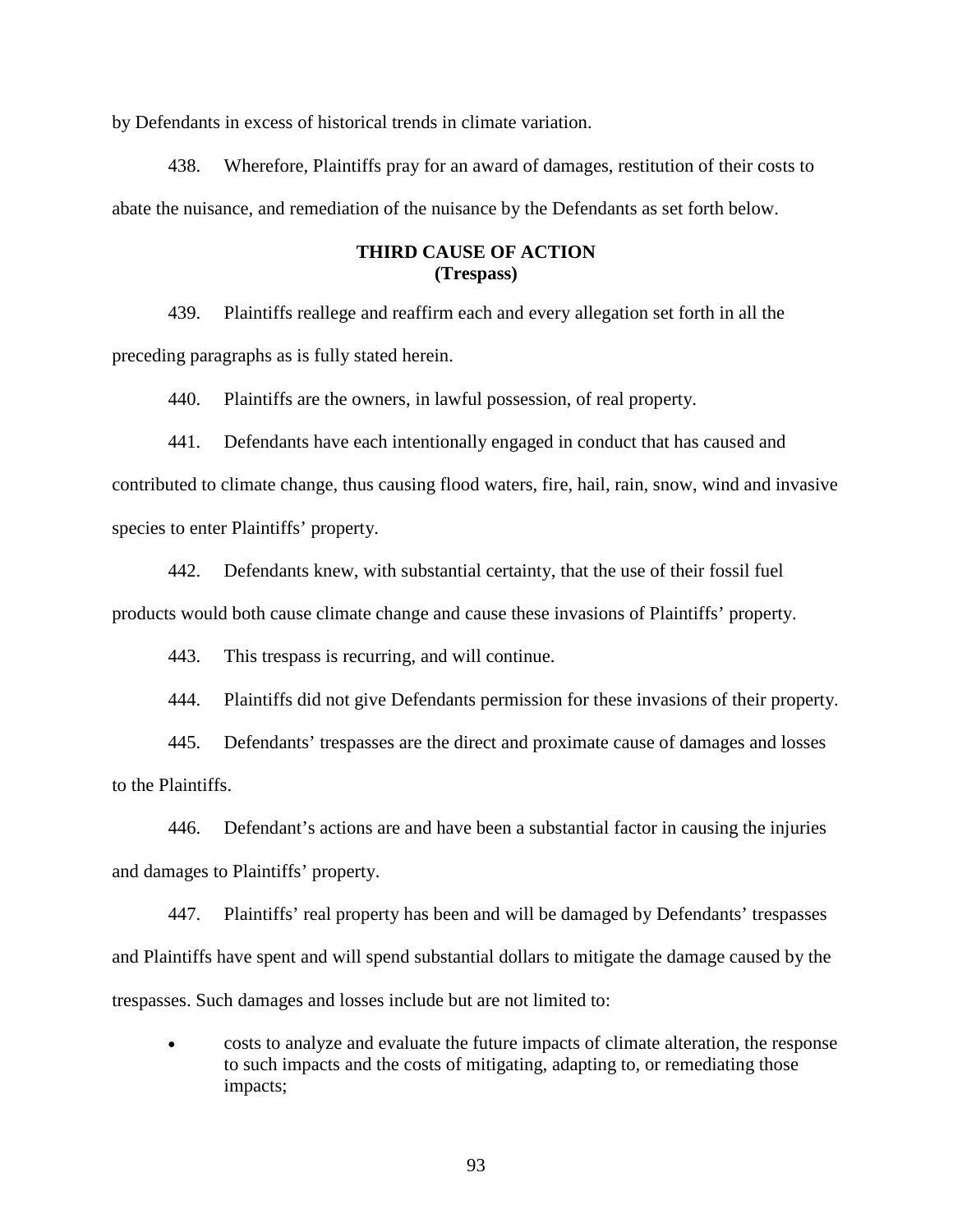- costs associated with wildfire response, management, and mitigation;
- costs of responding to, managing, and repairing damage from pine beetle and other pest infestations;
- costs associated with increased drought conditions including alternate planting and increase landscape maintenance costs;
- costs associated with repairing and replacing existing flood control and drainage measures, and repairing flood damage;
- costs of repair, maintenance, mitigation and rebuilding and replacement of road systems to respond to the impacts of climate alteration;
- costs associated with alteration and repair of bridge structures to retain safety due to increases in stream flow rates;
- costs of repair of physical damage to buildings owned by plaintiffs;
- costs of analysis of alternative building design and construction and costs to implement such alternative design and construction;
- loss of income from property owned by plaintiffs due to reduced agricultural productivity or lease or rental income while property is unusable;
- 448. These damages and losses are the direct and proximate result of climate alteration

by Defendants in excess of historical trend in climate variation.

449. Wherefore, Plaintiffs pray for damages and other relief as set forth below.

# **FOURTH CAUSE OF ACTION (Unjust Enrichment)**

450. Plaintiffs reallege and reaffirm each and every allegation set forth in all the

preceding paragraphs as is fully stated herein.

451. Defendants profited from the manufacture, distribution and/or sales of fossil fuel

products, and continued to do so long after they were aware of the harms that have resulted and

would result from the Defendants' alteration of the climate.

452. Further, Defendants have profited from and continue to profit from the

manufacture, distribution and/or sale of fossil fuels with that knowledge and have benefited from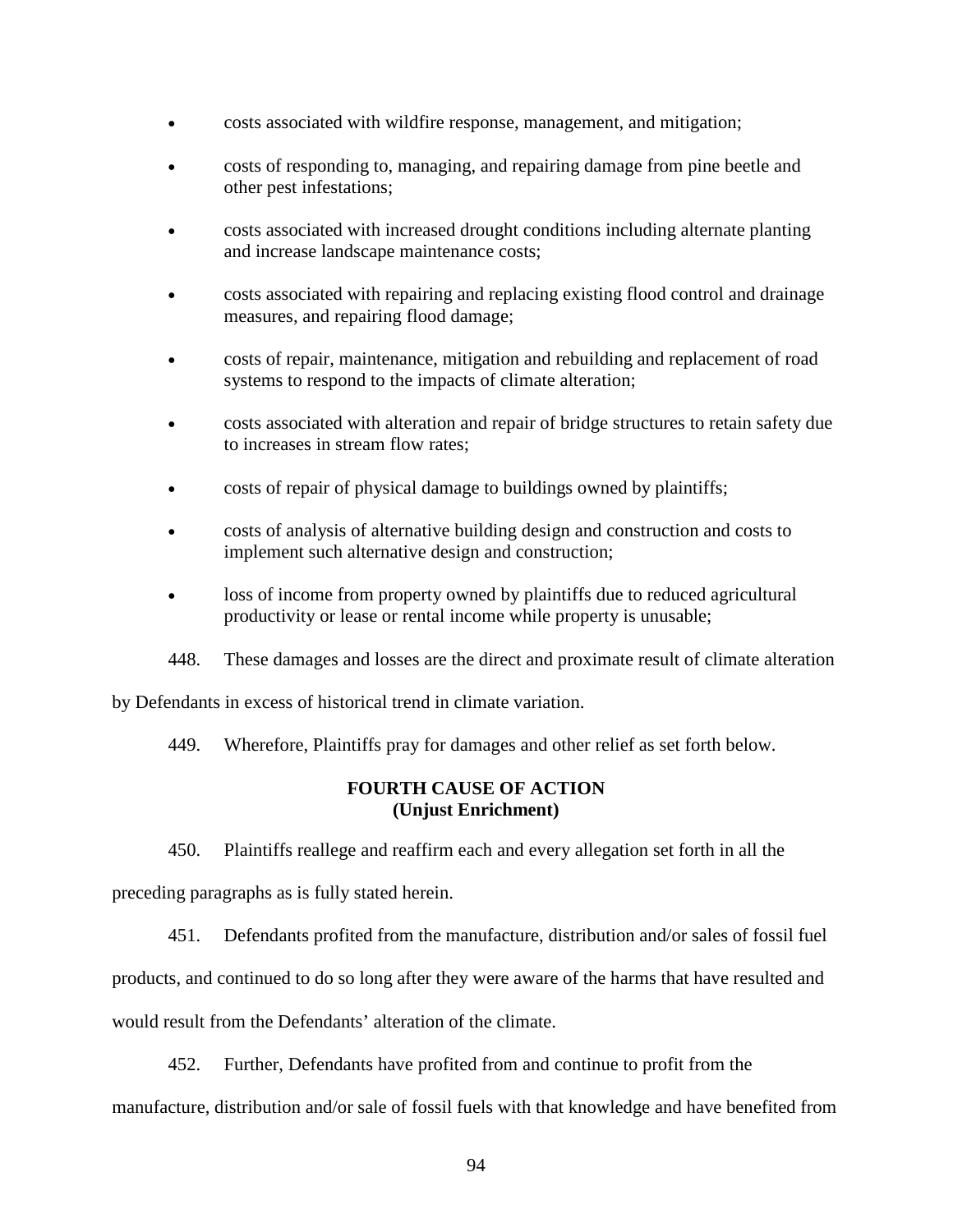not incurring the costs necessary to reduce the impacts of Defendants' contributions to climate change.

453. Defendants received benefits from their actions and it would be unconscionable and contrary to equity for Defendants to retain those benefits.

454. Defendants have profited at the expense of the Plaintiff communities who have been damaged and must abate the hazards created by Defendants' fossil fuel products.

# **FIFTH CAUSE OF ACTION (Violation of the Colorado Consumer Protection Act, Colo. Rev. Stat. § 6-1-105(1),** *et seq***.)**

455. Plaintiffs reallege and reaffirm each and every allegation set forth in all the

preceding paragraphs as if fully stated herein.

456. Defendants engaged in and caused others to engage in deceptive trade practices in

Colorado, including in Boulder County.

457. Defendants' deceptive trade practices included but were not limited to:

- knowingly making false representations as to the characteristics, ingredients, uses, or benefits of their fossil fuel products and services;
- failing to disclose material information concerning their goods and services, which information was known at the time of an advertisement or sale, including: the true cost and harms from the use of their products; the damage to the climate that the use of their goods and services would cause; and the impacts of the use of their fossil fuels and fossil fuel derived products and services on Plaintiffs' property, social services, and infrastructure.

458. Defendants' failure to disclose such information was intended to induce the public

and consumers at large to enter into transactions for the continued and expanding use of fossil

fuels and fossil fuel products.

459. Defendants' misrepresentations, false representations, concealment and omissions concerning their goods and services were materially false statements that induced the persons to whom they were made to act or to refrain from acting and had the capacity to deceive the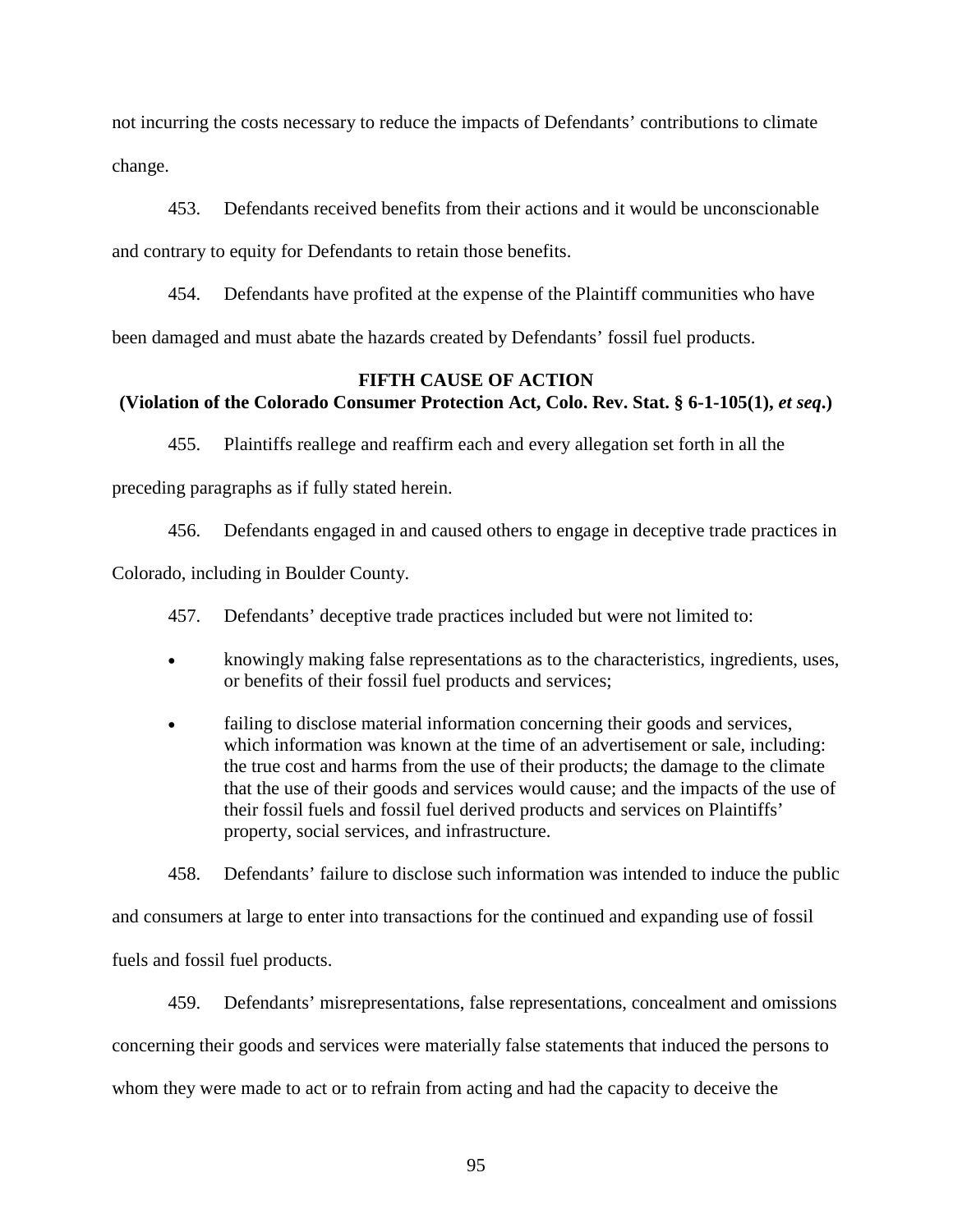recipient.

460. The material information Defendants failed to disclose was information Defendants knew at the time of an advertisement or sale of their fossil fuels and fossil fuel derived products.

461. Defendants' deceptive trade practices occurred in the course of Defendants' business.

462. Defendants' deceptive trade practices significantly impacted the public as actual or potential consumers of Defendants' goods and services. A large number of consumers in Colorado were and continue to be directly affected by Defendants' deceptive trade practices. The consumers directly affected by the deceptive trade practices had minimal if any bargaining power. The deceptive practices have previously impacted other consumers. Defendants' deceptive trade practices have a significant potential to impact other consumers in the future.

463. Defendants engaged in bad faith conduct in their deceptive trade practices meaning they acted fraudulently, willfully, knowingly, and/or intentionally causing damages and losses to Plaintiffs.

464. Colorado residents that were the targets of these deceptive trade practices were, and are, actual and potential consumers of Defendants' goods or services.

465. Plaintiffs and their residents were injured in the course of their business as a result of such deceptive trade practice. Defendants' deceptive trade practices directly and proximately caused actual damages and losses to Plaintiffs. Such damages and losses include but are not limited to:

• costs to analyze and evaluate the future impacts of climate alteration, the response to such impacts and the costs of mitigating, adapting to, or remediating those impacts;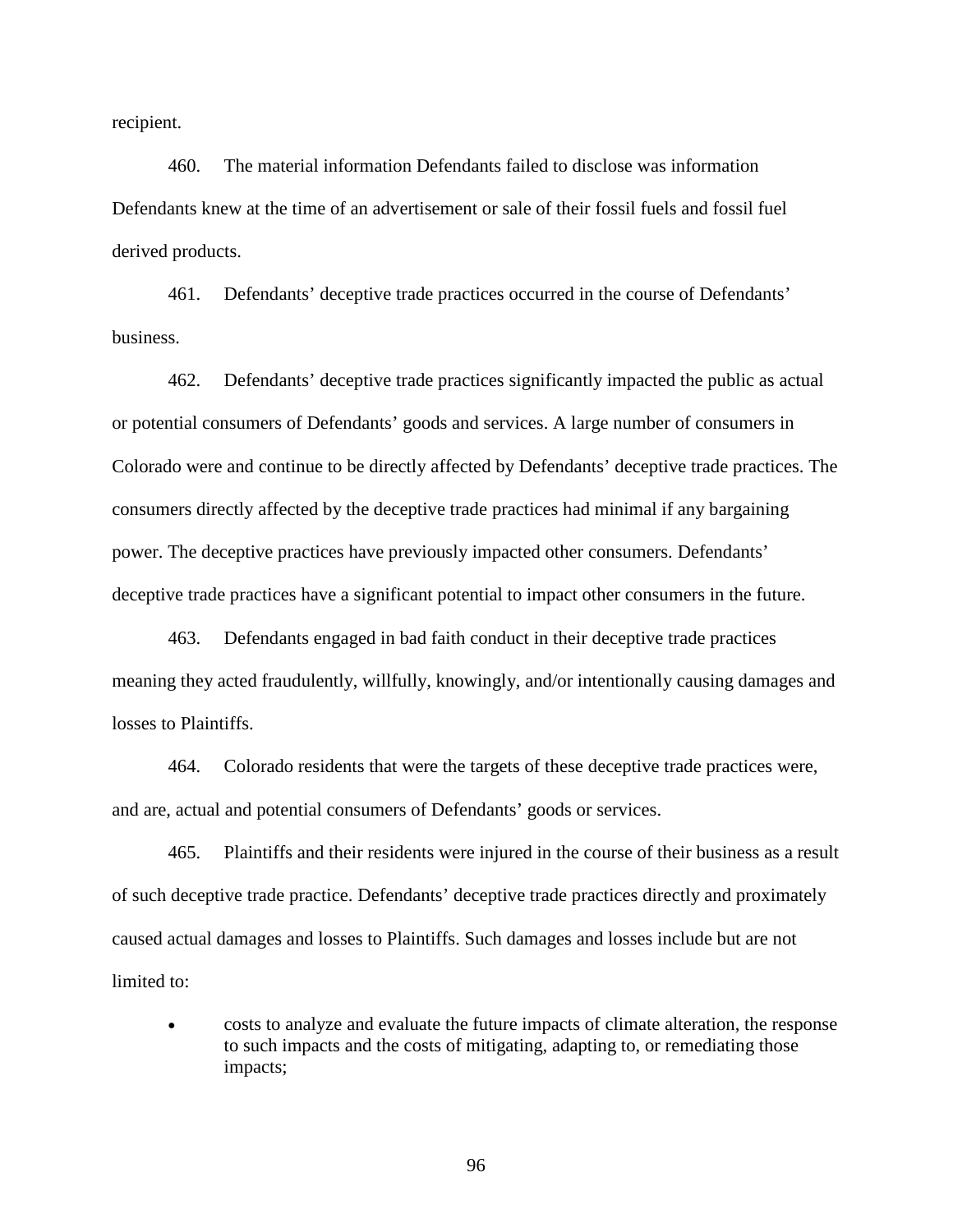- costs associated with wildfire response, management, and mitigation;
- costs of responding to, managing, and repairing damage from pine beetle and other pest infestations;
- costs associated with increased drought conditions including alternate planting and increased landscape maintenance costs;
- costs associated with additional medical treatment and hospital visits necessitated by extreme heat events, increased allergen exposure and exposure to vector-borne disease, as well as mitigation measures and public education programs to reduce the occurrence of such health impacts;
- costs associated with repairing and replacing existing flood control and drainage measures, and repairing flood damage;
- costs of repair, maintenance, mitigation and rebuilding and replacement of road systems to respond to the impacts of climate alteration;
- costs associated with alteration and repair of bridge structures to retain safety due to increases in stream flow rates;
- costs of repair of physical damage to buildings owned by plaintiffs;
- costs of analysis of alternative building design and construction and costs to implement such alternative design and construction;
- loss of income from property owned by plaintiffs due to reduced agricultural productivity or lease or rental income while property is unusable;
- the cost of public education programs concerning responses to climate alteration;
- the cost of reduced employee productivity.
- 466. These costs are the direct and proximate result of Defendants' deceptive trade

practices.

# **V. RELIEF REQUESTED**

- 467. Plaintiffs are entitled to the following relief:
- 468. Monetary relief to compensate Plaintiffs for their **past** and **future** damages and

costs to mitigate the impact of climate change, such as the costs to analyze, evaluate, mitigate,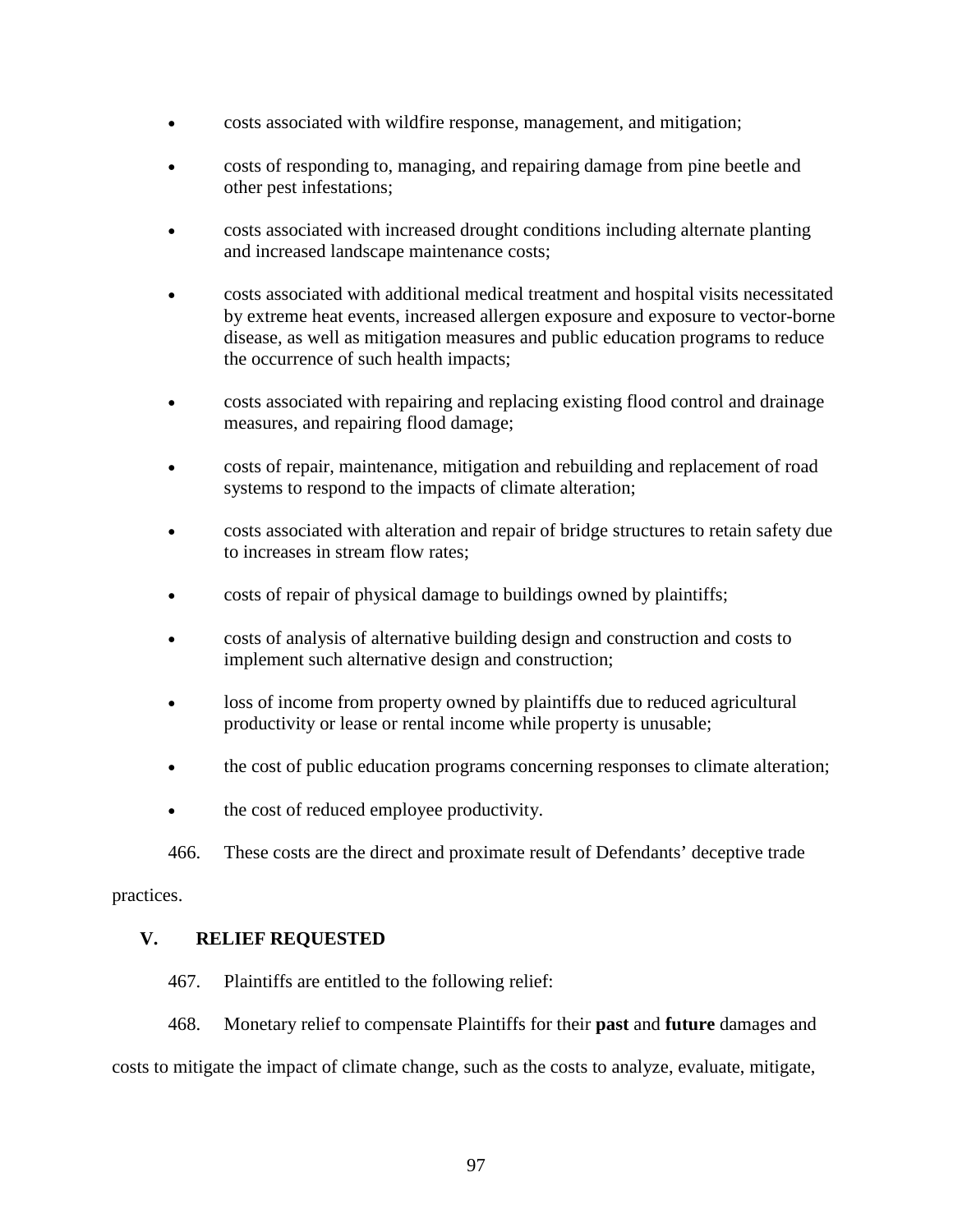abate, and/or remediate the impacts of climate change. These costs include, but are not limited

to:

- costs to analyze and evaluate the future impacts of climate alteration, the response to such impacts and the costs of mitigating, adapting to, or remediating those impacts;
- costs associated with wildfire response, management, and mitigation;
- costs of responding to, managing, and repairing damage from pine beetle and other pest infestations;
- costs associated with increased drought conditions including alternate planting and increased landscape maintenance costs;
- costs associated with additional medical treatment and hospital visits necessitated by extreme heat events, increased allergen exposure and exposure to vector-borne disease, as well as mitigation measures and public education programs to reduce the occurrence of such health impacts;
- costs associated with repairing and replacing existing flood control and drainage measures, and repairing flood damage;
- costs of repair, maintenance, mitigation and rebuilding and replacement of road systems to respond to the impacts of climate alteration;
- costs associated with alteration and repair of bridge structures to retain safety due to increases in stream flow rates;
- repair of physical damage to buildings owned by Plaintiffs;
- costs of analysis of alternative building design and construction and costs to implement such alternative design and construction;
- loss of income from property owned by Plaintiffs due to reduced agricultural productivity or lease or rental income while property is unusable;
- the cost of public education programs concerning responses to climate alteration;
- the cost of reduced employee productivity.
- 469. Damages to compensate Plaintiffs for past and reasonably certain future damages,

including but not limited to decreased value in water rights; decreased value in agricultural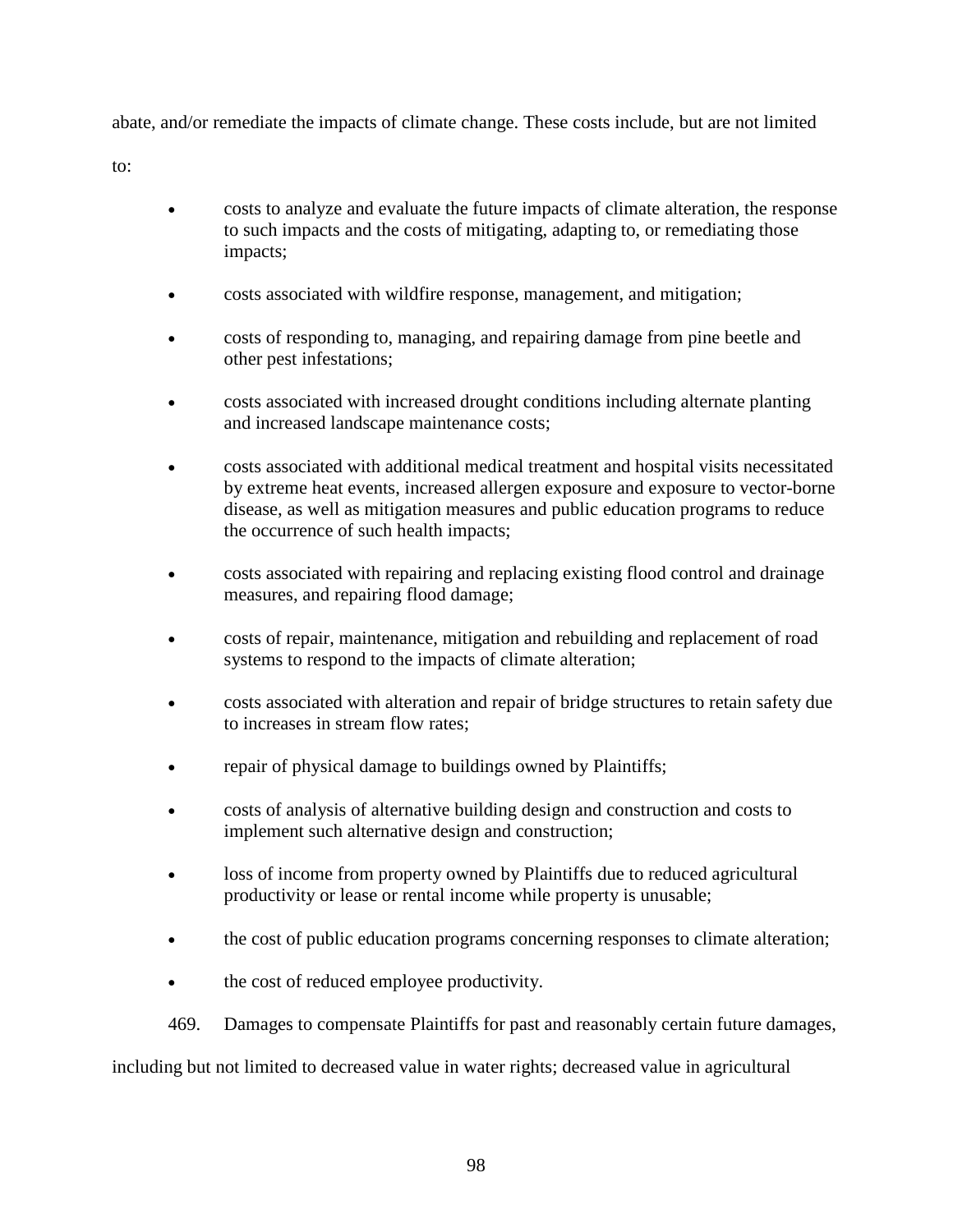holdings and real property; increased administrative and staffing costs; monitoring costs; costs of past mitigation efforts; and all other costs and harms previously described in this Complaint.

470. Plaintiffs seek remediation and/or abatement of the hazards discussed above by the Defendants by any other practical means.

471. Plaintiffs seek costs and disbursements of this action as permitted by law.

472. Plaintiffs seek attorneys' fees as permitted by law.

473. Plaintiffs seek pre- and post-judgment interest as permitted by law.

474. Pursuant to C.R.S.§ 6-1-113(2), Plaintiffs seek three times the amount of actual damages sustained, plus the costs of the action together with reasonable attorneys' fees as determined by the court.

475. Additionally, Plaintiffs seek any other applicable remedies, and any other relief as this Court deems just and proper.

476. Plaintiffs **do not** seek to enjoin any oil and gas operations or sales in the State of Colorado, or elsewhere, or to enforce emissions controls of any kind. Plaintiffs **do not** seek damages or abatement relief for injuries to or occurring on federal lands. Plaintiffs **do not** seek damages or any relief based on any activity by the Defendants that could be considered lobbying or petitioning of federal, state or local governments.

477. None of the relief requested is inconsistent with any obligation of the U.S. under the United Nations Framework Convention on Climate Change, the Paris Agreement, or any other U.S. international commitment.